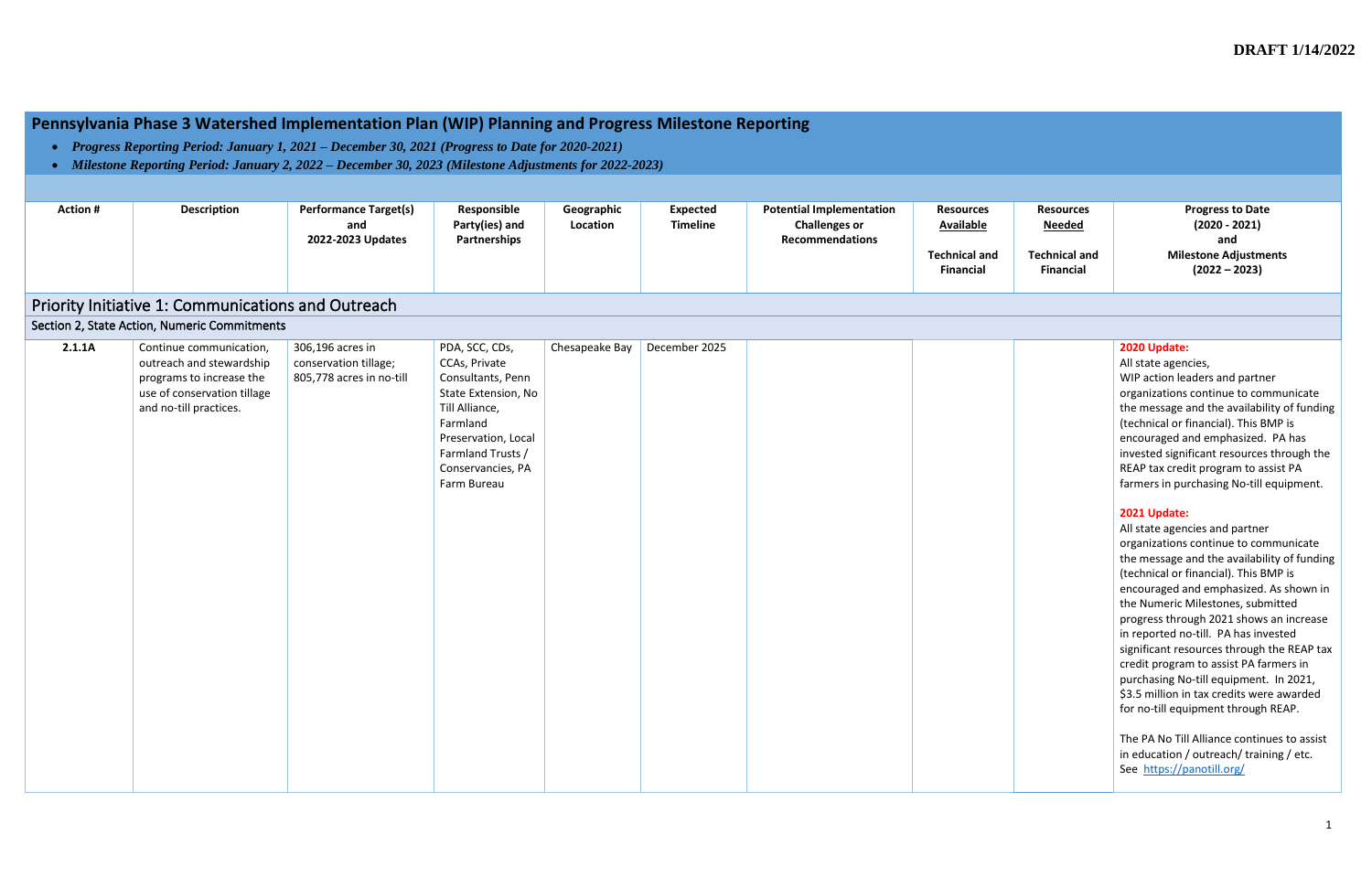#### **2020 Update:**

All state agencies, WIP action leaders and partner organizations continue to communicate the message and the availability of funding (technical or financial). This BMP is encouraged and emphasized. REAP made some changes to the cover crop BMPs for FY 2019-20 and beyond. Also, Cover Crops are eligible for 90% Tax Credit in any area covered by an agricultural TMDL.

## **2021 Update:**

| 2.1.2A | Continue communication,<br>outreach and stewardship<br>programs to increase<br>implementation of cover<br>crops.        | 547,695 acres with fall<br>nutrients, traditional<br>cover crop; 161,601 acres<br>of land without fall<br>nutrients, traditional<br>cover crop; 124,106 acres<br>no fall nutrients and<br>harvested crop | PDA, SCC, CDs,<br>CCAs, Private<br>Consultants, Penn<br>State Extension, No<br>Till Alliance,<br>Farmland<br>Preservation, Local<br>Farmland<br>Trusts/Conservanci<br>es, PA Farm Bureau | Chesapeake Bay | December 2025 | Challenges include CBP<br>definition of cover crop and<br>the inability to report<br>commodity cover crop via<br>transect survey methodology.                                                |  |
|--------|-------------------------------------------------------------------------------------------------------------------------|----------------------------------------------------------------------------------------------------------------------------------------------------------------------------------------------------------|------------------------------------------------------------------------------------------------------------------------------------------------------------------------------------------|----------------|---------------|----------------------------------------------------------------------------------------------------------------------------------------------------------------------------------------------|--|
| 2.1.3A | Continue communication,<br>outreach and stewardship<br>programs to increase<br>implementation of pasture<br>management. | 180,201 acres of land<br>used for pasture would<br>follow NRCS Prescribed<br><b>Grazing Plan or Resource</b><br>Improvement Practice.                                                                    | NRCS, Penn State<br>Extension, Private<br>Consultants, CDs                                                                                                                               |                |               | Challenges include CBP<br>definition of Prescribed<br>Grazing and non-alignment<br>with PA State regulatory<br>requirements under Chapter<br>91 Manure Management and<br>Chapter 102 Ag E&S. |  |

All state agencies and partner organizations continue to communicate the message and the availability of funding (technical or financial). This BMP is encouraged and emphasized. As shown in the Numeric Milestones, submitted progress through 2021 shows an increase in reported cover crop acres. REAP provides that Cover Crops are eligible for 90% Tax Credit in any area covered by an agricultural TMDL. In 2021, \$210,500 was awarded in tax credits for cover crops and roller/crimpers thru the REAP tax credit program.

Nearly 400 acres of cover crops were planted last fall utilizing \$13,109 of CEG funds.

#### **2020 Update:**

All state agencies, WIP action leaders and partner organizations continue to communicate the message and the availability of funding (technical or financial). This BMP is encouraged and emphasized

#### **2021 Update:**

All state agencies and partner organizations continue to communicate the message and the availability of funding (technical or financial). This BMP is encouraged and emphasized. As shown in the Numeric Milestones, submitted progress through 2021 shows an increase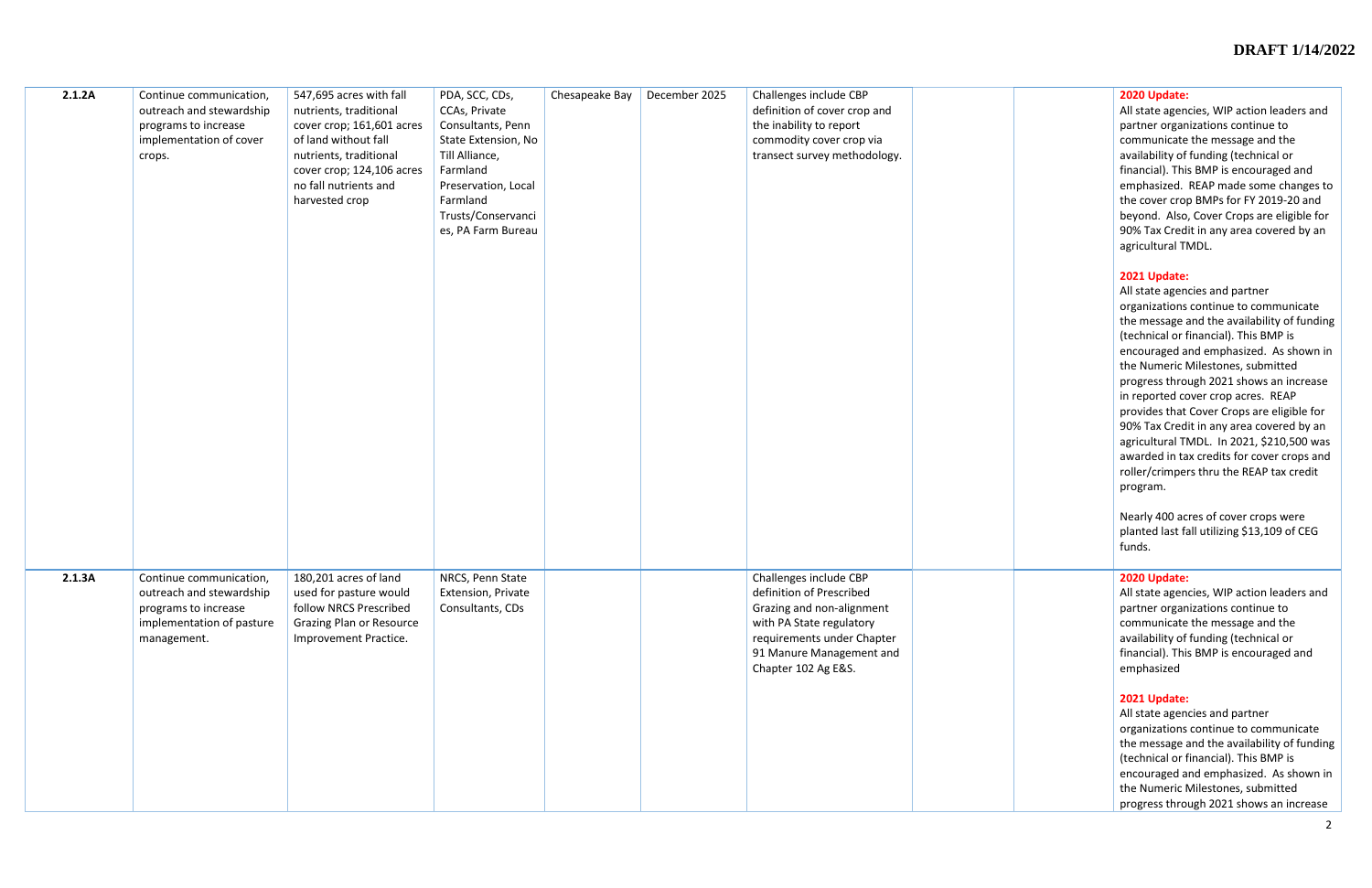|        |                                                                                                                                                               |                                                                                                                                     |                                                                                       |                |                                                       |                                                                                                           | in reported Pr<br>Reporting and<br>of the NRCS 5<br>and Resource<br>criteria remai<br>In 2021, \$110<br>for Pasture Re<br><b>Tax Credit Pro</b>                                                                                                                                                                                                                 |
|--------|---------------------------------------------------------------------------------------------------------------------------------------------------------------|-------------------------------------------------------------------------------------------------------------------------------------|---------------------------------------------------------------------------------------|----------------|-------------------------------------------------------|-----------------------------------------------------------------------------------------------------------|-----------------------------------------------------------------------------------------------------------------------------------------------------------------------------------------------------------------------------------------------------------------------------------------------------------------------------------------------------------------|
| 2.1.4A | Communicate with EPA<br>Region 3 Agricultural<br>Liaison, Ag Permitting,<br>Compliance and<br><b>Enforcement Staff</b>                                        | Provide status updates<br>related to agricultural<br>programs and BMP<br>implementation                                             | DEP, SCC, EPA                                                                         | Statewide      | Quarterly                                             |                                                                                                           | 2020 Update:<br>Initial call held<br>compliance, a<br>November 24<br>Areas to Addr<br>Evaluation.<br>2021 Update:<br>DEP and SCC<br><b>Water Divisio</b><br>discuss WIP p<br>with EPA CBP<br>monthly basis<br>assistance ne<br>needs. DEP a<br>informal ques<br>Pennsylvania'<br>submitted by<br>written forma<br>conference ca<br>Agriculture Pr<br>conducted. |
| 2.1.1F | Implement a<br>comprehensive<br>communication/outreach<br>strategy to engage<br>farmers/landowners in<br>planting and maintaining<br>riparian forest buffers. | 85,000ac. of forest buffers<br>planted on agricultural<br>lands, and 3,100 acres of<br>forest buffers on<br>developed/non-ag lands. | DCNR, DEP, PSC,<br>RFBAC, PA WIP III<br>Forestry<br>Workgroup, SCC,<br>PDA, PSU, etc. | Chesapeake Bay | By 2022<br>Continue<br>implementation<br>through 2025 | Coordination, scheduling, lack<br>of funding for<br>marketing/communications/o<br>utreach/education, etc. | 2020 Update:<br>DCNR, in coop<br>the RFBAC (Ri<br>Committee), I<br>effort in June<br>mailing to ripa<br>public media<br>https://www.<br>ater/Riparian<br>es/default.asp<br>with RFBAC a<br>with PA Farm<br>enhance outre<br>with PA farme                                                                                                                       |

| in reported Prescribed Grazing acres.<br>Reporting and tracking of implementation<br>of the NRCS 528 Prescribed Grazing Plan<br>and Resource Improvement Practice<br>criteria remains a challenge.<br>In 2021, \$110,000 was award in tax credits<br>for Pasture Related BMPs form the REAP<br>Tax Credit Program.                                                                                                                                                                                                                                                        |
|---------------------------------------------------------------------------------------------------------------------------------------------------------------------------------------------------------------------------------------------------------------------------------------------------------------------------------------------------------------------------------------------------------------------------------------------------------------------------------------------------------------------------------------------------------------------------|
| 2020 Update:<br>Initial call held with EPA permitting,<br>compliance, and agriculture staff on<br>November 24, 2020 to discuss the Key<br>Areas to Address in EPA's Milestone<br>Evaluation.                                                                                                                                                                                                                                                                                                                                                                              |
| 2021 Update:<br>DEP and SCC meet with EPA CBPO and<br>Water Division staff on a quarterly basis to<br>discuss WIP progress. DEP staff also meets<br>with EPA CBPO on a bi-weekly and/or<br>monthly basis to discuss technical<br>assistance needs as well as model process<br>needs. DEP and SCC responded to<br>informal questions regarding<br>Pennsylvania's agricultural programs<br>submitted by EPA Water Division in<br>written format as well as via virtual<br>conference call. In 2022, the EPA Animal<br>Agriculture Programs Assessment will be<br>conducted. |
| 2020 Update:<br>DCNR, in cooperation with its partners via<br>the RFBAC (Riparian Forest Buffer Advisory<br>Committee), launched a two-fold outreach<br>effort in June 2020 that included a direct<br>mailing to riparian area landowners and a<br>public media campaign:<br>https://www.dcnr.pa.gov/Conservation/W<br>ater/RiparianBuffers/BufferMyStream/Pag<br>es/default.aspx Collaboration continues<br>with RFBAC and DCNR, and has discussed<br>with PA Farm Bureau opportunities to<br>enhance outreach and communications<br>with PA farmers.                    |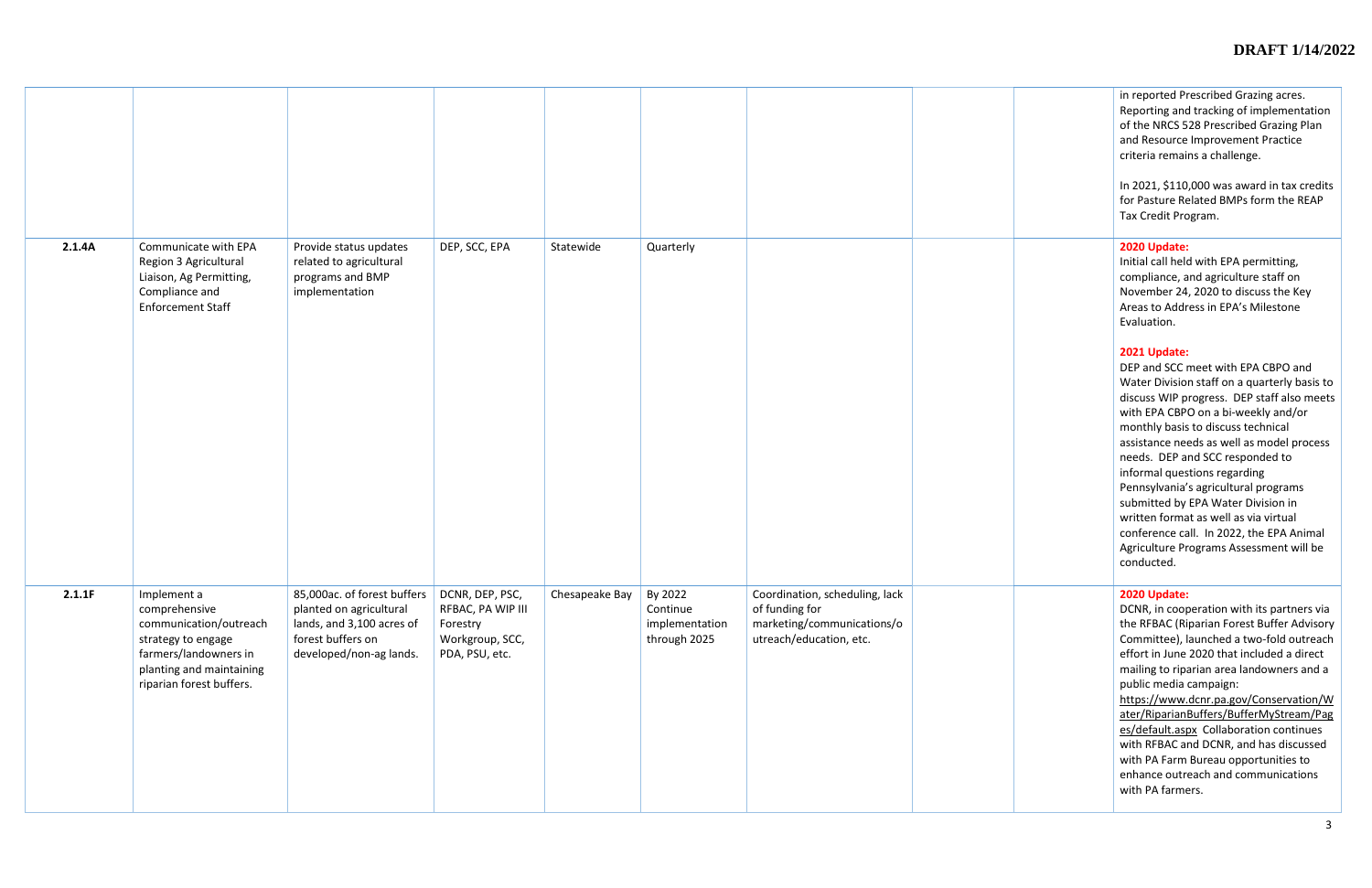DCNR continues to work on the Buffer My Stream outreach campaign that was launched in 2020, finding funding to implement projects that have resulted from that outreach. DCNR continues to collaborate with the RFBAC to share outreach materials developed and is now partnering with Chesapeake Bay Foundation (CBF) as they begin outreach work on the K10 marketing campaign with the firm SWELL, using lessons learned from Buffer My Stream. As shown in the Numeric Milestones, submitted progress through 2021 shows an increase in reported forest buffers in fenced riparian areas.

DCNR has not yet followed up with Farm Bureau to partner on continued outreach, due to a shortage of implementation funding in 2021. However, DCNR intends to reinvigorate this effort as soon as additional implementation funds are ready to disburse. DCNR felt it would be a detriment to the program and reputation of buffers as a practice to conduct outreach without the funding to followthrough with implementation.

| 2.1.2F | Implement a<br>communication/outreach<br>program to engage a<br>variety of turf owners to<br>plant trees and meadows<br>on their properties. | 5K acres of "Urban Forest<br>Expansion" (turf to trees)<br>+5K acres of<br>"Conservation<br>Landscaping" (turf to<br>meadow). | PRPS, DCNR, DEP,<br>agencies and<br>partners,<br>municipalities and<br>parks, etc. | Chesapeake Bay | By 2023 | Brand new program-<br>Coordination, scheduling, lack<br>of funding, etc. |  |
|--------|----------------------------------------------------------------------------------------------------------------------------------------------|-------------------------------------------------------------------------------------------------------------------------------|------------------------------------------------------------------------------------|----------------|---------|--------------------------------------------------------------------------|--|

# **2020 Update:**

DCNR, in cooperation with its partners, formed a new Lawn Conversion Advisory Committee in early 2020. This committee includes a variety of partners and stakeholders who will work together to inform future outreach and communications efforts. DCNR also launched a dedicated lawn conversion website in 2020 [https://www.dcnr.pa.gov/Conservation/W](https://www.dcnr.pa.gov/Conservation/Water/LawnConversion/Pages/default.aspx)

[ater/LawnConversion/Pages/default.aspx,](https://www.dcnr.pa.gov/Conservation/Water/LawnConversion/Pages/default.aspx) and has dedicated a staff person to coordinate this work.

**2021 Update:**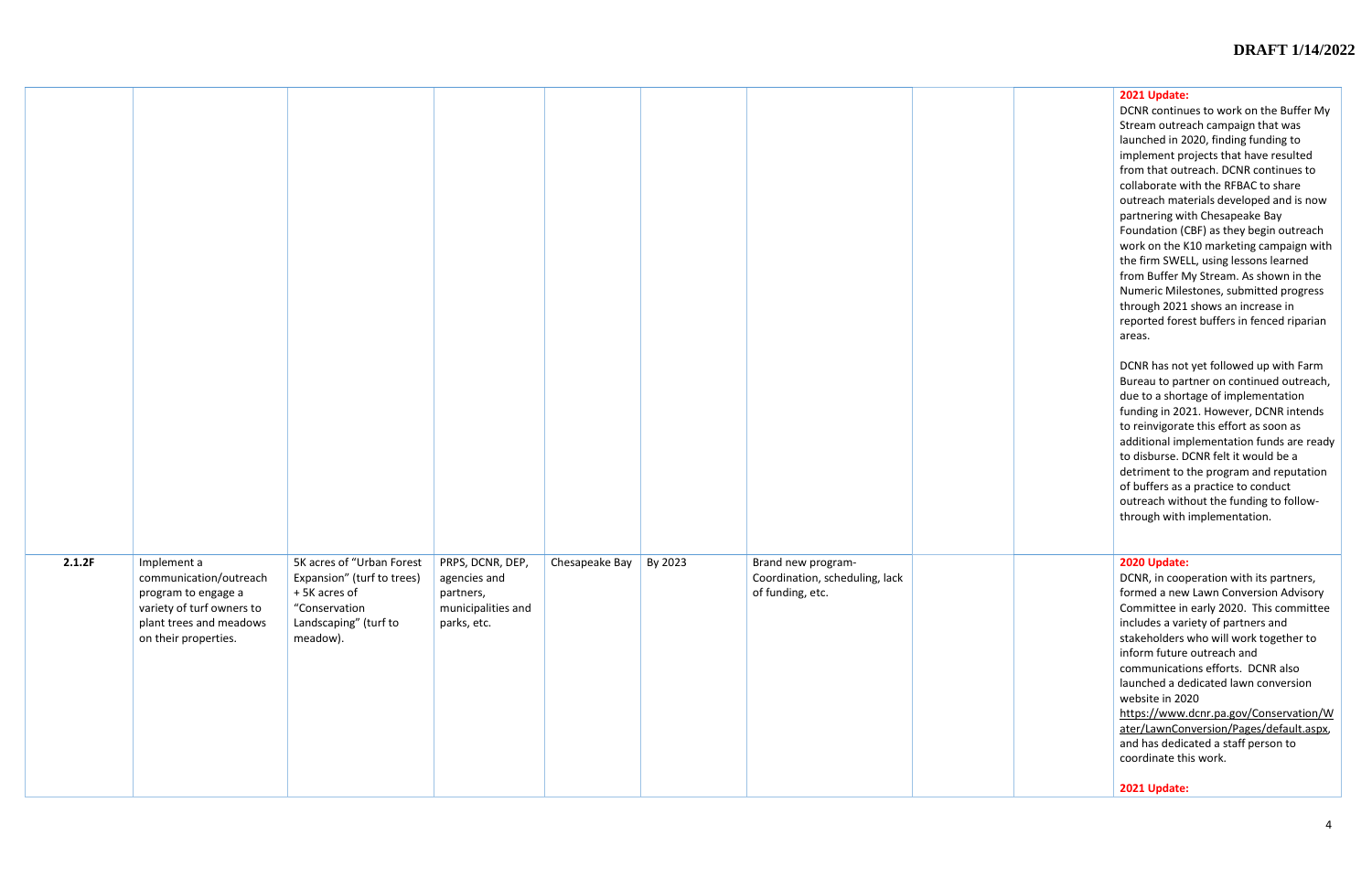DCNR continues to work with the LCAC to develop outreach materials and a DIY guide to small lawn conversion projects. Some outreach materials will be ready by the end of 2021. But developing a steady stream of implementation funding for lawn conversion implementation projects has been a challenge, which has dampened outreach efforts as landowners have been frustrated. Their interest in the new program is growing, but DCNR has been unable to implement many projects. As soon as a steady mechanism for funding has been developed, DCNR will reinvigorate outreach efforts around Lawn Conversion.

| 2.1.3F | Communicate the<br>importance and values of<br>forests and farmland to<br>facilitate and encourage<br>state and local land<br>conservation programs. | Increase conserved lands<br>both in the headwaters of<br>the PA Chesapeake Bay<br>watershed and near<br>developing areas. | DCNR, DEP, PALTA,<br>etc. | Chesapeake Bay | By 2023 | Coordination, scheduling, lack<br>of funding. |  |
|--------|------------------------------------------------------------------------------------------------------------------------------------------------------|---------------------------------------------------------------------------------------------------------------------------|---------------------------|----------------|---------|-----------------------------------------------|--|

# **2020 Update:**

DCNR Bureau of Forestry celebrated its 125 th anniversary in 2020; finalized the statewide Forest Action Plan, and is currently drafting a revised strategic plan with a 30-year planning horizon. As part of these planning efforts, DCNR conducted public polling on the importance of forests to people, and will incorporate these results into future work.

## **2021 Update:**

DCNR continues to engage in numerous communications and outreach events and methods around the importance of forests and conservation, including social media posts *Good Natured Pennsylvanians*, newsletters such as *the Resource*, tours, meetings, and other events. Engaging state and local leaders in buffer planting events, including human health benefits: [https://www.media.pa.gov/pages/DCNR\\_](https://www.media.pa.gov/pages/DCNR_details.aspx?newsid=739) [details.aspx?newsid=739,](https://www.media.pa.gov/pages/DCNR_details.aspx?newsid=739)

[https://www.media.pa.gov/pages/DCNR\\_](https://www.media.pa.gov/pages/DCNR_details.aspx?newsid=748) [details.aspx?newsid=748](https://www.media.pa.gov/pages/DCNR_details.aspx?newsid=748). DCNR's work initiated several news articles published in The Bay Journal and Pennsylvania Forests. The Forest Action Plan was completed and announced:

[https://www.media.pa.gov/Pages/DCNR\\_](https://www.media.pa.gov/Pages/DCNR_details.aspx?newsid=770) [details.aspx?newsid=770.](https://www.media.pa.gov/Pages/DCNR_details.aspx?newsid=770) A Walk In Penns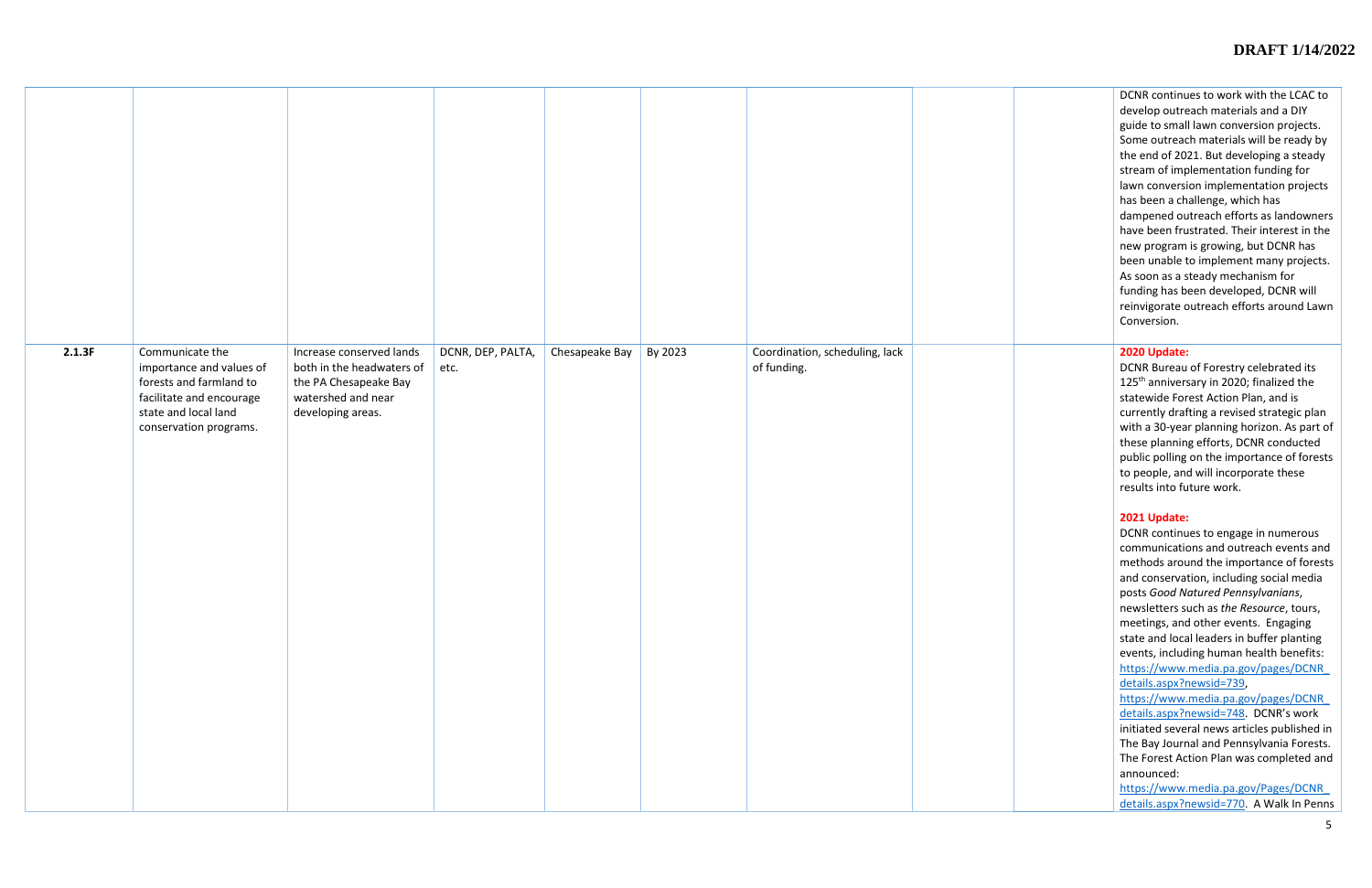| Woods event occurs annually:<br>https://sites.psu.edu/walkinpennswoods/<br>2020 Update:<br>2.1.4F<br>Emphasize the full range of<br>Increased acres of<br>DEP and<br>Chesapeake Bay<br>Coordination, scheduling, lack<br>DEP staff are<br>Four Wetlands<br>By 2023<br>benefits & co-benefits of<br>wetlands restored to<br>of funding.<br>No additional staff have been added to<br>appropriate NGO<br>developing<br>Encroachments<br>stream and wetland<br>approximately 400 acres<br>& Training<br>partners.<br>program complement.<br>stream<br>restoration to facilitate<br>annually; increased feet of<br>Division (WET)<br>restoration<br>staff and \$40<br>The Pennsylvanian's Guide to Permitting<br>additional implementation.<br>stream restoration<br>training courses<br>projects implemented to<br>million in annual<br>for Watershed Improvement Projects was<br>for County<br>approximately 60,000<br>Conservation<br>project funding<br>published in December 2020.<br>linear feet annually.<br>District and DEP<br>to facilitate<br>staff on the<br>Program staff participated in CBP's efforts<br>project<br>Clean Water<br>to improve stream and wetland<br>implementation.<br>Academy<br>restoration definitions and crediting for<br>Eight staff to<br>Legacy Sediment Removal (LSR) projects |
|--------------------------------------------------------------------------------------------------------------------------------------------------------------------------------------------------------------------------------------------------------------------------------------------------------------------------------------------------------------------------------------------------------------------------------------------------------------------------------------------------------------------------------------------------------------------------------------------------------------------------------------------------------------------------------------------------------------------------------------------------------------------------------------------------------------------------------------------------------------------------------------------------------------------------------------------------------------------------------------------------------------------------------------------------------------------------------------------------------------------------------------------------------------------------------------------------------------------------------------------------------------------------------------------------------------------|
|                                                                                                                                                                                                                                                                                                                                                                                                                                                                                                                                                                                                                                                                                                                                                                                                                                                                                                                                                                                                                                                                                                                                                                                                                                                                                                                    |
|                                                                                                                                                                                                                                                                                                                                                                                                                                                                                                                                                                                                                                                                                                                                                                                                                                                                                                                                                                                                                                                                                                                                                                                                                                                                                                                    |
|                                                                                                                                                                                                                                                                                                                                                                                                                                                                                                                                                                                                                                                                                                                                                                                                                                                                                                                                                                                                                                                                                                                                                                                                                                                                                                                    |
|                                                                                                                                                                                                                                                                                                                                                                                                                                                                                                                                                                                                                                                                                                                                                                                                                                                                                                                                                                                                                                                                                                                                                                                                                                                                                                                    |
|                                                                                                                                                                                                                                                                                                                                                                                                                                                                                                                                                                                                                                                                                                                                                                                                                                                                                                                                                                                                                                                                                                                                                                                                                                                                                                                    |
|                                                                                                                                                                                                                                                                                                                                                                                                                                                                                                                                                                                                                                                                                                                                                                                                                                                                                                                                                                                                                                                                                                                                                                                                                                                                                                                    |
|                                                                                                                                                                                                                                                                                                                                                                                                                                                                                                                                                                                                                                                                                                                                                                                                                                                                                                                                                                                                                                                                                                                                                                                                                                                                                                                    |
|                                                                                                                                                                                                                                                                                                                                                                                                                                                                                                                                                                                                                                                                                                                                                                                                                                                                                                                                                                                                                                                                                                                                                                                                                                                                                                                    |
|                                                                                                                                                                                                                                                                                                                                                                                                                                                                                                                                                                                                                                                                                                                                                                                                                                                                                                                                                                                                                                                                                                                                                                                                                                                                                                                    |
|                                                                                                                                                                                                                                                                                                                                                                                                                                                                                                                                                                                                                                                                                                                                                                                                                                                                                                                                                                                                                                                                                                                                                                                                                                                                                                                    |
|                                                                                                                                                                                                                                                                                                                                                                                                                                                                                                                                                                                                                                                                                                                                                                                                                                                                                                                                                                                                                                                                                                                                                                                                                                                                                                                    |
|                                                                                                                                                                                                                                                                                                                                                                                                                                                                                                                                                                                                                                                                                                                                                                                                                                                                                                                                                                                                                                                                                                                                                                                                                                                                                                                    |
|                                                                                                                                                                                                                                                                                                                                                                                                                                                                                                                                                                                                                                                                                                                                                                                                                                                                                                                                                                                                                                                                                                                                                                                                                                                                                                                    |
|                                                                                                                                                                                                                                                                                                                                                                                                                                                                                                                                                                                                                                                                                                                                                                                                                                                                                                                                                                                                                                                                                                                                                                                                                                                                                                                    |
|                                                                                                                                                                                                                                                                                                                                                                                                                                                                                                                                                                                                                                                                                                                                                                                                                                                                                                                                                                                                                                                                                                                                                                                                                                                                                                                    |
| DEP staff reviews<br>facilitate<br>(2020 Consensus Recommendations to                                                                                                                                                                                                                                                                                                                                                                                                                                                                                                                                                                                                                                                                                                                                                                                                                                                                                                                                                                                                                                                                                                                                                                                                                                              |
| Improve Protocols 2 and 3 for Defining<br>development of<br>of legacy                                                                                                                                                                                                                                                                                                                                                                                                                                                                                                                                                                                                                                                                                                                                                                                                                                                                                                                                                                                                                                                                                                                                                                                                                                              |
| <b>Stream Restoration Pollutant Removal</b><br>sediment<br>the banking                                                                                                                                                                                                                                                                                                                                                                                                                                                                                                                                                                                                                                                                                                                                                                                                                                                                                                                                                                                                                                                                                                                                                                                                                                             |
| industry in PA<br>Credits.)<br>removal                                                                                                                                                                                                                                                                                                                                                                                                                                                                                                                                                                                                                                                                                                                                                                                                                                                                                                                                                                                                                                                                                                                                                                                                                                                                             |
| floodplain<br>and to begin                                                                                                                                                                                                                                                                                                                                                                                                                                                                                                                                                                                                                                                                                                                                                                                                                                                                                                                                                                                                                                                                                                                                                                                                                                                                                         |
| implementation<br>Reviewed and approved three<br>restoration (FR-                                                                                                                                                                                                                                                                                                                                                                                                                                                                                                                                                                                                                                                                                                                                                                                                                                                                                                                                                                                                                                                                                                                                                                                                                                                  |
| of the ILF<br>compensation banking projects completed<br>LSR) projects                                                                                                                                                                                                                                                                                                                                                                                                                                                                                                                                                                                                                                                                                                                                                                                                                                                                                                                                                                                                                                                                                                                                                                                                                                             |
| that are subject<br>since last data reporting. Wetland acres<br>program in 2021.                                                                                                                                                                                                                                                                                                                                                                                                                                                                                                                                                                                                                                                                                                                                                                                                                                                                                                                                                                                                                                                                                                                                                                                                                                   |
| and stream linear footage will be<br>to state and                                                                                                                                                                                                                                                                                                                                                                                                                                                                                                                                                                                                                                                                                                                                                                                                                                                                                                                                                                                                                                                                                                                                                                                                                                                                  |
| federal<br>Dedicated<br>reported. Initiation of one In-lieu Fee (ILF)                                                                                                                                                                                                                                                                                                                                                                                                                                                                                                                                                                                                                                                                                                                                                                                                                                                                                                                                                                                                                                                                                                                                                                                                                                              |
|                                                                                                                                                                                                                                                                                                                                                                                                                                                                                                                                                                                                                                                                                                                                                                                                                                                                                                                                                                                                                                                                                                                                                                                                                                                                                                                    |
| regulations<br>funding sources<br>project began in 2020.                                                                                                                                                                                                                                                                                                                                                                                                                                                                                                                                                                                                                                                                                                                                                                                                                                                                                                                                                                                                                                                                                                                                                                                                                                                           |
| including<br>to support                                                                                                                                                                                                                                                                                                                                                                                                                                                                                                                                                                                                                                                                                                                                                                                                                                                                                                                                                                                                                                                                                                                                                                                                                                                                                            |
| Compensation crediting guidance and<br>Chapter 102,<br>demonstration                                                                                                                                                                                                                                                                                                                                                                                                                                                                                                                                                                                                                                                                                                                                                                                                                                                                                                                                                                                                                                                                                                                                                                                                                                               |
| submission of Draft ILF Instrument is to<br>Chapter 105/106<br>projects,                                                                                                                                                                                                                                                                                                                                                                                                                                                                                                                                                                                                                                                                                                                                                                                                                                                                                                                                                                                                                                                                                                                                                                                                                                           |
| and Section 401<br>occur at the end of the 2020 reporting<br>including                                                                                                                                                                                                                                                                                                                                                                                                                                                                                                                                                                                                                                                                                                                                                                                                                                                                                                                                                                                                                                                                                                                                                                                                                                             |
| <b>Water Quality</b><br>monitoring and<br>period.                                                                                                                                                                                                                                                                                                                                                                                                                                                                                                                                                                                                                                                                                                                                                                                                                                                                                                                                                                                                                                                                                                                                                                                                                                                                  |
| Certifications.<br>research of                                                                                                                                                                                                                                                                                                                                                                                                                                                                                                                                                                                                                                                                                                                                                                                                                                                                                                                                                                                                                                                                                                                                                                                                                                                                                     |
| Currently<br>2021 Update:<br>those projects.                                                                                                                                                                                                                                                                                                                                                                                                                                                                                                                                                                                                                                                                                                                                                                                                                                                                                                                                                                                                                                                                                                                                                                                                                                                                       |
| approved FR-LSR<br>Compensation crediting guidance and                                                                                                                                                                                                                                                                                                                                                                                                                                                                                                                                                                                                                                                                                                                                                                                                                                                                                                                                                                                                                                                                                                                                                                                                                                                             |
| plans will provide<br>submission of Draft ILF Instrument did not                                                                                                                                                                                                                                                                                                                                                                                                                                                                                                                                                                                                                                                                                                                                                                                                                                                                                                                                                                                                                                                                                                                                                                                                                                                   |
| occur by the end of the 2020 reporting<br>approximately 50                                                                                                                                                                                                                                                                                                                                                                                                                                                                                                                                                                                                                                                                                                                                                                                                                                                                                                                                                                                                                                                                                                                                                                                                                                                         |
| acres of wetland<br>period and are still in progress as of                                                                                                                                                                                                                                                                                                                                                                                                                                                                                                                                                                                                                                                                                                                                                                                                                                                                                                                                                                                                                                                                                                                                                                                                                                                         |
| 9/29/2021. Program staff continue to<br>restoration and                                                                                                                                                                                                                                                                                                                                                                                                                                                                                                                                                                                                                                                                                                                                                                                                                                                                                                                                                                                                                                                                                                                                                                                                                                                            |
| work diligently toward the goal of<br>35,000 linear                                                                                                                                                                                                                                                                                                                                                                                                                                                                                                                                                                                                                                                                                                                                                                                                                                                                                                                                                                                                                                                                                                                                                                                                                                                                |
| feet of stream<br>submitting the Draft ILF Instrument by                                                                                                                                                                                                                                                                                                                                                                                                                                                                                                                                                                                                                                                                                                                                                                                                                                                                                                                                                                                                                                                                                                                                                                                                                                                           |
| early 2022. As shown in the Numeric<br>restoration.                                                                                                                                                                                                                                                                                                                                                                                                                                                                                                                                                                                                                                                                                                                                                                                                                                                                                                                                                                                                                                                                                                                                                                                                                                                                |
| Milestones, submitted progress through                                                                                                                                                                                                                                                                                                                                                                                                                                                                                                                                                                                                                                                                                                                                                                                                                                                                                                                                                                                                                                                                                                                                                                                                                                                                             |
| 2021 shows an increase in reported urban<br>Chapter                                                                                                                                                                                                                                                                                                                                                                                                                                                                                                                                                                                                                                                                                                                                                                                                                                                                                                                                                                                                                                                                                                                                                                                                                                                                |
| 105/Section 401<br>stream restoration, due to increased                                                                                                                                                                                                                                                                                                                                                                                                                                                                                                                                                                                                                                                                                                                                                                                                                                                                                                                                                                                                                                                                                                                                                                                                                                                            |
| <b>WQC</b> revisions<br>reporting from MS4 permittees to the                                                                                                                                                                                                                                                                                                                                                                                                                                                                                                                                                                                                                                                                                                                                                                                                                                                                                                                                                                                                                                                                                                                                                                                                                                                       |
| currently being<br>Chesapeake Bay Watershed Model.                                                                                                                                                                                                                                                                                                                                                                                                                                                                                                                                                                                                                                                                                                                                                                                                                                                                                                                                                                                                                                                                                                                                                                                                                                                                 |
| reviewed will                                                                                                                                                                                                                                                                                                                                                                                                                                                                                                                                                                                                                                                                                                                                                                                                                                                                                                                                                                                                                                                                                                                                                                                                                                                                                                      |
| further support                                                                                                                                                                                                                                                                                                                                                                                                                                                                                                                                                                                                                                                                                                                                                                                                                                                                                                                                                                                                                                                                                                                                                                                                                                                                                                    |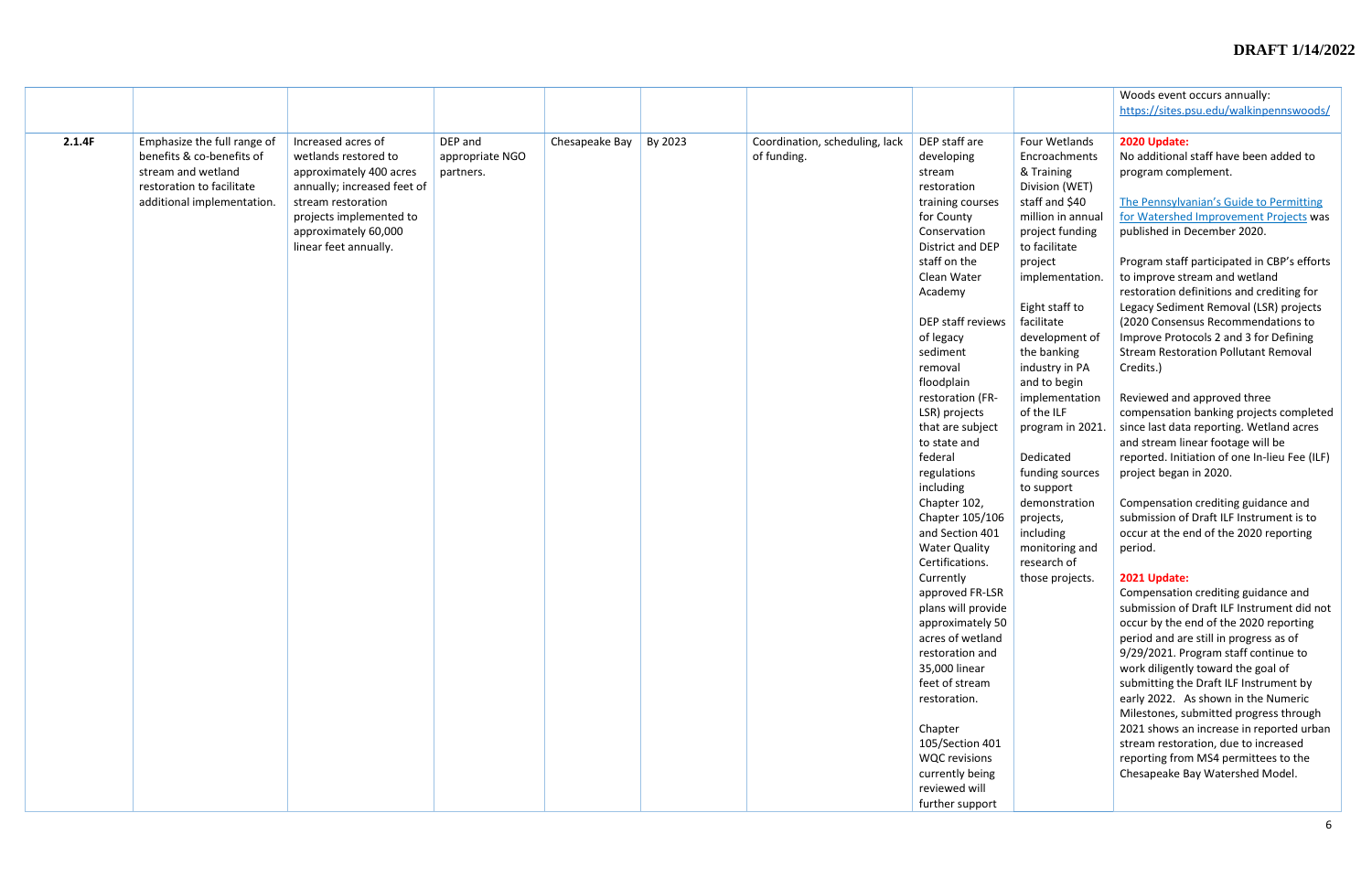|        |                                                                                                                                                                                                                            |                                                                                                                                                                           |                                                              |                |         | implementation<br>of aquatic<br>resource<br>restoration |
|--------|----------------------------------------------------------------------------------------------------------------------------------------------------------------------------------------------------------------------------|---------------------------------------------------------------------------------------------------------------------------------------------------------------------------|--------------------------------------------------------------|----------------|---------|---------------------------------------------------------|
| 2.1.15 | Continue to engage with<br>municipalities and others<br>on the benefits of<br>implementing and<br>maintaining stormwater<br>management practices<br>through web-based<br>trainings, in-person<br>meetings, workshops, etc. | Implementation of<br>stormwater BMPs within<br>MS4 PRPs, construction<br>stormwater permits, and<br>developed areas outside<br>of the scope of the<br>permitting programs | DEP, PMAA, CCAP,<br>Conservation<br>Districts, Penn<br>State | Chesapeake Bay | Ongoing | projects.                                               |
|        |                                                                                                                                                                                                                            |                                                                                                                                                                           |                                                              |                |         |                                                         |

Limitations on the amount of training that can be developed due to current DEP staff levels.

#### **2020 Update:**

DEP continues to assist MS4s with permit implementation. DEP has worked with Penn State Extension to produce "Urban Stormwater Basics" training courses that will be published to DEP's Clean Water Academy for public use.

[The Pennsylvanian's Guide to Permitting](http://www.depgreenport.state.pa.us/elibrary/GetDocument?docId=3471486&DocName=PENNSYLVANIAN%26%2339%3bS%20GUIDE%20TO%20PERMITTING%20WATERSHED%20IMPROVEMENT%20PROJECTS.PDF%20%20%3cspan%20style%3D%22color:green%3b%22%3e%3c/span%3e%20%3cspan%20style%3D%22color:blue%3b%22%3e%28NEW%29%3c/span%3e%2012/7/2022)  [for Watershed Improvement Projects](http://www.depgreenport.state.pa.us/elibrary/GetDocument?docId=3471486&DocName=PENNSYLVANIAN%26%2339%3bS%20GUIDE%20TO%20PERMITTING%20WATERSHED%20IMPROVEMENT%20PROJECTS.PDF%20%20%3cspan%20style%3D%22color:green%3b%22%3e%3c/span%3e%20%3cspan%20style%3D%22color:blue%3b%22%3e%28NEW%29%3c/span%3e%2012/7/2022) was published in December 2020.

# **2021 Update:**

DEP continues to assist MS4s with permit implementation. DEP developed guidance on stream restoration crediting (crediting checklists and Clean Water Academy training). Additionally, DEP coordinated with EPA to present a series of MS4 Forums for municipalities located in the Chesapeake Bay Watershed. These forums gave municipalities the opportunity to learn from each other and share lessons learned about BMP project implementation. All of these presentations are posted for permittees to reference on Clean Water Academy. As shown in the Numeric Milestones, submitted progress through 2021 shows an increase in reported urban stream restoration, due to increased reporting from MS4 permittees to the Chesapeake Bay Watershed Model. Additionally, MS4 communities receive funds through the Growing Greener Plus and CAP Implementation Grant programs to install BMPs that are identified in Pollutant Reduction Plans and Countywide Action Plans.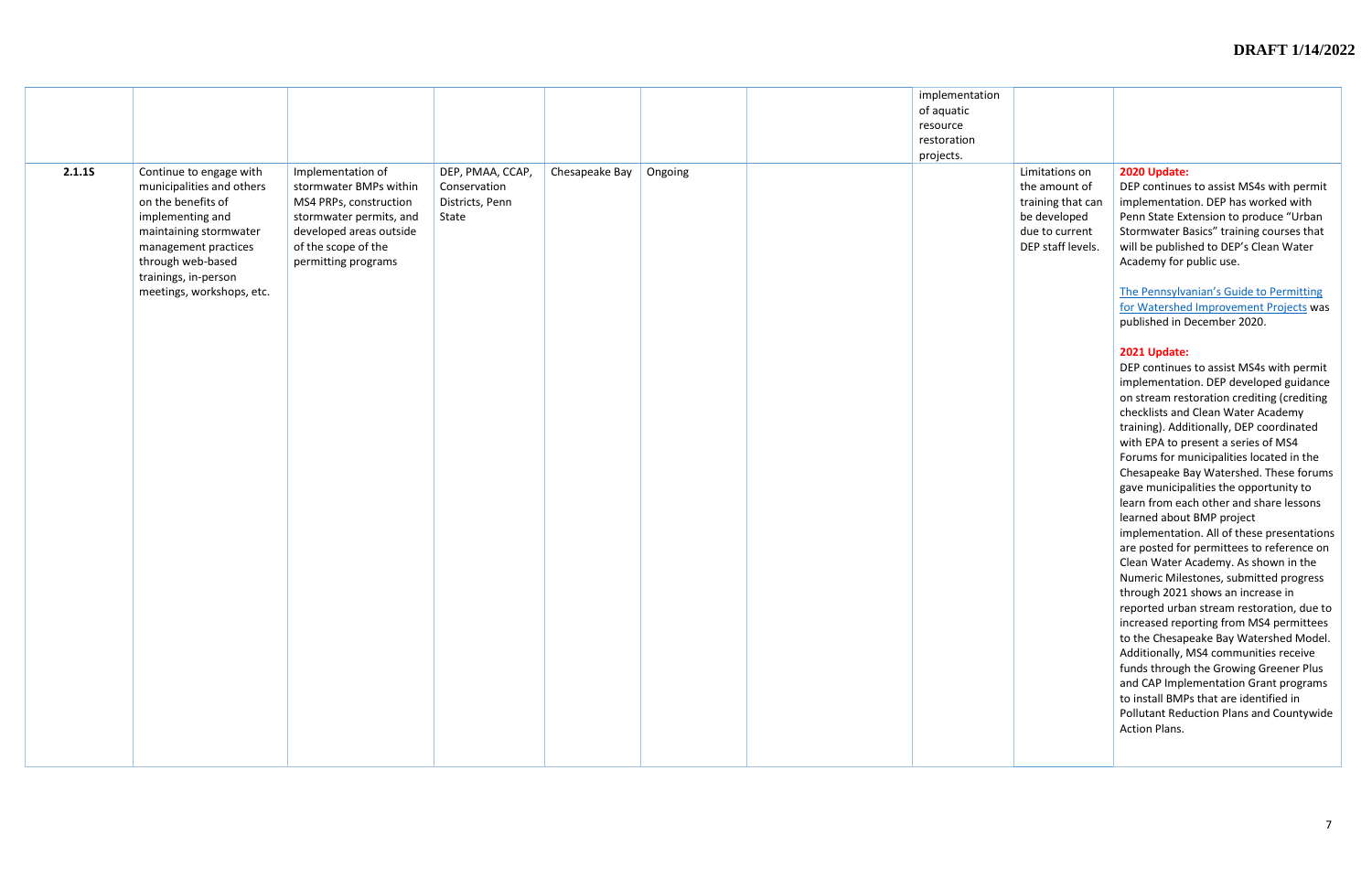#### **2020 Update:**

DEP has been in discussions with partners in Lancaster County for several potential projects that may utilize the flexibilities DEP has provided MS4s to work with the agricultural sector.

#### **2021 Update:**

| 2.1.25 | Provide more awareness of<br>the expanded opportunities<br>for BMP implementation in<br>connection with the MS4<br>permit requirements | Demonstrate success in<br>improvements to local<br>water quality using the<br>MS4 Flexibilities                                                                                                                                                     | DEP, EPA                              | Statewide | Begins October<br>2019 |  |
|--------|----------------------------------------------------------------------------------------------------------------------------------------|-----------------------------------------------------------------------------------------------------------------------------------------------------------------------------------------------------------------------------------------------------|---------------------------------------|-----------|------------------------|--|
| 2.1.35 | Track and incentivize MS4<br>and nonpoint source<br>coordination and<br>collaboration                                                  | Document utilization of<br>MS4 and nonpoint source<br>flexibility through PRPs<br>and Annual Reports<br>Incentivize collaborative<br>approaches through<br>Countywide Action Plan<br>(CAP) development and<br>implementation funding<br>and support | DEP, Chesapeake<br>Bay Counties, MS4s | Statewide | Begins October<br>2019 |  |

DEP continues to respond to inquiries from permittees looking to implement BMP projects within the expanded opportunity areas. DEP Southcentral Regional Office has scheduled weekly preapplication meetings for York and Lancaster counties to bring their proposed projects and includes their MS4 permitting chief in those meetings as well as the Waterways and Wetlands Program staff. More information regarding the MS4 flexibilities is available under FAQ #69 at: [https://files.dep.state.pa.us/Water/BPNPS](https://files.dep.state.pa.us/Water/BPNPSM/StormwaterManagement/MunicipalStormwater/MS4_FAQ.pdf) [M/StormwaterManagement/MunicipalSto](https://files.dep.state.pa.us/Water/BPNPSM/StormwaterManagement/MunicipalStormwater/MS4_FAQ.pdf) [rmwater/MS4\\_FAQ.pdf](https://files.dep.state.pa.us/Water/BPNPSM/StormwaterManagement/MunicipalStormwater/MS4_FAQ.pdf)

# **2020 Update:**

MS4s submitted annual reports on or before 9/30/2020 and revisions to PRPs to incorporate flexibilities are possible in the future.

#### **2021 Update:**

DEP strongly supports joint or collaborative efforts for BMP projects to satisfy other MS4 permit obligations. The Collaboration section of DEP's MS4 website was updated this year to include recommendations on developing written agreements to guide collaborations, and list examples of permittees who are part of collaborative efforts. CAP development and implementation has led to strengthened partnerships across sectors.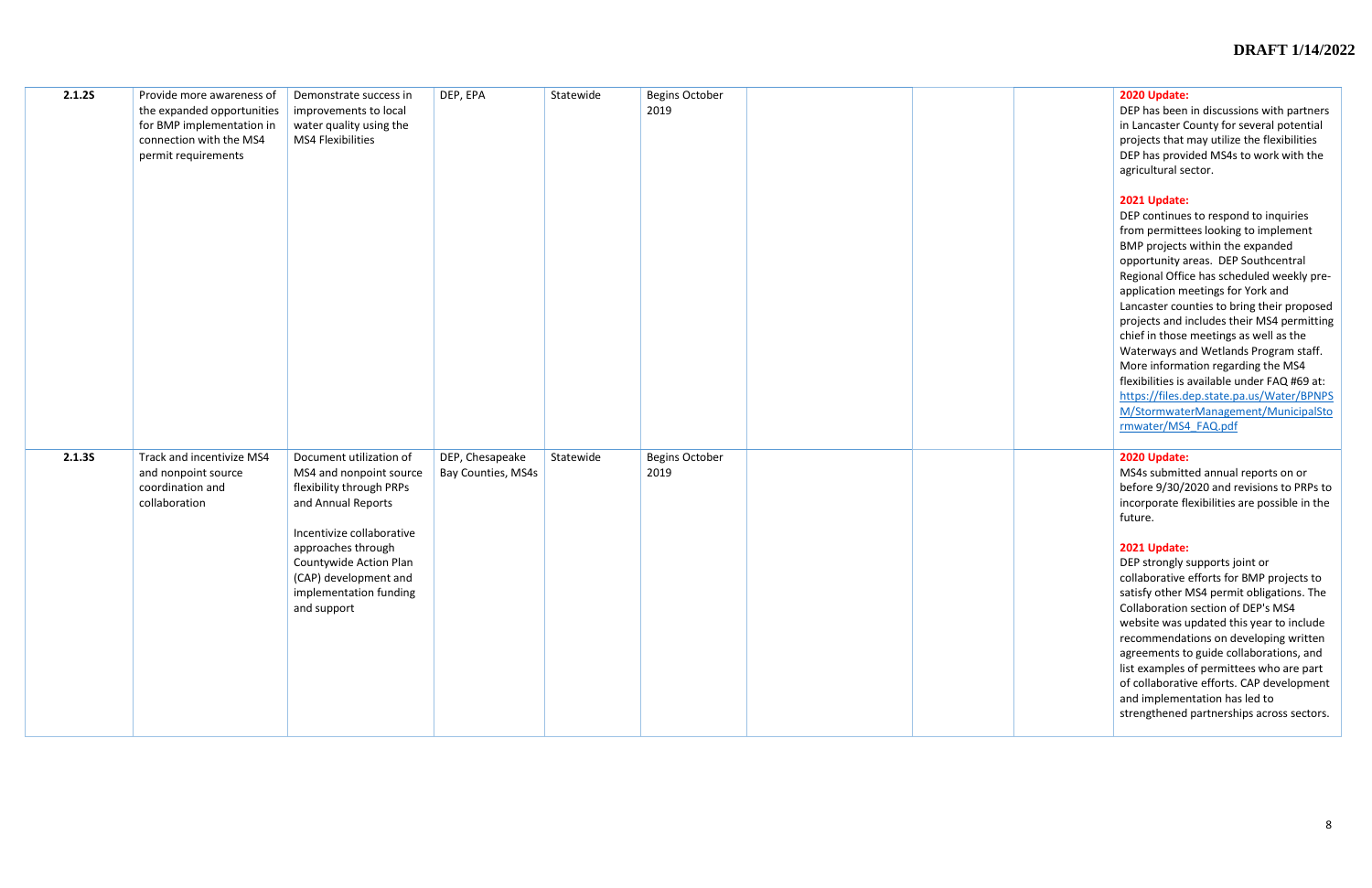| 2.1.45                               | Continue dialogue with EPA<br>regarding expanding<br>opportunities for MS4<br>implementation                                                                                                                                              |                                                                                                                                                                                                                                                     | DEP, EPA                                                                                                                                                                                                                  | Statewide              | Ongoing |                                                                                                                                                                                                                                         |                                                                                                 |                                                                                                 | 2020 Update:<br>This collabora<br>2021 Update:<br>DEP continue:<br>with EPA on tl<br>discussed this<br>leaders and m                                                                                                                                                                                                                                                                                                                                                              |
|--------------------------------------|-------------------------------------------------------------------------------------------------------------------------------------------------------------------------------------------------------------------------------------------|-----------------------------------------------------------------------------------------------------------------------------------------------------------------------------------------------------------------------------------------------------|---------------------------------------------------------------------------------------------------------------------------------------------------------------------------------------------------------------------------|------------------------|---------|-----------------------------------------------------------------------------------------------------------------------------------------------------------------------------------------------------------------------------------------|-------------------------------------------------------------------------------------------------|-------------------------------------------------------------------------------------------------|-----------------------------------------------------------------------------------------------------------------------------------------------------------------------------------------------------------------------------------------------------------------------------------------------------------------------------------------------------------------------------------------------------------------------------------------------------------------------------------|
| <b>Section 3, Countywide Actions</b> |                                                                                                                                                                                                                                           |                                                                                                                                                                                                                                                     |                                                                                                                                                                                                                           |                        |         |                                                                                                                                                                                                                                         |                                                                                                 |                                                                                                 |                                                                                                                                                                                                                                                                                                                                                                                                                                                                                   |
| 3.1.1                                | Continue to develop and<br>collaborate on<br>communication and<br>outreach strategies to<br>support CAP<br>implementation in all<br>counties, with a particular<br>focus on Tier 3 and 4<br>counties who have recently<br>completed CAPs. | Webinars and calls to<br>provide overview of WIP,<br>define the expectations,<br>and discuss next steps<br>with Tier 3 & 4 counties.<br>Designed to prepare these<br>counties for CAP<br>implementation, the<br>second phase of the WIP<br>process. | DEP, Technical<br>Coordinator, Bay<br>office, Agencies<br>Outreach,<br>Communication<br>contractor,<br>Communication<br>and Engagement<br>Workgroup,<br>External<br>Contractor, DEP<br>Region CAP<br><b>Support Teams</b> | Tier 3 & 4<br>counties | Ongoing | DEP/state staffing limitations<br>and funding limitations<br>around human resource<br>needs<br>Continued participation and<br>engagement of counties due<br>to staffing and funding<br>limitations<br>Funding for CAP<br>implementation | See Funding and<br>Resources<br>Section,<br>Resources<br><b>Needed Phase 2</b><br>columns below | See Funding and<br>Resources<br>Section,<br>Resources<br><b>Needed Phase 2</b><br>columns below | 2020 Update:<br>DEP created D<br>Teams in the<br>Southcentral<br>Chesapeake B<br>and support t<br>With their sup<br>webinars and<br>and 4 conserv<br>commissions,<br>The DEP cond<br>Team Worksh<br>staff on the W<br>the Region CA<br>weekly calls to<br>questions tha<br>the Tier 3 and<br>with county le<br>The DEP creat<br>resources and<br>Water Acader<br>information a<br>for the Tier 3<br>2021 Update:<br>The DEP and t<br>Teams met w<br>to secure thei<br>development |

|                       | 2020 Update:                                                                  |
|-----------------------|-------------------------------------------------------------------------------|
|                       | This collaboration with EPA is ongoing.                                       |
|                       | 2021 Update:                                                                  |
|                       | DEP continues to have ongoing discussions                                     |
|                       | with EPA on this topic. DEP also has                                          |
|                       | discussed this topic with county CAP                                          |
|                       | leaders and municipal officials.                                              |
|                       |                                                                               |
|                       |                                                                               |
|                       |                                                                               |
|                       |                                                                               |
|                       |                                                                               |
|                       |                                                                               |
| See Funding and       | 2020 Update:                                                                  |
| Resources             | DEP created DEP Regional CAP Support                                          |
| Section,              | Teams in the Northeast, Northcentral, and                                     |
| <b>Resources</b>      | Southcentral regions to aid DEP                                               |
| <b>Needed Phase 2</b> | Chesapeake Bay Office (DEP) in outreach                                       |
| columns below         | and support to the Tier 3 and 4 Counties.                                     |
|                       | With their support, DEP conducted                                             |
|                       | webinars and extensive outreach to Tier 3                                     |
|                       | and 4 conservation districts, planning                                        |
|                       | commissions, and county commissioners.                                        |
|                       |                                                                               |
|                       | The DEP conducted a Region CAP Support<br>Team Workshop to educate DEP region |
|                       | staff on the WIP and CAP project. DEP and                                     |
|                       | the Region CAP Support Teams conduct                                          |
|                       | weekly calls to address concerns and                                          |
|                       | questions that arise from the outreach to                                     |
|                       | the Tier 3 and 4 counties, as well as calls                                   |
|                       | with county leaders.                                                          |
|                       |                                                                               |
|                       | The DEP created an extensive library of                                       |
|                       | resources and courses on DEPs Clean                                           |
|                       | Water Academy that serves as an                                               |
|                       | information and document sharing portal<br>for the Tier 3 and 4 counties.     |
|                       |                                                                               |
|                       | 2021 Update:                                                                  |
|                       | The DEP and the DEP Region CAP Support                                        |
|                       | Teams met with the Tier 3 and 4 counties                                      |
|                       | to secure their participation in the                                          |
|                       | development of a CAP. This led to a 100%                                      |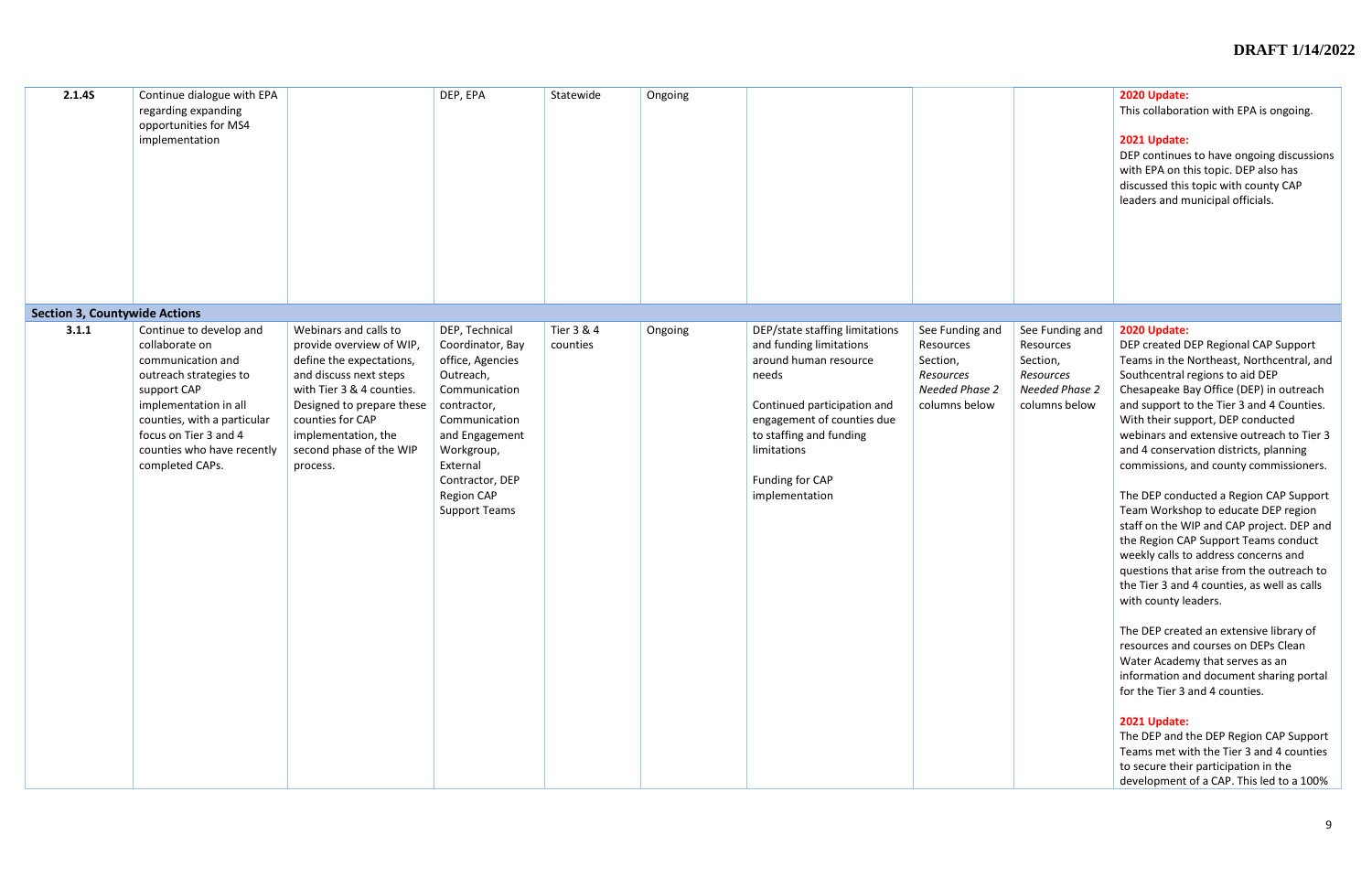|                                                                                          | participation from the Tier 3 and 4<br>Counties.                                                                                                                                                                                                                                                                                |
|------------------------------------------------------------------------------------------|---------------------------------------------------------------------------------------------------------------------------------------------------------------------------------------------------------------------------------------------------------------------------------------------------------------------------------|
|                                                                                          | The DEP conducted the 2 <sup>nd</sup> Coordinator<br>Training Academy in a fully virtual format<br>due to COVID-19 constraints for the Tier 3<br>and 4 counties to educate the counties on<br>the Phase 3 WIP, what the CAP<br>development process looks like, what<br>resources are available, and how to write<br>their CAPs. |
|                                                                                          | The Tier 3 and 4 FAQs and Coordinator<br>Grant FAQs were expanded to CAP<br>Technical, CAP Grant, and County CAP<br>FAQs, and were utilized as ever-expanding<br>documents where all questions from the<br>counties are addressed.                                                                                              |
|                                                                                          | The DEP created three resource email<br>accounts: Pilot and Tier 2 counties, Tier 3<br>and 4 counties, and CAP Grants. This<br>allows the DEP to better track all<br>questions from the counties and<br>maximizes efficiency in response with<br>limited staff resources.                                                       |
|                                                                                          | DEP developed a CAP Project Tracking<br>spreadsheet to track projects, milestones,<br>and contacts and shares it with internal<br>team members using an easy to access<br>system.                                                                                                                                               |
|                                                                                          | DEP maintains and continually updates the<br>extensive library of materials on the CWA.<br>Given the volume of materials available to<br>counties, DEP reorganized the CWA<br>materials for a more user-friendly<br>experience.                                                                                                 |
| See Funding and<br>Resources<br>Section,<br>Resources<br>Needed Phase 2<br>columns below | 2020 Update:<br>The DEP Regional Support Teams and the<br>DEP Chesapeake Bay Office has conducted<br>several outreach meetings with each of<br>the 26 Tier 3 and 4 counties, to present<br>the Countywide Action Planning (CAP)<br>process, answer questions, troubleshoot                                                      |

| 3.1.2 | Conduct outreach via    | Tier 3 & 4 county regional | DEP, Technical   | Tier 3 & 4 | Ongoing | State staffing support     | See Funding and       |
|-------|-------------------------|----------------------------|------------------|------------|---------|----------------------------|-----------------------|
|       | webinars and one-on-one |                            |                  | counties   |         |                            | Resources             |
|       |                         | groupings will transition  | Coordinator, Bay |            |         |                            |                       |
|       | meetings to provide     | to, and begin CAP          | office, Agencies |            |         | No new dedicated funding   | Section,              |
|       | support to the counties | implementation utilizing   | Outreach,        |            |         | streams                    | Resources             |
|       | through the             | their assigned external    | Communication    |            |         |                            | <b>Needed Phase 2</b> |
|       | implementation process. | coordinator, DEP and the   | contractor,      |            |         | County staffing issues may | columns below         |
|       |                         |                            |                  |            |         |                            |                       |
|       |                         | DEP Region CAP Support     | Communication    |            |         | hinder county abilities to |                       |
|       |                         | Team.                      |                  |            |         | utilize all funds that are |                       |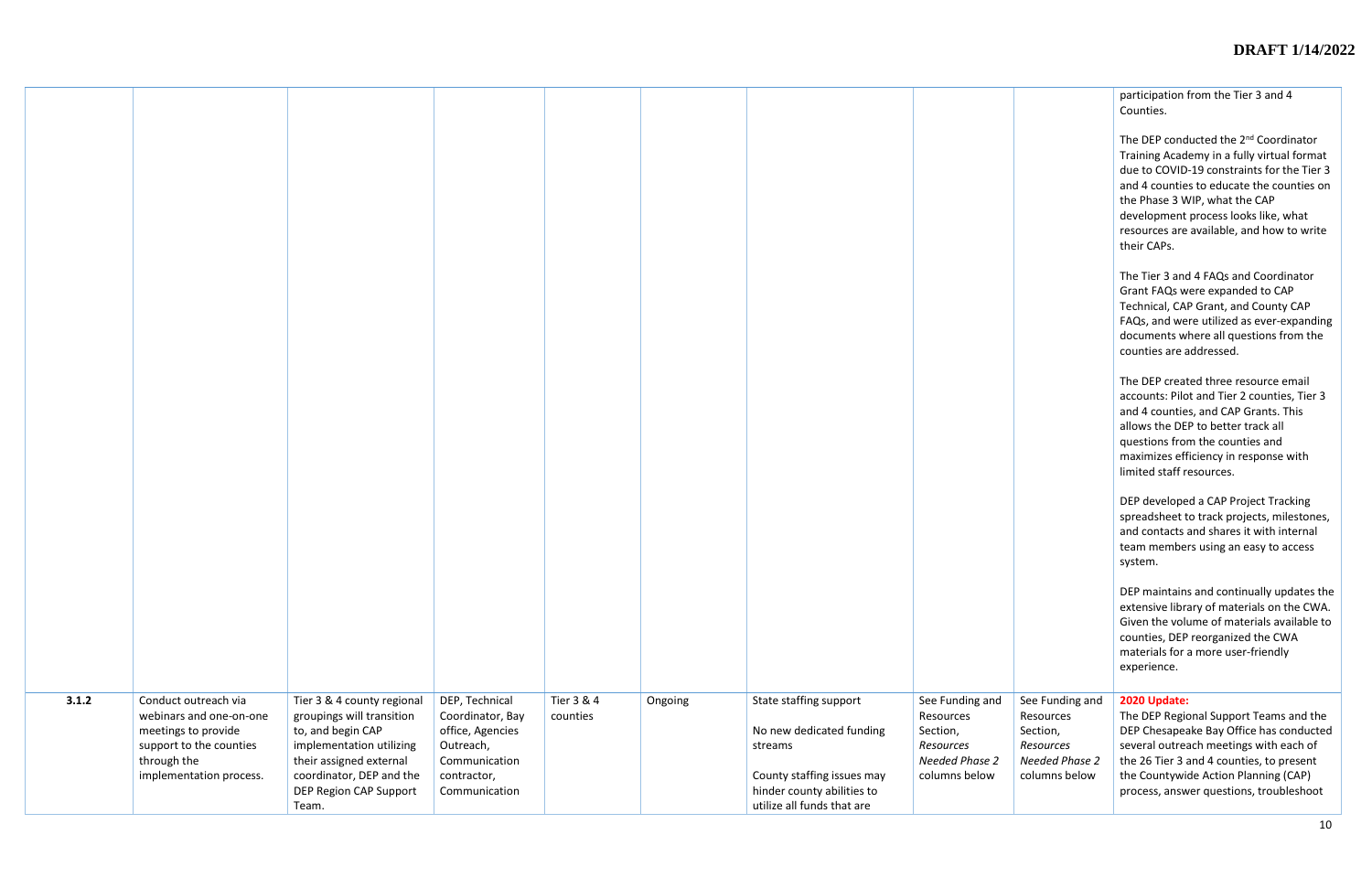|  | and Engagement<br>Workgroup,<br>External<br>Contractor, DEP<br>Region CAP<br><b>Support Team</b> |  | available due to staff<br>concerns, based on<br>experience with Pilot and Tier<br>2 counties. |  |
|--|--------------------------------------------------------------------------------------------------|--|-----------------------------------------------------------------------------------------------|--|
|  |                                                                                                  |  |                                                                                               |  |
|  |                                                                                                  |  |                                                                                               |  |
|  |                                                                                                  |  |                                                                                               |  |
|  |                                                                                                  |  |                                                                                               |  |
|  |                                                                                                  |  |                                                                                               |  |
|  |                                                                                                  |  |                                                                                               |  |

issues, present materials, and work through next steps.

The Susquehanna River Basin Commission (SRBC) conducted meetings with each county to review their Clean Water Technical Toolbox and answer technical questions.

DEP has developed several Tier 3 and 4 and Coordinator Grant FAQs to assist the Tier 3 and 4 counties.

The Tier 3 and 4 counties have organized into 10 regional groups. Each of these 10 groups will share a coordinator position. Grant applications for each coordinator position have been submitted.

## **2021 Update:**

The Tier 3 and 4 counties have completed and submitted their CAPs, with 30 counties completing individual CAPs and 4 counties completing a regional CAP.

The DEP, with assistance from Consulting with a Purpose, developed a comprehensive timeline with key benchmarks identified to assist the counties with strategically planning through and past the CAP planning process.

DEP Chesapeake Bay Office staff established biweekly Touchbase Tuesday webinars designed to meet with the coordinators and county lead entities to provide trainings and opportunities for collaboration. DEP Chesapeake Bay Office and DEP Region CAP Support Teams transitioned from the Touchbase Tuesdays to monthly calls with the county groupings to provide more individualized support as the counties began finalizing their CAPs. These monthly calls will continue through implementation. The Touchbase Tuesday calls are being utilized for larger trainings as needed.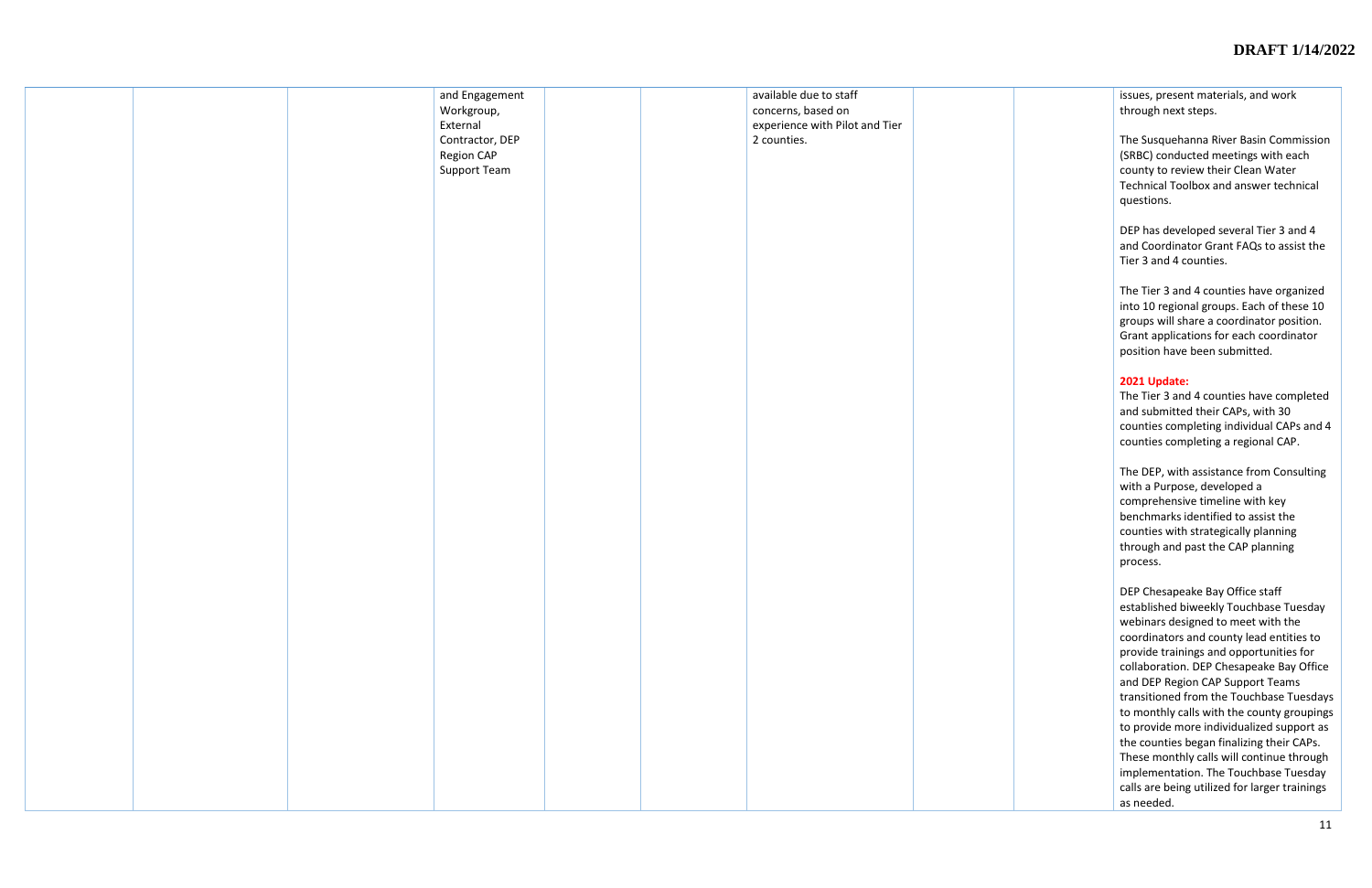|                                                                          |                                                                                                                                                                                                                                                                                                                                                                                                                                                                                                                                                                                                                                                                                                                                                                                                                                                                                                             |                                                                                                                                                                                     |                                                                                          |                        |                                                                                                                                     |                                                                                                 |                                                                                                 | The Susquehanna River Basin Commission<br>ran the counties' BMP scenarios through<br>CAST as they developed their CAPs, and<br>provided presentations showing the<br>anticipated results, as well as a<br>comparison to the state WIP workgroup<br>recommendations. These comparisons<br>gave the counties feedback for where they<br>may want to focus their BMP efforts.                                                                                                                                                                                                                                                                                                                                                                                                                                                                                                                                                                                                                                                                                                                                                                                                                                                                                    |
|--------------------------------------------------------------------------|-------------------------------------------------------------------------------------------------------------------------------------------------------------------------------------------------------------------------------------------------------------------------------------------------------------------------------------------------------------------------------------------------------------------------------------------------------------------------------------------------------------------------------------------------------------------------------------------------------------------------------------------------------------------------------------------------------------------------------------------------------------------------------------------------------------------------------------------------------------------------------------------------------------|-------------------------------------------------------------------------------------------------------------------------------------------------------------------------------------|------------------------------------------------------------------------------------------|------------------------|-------------------------------------------------------------------------------------------------------------------------------------|-------------------------------------------------------------------------------------------------|-------------------------------------------------------------------------------------------------|---------------------------------------------------------------------------------------------------------------------------------------------------------------------------------------------------------------------------------------------------------------------------------------------------------------------------------------------------------------------------------------------------------------------------------------------------------------------------------------------------------------------------------------------------------------------------------------------------------------------------------------------------------------------------------------------------------------------------------------------------------------------------------------------------------------------------------------------------------------------------------------------------------------------------------------------------------------------------------------------------------------------------------------------------------------------------------------------------------------------------------------------------------------------------------------------------------------------------------------------------------------|
| 3.1.3<br>CAP implementation across<br>Pilot, Tier 2,3 and 4<br>counties. | <b>External coordinator</b><br>designated for each Pilot<br>and Tier 2 county to assist<br>with CAP planning and<br>implementation efforts.<br>2022-2023 Update: there<br>will be an external<br>coordinator designated<br>for each Pilot and Tier 2<br>county and each Tier 3<br>and 4 county grouping to<br>assist with CAP progress<br>and implementation<br>efforts. Focus will be on<br>CAP implementation in<br>support of PA's WIP goals.<br>Extensive staff time will<br>be dedicated to WIP/CAP<br>project management and<br>coordination to<br>support counties in CAP<br>implementation and to<br>work with state action<br>leaders in supporting this<br>effort. Continued<br>expansion of services<br>outlined in the 2021<br>Milestone Update.<br><b>Region CAP Support</b><br>Teams will continue to<br>support this effort.<br>External coordinators will<br>also continue to be<br>funded. | DEP, Technical<br>Coordinator, Bay<br>office, Agencies,<br>Outreach,<br>Communication<br>contractor,<br>Communication<br>and Engagement<br>Workgroup,<br><b>External Contractor</b> | Pilot and Tier 2<br>Counties<br>2022-23<br>Update: Pilot,<br>Tier 2, 3 and 4<br>counties | Begins January<br>2020 | State staffing support<br><b>Internal and External</b><br>Coordination limited due to<br>funding limitations for human<br>resources | See Funding and<br>Resources<br>Section,<br>Resources<br>Needed Phase 1<br>& 2 columns<br>below | See Funding and<br>Resources<br>Section,<br>Resources<br>Needed Phase 1<br>& 2 columns<br>below | 2020 Update:<br>Pilot Counties have begun implementation<br>of their Countywide Action Plans (CAPs).<br>Counties were able to apply for CAP<br>Implementation Grant Funds to support<br>CAP implementation.<br>Lancaster, York, Cumberland and Franklin<br><b>County received Conservation Excellence</b><br>Grant (CEG) funding to support<br>implementation efforts.<br><b>Community Clean Water Action Plan</b><br>Coordinators were hired to support<br>implementation. Tier 2 counties each<br>hired a Community Clean Water Action<br>Plan Coordinator to support plan<br>development. Tier 2 counties are in the<br>final stages of finalizing their CAPs.<br>2021 Update:<br>All counties (Pilot, Tier 2,3,4) have<br>finalized and are implementing CAPs. All<br>counties were eligible to apply for CAP<br>Implementation Grant Funds to support<br>CAP implementation. DEP is providing<br>nearly \$17.4 million in CAP Coordinator<br>and Implementation Grant funds for 2022<br>calendar year (to include EPA Ag and EJ<br>MEB grant funds and CBRAP funds for<br><b>BMP Verification).</b><br><b>Conservation Excellence Grant (CEG)</b><br>funding is also available to support<br>implementation efforts in several high<br>loading counties. |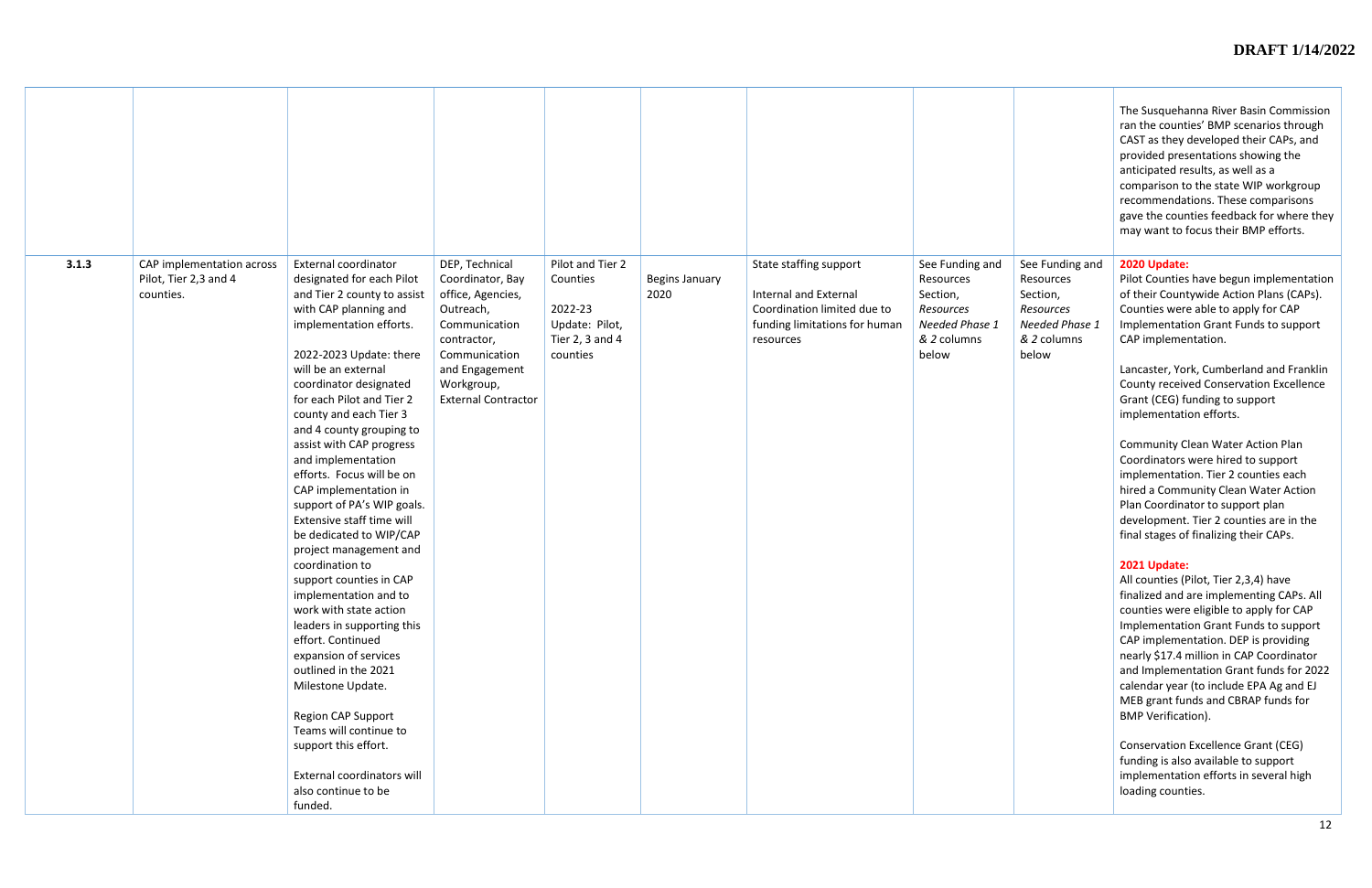Community Clean Water Action Plan Coordinators continue to support CAP implementation and state funding has been committed and funding requests submitted by counties for 2022.

Transitioned to one-on-one meetings with counties to provide individualized attention.

Webinar Wednesdays were held as broader topics were raised for the larger group. 2021 webinars included: Water Quality Monitoring Update; Environmental Finance Center Technical Assistance; BMP Verification Deep Dive with EPA; Growing Greener, Section 319 and NFWF MEB Grant Funding Opportunities; CAP Implementation Grant Guidance; BMP Verification, Round 3.

The Tier 3 and 4 FAQs and Coordinator Grant FAQs were expanded to CAP Technical, CAP Grant, and County CAP FAQs, and were utilized as ever-expanding documents where all questions from the counties are addressed.

DEP created three resource email accounts for CAP coordination: Pilot and Tier 2 counties, Tier 3 and 4 counties, and CAP Grants. This allows the DEP to better track all questions from the counties and maximizes efficiency in response with limited staff resources.

DEP developed a CAP Project Tracking spreadsheet to track projects, milestones, and contacts.

DEP maintains and continually updates the extensive library of materials on the CWA. Given the volume of materials available to counties, DEP reorganized the CWA materials for a more user-friendly experience.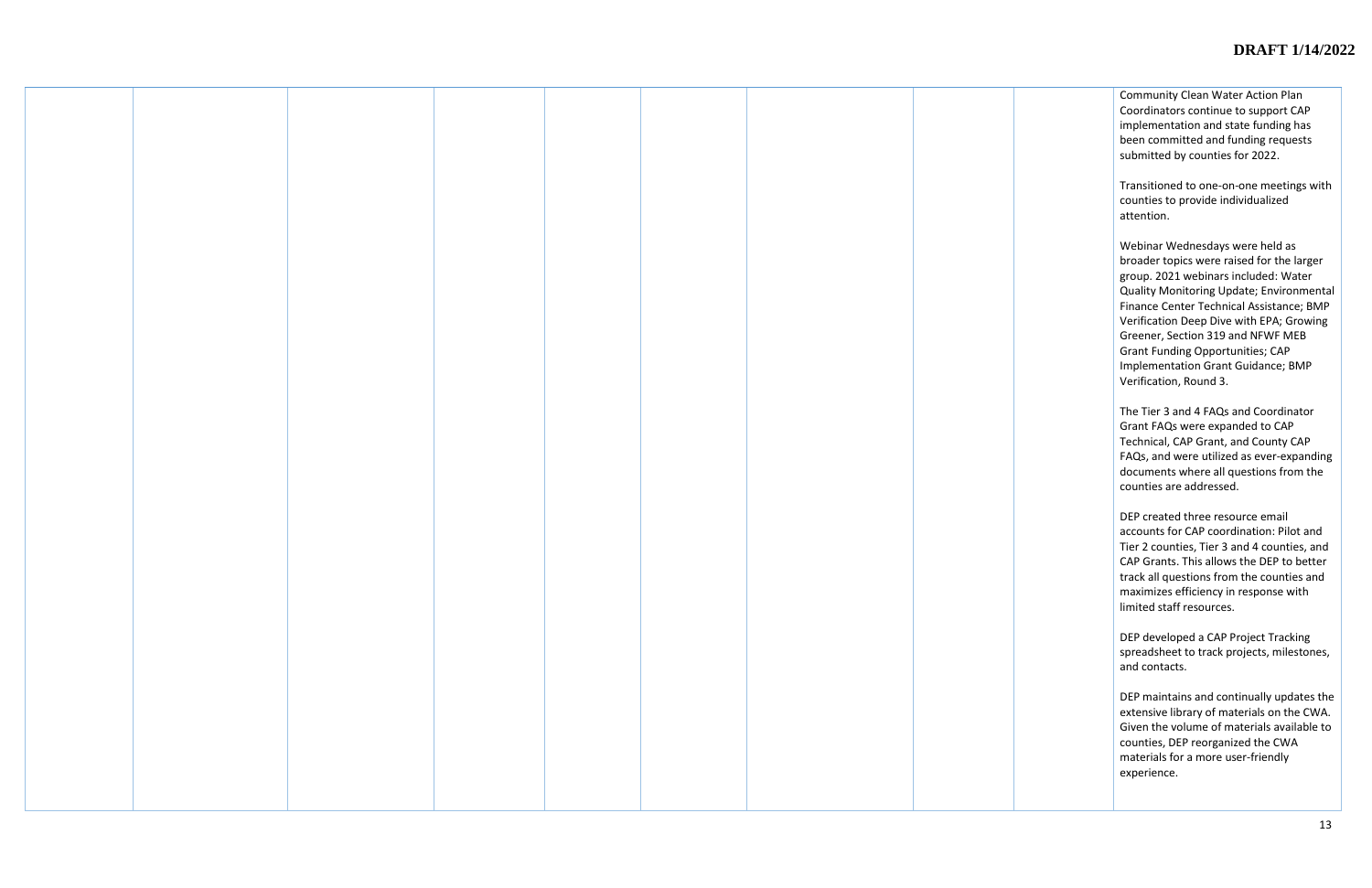| See Funding and<br>Resources<br>Section,<br>Resources<br>Needed Phase 1<br>columns below | 2020 Update:<br>Each Pilot County and Tier 2 County<br>received \$100,000 in state Environmental<br>Stewardship Funds to hire a Community<br>Clean Water Action Plan Coordinator to<br>support CAP implementation.                                                                                                                                                                                                                                                                                                                    |
|------------------------------------------------------------------------------------------|---------------------------------------------------------------------------------------------------------------------------------------------------------------------------------------------------------------------------------------------------------------------------------------------------------------------------------------------------------------------------------------------------------------------------------------------------------------------------------------------------------------------------------------|
|                                                                                          | The Community Clean Water Action Plan<br>Coordinator application has been released<br>for Tier 3 and 4 counties.                                                                                                                                                                                                                                                                                                                                                                                                                      |
|                                                                                          | Two additional Chesapeake Bay Office<br>Coordinators were hired to support<br>efforts.                                                                                                                                                                                                                                                                                                                                                                                                                                                |
|                                                                                          | 2021 Update:<br>External coordinators have been hired by<br>county partners for each Pilot and Tier 2<br>county and each Tier 3 and 4 county<br>grouping to assist with CAP planning and<br>implementation efforts.                                                                                                                                                                                                                                                                                                                   |
|                                                                                          | Extensive facilitation support and<br>marketing services were utilized in 2021<br>through contracts with Consulting with a<br>Purpose and Water Words That Work in<br>support of extensive WIP and CAP<br>outreach and engagement needs during<br>planning and implementation. Some<br>examples of these efforts include the 2020<br>Progress Report Summary and the 2020<br><b>Healthy Waters Healthy Communities</b><br>Annual Report. Both of these documents<br>are published on the Tracking<br>Pennsylvania's Progress website. |
|                                                                                          |                                                                                                                                                                                                                                                                                                                                                                                                                                                                                                                                       |

| 3.1.4<br>Section 9, Climate Change | Seek staffing to support this<br>large-scale coordination<br>and support effort. | An external contractor will<br>work one on one with the<br>pilot counties to begin the<br>implementation of their<br>countywide action plan.<br>2022-2023 Update: and<br>with one additional<br>position added at the end<br>of 2021, the internal<br>coordinators will be<br>provided specific<br>territories throughout<br>Pennsylvania's<br>Chesapeake Bay<br>Watershed for efficient<br>and effective coordination<br>efforts.<br>Facilitation support and<br>marketing services will<br>continue with Consulting<br>with a Purpose and Water<br>Words That Work in<br>support of extensive WIP<br>and CAP outreach and<br>engagement needs. | DEP, Technical<br>Coordinator, Bay<br>office, Agencies<br>Outreach,<br>Communication<br>contractor,<br>Communication<br>and Engagement<br>Workgroup,<br><b>External Contractor</b> | <b>Pilot Counties</b> | <b>Begins January</b><br>2020 | State staffing support<br><b>Internal and External</b><br>Coordination<br>Federal funding for Tier 2 and<br>Pilot Counties was not<br>provided in a timely manner,<br>thereby pushing our schedule<br>with Tier 3 and 4 counties<br>back. | See Funding and<br>Resources<br>Section,<br>Resources<br>Needed Phase 1<br>columns below |
|------------------------------------|----------------------------------------------------------------------------------|--------------------------------------------------------------------------------------------------------------------------------------------------------------------------------------------------------------------------------------------------------------------------------------------------------------------------------------------------------------------------------------------------------------------------------------------------------------------------------------------------------------------------------------------------------------------------------------------------------------------------------------------------|------------------------------------------------------------------------------------------------------------------------------------------------------------------------------------|-----------------------|-------------------------------|-------------------------------------------------------------------------------------------------------------------------------------------------------------------------------------------------------------------------------------------|------------------------------------------------------------------------------------------|
| 9.1.1C                             | Pennsylvania Climate<br><b>Impacts Assessment</b>                                | Reduce an additional 1.81<br>million pounds of<br>nitrogen and 0.095 million<br>pounds of phosphorus<br>delivered to the<br>Chesapeake Bay due to<br>climate change by 2025.                                                                                                                                                                                                                                                                                                                                                                                                                                                                     | <b>DEP</b>                                                                                                                                                                         | Statewide             | Ongoing                       |                                                                                                                                                                                                                                           |                                                                                          |

# **2021 Update:**

The 2021 Pennsylvania Climate Impacts Assessment was released in May 2021. This is a new milestone for 2022-2023.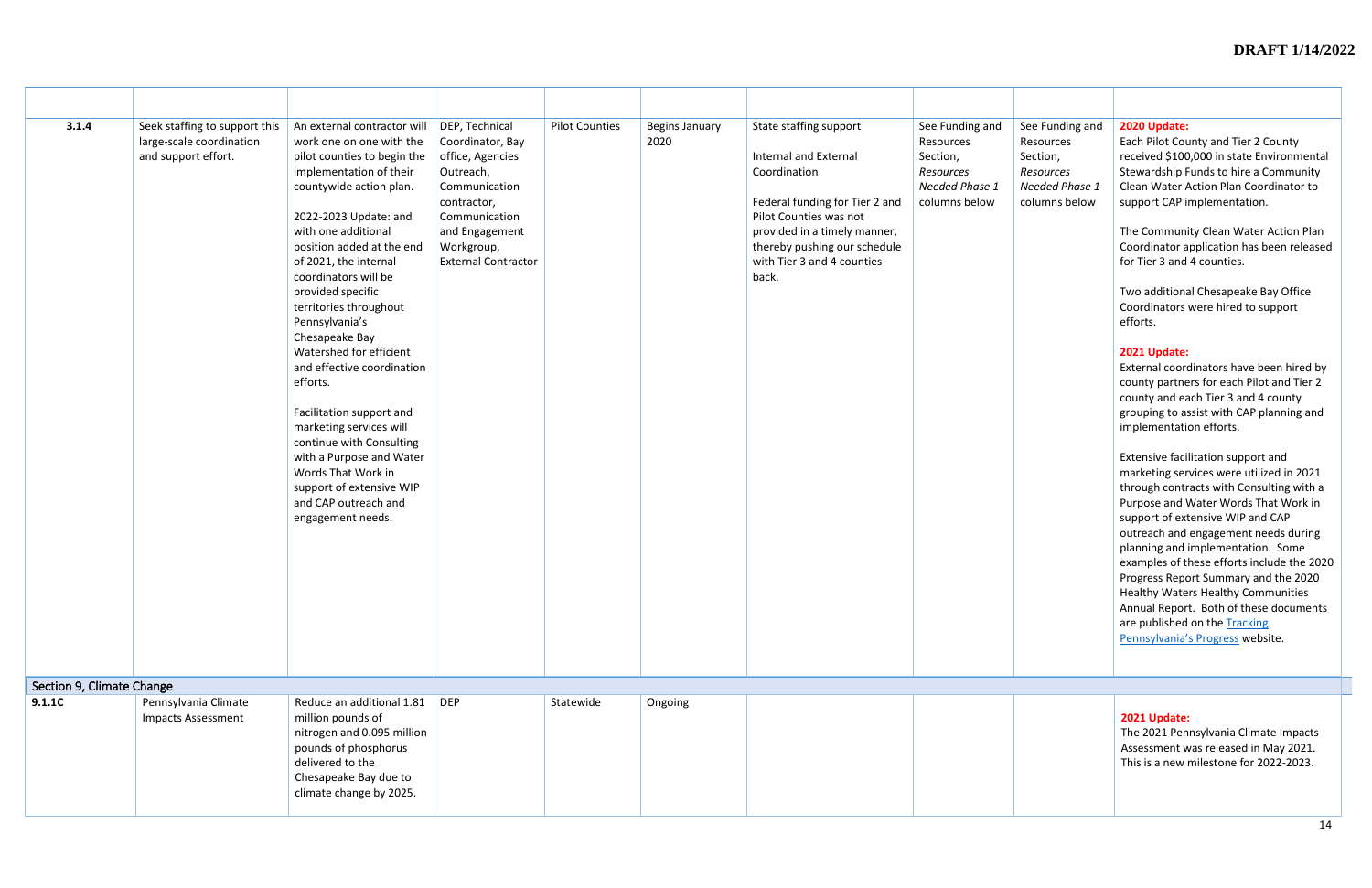|        |                                            | A Climate Impacts<br>Assessment for<br>Pennsylvania is conducted<br>every 3 years, per Act 70<br>of 2008. The most recent<br>Pennsylvania Climate<br>Impacts Assessment can<br>be found on DEP's<br>website: Impacts<br>2022-2023 Update:<br>compilation of 2019 GHG<br>Inventory data will begin.<br>The next Climate Impacts<br>Assessment is anticipated<br>to be released in 2024.                    |            |           |            |                                                                                    |
|--------|--------------------------------------------|-----------------------------------------------------------------------------------------------------------------------------------------------------------------------------------------------------------------------------------------------------------------------------------------------------------------------------------------------------------------------------------------------------------|------------|-----------|------------|------------------------------------------------------------------------------------|
| 9.1.2C | Pennsylvania Climate<br><b>Action Plan</b> | Reduce an additional 1.81<br>million pounds of<br>nitrogen and 0.095 million<br>pounds of phosphorus<br>delivered to the<br>Chesapeake Bay due to<br>climate change by 2025.<br>A Climate Action Plan for<br>Pennsylvania is conducted<br>every 3 years, per Act 70<br>of 2008. The most recent<br>Pennsylvania Climate<br>Action Plan can be found<br>on DEP's website: PA<br><b>Climate Action Plan</b> | <b>DEP</b> | Statewide | Ongoing    | 2021 Update:<br>The 2021 Pen<br>Plan was relea<br>This is a new                    |
| 9.1.3C | <b>Local Climate Action</b><br>Program     | Reduce an additional 1.81<br>million pounds of<br>nitrogen and 0.095 million<br>pounds of phosphorus<br>delivered to the<br>Chesapeake Bay due to<br>climate change by 2025.<br>The Local Climate Action<br>Program provides<br>technical assistance to<br>local governments to<br>develop local greenhouse                                                                                               | DEP        | Statewide | Began 2020 | 2021 Update:<br>Currently, 12<br>participating i<br>2021/2022 fis<br>milestone for |

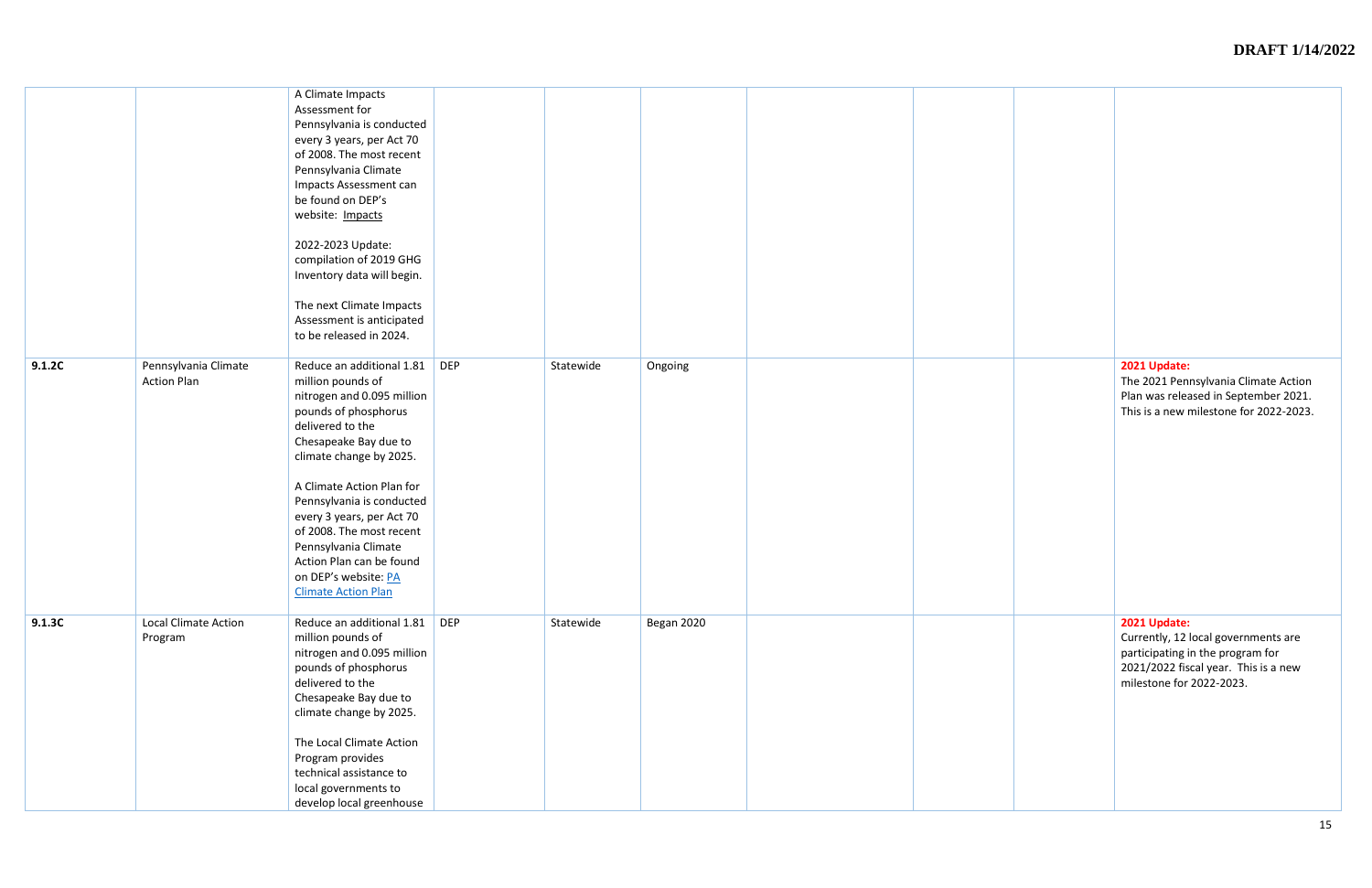|        |                                                                               | gas inventories and<br>climate action plans.<br>More information about<br>the program can be found<br>on DEP's website: Local<br><b>Climate Action Program</b><br>2022-2023 Update: Draft<br>climate action plans are<br>due from participating<br>municipalities in June<br>2022. DEP is working to<br>find a partner to take on<br>the program for future<br>years.                                                                                                                                                                                                                                                                            |            |           |         |                                                                                                                                  |                                                                              |
|--------|-------------------------------------------------------------------------------|--------------------------------------------------------------------------------------------------------------------------------------------------------------------------------------------------------------------------------------------------------------------------------------------------------------------------------------------------------------------------------------------------------------------------------------------------------------------------------------------------------------------------------------------------------------------------------------------------------------------------------------------------|------------|-----------|---------|----------------------------------------------------------------------------------------------------------------------------------|------------------------------------------------------------------------------|
| 9.1.4C | <b>DEP Energy Programs</b><br>Office (EPO) Clean Energy<br>Program (CEP) Plan | Reduce an additional 1.81<br>million pounds of<br>nitrogen and 0.095 million<br>pounds of phosphorus<br>delivered to the<br>Chesapeake Bay due to<br>climate change by 2025.<br>The CEP Plan is intended<br>to guide EPO in fulfilling<br>its obligations to support<br>energy conservation and<br>efficiency, advance clean<br>energy technologies, and<br>provide energy security<br>and resilience while<br>improving the<br>environment and health<br>of Pennsylvanians<br>through education,<br>outreach, funding, and<br>technical support. More<br>information about the<br>CEP can be found here:<br><b>Clean Energy Program</b><br>Plan | <b>DEP</b> | Statewide | Ongoing |                                                                                                                                  | 2021 Update:<br>DEP released<br>2020 and has<br>Department g<br>new mileston |
| 9.1.5C | Annual Pennsylvania<br><b>Greenhouse Gas Inventory</b>                        | Reduce an additional 1.81<br>million pounds of<br>nitrogen and 0.095 million<br>pounds of phosphorus<br>delivered to the                                                                                                                                                                                                                                                                                                                                                                                                                                                                                                                         | <b>DEP</b> | Statewide | Ongoing | DEP is currently looking for<br>opportunities to shorten the<br>lag time between data<br>availability and report<br>publication. | 2021 Update:<br>The 2021 PA<br>data year) is c<br>milestone for              |

| 2021 Update:<br>DEP released the CEP Plan in November<br>2020 and has used the plan to better align<br>Department goals and programs. This is a<br>new milestone for 2022-2023. |
|---------------------------------------------------------------------------------------------------------------------------------------------------------------------------------|
| 2021 Update:<br>The 2021 PA GHG Inventory report (2018<br>data year) is complete. This is a new<br>milestone for 2022-2023.                                                     |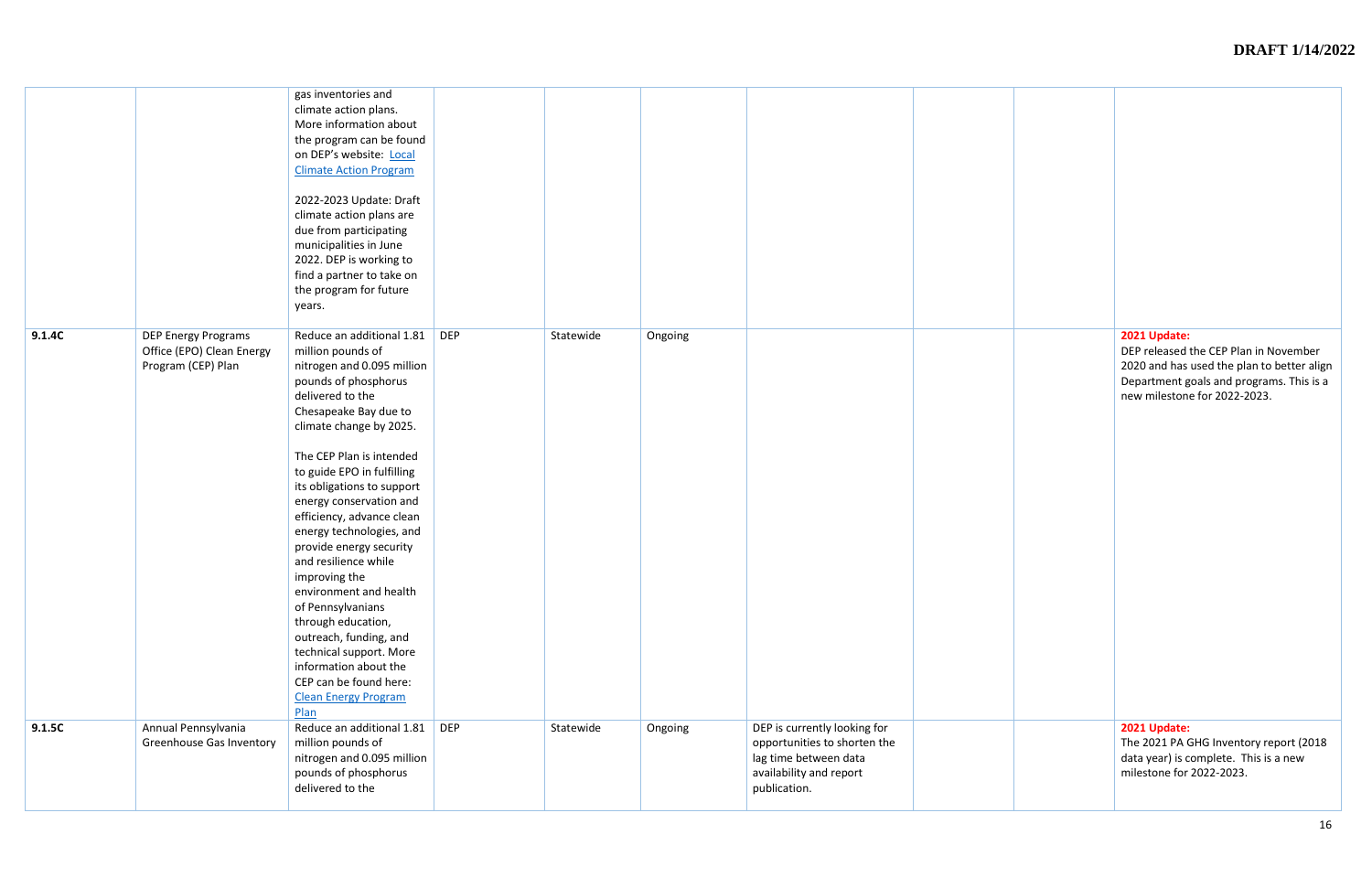|        |                                                   | Chesapeake Bay due to       |               |           |           |
|--------|---------------------------------------------------|-----------------------------|---------------|-----------|-----------|
|        |                                                   | climate change by 2025.     |               |           |           |
|        |                                                   |                             |               |           |           |
|        |                                                   | The GHG inventory is        |               |           |           |
|        |                                                   | updated annually, per Act   |               |           |           |
|        |                                                   | 70 of 2008, and published   |               |           |           |
|        |                                                   | mid-year on DEP's           |               |           |           |
|        |                                                   | website: GHG Inventory      |               |           |           |
|        |                                                   |                             |               |           |           |
|        | Section 10, Communication and Engagement Strategy |                             |               |           |           |
| 10.1.2 | Develop the outreach                              | Final materials will be     | DEP/DCNR/PDA  | As needed | \$200,000 |
|        | materials, webinars,                              | distributed to the C& E     | Communication |           |           |
|        | templates for letters and                         | Workgroup materials as      | Office, DEP   |           |           |
|        | mailings and success stories                      | they are finished for their |               |           |           |
|        | identified by the                                 | use.                        |               |           |           |
|        | Communications and                                |                             |               |           |           |
|        | Engagement (C&E)                                  | 2022-2023 Update:           |               |           |           |
|        | Workgroup for their use in                        | facilitation support and    |               |           |           |
|        | message delivery and                              | marketing services will     |               |           |           |
|        | outreach.                                         | continue with Consulting    |               |           |           |
|        |                                                   |                             |               |           |           |
|        |                                                   | with a Purpose and Water    |               |           |           |
|        |                                                   | Words That Work in          |               |           |           |
|        |                                                   | support of extensive WIP    |               |           |           |
|        |                                                   | and CAP outreach and        |               |           |           |
|        |                                                   | engagement needs.           |               |           |           |
|        |                                                   |                             |               |           |           |
|        |                                                   | <b>DEP's Communications</b> |               |           |           |
|        |                                                   | Office will continue to     |               |           |           |
|        |                                                   | provide support through     |               |           |           |
|        |                                                   | interviews, coordinating    |               |           |           |
|        |                                                   | media events, and news      |               |           |           |
|        |                                                   | releases highlighting       |               |           |           |
|        |                                                   |                             |               |           |           |
|        |                                                   | Phase 3 WIP and CAP         |               |           |           |
|        |                                                   | progress and efforts.       |               |           |           |
|        |                                                   |                             |               |           |           |
|        |                                                   |                             |               |           |           |
|        |                                                   |                             |               |           |           |
|        |                                                   |                             |               |           |           |
|        |                                                   |                             |               |           |           |
|        |                                                   |                             |               |           |           |
|        |                                                   |                             |               |           |           |
|        |                                                   |                             |               |           |           |
|        |                                                   |                             |               |           |           |
|        |                                                   |                             |               |           |           |
|        |                                                   |                             |               |           |           |
|        |                                                   |                             |               |           |           |
|        |                                                   |                             |               |           |           |
|        |                                                   |                             |               |           |           |
|        |                                                   |                             |               |           |           |
|        |                                                   |                             |               |           |           |

## As needed \$200,000 **2020 Update:**

Outreach efforts for C&E Workgroup: DEP's contractors, Consulting with a Purpose and Water Words That Work, worked with the C&E Workgroup to identify outreach and engagement needs for local partners in different sectors and geographies, and then worked in coordination with the C&E Workgroup to develop county leader invitation to participate letters and documents, webinars and social media campaigns that were used to explain the WIP and CAP efforts. These materials built the foundation for outreach and engagement for Tier 1, 2, 3 and 4 outreach.

## Outreach efforts for CAP county coordinators:

DEP maintains a contract with Water Words That Work to provide communication support to the Phase 3 WIP. Water Words That Work has produced communication templates, PPTs, brochures and training to county coordinators to support local efforts. Water Words That Work continues to provide communication support for state lead efforts.

DEP Communications Office developed talking points document for integrated messaging at county and state levels. Used by all counties.

# **2021 Update:**

Extensive facilitation support and marketing services were utilized in 2021 through contracts with Consulting with a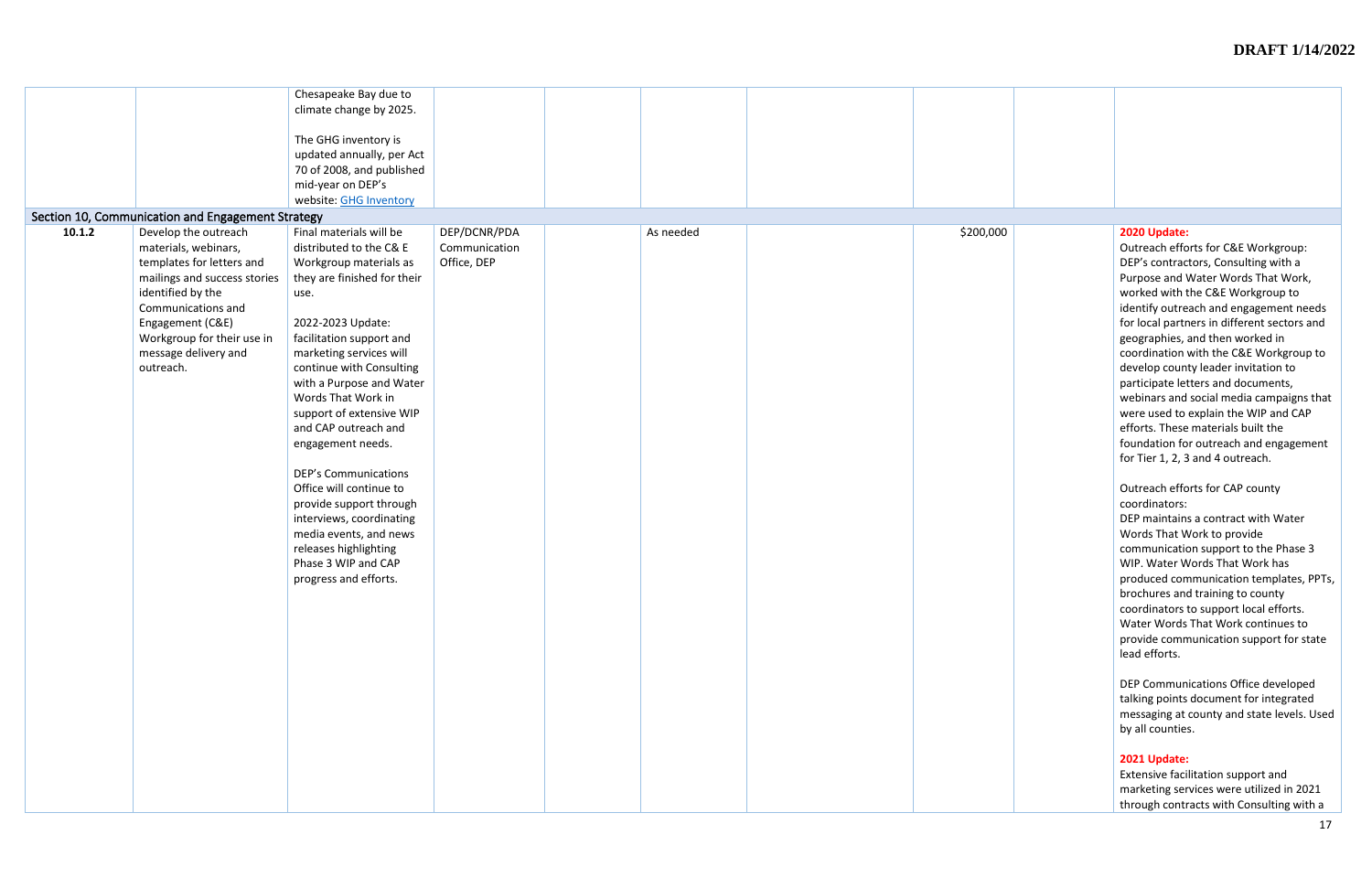|        |                                                                                       |                                                                         |                                             |                |                   |          | Purpose and Water Words That Work in<br>support of extensive WIP and CAP<br>outreach and engagement needs during<br>planning and implementation.<br>DEP's Communications Office provided<br>support through interviews, media events<br>and news releases highlighting Phase 3<br>WIP and CAP progress and efforts.<br>In April 2021, DEP Chesapeake Bay Office<br>Director participated in the hour-long<br>Chesapeake Bay Summit, hosted by<br>Maryland Public Television and shown on<br>Pennsylvania Public Broadcasting Station.<br>Talking points and presentations were<br>developed and provided through<br>numerous public participation outlets,<br>including meetings hosted by the State<br><b>Conservation Commission Board of</b><br>Directors; DEP Agriculture Advisory Board;<br>DEP Water Resources Advisory<br>Committee; DEP Citizens Advisory Council;<br><b>County Commissioners Association of</b><br>Pennsylvania; PA Farm Bureau;<br>Chesapeake Bay Program Citizens Advisory |
|--------|---------------------------------------------------------------------------------------|-------------------------------------------------------------------------|---------------------------------------------|----------------|-------------------|----------|-------------------------------------------------------------------------------------------------------------------------------------------------------------------------------------------------------------------------------------------------------------------------------------------------------------------------------------------------------------------------------------------------------------------------------------------------------------------------------------------------------------------------------------------------------------------------------------------------------------------------------------------------------------------------------------------------------------------------------------------------------------------------------------------------------------------------------------------------------------------------------------------------------------------------------------------------------------------------------------------------------|
|        |                                                                                       |                                                                         |                                             |                |                   |          | Committee; and the Chesapeake Bay<br>Commission.                                                                                                                                                                                                                                                                                                                                                                                                                                                                                                                                                                                                                                                                                                                                                                                                                                                                                                                                                      |
|        |                                                                                       |                                                                         |                                             |                |                   |          |                                                                                                                                                                                                                                                                                                                                                                                                                                                                                                                                                                                                                                                                                                                                                                                                                                                                                                                                                                                                       |
| 10.1.3 | Finalize the DEP Web-based<br>StoryMap.                                               | Final StoryMap                                                          | <b>DEP</b><br>Communication<br>Office       |                | <b>March 2020</b> | \$20,000 | 2020 Update:<br>Launched storymap focused on public<br>education during Chesapeake Bay<br>Watershed Awareness Week in June.<br>Promoted via press release, a social media<br>campaign, and stakeholder outreach. Over<br>3,500 views since launch. Healthy Waters,<br><b>Healthy Communities.</b>                                                                                                                                                                                                                                                                                                                                                                                                                                                                                                                                                                                                                                                                                                     |
|        |                                                                                       |                                                                         |                                             |                |                   |          | 2021 Update:<br>Completed in 2020 and will be<br>incorporated in the 2022 Integrated Water<br>Quality Report story map in 2022.                                                                                                                                                                                                                                                                                                                                                                                                                                                                                                                                                                                                                                                                                                                                                                                                                                                                       |
| 10.1.4 | Schedule and participate in<br>focus groups, forums and<br>workshops, as appropriate. | Presentations and<br>summaries of such events<br>and the input provided | C & E Workgroup<br>members;<br>DEP/DCNR/PDA | Chesapeake Bay | As needed         |          | 2020 Update:<br>DEP worked with the Bay Local<br>Government Advisory Committee and                                                                                                                                                                                                                                                                                                                                                                                                                                                                                                                                                                                                                                                                                                                                                                                                                                                                                                                    |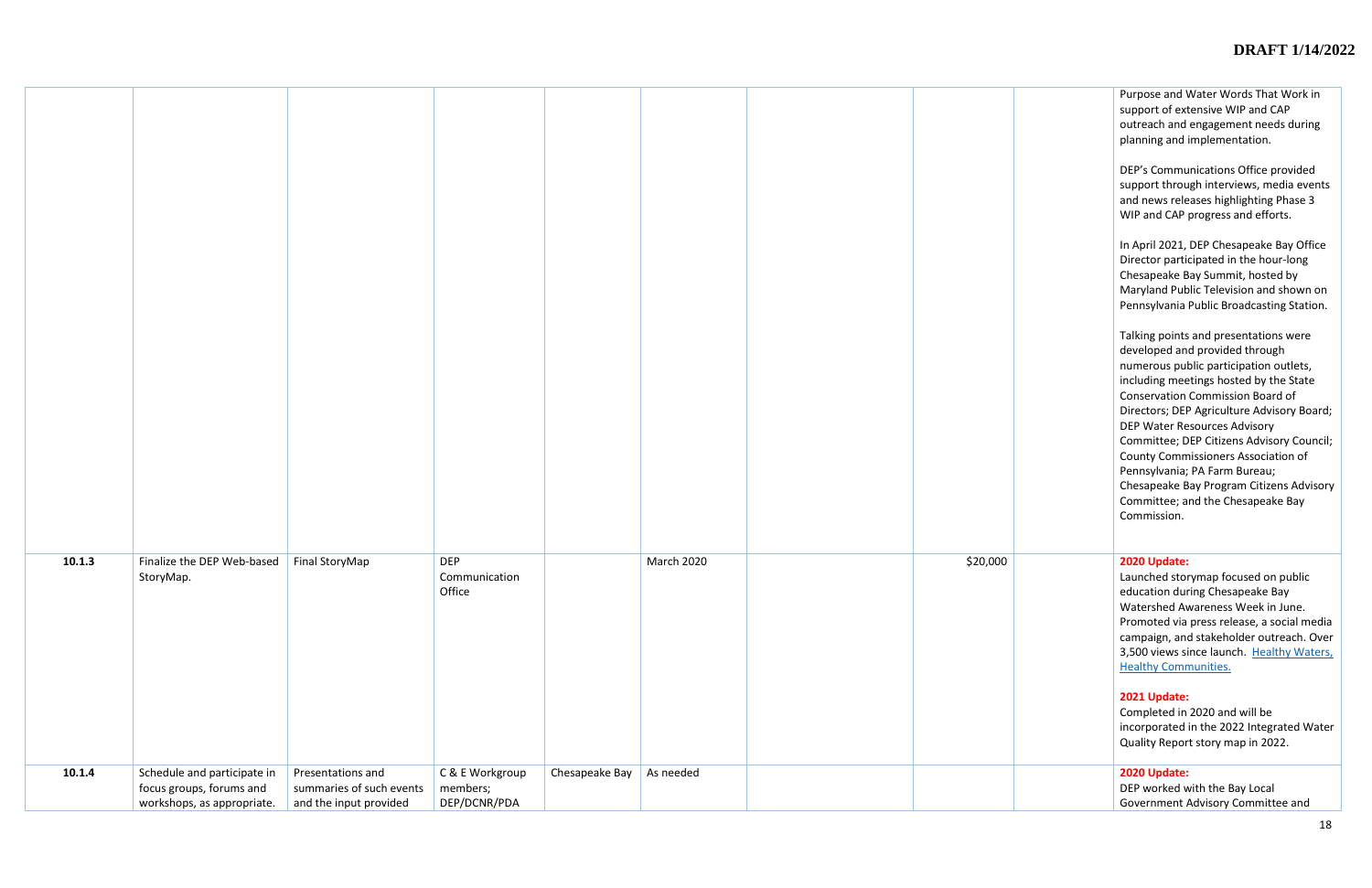|        |                              | will be shared as         | Communication   |                |                 |  |
|--------|------------------------------|---------------------------|-----------------|----------------|-----------------|--|
|        |                              | appropriate.              | Offices, DEP    |                |                 |  |
|        |                              |                           |                 |                |                 |  |
|        |                              |                           |                 |                |                 |  |
|        |                              |                           |                 |                |                 |  |
|        |                              |                           |                 |                |                 |  |
|        |                              |                           |                 |                |                 |  |
|        |                              |                           |                 |                |                 |  |
|        |                              |                           |                 |                |                 |  |
|        |                              |                           |                 |                |                 |  |
|        |                              |                           |                 |                |                 |  |
|        |                              |                           |                 |                |                 |  |
|        |                              |                           |                 |                |                 |  |
| 10.1.5 | Communications and           | Mailings, newsletters,    | C & E Workgroup | Chesapeake Bay | Between now and |  |
|        | Engagement Workgroup         | websites, conferences and | members;        |                | 2025            |  |
|        | members will use the         | workshops of C&E          | DEP/DCNR/PDA    |                |                 |  |
|        | delivery tools developed to  | Workgroup are utilized as | Communication   |                |                 |  |
|        | reach their respective       | appropriate to convey the | Offices, DEP    |                |                 |  |
|        | constituents through         | message developed.        |                 |                |                 |  |
|        | mailings, newsletters, their |                           |                 |                |                 |  |
|        | respective websites,         | DEP will continue to      |                 |                |                 |  |
|        | conferences, workshops,      | publish its informative   |                 |                |                 |  |
|        | etc. about the importance    | monthly WIP newsletter,   |                 |                |                 |  |
|        | of clean water and the       | weekly emails to CAP      |                 |                |                 |  |
|        | goals of the Phase 3 WIP.    | partners, and update the  |                 |                |                 |  |
|        |                              | website.                  |                 |                |                 |  |
|        |                              |                           |                 |                |                 |  |
|        |                              |                           |                 |                |                 |  |
|        |                              |                           |                 |                |                 |  |
|        |                              |                           |                 |                |                 |  |
|        |                              |                           |                 |                |                 |  |
|        |                              |                           |                 |                |                 |  |
|        |                              |                           |                 |                |                 |  |
|        |                              |                           |                 |                |                 |  |
|        |                              |                           |                 |                |                 |  |
|        |                              |                           |                 |                |                 |  |
|        |                              |                           |                 |                |                 |  |
|        |                              |                           |                 |                |                 |  |
|        |                              |                           |                 |                |                 |  |
|        |                              |                           |                 |                |                 |  |
|        |                              |                           |                 |                |                 |  |
|        |                              |                           |                 |                |                 |  |
|        |                              |                           |                 |                |                 |  |
|        |                              |                           |                 |                |                 |  |
|        |                              |                           |                 |                |                 |  |
|        |                              |                           |                 |                |                 |  |
|        |                              |                           |                 |                |                 |  |
|        |                              |                           |                 |                |                 |  |
|        |                              |                           |                 |                |                 |  |
|        |                              |                           |                 |                |                 |  |
|        |                              |                           |                 |                |                 |  |

| participated in WIP listening sessions<br>conducted by LGAC. Outreach was also<br>conducted with nonprofit partners.                                                                                                                                                                                                                                                                                                                                                                                          |
|---------------------------------------------------------------------------------------------------------------------------------------------------------------------------------------------------------------------------------------------------------------------------------------------------------------------------------------------------------------------------------------------------------------------------------------------------------------------------------------------------------------|
| <b>WIP Steering Committee Workgroup</b><br>chairs participated in sector-specific<br>outreach to the agriculture community<br>and webinars were held with local leaders.                                                                                                                                                                                                                                                                                                                                      |
| 2021 Update:<br>Completed in 2020                                                                                                                                                                                                                                                                                                                                                                                                                                                                             |
| 2020 Update:<br>DEP Communications Office launched the<br>Phase 3 WIP News monthly newsletter: a<br>go-to resource for the latest updates at<br>the state and county levels and in funding,<br>data and reporting, and other areas of the<br>Phase 3 WIP effort. Through promotion<br>and outreach, subscriptions have<br>increased from about 90 in June to 278 in<br>December.                                                                                                                              |
| C&E Workgroup members, as well as WIP<br>action leaders utilized above-mentioned<br>outreach tools in organization publications<br>and mailings (member letters, magazines,<br>newsletters, etc) and on organization<br>websites and presented at meetings and<br>conferences.                                                                                                                                                                                                                                |
| 2021 Update:<br>DEP continued to publish a monthly Phase<br>3 WIP Newsletter, renamed Healthy<br>Waters - Pennsylvania. Partnership.<br>Progress. This collaborative newsletter<br>shares updates and progress from federal,<br>state and county partners, and is utilized<br>to share updates from DEP and announce<br>various funding opportunities for the<br>counties. Anyone can subscribe to receive<br>the electronic newsletter in their inbox or<br>visit the website to see the monthly<br>archive. |
| DEP provided a weekly email update to<br>county CAP coordinators and Action<br>Leaders with up to the moment funding,                                                                                                                                                                                                                                                                                                                                                                                         |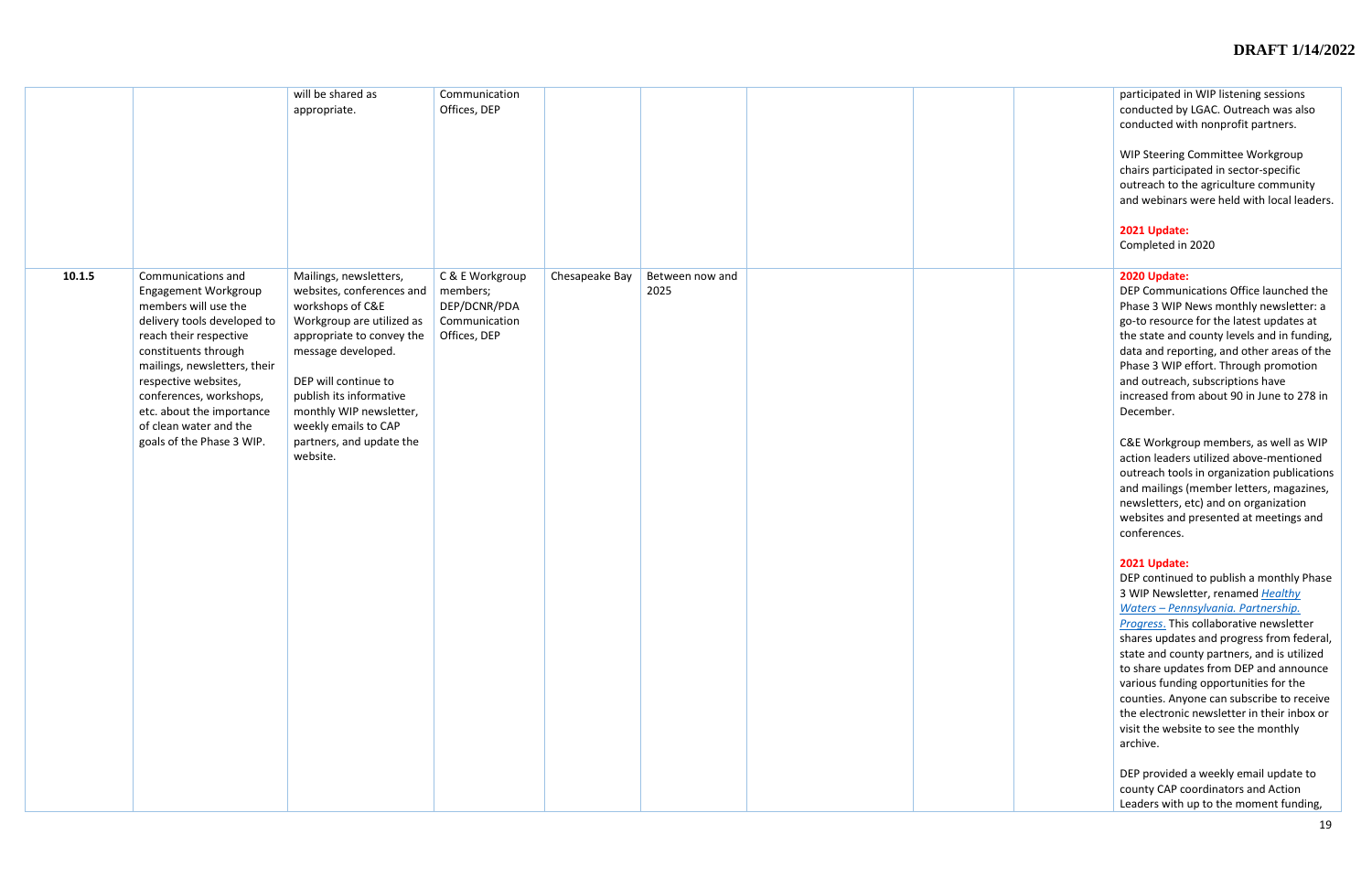outreach and training opportunities that are relevant to their CAP work. DEP continually updates the WIP and CAP webpages as new material is developed.

| Priority Initiative 2: Funding and Resources<br>Section 2, State Action, Programmatic and Narrative Commitments<br>Pass legislation providing a<br>2.2.1<br>PA Farm Bill - The<br>PDA, DCNR, DEP,<br>2019-2020<br>funding source or<br><b>Conservation Excellence</b><br>State Legislature,<br>Session<br>combination of funding<br>Governor's Office<br>Grant provides grants,<br>sources for the<br>loans, and tax credits to<br>2021-2022<br>implementation of the<br>incentivize agricultural<br>Session<br>Phase 3 WIP.<br><b>BMPs in priority</b><br>geographies as found |  |
|---------------------------------------------------------------------------------------------------------------------------------------------------------------------------------------------------------------------------------------------------------------------------------------------------------------------------------------------------------------------------------------------------------------------------------------------------------------------------------------------------------------------------------------------------------------------------------|--|
|                                                                                                                                                                                                                                                                                                                                                                                                                                                                                                                                                                                 |  |
|                                                                                                                                                                                                                                                                                                                                                                                                                                                                                                                                                                                 |  |
|                                                                                                                                                                                                                                                                                                                                                                                                                                                                                                                                                                                 |  |
|                                                                                                                                                                                                                                                                                                                                                                                                                                                                                                                                                                                 |  |
|                                                                                                                                                                                                                                                                                                                                                                                                                                                                                                                                                                                 |  |
| within the WIP.                                                                                                                                                                                                                                                                                                                                                                                                                                                                                                                                                                 |  |
| Keystone Tree Fund - This<br>fund will go toward<br>DCNR's tree planting<br>initiatives                                                                                                                                                                                                                                                                                                                                                                                                                                                                                         |  |
| <b>Clean Streams Fund</b>                                                                                                                                                                                                                                                                                                                                                                                                                                                                                                                                                       |  |
| <b>Growing Greener III</b>                                                                                                                                                                                                                                                                                                                                                                                                                                                                                                                                                      |  |
|                                                                                                                                                                                                                                                                                                                                                                                                                                                                                                                                                                                 |  |
|                                                                                                                                                                                                                                                                                                                                                                                                                                                                                                                                                                                 |  |
|                                                                                                                                                                                                                                                                                                                                                                                                                                                                                                                                                                                 |  |
|                                                                                                                                                                                                                                                                                                                                                                                                                                                                                                                                                                                 |  |
|                                                                                                                                                                                                                                                                                                                                                                                                                                                                                                                                                                                 |  |
|                                                                                                                                                                                                                                                                                                                                                                                                                                                                                                                                                                                 |  |
|                                                                                                                                                                                                                                                                                                                                                                                                                                                                                                                                                                                 |  |
|                                                                                                                                                                                                                                                                                                                                                                                                                                                                                                                                                                                 |  |
|                                                                                                                                                                                                                                                                                                                                                                                                                                                                                                                                                                                 |  |
|                                                                                                                                                                                                                                                                                                                                                                                                                                                                                                                                                                                 |  |

# **2020 Update:**

DCNR continues to make state funding available for forestry BMP implementation including riparian forest buffers, urban tree canopy, urban forest expansion, conservation landscaping, and forest conservation through easements and acquisition. DCNR provides funding through three primary mechanisms: C2P2 grant program, TreeVitalize grants, and on-demand funding for forest buffers via partnership with Western PA Conservancy.

The Keystone Tree Fund is still building; implementation funding is not yet available to DCNR. Secretary Dunn and State Forester Shultzabarger intend to strategize on other potential funding sources.

Conservation Excellence Grant Program (CEG): The State Conservation Commission (SCC) entered into delegation agreements with four county conservation districts – Tier 1 - Lancaster and York counties and Tier 2 - Cumberland, Franklin counties for the implementation of the CEG Program created under the 2019 PA Farm Bill Initiative. Funding for the delegation agreements is provided by state appropriations and a Chesapeake Bay Implementation Grant (CBIG) subaward to the Commission.

The Lancaster and York county conservation districts have been accepting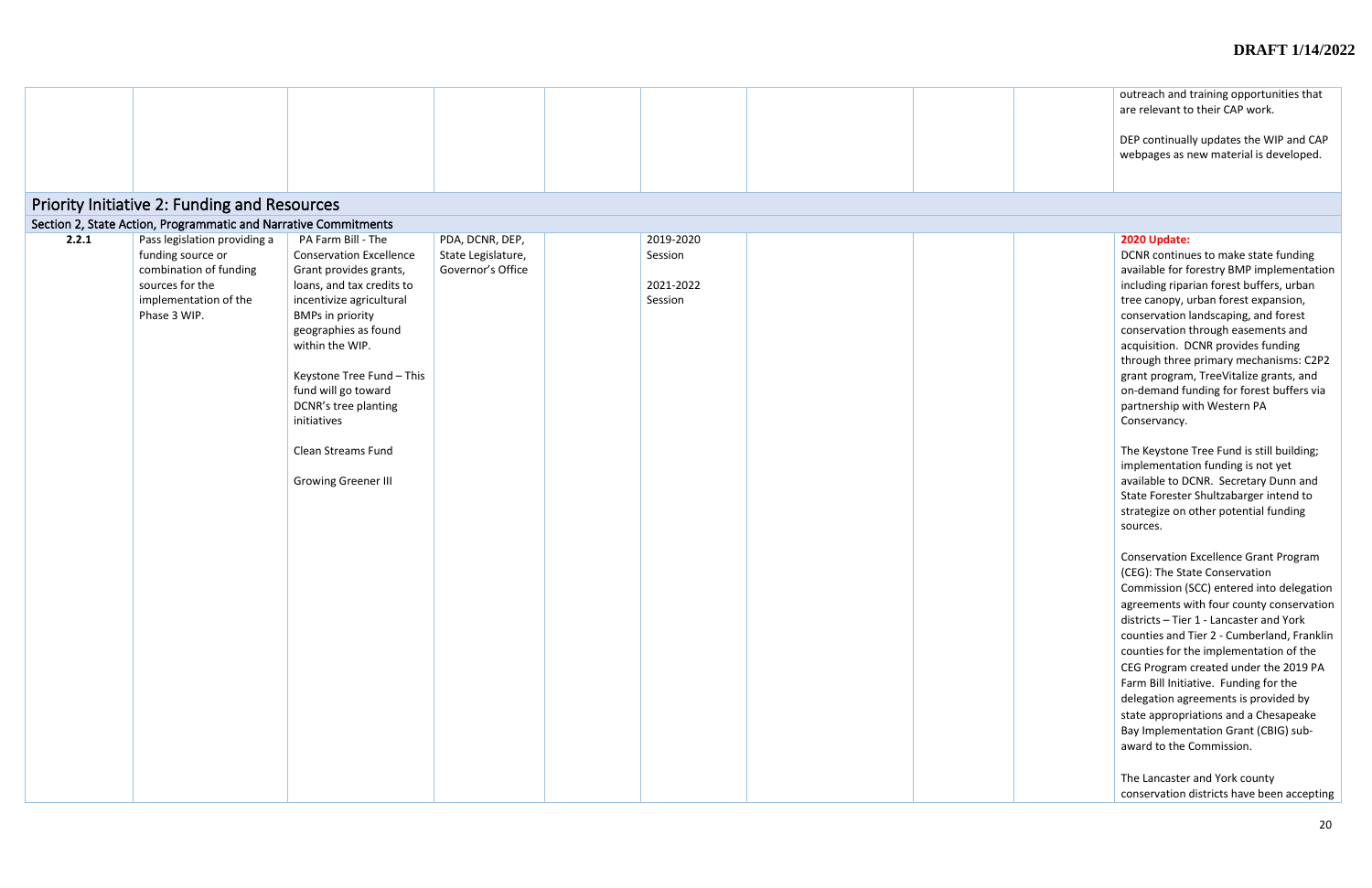CEG applications since July 2020. The LCCD awarded three CEG grants totaling \$158,000 for grassed waterway and diversion BMPs, animal waste storage facility, heavy use area protection and streambank fencing BMPs. The YCCD awarded five CEG grants totaling \$37,857 for grassed waterway and cover crop BMPs (360 acres). Both conservation district outreach efforts include posting CEG information on the conservation district's websites and newsletter and flyers distributed to agricultural support program organization in the counties Cumberland and Franklin county conservation districts will begin accepting CEG application in January 2021.

Expansion of REAP Program: An additional \$3 million was included in the annual REAP allocation for tax credits providing a total of \$13 million. Prioritization of tax credits in the Chesapeake Bay Watershed has not been initiated with the expanded allocation; however, approximately 70% of the annual allocation of tax credits is awarded to eligible producers and projects in the Chesapeake Bay watershed.

## **2021 Update:**

CEG: The SCC continues with delegation agreements with seven county conservation districts – Tier 1 - Lancaster and York counties and Tier 2 - Cumberland, Franklin, Bedford, Centre and Lebanon counties for the implementation of the CEG Program.

The Lancaster and York county conservation districts have been accepting CEG applications since July 2020. Between July 2020 and September 2021, the LCCD awarded 27 CEG grants totaling \$1,252,434.15. The YCCD awarded 9 CEG grants totaling \$49,247.50.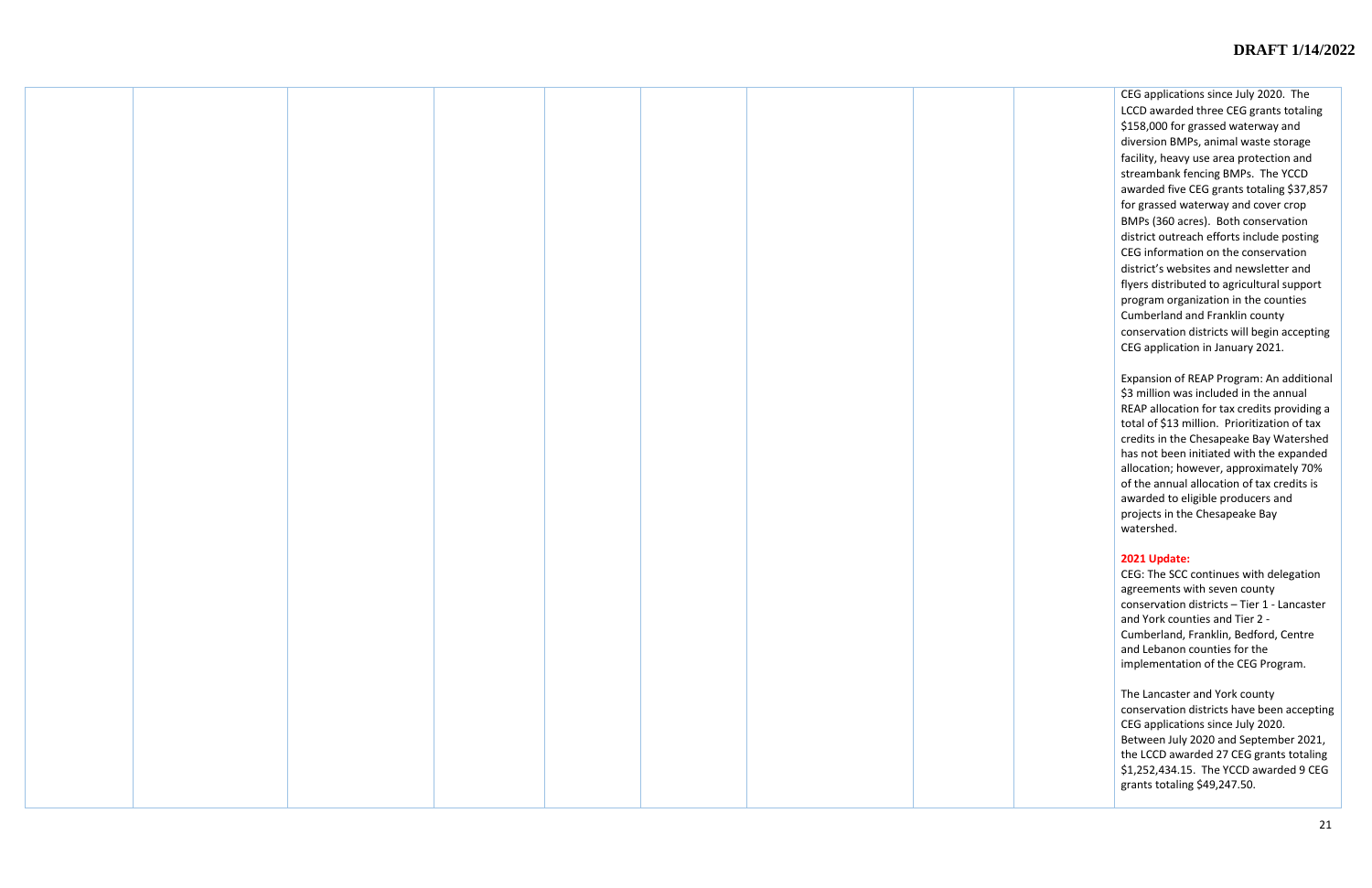The Cumberland and Franklin county conservation districts began accepting CEG application in January 2021. Between January 2021 and September 2021, the CCCD awarded 4 CEG grants totaling \$427,000. The FCCD awarded 19 CEG grants totaling \$949,640.04.

The Bedford and Centre county conservation districts have been accepting CEG applications since March 2021. Between March 2021 and September 2021, the BCCD awarded 1 CEG grant totaling \$250,000. The CCCD awarded 5 CEG grants totaling \$735,000.

The Lebanon county conservation district has just been included into the CEG program and is in the process of executing a delegation agreement. LCCD has already been in preliminary talks with 5 operations and expect to have 5 applications ready to be accepted as soon as they can begin accepting applications.

All conservation district outreach efforts include posting CEG information on the conservation district's websites and newsletter and flyers distributed to agricultural support program organization in the counties

Lancaster Farmland Trust began a Private Party Partnership with the SCC in October 2020. Ever since the inception LFT has been working with 5 grant recipients totaling \$900,000.

Expansion of REAP Program: Since 2019, REAP continues at a \$13 million allocation for tax credits providing a total of \$13 million. Approximately 70% of the annual allocation of tax credits is awarded to eligible producers and projects in the Chesapeake Bay watershed. Applicants from ag-impaired TMDL watersheds (including the Chesapeake Bay) are eligible for a REAP tax credit equal to 90%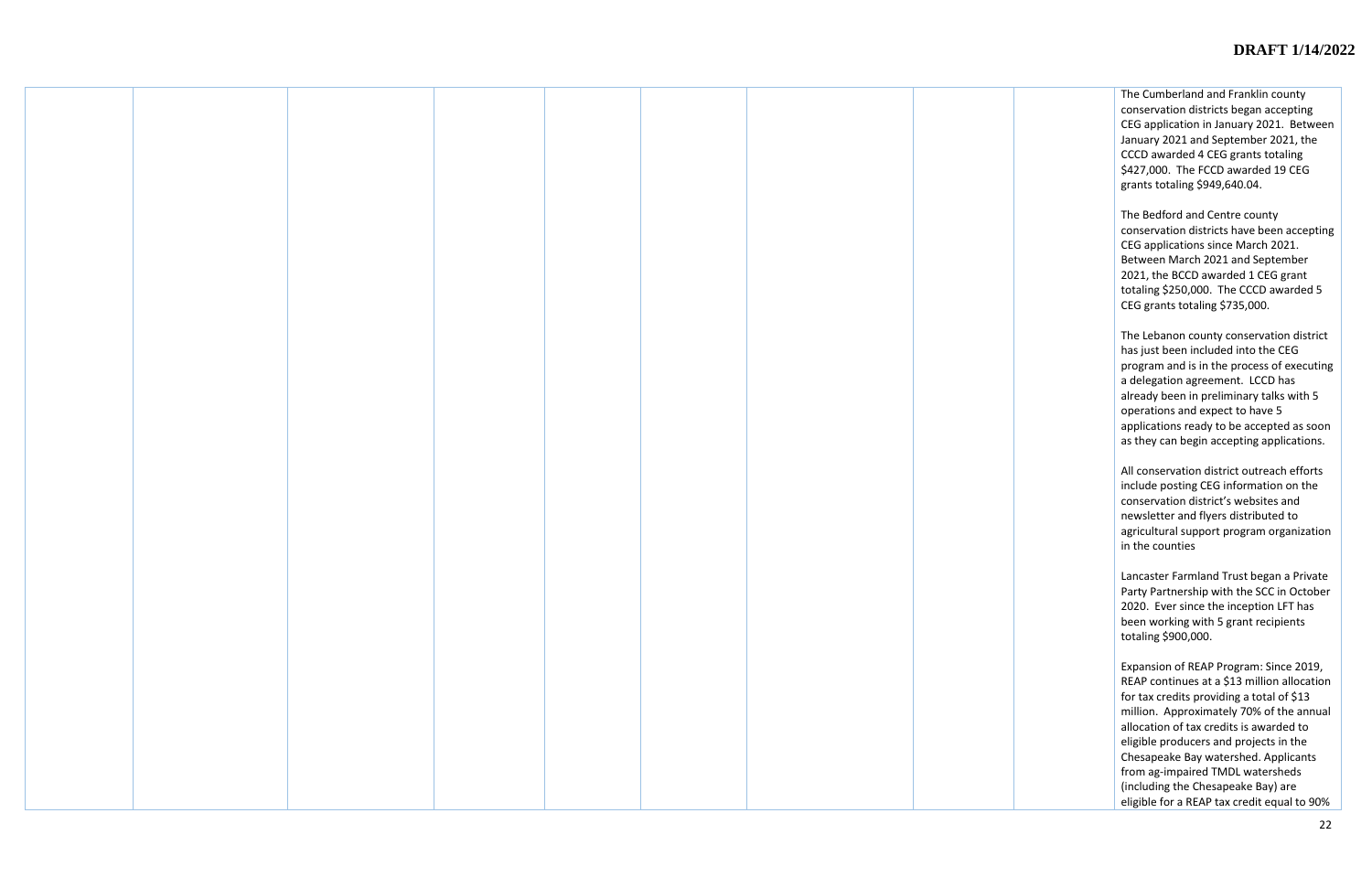| of out-of-pocket costs for some high- |  |  |
|---------------------------------------|--|--|
| priority BMPs                         |  |  |

The Keystone Tree Fund is currently generating approximately \$20k per month to specifically support riparian buffer grants and the TreeVitalize program. DCNR is allocating approximately \$200k to this year's C2P2 applicants from this fund.

Additionally, many legislative bills have been proposed. This includes the Clean Streams Fund (Senate Bill 832) and the Growing Greener III (Senate Bill 525), which may, at least in part, utilize American Rescue Plan Act (ARPA) funds.

| 2.2.1(i) | Incentivize implementation<br>of Agriculture BMPs that<br>comprise 60% and/or 10-<br>fold increase of the<br>nitrogen reductions<br>through complementary<br>local, state, federal, non-<br>profit and private funding<br>programs | <b>Initiate Conservation</b><br>Excellent Grant Program,<br>to include bundling grants<br>with REAP tax credits and<br>low-interest loans in Tier<br>1 Counties.<br>Expand funding of REAP<br>tax credits and prioritize<br>in Chesapeake Bay<br>Watershed.<br>Initiate Chesapeake Bay<br>Ag Inspection Program -<br>Phase 2, to include<br>providing cost-share to<br>farmers that are yet to be<br>or have been inspected, in<br>select counties.<br>Coordinate with NRCS to<br>identify and prioritize<br>funding through RCPP,<br>EQIP, CREP, and other<br>federal funding programs.<br>Prioritize up to 50% of<br><b>Growing Greener funding</b><br>to nutrient and sediment<br>reducing practices in the<br>Chesapeake Bay | PDA, SCC, DCNR,<br>DEP, PENNVEST,<br>EPA, NRCS, Pilot,<br>Tier 1 and Tier 2<br>counties, non-<br>profit and private<br>entities | Ongoing<br><b>Beginning July</b><br>2020 |  |
|----------|------------------------------------------------------------------------------------------------------------------------------------------------------------------------------------------------------------------------------------|----------------------------------------------------------------------------------------------------------------------------------------------------------------------------------------------------------------------------------------------------------------------------------------------------------------------------------------------------------------------------------------------------------------------------------------------------------------------------------------------------------------------------------------------------------------------------------------------------------------------------------------------------------------------------------------------------------------------------------|---------------------------------------------------------------------------------------------------------------------------------|------------------------------------------|--|

# **2020 Update:**

The vendor for the Center for Water Quality Excellence has been selected and is Keystone Safety Services, Inc. d/b/a Land Logics Group. Contracts have been finalized and a Notice to proceed was issued on November 12, 2020. Next step is to get the virtual center component up and running which is anticipated by May 2021. Also, between now and May 2021 and beyond, the vendor will be doing outreach at events, assuming those events happen, and appropriate COVID safety protocols can be maintained. The physical center should be opening June/July 2021. The Pilot will focus on Lancaster and York Counties initially.

SCC staff continues to work with staff from the Treasury Department to reinvigorate the AgriLink Loan Program. This existing program previously made more than \$5 million in low interest loans, but has been inactive for approximately 8 years due to lack of funding to "subsidize" these linked deposit loans. This discussion was sidetracked in 2020 due to the challenges presented by COVID. PennVEST has also recently expressed an interest in exploring a linked deposit low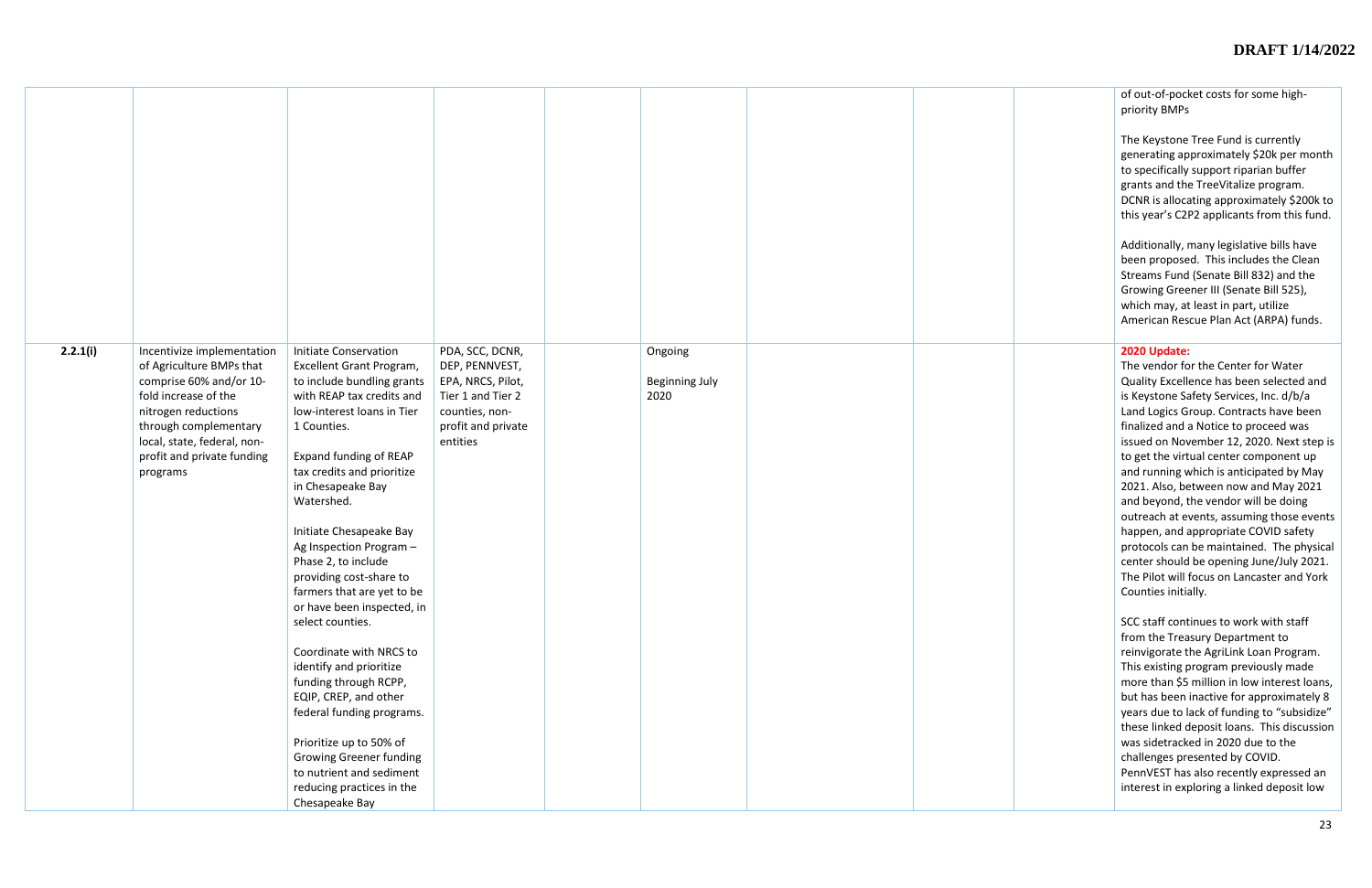|  | Watershed through Block       |  |  |  |
|--|-------------------------------|--|--|--|
|  | Grants (CAP                   |  |  |  |
|  | <b>Implementation Grants)</b> |  |  |  |
|  |                               |  |  |  |
|  | Pilot Center for Water        |  |  |  |
|  |                               |  |  |  |
|  | Quality Excellence, which     |  |  |  |
|  | will provide financial        |  |  |  |
|  | assistance and technical      |  |  |  |
|  | guidance, in Tier 1           |  |  |  |
|  | Counties.                     |  |  |  |
|  |                               |  |  |  |
|  | Prioritize EPA CBIG funds     |  |  |  |
|  | for riparian forest buffer    |  |  |  |
|  |                               |  |  |  |
|  | and agriculture BMP           |  |  |  |
|  | implementation in Tier 1      |  |  |  |
|  | and 2 counties.               |  |  |  |
|  |                               |  |  |  |
|  | Utilize EPA "Most             |  |  |  |
|  | Effective Basin" (MEB)        |  |  |  |
|  | funds to cost-share           |  |  |  |
|  | implementation of             |  |  |  |
|  | agriculture BMPs in           |  |  |  |
|  |                               |  |  |  |
|  | geographic areas of           |  |  |  |
|  | highest impact in the         |  |  |  |
|  | Chesapeake Bay                |  |  |  |
|  | Watershed.                    |  |  |  |
|  |                               |  |  |  |
|  |                               |  |  |  |
|  |                               |  |  |  |
|  |                               |  |  |  |
|  |                               |  |  |  |
|  |                               |  |  |  |
|  |                               |  |  |  |
|  |                               |  |  |  |
|  |                               |  |  |  |
|  |                               |  |  |  |
|  |                               |  |  |  |
|  |                               |  |  |  |
|  |                               |  |  |  |
|  |                               |  |  |  |
|  |                               |  |  |  |
|  |                               |  |  |  |
|  |                               |  |  |  |
|  |                               |  |  |  |
|  |                               |  |  |  |
|  |                               |  |  |  |
|  |                               |  |  |  |
|  |                               |  |  |  |
|  |                               |  |  |  |
|  |                               |  |  |  |

interest loan program for agricultural BMPs.

In December 2021, the AgriLink Loan Program was relaunched. More information can be found here: [https://www.agriculture.pa.gov/Plants\\_La](https://www.agriculture.pa.gov/Plants_Land_Water/StateConservationCommission/Pages/Agriculture-linked-Low-Interest-Loan-Program-.aspx) [nd\\_Water/StateConservationCommission/](https://www.agriculture.pa.gov/Plants_Land_Water/StateConservationCommission/Pages/Agriculture-linked-Low-Interest-Loan-Program-.aspx) [Pages/Agriculture](https://www.agriculture.pa.gov/Plants_Land_Water/StateConservationCommission/Pages/Agriculture-linked-Low-Interest-Loan-Program-.aspx)-linked-Low-Interest-Loan[-Program](https://www.agriculture.pa.gov/Plants_Land_Water/StateConservationCommission/Pages/Agriculture-linked-Low-Interest-Loan-Program-.aspx)-.aspx

The SCC is actively implementing its new Conservation Excellence Grant (CEG) program through agreements with Lancaster, York, Cumberland and Franklin Conservation Districts, as well as a pending agreement with Lancaster Farmland Trust and Salisbury Township (Lancaster County) as a public private partnership pilot. Total funding for these five CEG agreements is nearly \$6 million, and the SCC received an additional \$2 million in state funds in November to continue this effort.

Pennsylvania DEP announced the Growing Greener Plus awards on December 30, 2020. More than \$16 million has been awarded to projects in the Chesapeake Bay Watershed, with many of those projects focused on agricultural Best Management Practices and forested riparian buffer implementation.

#### **2021 Update:**

PENNVEST continues exploring a linked deposit low interest loan program for agricultural BMPs.

The Center for Water Quality Excellence funded by PENNVEST is up and running both virtually and with a storefront. 2021 –2022 focused on outreach. CEG: The SCC continues with delegation agreements with seven county conservation districts – Tier 1 - Lancaster and York counties and Tier 2 - Cumberland, Franklin, Bedford, Centre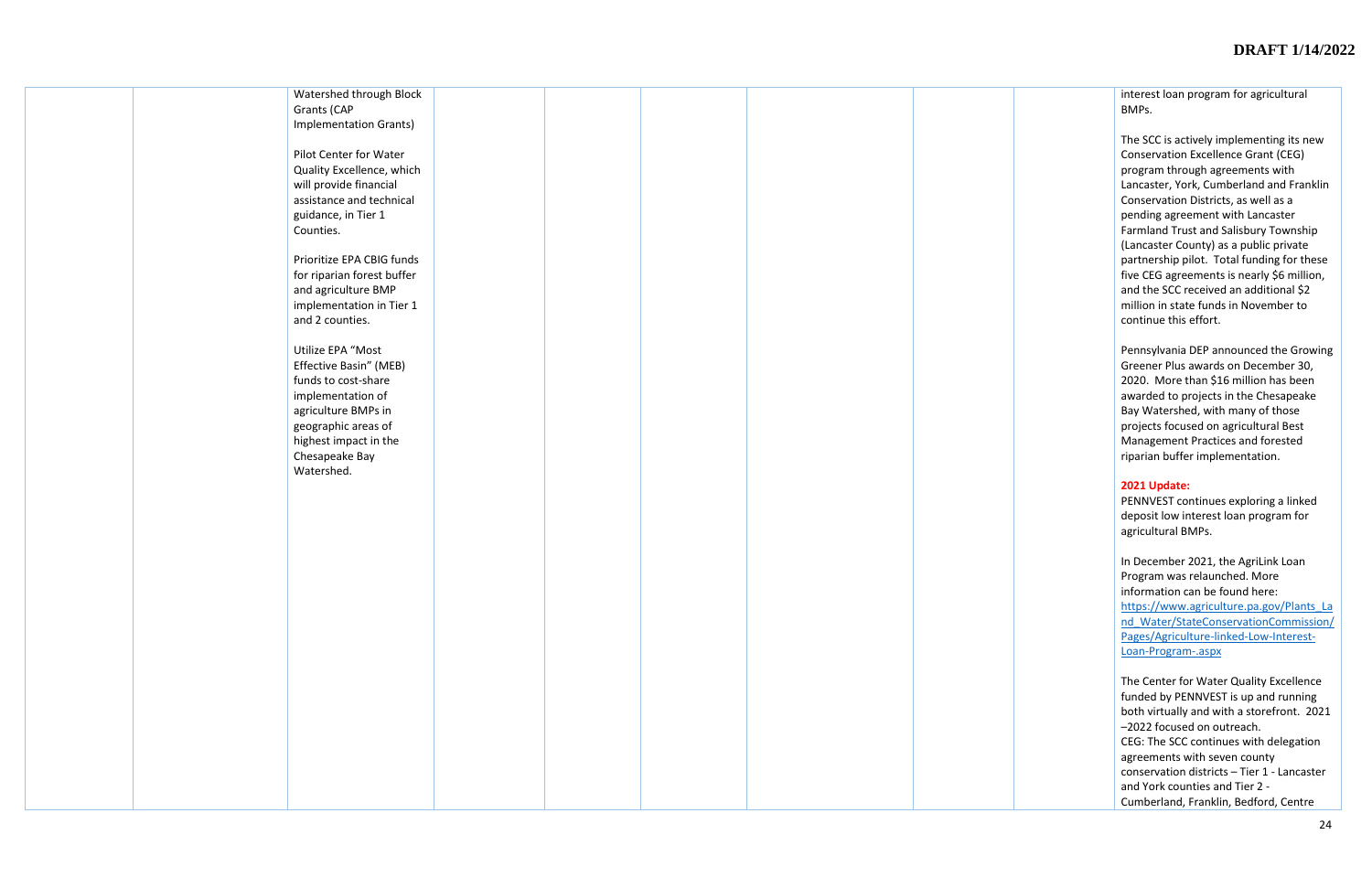and Lebanon counties for the implementation of the CEG Program.

The Lancaster and York county conservation districts have been accepting CEG applications since July 2020. Between July 2020 and September 2021, the LCCD awarded 27 CEG grants totaling \$1,252,434.15. The YCCD awarded 9 CEG grants totaling \$49,247.50.

The Cumberland and Franklin county conservation districts began accepting CEG application in January 2021. Between January 2021 and September 2021, the CCCD awarded 4 CEG grants totaling \$427,000. The FCCD awarded 19 CEG grants totaling \$949,640.04.

The Bedford and Centre county conservation districts have been accepting CEG applications since March 2021. Between March 2021 and September 2021, the BCCD awarded 1 CEG grant totaling \$250,000. The CCCD awarded 5 CEG grants totaling \$735,000.

The Lebanon county conservation district has just been included into the CEG program and is in the process of executing a delegation agreement. LCCD has already been in preliminary talks with 5 operations and expect to have 5 applications ready to be accepted as soon as they can begin accepting applications.

All conservation district outreach efforts include posting CEG information on the conservation district's websites and newsletter and flyers distributed to agricultural support program organization in the counties

Lancaster Farmland Trust began a Private Party Partnership with the SCC in October 2020. Ever since the inception LFT has been working with 5 grant recipients totaling \$900,000.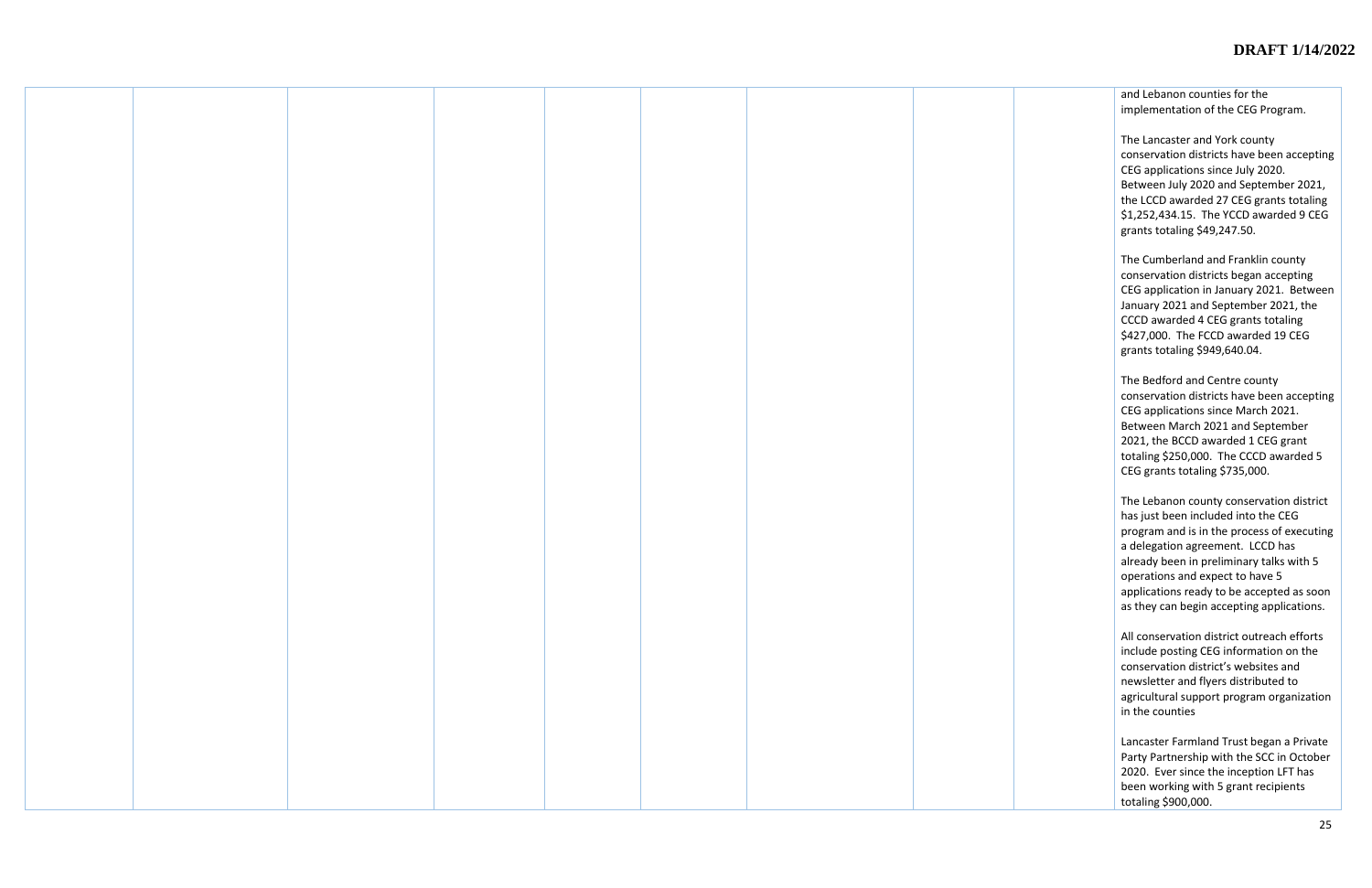Expansion of REAP Program: Since 2019, REAP continues at a \$13 million allocation for tax credits providing a total of \$13 million. Approximately 70% of the annual allocation of tax credits is awarded to eligible producers and projects in the Chesapeake Bay watershed. Applicants from ag-impaired TMDL watersheds (including the Chesapeake Bay) are eligible for a REAP tax credit equal to 90% of out-of-pocket costs for some highpriority BMPs.

CEG: The SCC continues with delegation agreements with seven county conservation districts – Tier 1 - Lancaster and York counties and Tier 2 - Cumberland, Franklin, Bedford, Centre and Lebanon counties for the implementation of the CEG Program.

The Lancaster and York county conservation districts have been accepting CEG applications since July 2020. Between July 2020 and September 2021, the LCCD awarded 27 CEG grants totaling \$1,252,434.15. The YCCD awarded 9 CEG grants totaling \$49,247.50.

The Cumberland and Franklin county conservation districts began accepting CEG application in January 2021. Between January 2021 and September 2021, the CCCD awarded 4 CEG grants totaling \$427,000. The FCCD awarded 19 CEG grants totaling \$949,640.04.

The Bedford and Centre county conservation districts have been accepting CEG applications since March 2021. Between March 2021 and September 2021, the BCCD awarded 1 CEG grant totaling \$250,000. The CCCD awarded 5 CEG grants totaling \$735,000.

The Lebanon county conservation district has just been included into the CEG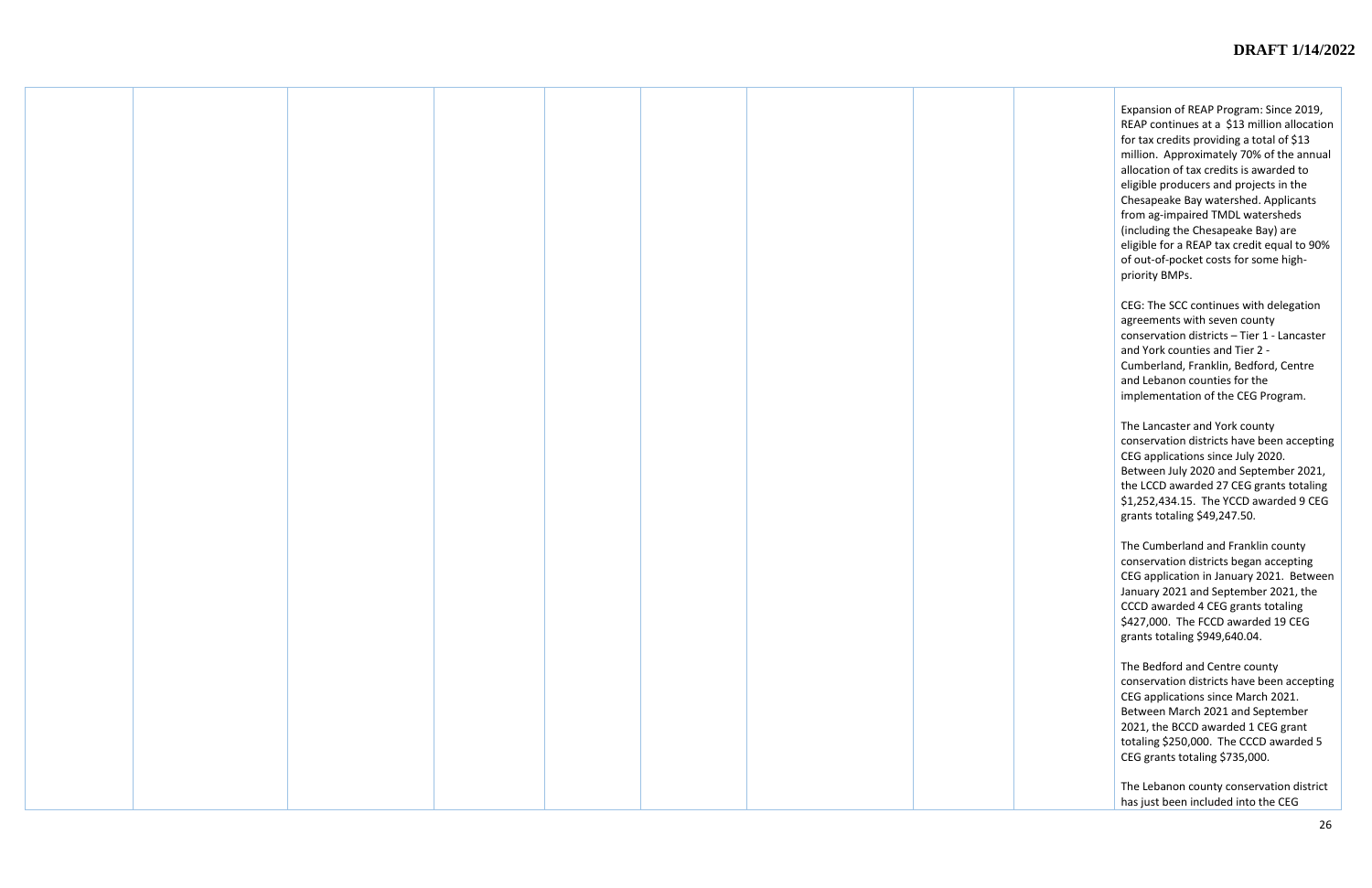program and is in the process of executing a delegation agreement. LCCD has already been in preliminary talks with 5 operations and expect to have 5 applications ready to be accepted as soon as they can begin accepting applications.

All conservation district outreach efforts include posting CEG information on the conservation district's websites and newsletter and flyers distributed to agricultural support program organization in the counties.

Lancaster Farmland Trust began a Private Party Partnership with the SCC in October 2020. Ever since the inception LFT has been working with 5 grant recipients totaling \$900,000.

MEB: 2021 EPA MEB funds provided to DEP have been allocated to Chester County (Ag MEBs) and Lancaster County (EJ MEBs) to implement high priority projects in their CAPs and Pennsylvania's Phase 3 WIP.

Of the 2022 CAP Implementation Grant funds allocated to 34 counties in the Chesapeake Bay watershed in December 2021, 89% were approved for agriculture practices and 11% were approved for developed/stormwater practices.

| 2.2.2 | Identify and implement the<br>process and develop and<br>implement specific<br>procedures for the award of<br>"block grants" to the lead<br>planning teams for the<br>implementation of the<br>CAPs. | Policy and procedures and $\vert$<br>a grant agreement<br>developed for use in the<br>development and award<br>of grants to counties in<br>the implementation of the<br>CAPS | DEP, Comptroller's<br>Office | Begins Fall 2019 |  |
|-------|------------------------------------------------------------------------------------------------------------------------------------------------------------------------------------------------------|------------------------------------------------------------------------------------------------------------------------------------------------------------------------------|------------------------------|------------------|--|

#### Begins Fall 2019 **2020 Update:**

Allocation -based funding program (Community Clean Water Coordinator and CAP Implementation Grants) were developed and approved in Fall 2019

**2021 Update:** Allocation -based funding program (Community Clean Water Coordinator and CAP Implementation Grants) have been implemented annually since Fall 2019. It takes 4 -6 weeks on average, from the time of application submission and the time of award.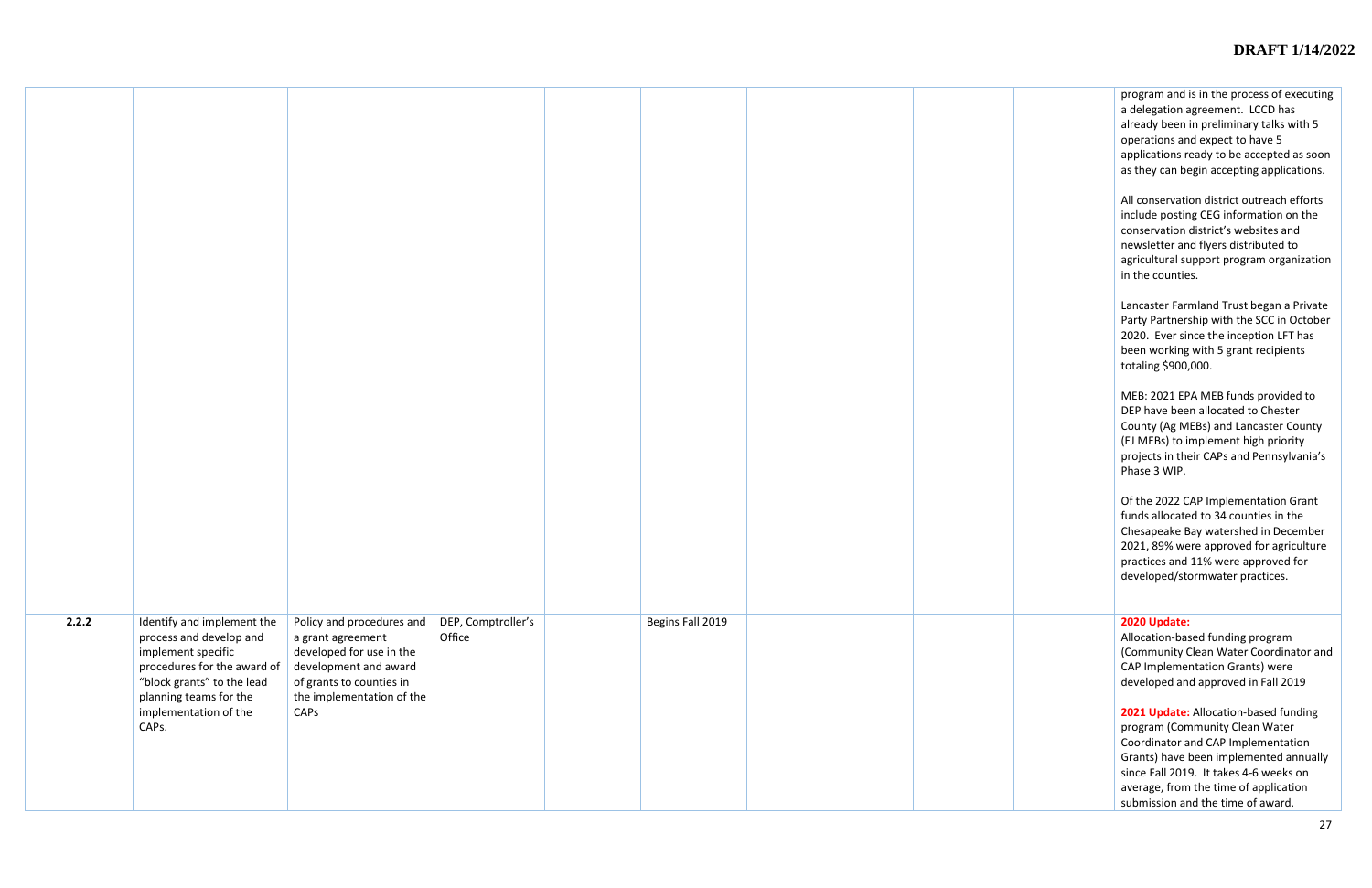| 2.2.3 | Initiate allocation of<br>funding utilizing "block<br>grants" to the lead planning<br>and implementation teams<br>of the CAPs | Allocate state and federal<br>funding to Pilot and Tier 2<br>counties to fund<br>coordinators as well as to<br>accelerate the<br>implementation of their<br>CAPs.<br>Allocate state and federal<br>funding to Tier 3 and 4<br>counties once CAPs are<br>developed.<br><b>Best Management</b><br>Practices in the CAPs<br>focus on reductions for<br>agricultural, stormwater,<br>and forestry/natural<br>sectors. | DEP, Comptroller's<br>Office | <b>Begins January</b><br>2020  |  | 2020 Update:<br>Eight Community Clean Water<br>Coordinator Grants for the Pilot and Tier 2<br>Counties were provided via PA state<br>Environmental Stewardship Funds (ESF),<br>totaling \$800,000 in the initial year<br>(January-December 2020) and \$1.8 million<br>for Pilot, Tier 2, 3 and 4 counties in second<br>year (January - December 2021).<br>CAP Implementation Grants were<br>provided to the Pilot Counties via CBIG2 in<br>the initial year (January-December 2020)<br>and to the Pilot and Tier 2 Counties via ESF<br>the second year (January-December<br>$2021$ ).<br>Applications for both rounds were<br>submitted by the counties in a four-week<br>open round and awarded in less than six<br>weeks thereafter.<br>2021 Update:<br>In December 2021, a total of \$17.4 million<br>was awarded for County Coordinators,<br>CAP Implementation Grants, and BMP<br>Verification. EPA Most Effective Basin<br>(MEB) funding was allocated to Lancaster<br>(EJ funding) and Chester (Ag funding).<br>https://www.governor.pa.gov/newsroom/<br>gov-wolf-announces-17-4-million-to-<br>improve-local-water-quality-for-<br>chesapeake-bay-watershed/ |
|-------|-------------------------------------------------------------------------------------------------------------------------------|-------------------------------------------------------------------------------------------------------------------------------------------------------------------------------------------------------------------------------------------------------------------------------------------------------------------------------------------------------------------------------------------------------------------|------------------------------|--------------------------------|--|----------------------------------------------------------------------------------------------------------------------------------------------------------------------------------------------------------------------------------------------------------------------------------------------------------------------------------------------------------------------------------------------------------------------------------------------------------------------------------------------------------------------------------------------------------------------------------------------------------------------------------------------------------------------------------------------------------------------------------------------------------------------------------------------------------------------------------------------------------------------------------------------------------------------------------------------------------------------------------------------------------------------------------------------------------------------------------------------------------------------------------------------------------------------|
| 2.2.4 | Continue to work with<br>NFWF to fund the Local<br>Government<br>Implementation (LGI) grants                                  | Assist with the<br>development of RFP and<br>review of applications<br>2022-2023 Update: NFWF<br>anticipates continued<br>coordination with DEP<br>and sister agencies on<br>delivery of Pennsylvania-<br>specific funding streams,<br>including LGI and MEB<br>funding, as well as<br>ongoing coordination for                                                                                                   | <b>DEP</b>                   | <b>Begins February</b><br>2020 |  | 2020 Update:<br>On February 2, 2020, representatives from<br>EPA, DEP, and NFWF met to discuss the PA<br>LGI RFP. Some annual practices were<br>added to the list of Priority practices that<br>could be funded through this grant.<br>NFWF hosted a webinar for LGI grant<br>applicants, which reviewed the RFP and<br>application process on March 17, 2020.<br>Due to the pandemic, the application<br>deadline was extended from April 16,<br>2020 to April 30, 2020. On June 5, 2020                                                                                                                                                                                                                                                                                                                                                                                                                                                                                                                                                                                                                                                                            |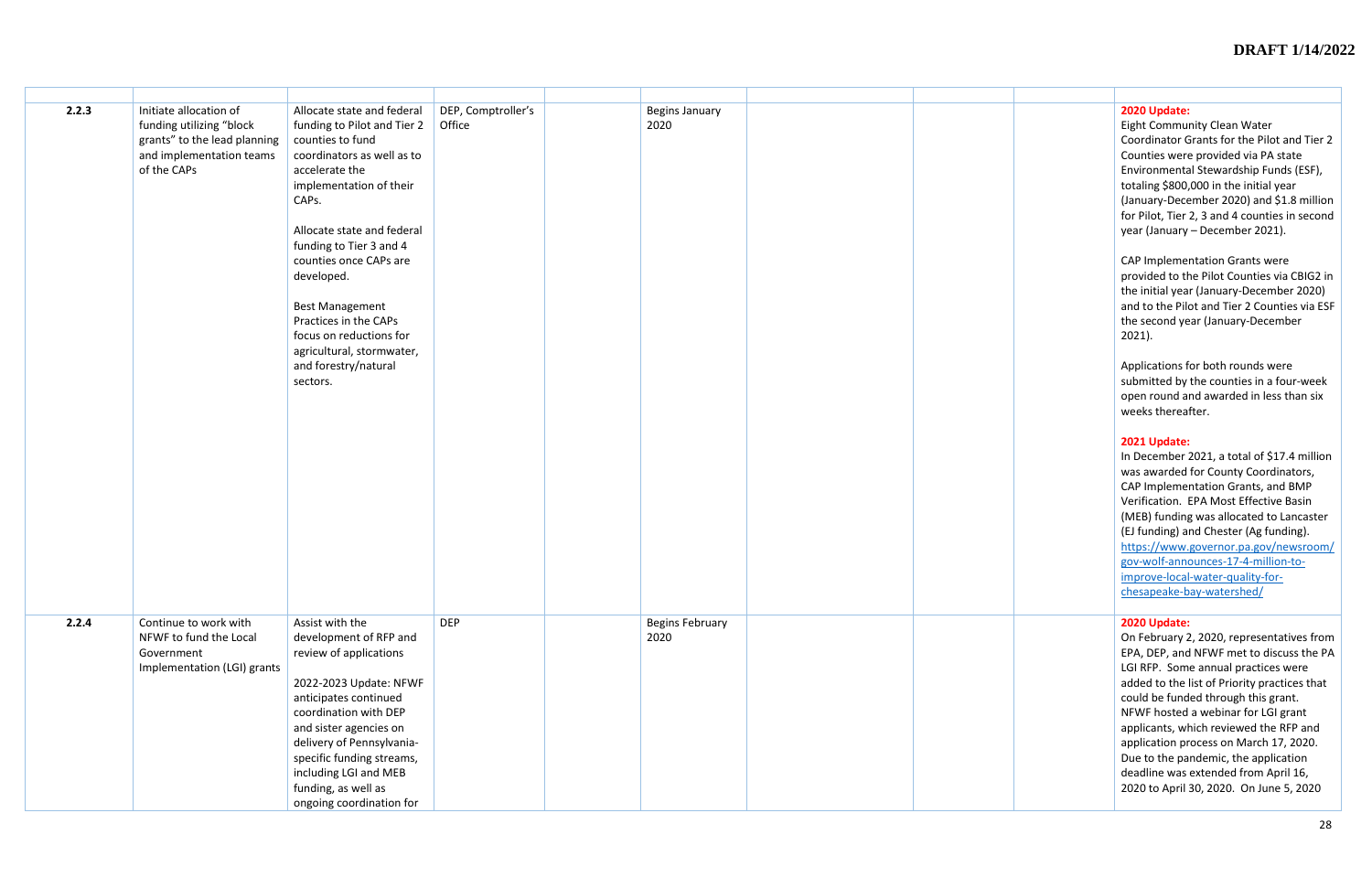|  | Pennsylvania<br>implementation through<br>the INSR and SWG |  |  |  |
|--|------------------------------------------------------------|--|--|--|
|  | programs.                                                  |  |  |  |
|  |                                                            |  |  |  |
|  |                                                            |  |  |  |
|  |                                                            |  |  |  |
|  |                                                            |  |  |  |
|  |                                                            |  |  |  |
|  |                                                            |  |  |  |
|  |                                                            |  |  |  |
|  |                                                            |  |  |  |
|  |                                                            |  |  |  |
|  |                                                            |  |  |  |
|  |                                                            |  |  |  |
|  |                                                            |  |  |  |
|  |                                                            |  |  |  |
|  |                                                            |  |  |  |
|  |                                                            |  |  |  |
|  |                                                            |  |  |  |

Staff from EPA, DEP and NFWF took part in a grant review meeting.

# **2021 Update:**

In February 2021, National Fish and Wildlife Foundation announced \$1.2 million in grant funding for 8 PA LGI projects that will help improve local waters in Pennsylvania and contribute to the restoration of the Chesapeake Bay. The awards will directly support efforts by local governments and partners throughout the Bay watershed in Pennsylvania to implement water quality projects that reduce polluted runoff from urban, suburban, and agricultural lands.

In April 2021, NFWF released the Small Watershed Grant (SWG) Program Request for Proposals. DEP, EPA and NFWF staff participated in review of the applications and included PA LGI criteria for PA implementation projects submitted under the 2021 SWG grant opportunity. The 2021 SWG grant slate will be announced in October 2021.

In June 2021, NFWF announced 2021 awards under the Innovative Nutrient and Sediment Reduction Grants program, including nearly \$5 million in awards to Pennsylvania projects, including support for DCNR's forest buffer and conservation landscaping goals, and support for several emerging CAP -coordinated county -level implementation efforts.

In June 2021, NFW released the Pennsylvania Most Effective Basins grant program Request for Proposals. Building from successful coordination through PA - LGI funding and the 2021 SWG program, NFWF engaged DEP and EPA staff in review and selection of projects for the programs inaugural round. The 2021 MEB slate will be announced in November 2021.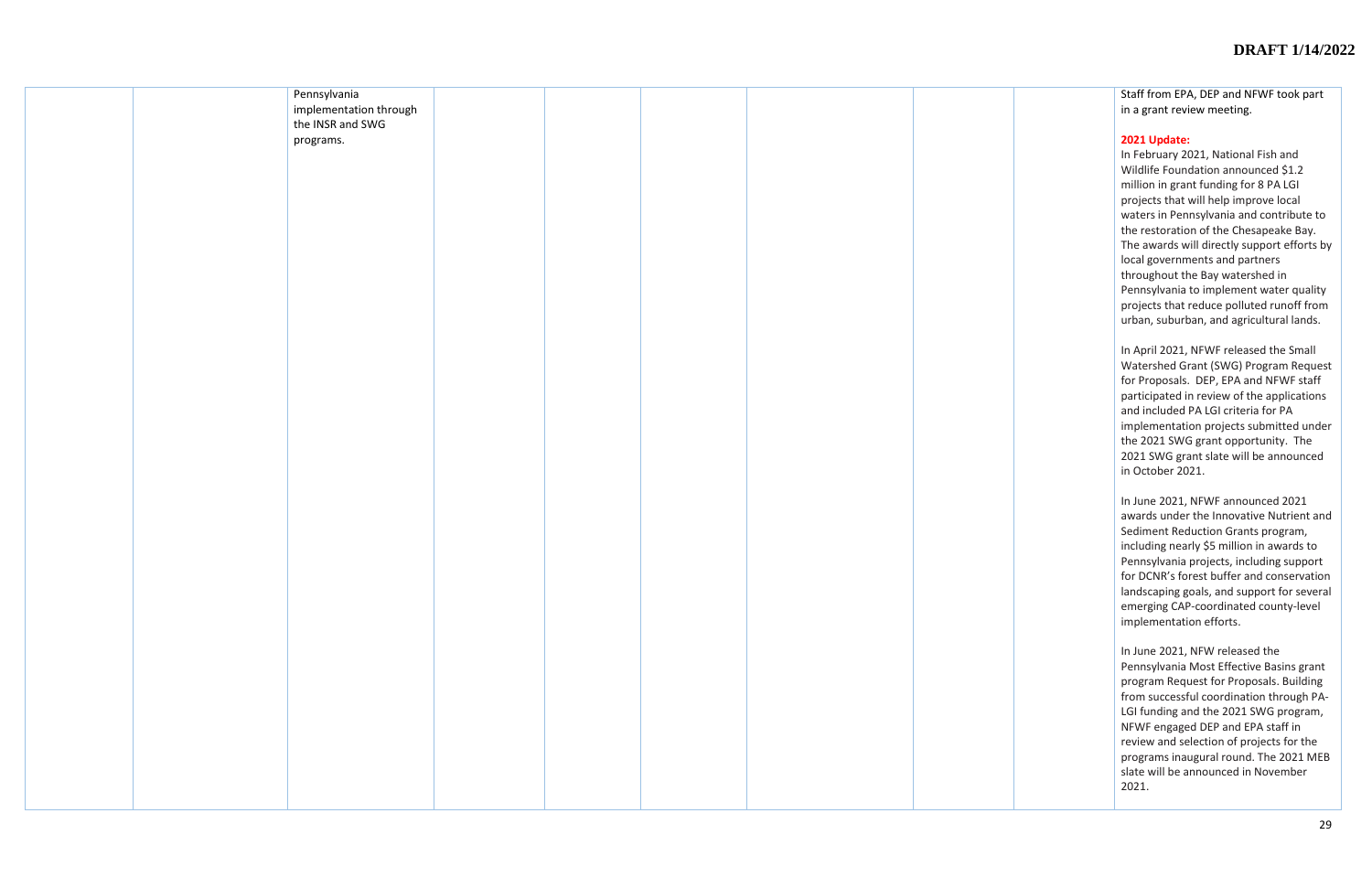| 2.2.5 | Engage with other<br>jurisdictions regarding<br>interstate trading and<br>cross-jurisdictional<br>financing (e.g. Conowingo)                             | DEP, PennVest,<br><b>SRBC</b> | 2025                                | 2020 Update:<br>PA continues to co-chair the Conowingo<br>WIP (CWIP) Steering Committee and has<br>been in discussions with other<br>jurisdictions regarding the CWIP Finance<br>Structure, as well as potential<br>partnerships related to pay-for-<br>performance strategies.<br>2021 Update:<br>Letter of Understanding was negotiated<br>with other jurisdictions and SRBC for SRBC<br>to serve as the financial entity for<br>Conowingo WIP funding.                                                                                                                                                                                                                                                                                                                                                                                                                                                                                                                                                                                                                                                                                                                                                                                        |
|-------|----------------------------------------------------------------------------------------------------------------------------------------------------------|-------------------------------|-------------------------------------|--------------------------------------------------------------------------------------------------------------------------------------------------------------------------------------------------------------------------------------------------------------------------------------------------------------------------------------------------------------------------------------------------------------------------------------------------------------------------------------------------------------------------------------------------------------------------------------------------------------------------------------------------------------------------------------------------------------------------------------------------------------------------------------------------------------------------------------------------------------------------------------------------------------------------------------------------------------------------------------------------------------------------------------------------------------------------------------------------------------------------------------------------------------------------------------------------------------------------------------------------|
| 2.2.6 | Investigate the potential for<br>and implementation of<br>short-term, low-interest,<br>loans and other financing<br>streams for agricultural<br>projects | PennVest, PDA,<br><b>DEP</b>  | 2021<br>Implement<br>beginning 2022 | 2020 Update:<br>Meeting held with AG Choice to<br>determine interest in a Link Deposit style<br>program utilizing PENNVEST funds.<br>General support and interest exist among<br>all parties. Structure of a program is being<br>further investigated with a second<br>meeting planned upon gathering of<br>additional information.<br>Additionally, a sublevel revolving loan<br>fund is under discussion with regional<br>planning agencies to provide low interest<br>loans directly to eligible applicants<br>including agriculture in cooperation with<br>local County Conservation Districts. Initial<br>meetings have been held with interest<br>from all parties. Regional planning<br>agencies is assembling terms that can<br>work for them for further discussion.<br>SCC staff continues to work with staff<br>from the Treasury Department to<br>reinvigorate the AgriLink Loan Program.<br>This existing program previously made<br>more than \$5 million in low interest loans,<br>but has been inactive for approximately 8<br>years due to lack of funding to<br>"subsidizes" these linked deposit loans.<br>This discussion was sidetracked in 2020<br>due to the challenges presented by<br>COVID. PennVEST has also recently |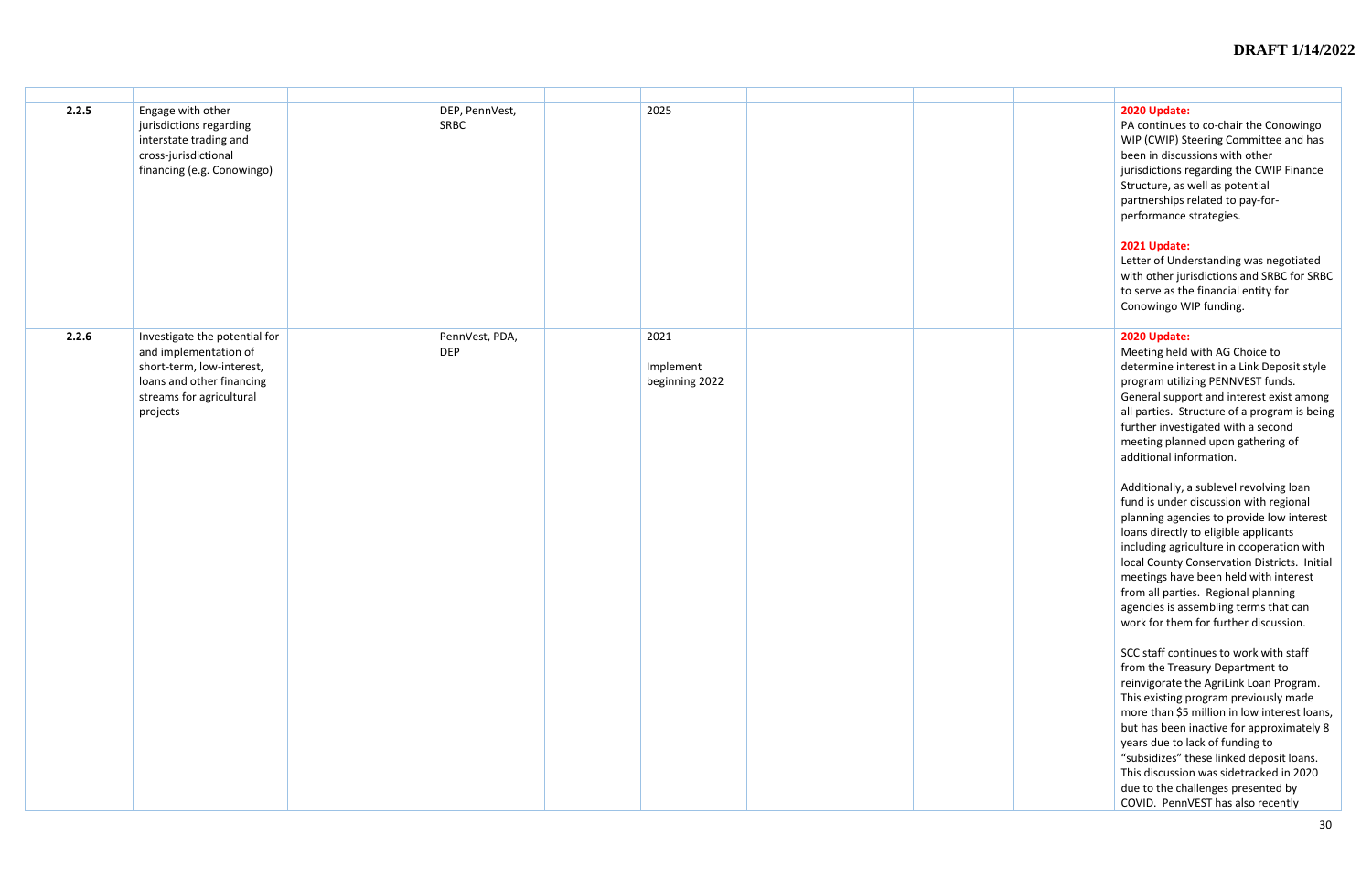expressed an interest in exploring a linked deposit low interest loan program for agricultural BMPs.

The SCC is actively implementing its new Conservation Excellence Grant (CEG) program through agreements with Lancaster, York, Cumberland and Franklin Conservation Districts, as well as a pending agreement with Lancaster Farmland Trust and Salisbury Township (Lancaster County) as a public private partnership pilot. Total funding for these five CEG agreements is nearly \$6 million, and the SCC received an additional \$2 million in state funds in November to continue this effort.

#### **2021 Update:**

AgChoice link deposit program is unable to be implemented as they do not do certificates of deposit.

Additionally, a sublevel revolving loan fund continues to be discussed with regional planning agencies to provide low interest loans directly to eligible applicants including agriculture in cooperation with local County Conservation Districts. Initial meetings have been held with interest from all parties. Regional planning agencies is assembling terms that can work for them for further discussion. Progress delayed due to COVID.

SCC staff continued to work with staff from the Treasury Department to roll out the 2<sup>nd</sup> edition of the AgriLink Loan Program. In December 2021, AgriLink Loan Program was relaunched. More information can be found here: [https://www.agriculture.pa.gov/Plants\\_La](https://www.agriculture.pa.gov/Plants_Land_Water/StateConservationCommission/Pages/Agriculture-linked-Low-Interest-Loan-Program-.aspx) [nd\\_Water/StateConservationCommission/](https://www.agriculture.pa.gov/Plants_Land_Water/StateConservationCommission/Pages/Agriculture-linked-Low-Interest-Loan-Program-.aspx) [Pages/Agriculture-linked-Low-Interest-](https://www.agriculture.pa.gov/Plants_Land_Water/StateConservationCommission/Pages/Agriculture-linked-Low-Interest-Loan-Program-.aspx)[Loan-Program-.aspx](https://www.agriculture.pa.gov/Plants_Land_Water/StateConservationCommission/Pages/Agriculture-linked-Low-Interest-Loan-Program-.aspx)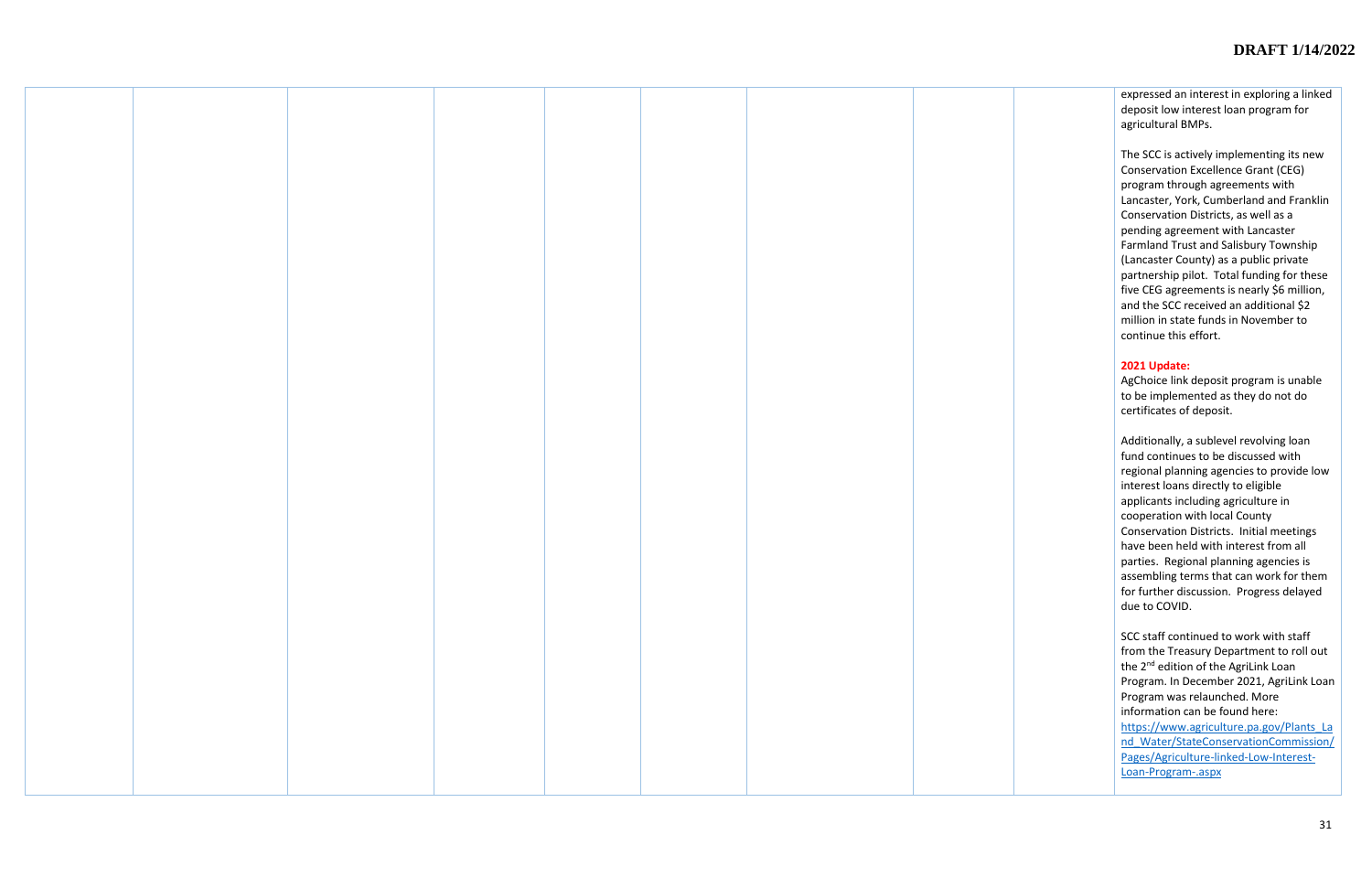CEG: The SCC continues with delegation agreements with seven county conservation districts – Tier 1 - Lancaster and York counties and Tier 2 - Cumberland, Franklin, Bedford, Centre and Lebanon counties for the implementation of the CEG Program.

The Lancaster and York county conservation districts have been accepting CEG applications since July 2020. Between July 2020 and September 2021, the LCCD awarded 27 CEG grants totaling \$1,252,434.15. The YCCD awarded 9 CEG grants totaling \$49,247.50.

The Cumberland and Franklin county conservation districts began accepting CEG application in January 2021. Between January 2021 and September 2021, the CCCD awarded 4 CEG grants totaling \$427,000. The FCCD awarded 19 CEG grants totaling \$949,640.04.

The Bedford and Centre county conservation districts have been accepting CEG applications since March 2021. Between March 2021 and September 2021, the BCCD awarded 1 CEG grant totaling \$250,000. The CCCD awarded 5 CEG grants totaling \$735,000.

The Lebanon county conservation district has just been included into the CEG program and is in the process of executing a delegation agreement. LCCD has already been in preliminary talks with 5 operations and expect to have 5 applications ready to be accepted as soon as they can begin accepting applications.

All conservation district outreach efforts include posting CEG information on the conservation district's websites and newsletter and flyers distributed to agricultural support program organization in the counties.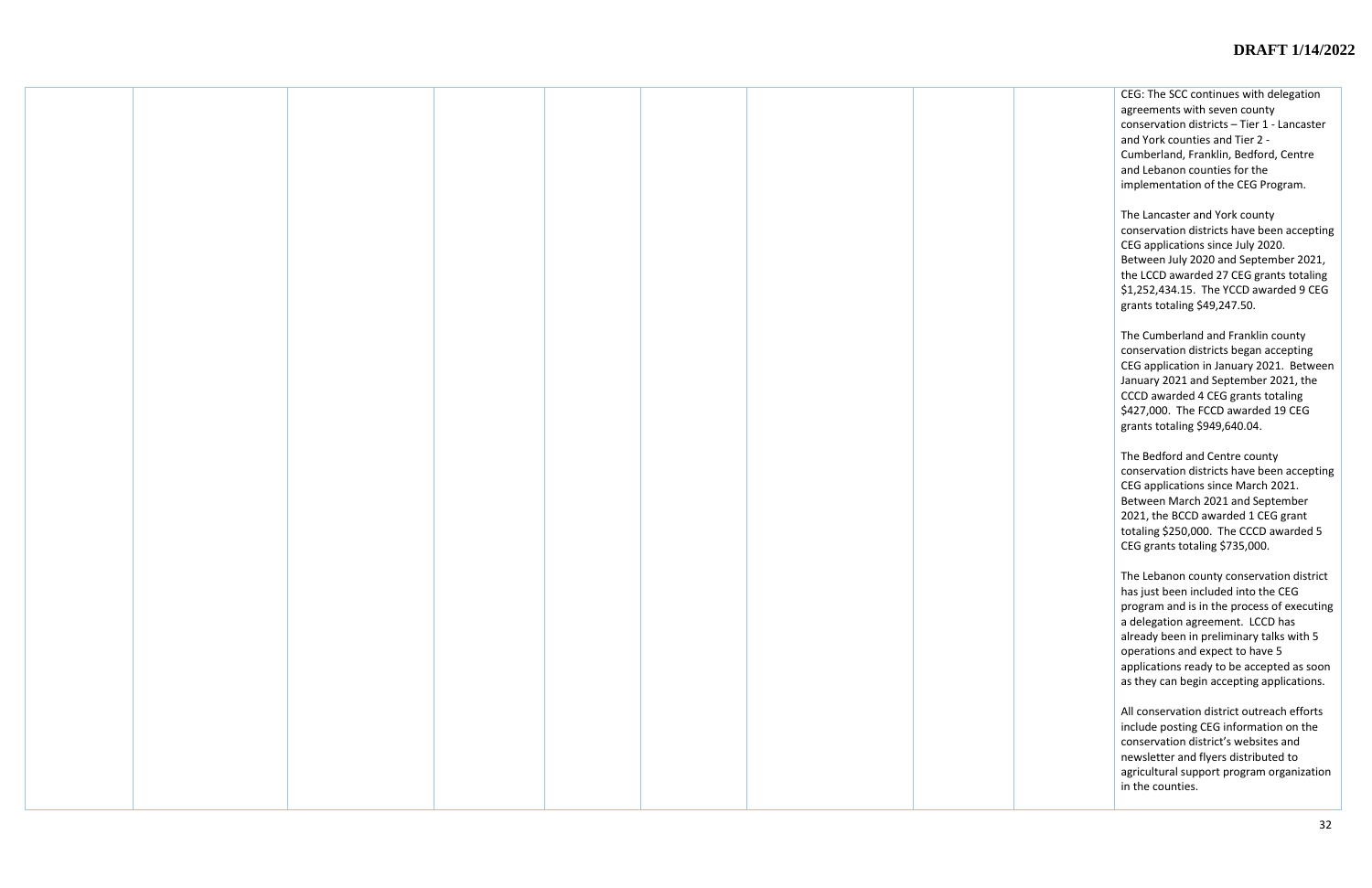| Lancaster Farmland Trust (LFT) began a<br>Private Party Partnership with the SCC in<br>October 2020. LFT has been working with<br>5 grant recipients totaling \$900,000. |
|--------------------------------------------------------------------------------------------------------------------------------------------------------------------------|
|                                                                                                                                                                          |

# Section 2, State Action, Numeric Commitments

DEP, PDA and SCC staff continue to work with Energy Works and other proposed manure treatment technologies to have treatment technologies properly recognized and credited under the Chesapeake Bay Watershed Model. In addition, several counties have identified and prioritized manure transport as a component of their County Action Plans (CAPs).

| 2.2.1A    | Investigate the<br>incorporation of alternative<br>manure treatment<br>technologies and other<br>potential strategies to<br>address areas of excess<br>manure nutrient generation<br>and capital investment<br>required for<br>implementation of manure<br>treatment systems. | Identify various strategies<br>to minimize nutrient<br>imbalances in areas of<br>excess manure nutrient<br>generation, including the<br>incorporation of manure<br>treatment technologies<br>and manure transport, as<br>they are determined to be<br>feasible. | PDA, SCC, DEP<br><b>Nutrient Trading</b><br>Program, NRCS | Chesapeake Bay<br>counties that<br>are identified to<br>have excess<br>manure<br>generated for<br>crop need | December 2025  | Capital investment, cost<br>effectiveness, and modeled<br>nutrient reduction<br>effectiveness is of concern. |  |
|-----------|-------------------------------------------------------------------------------------------------------------------------------------------------------------------------------------------------------------------------------------------------------------------------------|-----------------------------------------------------------------------------------------------------------------------------------------------------------------------------------------------------------------------------------------------------------------|-----------------------------------------------------------|-------------------------------------------------------------------------------------------------------------|----------------|--------------------------------------------------------------------------------------------------------------|--|
| 2.2.1A(i) | Prioritize and/or incentivize<br>increased manure transport<br>and manure transport<br>implementation and<br>tracking in counties, such as                                                                                                                                    |                                                                                                                                                                                                                                                                 | DEP, SCC, PDA,<br>Lancaster County                        |                                                                                                             | Beginning 2020 | Tracking and auditing of<br>manure hauler/broker records                                                     |  |

SCC and DEP have held discussions with and provided information pertaining to animal density and manure production to PennAg Industries and other consultants have occurred as it relates to the transport of manure from two Tier 2 counties.

SCC and DEP have been in discussions with one Tier 1 county as it relates to better tracking of manure transport within and outside of that county.

#### **2021 Update:**

The SCC, PDA, and DEP continue to work with EnergyWorks (gasification of layer manure), ESPOMA (transport and treatment of layer manure to a full line of bagged home use fertilizers), and **Epcot** [Crenshaw Corporation/](https://gcc02.safelinks.protection.outlook.com/?url=http%3A%2F%2Fwww.epcotcrenshaw.com%2F&data=04%7C01%7Ckbrown%40pa.gov%7C014fd42ee96841e16c5408d96324f3f2%7C418e284101284dd59b6c47fc5a9a1bde%7C0%7C0%7C637649833359054970%7CUnknown%7CTWFpbGZsb3d8eyJWIjoiMC4wLjAwMDAiLCJQIjoiV2luMzIiLCJBTiI6Ik1haWwiLCJXVCI6Mn0%3D%7C2000&sdata=kSsaB%2FkyZCjMhYGXPxqhcU2uwCJHoIQz7vytF8vgFxQ%3D&reserved=0) Stroud Water Research (Bio-char).

# **2020 Update:**

Tracking tools were updated in PracticeKeeper and Nutrient Balance Sheets from manure brokers, received by Conservation Districts, are to be entered.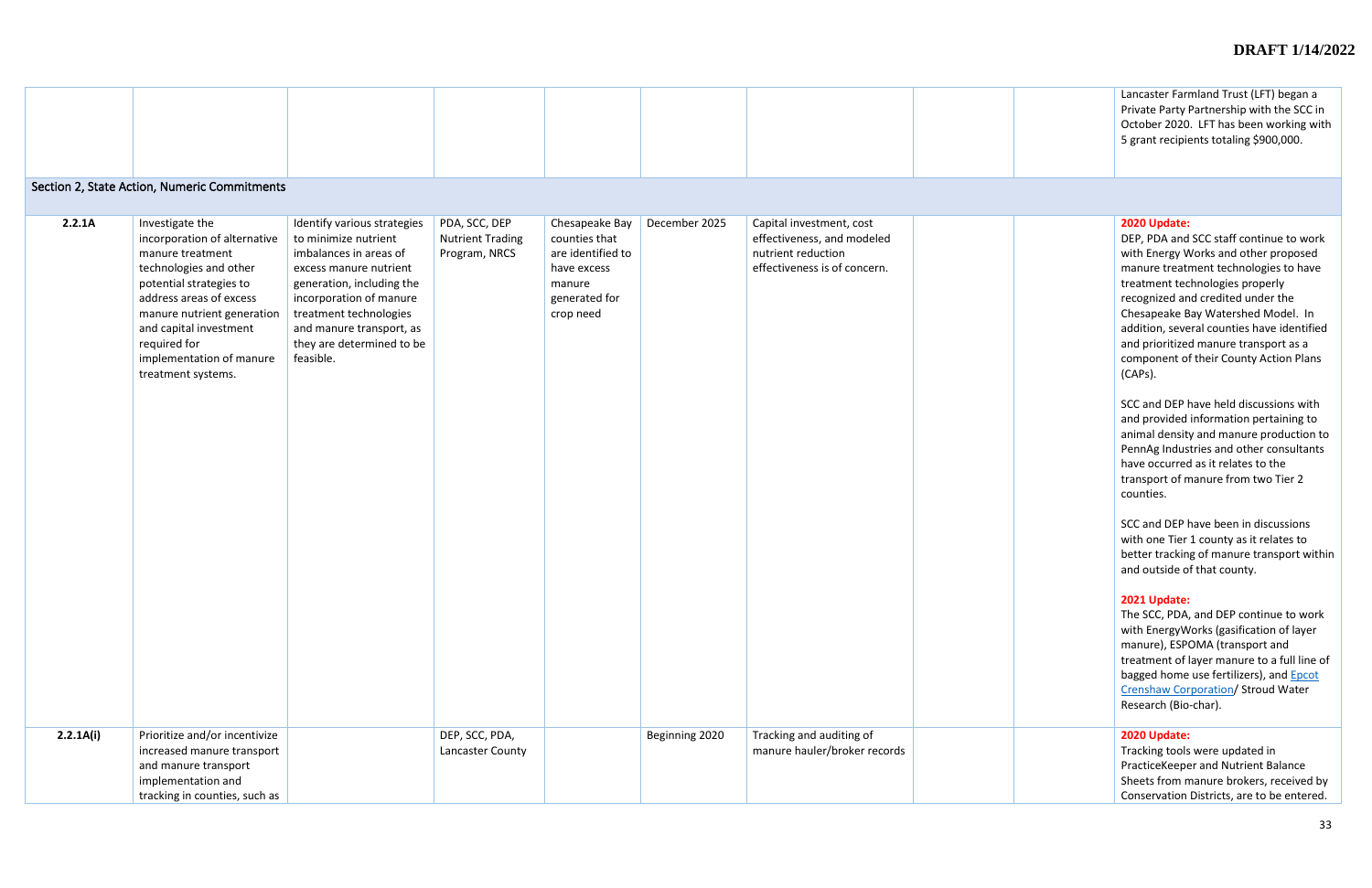|        | Lancaster County, that have<br>been identified through<br>CBPO Modeling Tools to be<br>in excess of organic<br>nutrients |                                                                                                                                                                                                             |                                                                                                                        |                |              |                                                                                                                                                                     |  |
|--------|--------------------------------------------------------------------------------------------------------------------------|-------------------------------------------------------------------------------------------------------------------------------------------------------------------------------------------------------------|------------------------------------------------------------------------------------------------------------------------|----------------|--------------|---------------------------------------------------------------------------------------------------------------------------------------------------------------------|--|
| 2.2.1F | Maximize existing funding<br>sources for riparian forest<br>buffer implementation in<br>Pennsylvania.                    | Fully utilize existing<br>funding sources for buffer<br>implementation and<br>maintenance annually,<br>including federal, state,<br>and private programs<br>(esp. under-utilized<br>programs such as REAP). | DEP (GG, 319),<br>UDSA (CREP+), SCC<br>(REAP), DCNR<br>(C2P2)<br>TreePennsylvania<br>(TreeVitalize) CBF<br>(K10), etc. | Chesapeake Bay | By 2025      | Rigid programs, existing<br>restrictions, coordination, lack<br>of understanding about all<br>individual programs, etc. Lack<br>of funds to start a new<br>program. |  |
| 2.2.2F | <b>Expand TreeVitalize and</b><br>utilize other programs to<br>facilitate community tree<br>planting and maintenance.    | 50 New Acres of New<br>Urban Trees (300 trees = $1$<br>acre)                                                                                                                                                | <b>Tree</b><br>Pennsylvania,<br>DCNR, PSU,<br>municipal partners,<br>etc.                                              | Chesapeake Bay | By 2022      | Coordination, scheduling, lack<br>of funding.                                                                                                                       |  |
| 2.2.3F | Create additional, flexible<br>funding options for riparian<br>forest buffers.                                           | Develop new, innovative<br>PA (or Ches. Bay) funding<br>source and mechanism for                                                                                                                            | All agencies and<br>partners                                                                                           | Chesapeake Bay | Ongoing/ASAP | Innovation, Funding,<br>Coordination, etc.                                                                                                                          |  |

|  | Continue to reinforce with manure<br>brokers that NBS are to be submitted to<br>conservation districts by regulation.                                                                                                                                                                                                                                                                                                                                                                                                             |
|--|-----------------------------------------------------------------------------------------------------------------------------------------------------------------------------------------------------------------------------------------------------------------------------------------------------------------------------------------------------------------------------------------------------------------------------------------------------------------------------------------------------------------------------------|
|  | 2021 Update:<br>Continue to reinforce with manure<br>brokers that NBS are to be submitted to<br>conservation districts by regulation and<br>thus entered into PracticeKeeper.                                                                                                                                                                                                                                                                                                                                                     |
|  | The SCC has started the process of a<br>regulatory review of the Commercial<br>Manure Hauler and Brokers Program.                                                                                                                                                                                                                                                                                                                                                                                                                 |
|  | 2020 Update:<br>See above under 2.2.1. DCNR leadership<br>intends to explore additional<br>opportunities in early 2021.                                                                                                                                                                                                                                                                                                                                                                                                           |
|  | 2021 Update:<br>DCNR is funding buffers through its C2P2<br>program with Keystone Rivers funding, the<br>Environmental Stewardship Fund, and the<br>Keystone Tree Fund. DCNR also<br>anticipates allocating \$700,000 of oil and<br>gas funding to support on-demand,<br>shovel-ready buffer projects. DEP funds<br>buffer projects through the CAP<br><b>Implementation Grants and Growing</b><br>Greener Plus grant program. DEP also<br>continues to work with USDA-FSA and<br>PACD in partnership for the PA CREP<br>Program. |
|  | 2020 Update:<br>DCNR named a new TreeVitalize Leader in<br>2020 and is currently exploring<br>opportunities to both solidify and expand<br>the TreeVitalize program.                                                                                                                                                                                                                                                                                                                                                              |
|  | 2021 Update:<br>DCNR hired a Tree Equity Specialist who<br>will focus on community engagement<br>around tree planting.                                                                                                                                                                                                                                                                                                                                                                                                            |
|  | 2020 Update:<br>In cooperation with Western PA<br>Conservancy, DCNR has established a                                                                                                                                                                                                                                                                                                                                                                                                                                             |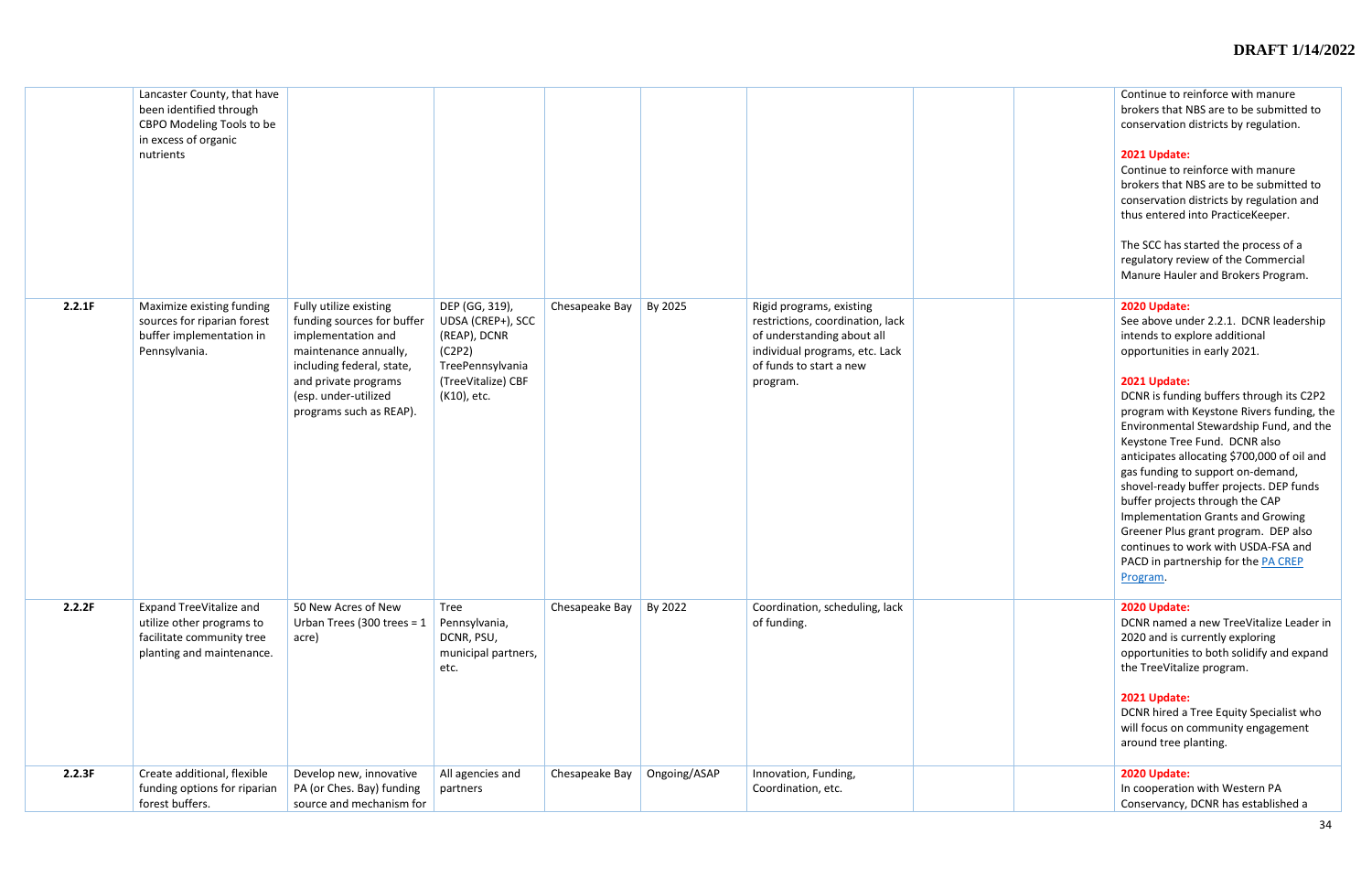mechanism to provide on-demand, flexible funding to partners for buffer implementation. We plan to seek additional funding for this program. We have also been actively engaged in numerous discussions with NGO partners, consultants, and USFS on alternative conservation financing strategies to leverage private capital.

## **2021 Update:**

DCNR has continued conversations with various NGO partners, consultants, and USFS on conservation financing strategies to leverage private capital, or develop a revolving funding mechanism. In August 2021, the Riparian Forest Buffer Advisory Council (RFBAC) meeting focused entirely on this topic.

|        |                                                                                                                                                                                                      | Buffers, including<br>incentive programs for<br>landowners utilizing<br>buffer co-benefits such as<br>wildlife habitat,<br>income/product potential,<br>flood mitigation, etc.<br>Streamline funding source<br>similar to DCNR's NFWF-<br><b>Funded Stream ReLeaf</b><br>program. |                                                                                         |                |         |                                                                                                                                      |  |
|--------|------------------------------------------------------------------------------------------------------------------------------------------------------------------------------------------------------|-----------------------------------------------------------------------------------------------------------------------------------------------------------------------------------------------------------------------------------------------------------------------------------|-----------------------------------------------------------------------------------------|----------------|---------|--------------------------------------------------------------------------------------------------------------------------------------|--|
| 2.2.4F | Ensure that riparian forest<br>buffers are adequately<br>maintained to ensure<br>survival by developing a<br>Maintenance funding<br>source for NGOs to develop<br>their own maintenance<br>programs. | Develop a Riparian Forest<br><b>Buffer Maintenance</b><br>funding source to create<br>the capacity for NGOs to<br>develop their own<br>maintenance programs<br>for new and already-<br>implemented buffers (up<br>to 5 years after initial<br>planting).                          | All agencies and<br>partners involved<br>in riparian forest<br>buffer<br>implementation | Chesapeake Bay | Ongoing | Lack of interest in funding<br>maintenance from traditional<br>funding sources as it does not<br>result in "new" load<br>reductions. |  |

DCNR has hit some hurdles on the flexible funding mechanism developed with WPC, through the new Master Agreement with WPC that began 7/1/21, new opportunities could exist. DCNR aims to find a solution to this issue before the end of the 2021 calendar year.

DEP funds buffer projects through the CAP Implementation Grants, as applied for by the counties to implement their priority initiatives.

# **2020 Update:**

Most DCNR funding sources provide for establishment and maintenance; but we do not currently have a dedicated source for maintenance. The Riparian Forest Buffer Advisory Committee will be launching an Action Team focused on Maintenance in 2021 to explore options on how to address this and other RFB maintenance concerns.

The SCC included maintenance on riparian forest buffers as a new qualifying reimbursable expense through the REAP program, which pays farmers back in tax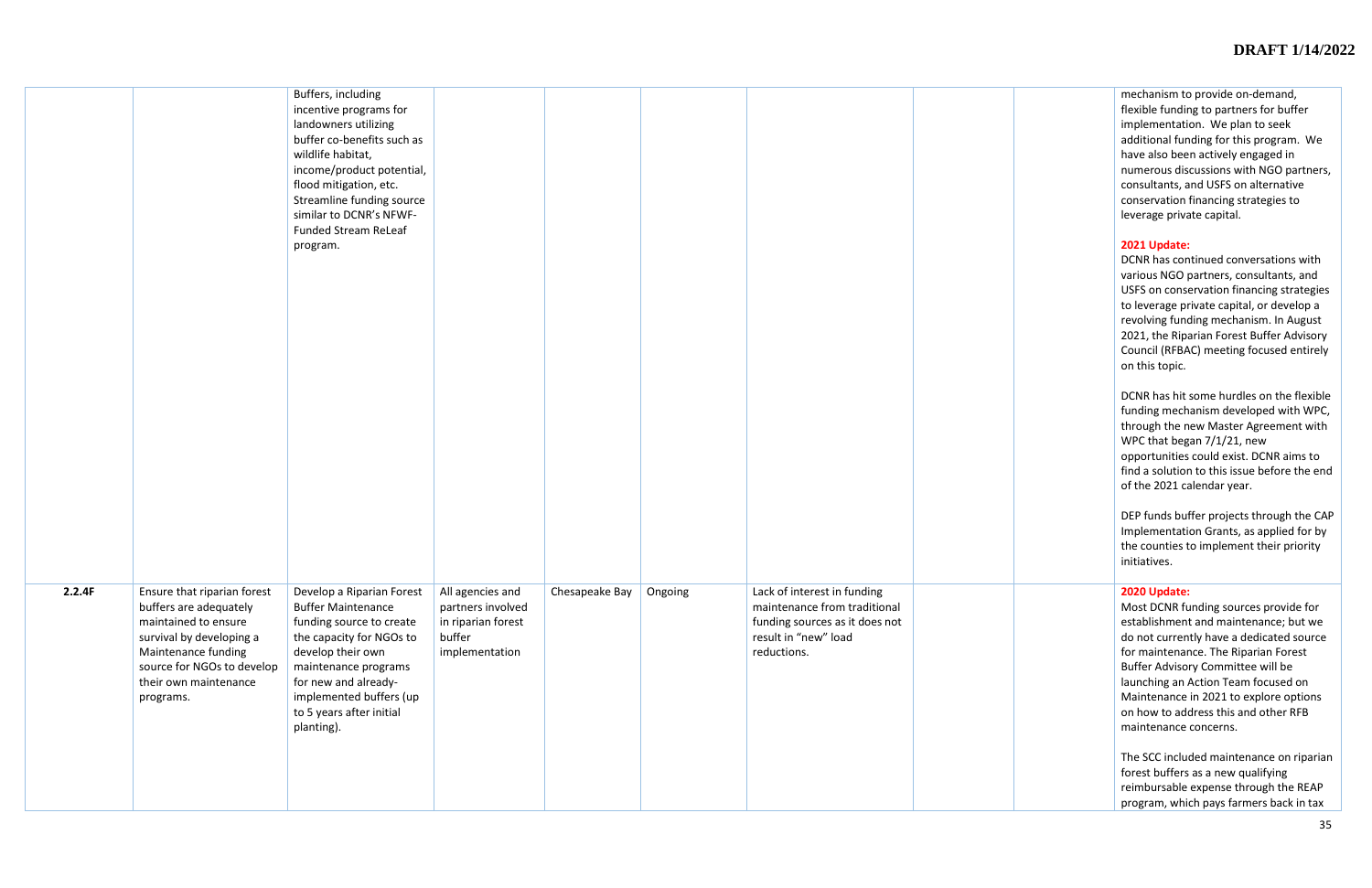credits for out-of-pocket expenses related to best management practices that promote on-farm conservation.

In FY 19-20, the enabling legislation for the REAP Tax Credit Program was amended to provide a 90% tax credit for a number of priority BMPs in areas with a TMDL with impairments from agricultural nutrients and sediments (entire PA Bay watershed). Included in this amendment is a 90% tax credit for the installation and maintenance of forest riparian buffers. Changes were made to the REAP guidelines for FY20-21 and is now available.

# **2021 Update:**

Due to the COVID-19 global pandemic and funding issues, the Maintenance Action Team effort with the RFBAC was put on hold. This will be resumed in late 2021 or early 2022. Available DCNR funding sources continue to provide funds for post-planting establishment costs.

| 2.2.5F | Continue and Increase<br><b>Urban Tree Canopy Grants</b><br>to Communities and non-<br>governmental organization<br>Partners | Utilize and increase<br>funding available through<br>the TreeVitalize annual<br>grant program.<br>Encourage tree planting<br>and/or conservation of<br>existing tree canopy in<br>existing DCNR Grant<br>programs, other agency<br>grant programs as | DCNR, Tree<br>Pennsylvania, PRPS | Chesapeake Bay | Ongoing | Current Funding does not<br>meet demand. Processes,<br>procedures, and<br>administration. |  |
|--------|------------------------------------------------------------------------------------------------------------------------------|------------------------------------------------------------------------------------------------------------------------------------------------------------------------------------------------------------------------------------------------------|----------------------------------|----------------|---------|-------------------------------------------------------------------------------------------|--|

Partners in Lancaster have developed BEST, or the Buffer Establishment Support Team, which works on and fundraises for buffer maintenance for any buffers planted within Lancaster County.

The SCC is working with the Stroud Water Research Center on a sample / draft maintenance agreement / contract and funding options for riparian forest buffer maintenance.

#### **2020 Update:**

Please refer to 2.2.2.F.

## **2021 Update:**

Grants are now offered through the department's C2P2 program, funded with Environmental Stewardship and Keystone Tree Funds.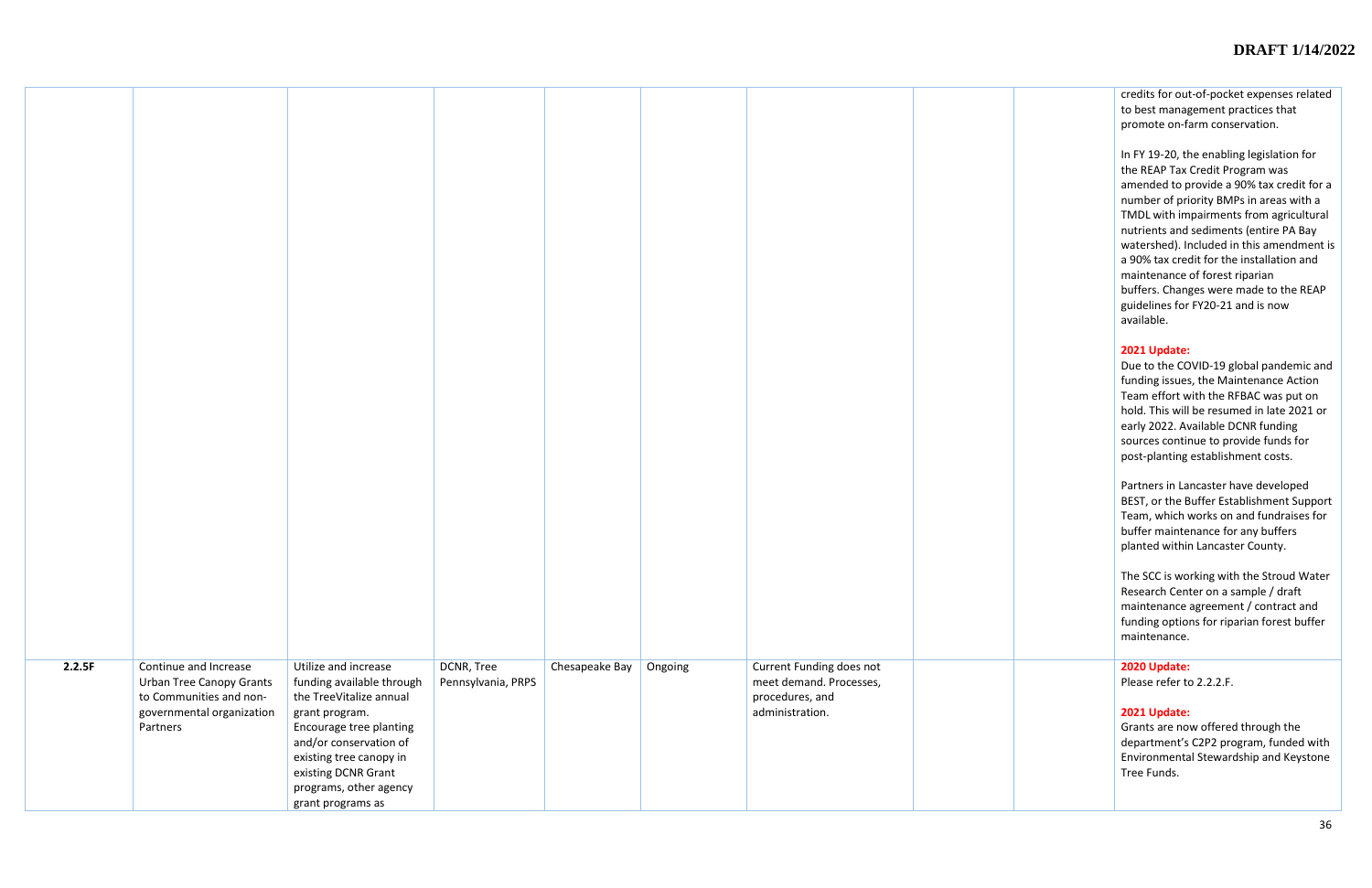#### **2020 Update:**

Utilization of CAP Implementation Grants for stream and wetland restoration projects. Also, please refer to 2.1.4.F

#### **2021 Update:**

| 2.2.6F | Leverage existing funding<br>sources for Stream and<br>Wetland Restoration. | appropriate (grants to<br>community parks, etc.)<br>Connect this work to<br>DCNR's Climate Plan.<br>Explore potential to<br>improve leveraging of<br>EQIP, CFA and REAP<br>programs to support<br>creditable/conforming<br>stream and wetland<br>restoration<br>implementation,<br>management and<br>monitoring. | DEP, NRCS, SCC,<br>NGOs, DCNR,<br>Universities, etc.     | Chesapeake Bay | Ongoing | Strict program regulations,<br>lack of knowledge about<br>existing programs and<br>creditable BMPs, etc. |  |
|--------|-----------------------------------------------------------------------------|------------------------------------------------------------------------------------------------------------------------------------------------------------------------------------------------------------------------------------------------------------------------------------------------------------------|----------------------------------------------------------|----------------|---------|----------------------------------------------------------------------------------------------------------|--|
| 2.2.7F | Develop funding<br>opportunities for turf<br>conversion programs.           | <b>Include Conservation</b><br>Landscaping as an eligible<br><b>BMP</b> in existing<br>conservation grant<br>programs. Seek new<br>innovative funding<br>sources and mechanisms.<br><b>Explore funding</b><br>opportunities tied to flood<br>mitigation.                                                         | DCNR,<br>TreePennsylvania,<br>TreeVitalize, DEP,<br>etc. | Chesapeake Bay | By 2021 | Time, finding funding sources,<br>etc.                                                                   |  |

Utilization of CAP Implementation Grants and Growing Greener for stream and wetland restoration projects. In 2021, DEP Growing Greener competitive grants program provided additional preference for flood resiliency and stream and floodplain restoration projects. DCED continues to fund stream restoration and flood protection projects through the Commonwealth Financing Authority (CFA) [Act 13 Watershed Restoration and](https://dced.pa.gov/programs/watershed-restoration-protection-program-wrpp/#:~:text=Overview%20Act%2013%20of%202012%20establishes%20the%20Marcellus,Financing%20Authority%20for%20watershed%20restoration%20and%20protection%20projects.)  [Protection Program \(WRPP\).](https://dced.pa.gov/programs/watershed-restoration-protection-program-wrpp/#:~:text=Overview%20Act%2013%20of%202012%20establishes%20the%20Marcellus,Financing%20Authority%20for%20watershed%20restoration%20and%20protection%20projects.) DEP provides technical assistance, construction oversight and funding through the **Stream** [Improvement Program](http://www.depgreenport.state.pa.us/elibrary/GetDocument?docId=3677955&DocName=STREAM%20IMPROVEMENT%20PROGRAM.PDF%20%20%3cspan%20style%3D%22color:green%3b%22%3e%3c/span%3e%20%3cspan%20style%3D%22color:blue%3b%22%3e%28NEW%29%3c/span%3e%203/29/2023) and the [Flood](https://www.dep.pa.gov/Business/Water/Waterways/Flood-Protection/Pages/default.aspx)  [Protection Program.](https://www.dep.pa.gov/Business/Water/Waterways/Flood-Protection/Pages/default.aspx)

#### **2020 Update:**

DCNR allocated \$50,000 for implementation as part of its Lawn Conversion Program launch in 2020. An additional \$75,000 was made available for 2021, and a portion of DCNR's EPA CBIG award for 2021 will be available for Lawn Conversion practices. The Alliance for the Chesapeake Bay received a NFWF SWG grant to fund Lawn Conversion practices in 2020 and 2021. DCNR is also working with partners to explore options for funding Lawn Conversion practices via the existing C2P2 grant opportunities in 2021, and DCNR plans to apply for a NFWF INSR grant in early 2021 that would also make Lawn Conversion implementation funding available to partners.

#### **2021 Update:**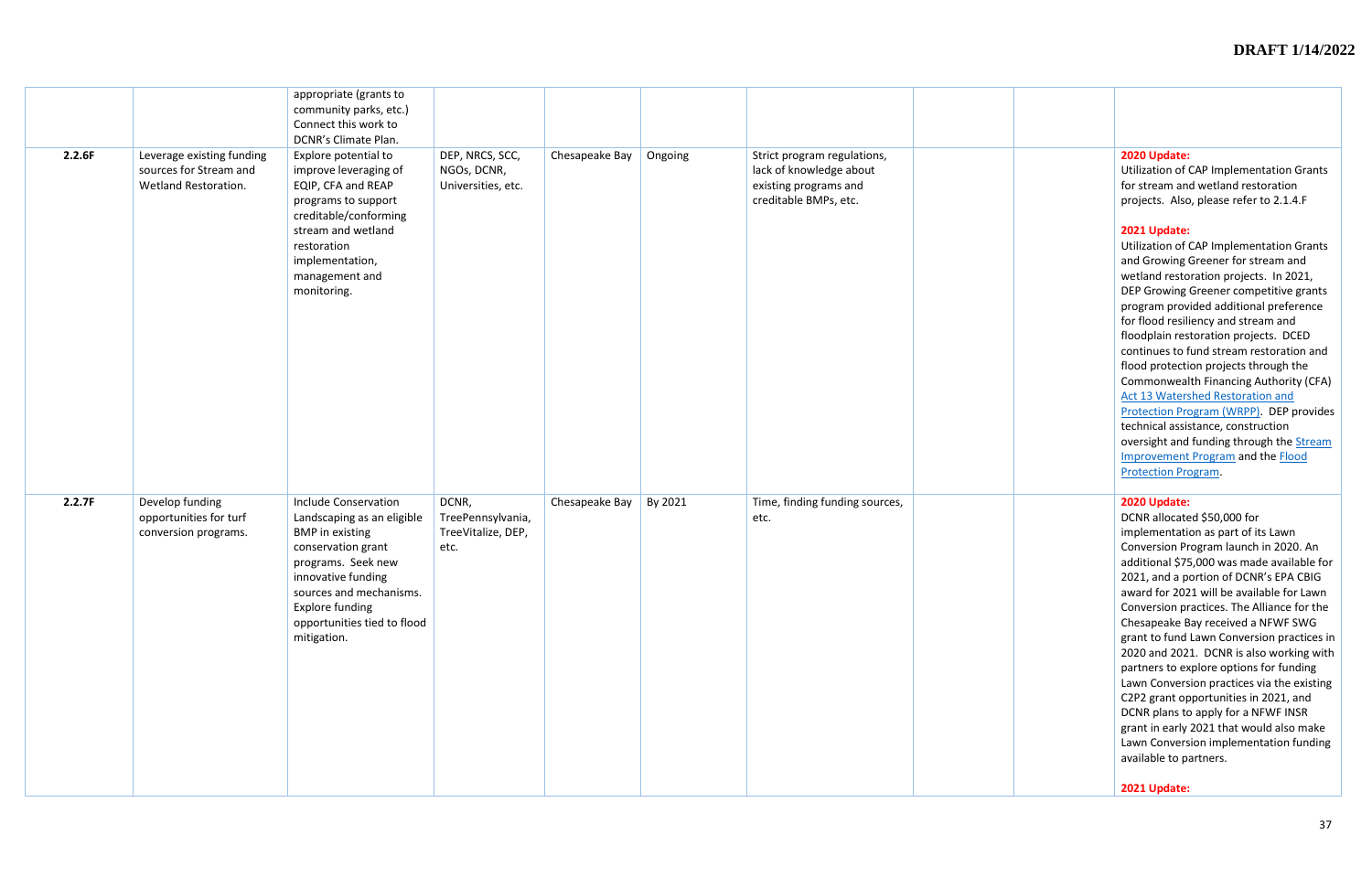| 2.2.8F | Continue to implement<br>stream restoration,<br>emphasizing legacy<br>sediment removal and<br>floodplain restoration<br>projects (FR-LSR). Identify<br>areas that may have low<br>cost-to-benefit ratios for<br>nutrient load reductions<br>from FR-LSR projects. Pair<br>stream, wetland, and other<br>aquatic resource<br>restoration projects with<br>upland BMPs whenever<br>possible. | Identify areas that would<br>benefit from Legacy<br>Sediment Removal and<br><b>Ecosystem Restoration</b><br>throughout priority areas<br>of the watershed | DEP, CDs,<br>Watershed<br>Organizations,<br>Private sector<br>companies or<br>NGOs working on<br>remote sensing<br>tools | Beginning 2020 | Capital investment for design/<br>implementation is of concern. | Restorable<br>wetland mapping<br>and probable<br>wetland mapping<br>are completed<br>and available for<br>public use to<br>target potential<br>sites. Total<br>Wetness Index<br>(TWI) data is now<br>available for use<br>in evaluating<br>potential<br>pollutant flow<br>paths and BMP<br>effectiveness.<br><b>USGS Scientific</b><br>Investigation<br>Report (SIR 2020-<br>5031) of<br>monitoring<br>efforts at Big<br>Spring Run that<br>provide verified |
|--------|--------------------------------------------------------------------------------------------------------------------------------------------------------------------------------------------------------------------------------------------------------------------------------------------------------------------------------------------------------------------------------------------|-----------------------------------------------------------------------------------------------------------------------------------------------------------|--------------------------------------------------------------------------------------------------------------------------|----------------|-----------------------------------------------------------------|--------------------------------------------------------------------------------------------------------------------------------------------------------------------------------------------------------------------------------------------------------------------------------------------------------------------------------------------------------------------------------------------------------------------------------------------------------------|

|                                                                                                                                                                               | \$75,000 was made available for 2021, and<br>a portion of DCNR's EPA CBIG award for<br>2021 was also utilized for Lawn<br>Conversion practice implementation.<br>However, the demand for implementation<br>has far outpaced the funding available.<br>The Alliance for the Chesapeake Bay is<br>working to finalize their NFWF SWG grant<br>to fund Lawn Conversion practices in<br>2021. Further, DCNR was recently<br>awarded a \$1M NFWF INSR grant, of<br>which \$500K will be utilized for work<br>supporting Lawn Conversion.<br>DCNR continues to work with the existing<br>C2P2 grant program to determine how to<br>best incorporate Lawn Conversion<br>practices. DCNR expects partners to apply<br>to the C2P2 program in early 2022 for<br>grants that include Lawn Conversion<br>implementation. |
|-------------------------------------------------------------------------------------------------------------------------------------------------------------------------------|---------------------------------------------------------------------------------------------------------------------------------------------------------------------------------------------------------------------------------------------------------------------------------------------------------------------------------------------------------------------------------------------------------------------------------------------------------------------------------------------------------------------------------------------------------------------------------------------------------------------------------------------------------------------------------------------------------------------------------------------------------------------------------------------------------------|
| <b>Additional cross</b><br>program<br>development of<br>tools for<br>targeting aquatic<br>resource<br>restoration BMP<br>implementation,<br>particularly FR-<br>LSR projects. | 2020 Update:<br>1. Data published to PASDA PA's GIS data<br>clearing house. Discussed with DEP Water<br>Quality/TMDL program and consultants.<br>2. Ongoing EPA Wetland Program<br>Development Grant project is focusing on<br>developing a Watershed Legacy Alteration<br>Index. Grant extension, contracts and<br>revised work plan in place.                                                                                                                                                                                                                                                                                                                                                                                                                                                               |
| <b>Additional cross</b><br>program<br>coordination,<br>expert panel<br>participation and<br>technical<br>expertise.                                                           | 3. Scientific research and monitoring of<br>restoration projects in several watersheds<br>across PA was accomplished with<br>assistance from Federal, State and Private<br>funding sources. These scientific research<br>and monitoring efforts provide credible<br>results and a basis for developing cost-<br>effective aquatic resource restoration                                                                                                                                                                                                                                                                                                                                                                                                                                                        |
| Re-evaluation of<br>the cost-<br>effectiveness for<br>established<br><b>BMPs based on</b><br>existing program<br>data.                                                        | projects.<br>2021 Update:<br>DEP recently completed working with PSU<br>to publish Total Wetness Index (TWI) and<br>Geomorphon Landform mapping that<br>provides foundational data for                                                                                                                                                                                                                                                                                                                                                                                                                                                                                                                                                                                                                        |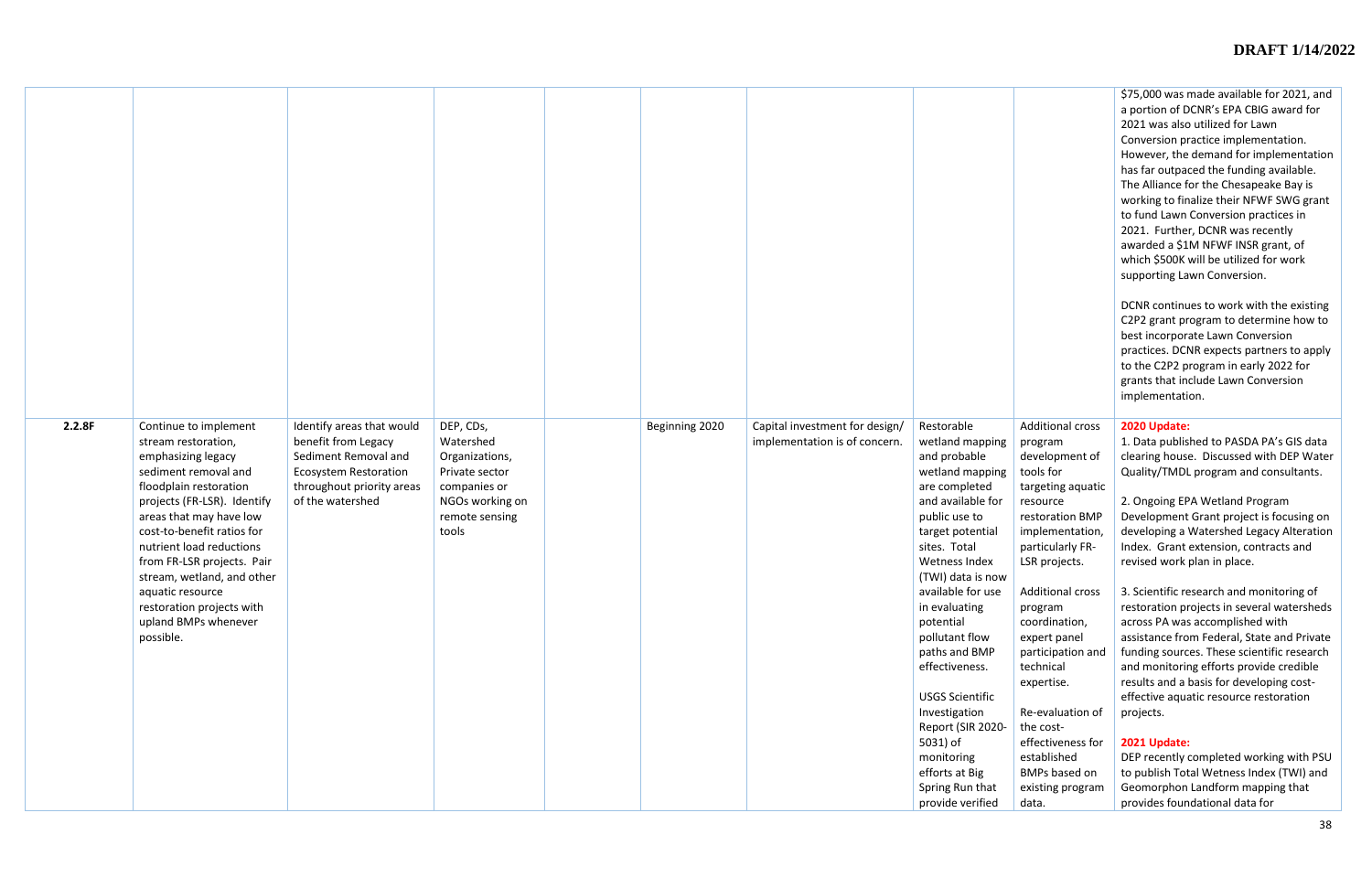|                               |                                                                                                                                              |                                                                                                                                                                      |                                                                 |                |                                                                            |                                                                                                                                                       | load reductions<br>and a basis to<br>evaluate benefits<br>for FR-LSR<br>restoration<br>projects.<br>Cost-<br>effectiveness<br>analysis of FR-<br>LSR project at Big<br>Spring Run<br>compared with<br>alternative<br>BMP's published<br>in 2019 that<br>demonstrates<br>the potential of<br>targeting low<br>cost solutions for<br>watershed hot<br>spots impaired<br>by legacy<br>sediment<br>(Flemming et al,<br>2019 Legacy<br>sediment erosion<br>hot spots: A cost-<br>effective<br>approach for<br>targeting water<br>quality<br>improvements). | Identify broader<br>historical<br>watershed scale<br>legacy<br>alterations,<br>distributions and<br>effects and<br>integrate cross<br>program data<br>collection and<br>analysis to<br>develop targets<br>for aquatic<br>resource<br>restoration<br>projects. | understanding landform/waterflow paths<br>and project potentials. Both datasets are<br>available on Pennsylvania Spatial Data<br>Access (PASDA).                                                                                            |
|-------------------------------|----------------------------------------------------------------------------------------------------------------------------------------------|----------------------------------------------------------------------------------------------------------------------------------------------------------------------|-----------------------------------------------------------------|----------------|----------------------------------------------------------------------------|-------------------------------------------------------------------------------------------------------------------------------------------------------|-------------------------------------------------------------------------------------------------------------------------------------------------------------------------------------------------------------------------------------------------------------------------------------------------------------------------------------------------------------------------------------------------------------------------------------------------------------------------------------------------------------------------------------------------------|---------------------------------------------------------------------------------------------------------------------------------------------------------------------------------------------------------------------------------------------------------------|---------------------------------------------------------------------------------------------------------------------------------------------------------------------------------------------------------------------------------------------|
| Section 3, Countywide Actions |                                                                                                                                              |                                                                                                                                                                      |                                                                 |                |                                                                            |                                                                                                                                                       |                                                                                                                                                                                                                                                                                                                                                                                                                                                                                                                                                       |                                                                                                                                                                                                                                                               |                                                                                                                                                                                                                                             |
| 3.2.1                         | <b>Phase 1 (Pilot and Tier 2)</b><br>counties):<br>Provide 8 - Community<br><b>Clean Water Coordinators</b><br>(External Full Time position) | External coordinating staff   DEP<br>would be assigned to<br>individual Tier 1 & 2<br>counties in phase 1, and<br>to regionalized Tier 3 & 4<br>counties in phase 2. | <b>External Contractor</b><br><b>County Planning</b><br>Offices | Chesapeake Bay | Phase 1:<br>Begins in January<br>2020, ongoing<br>through 2025<br>Phase 2: | State staffing support<br><b>Internal and External</b><br>Coordination<br>Federal funding for Tier 2 and                                              |                                                                                                                                                                                                                                                                                                                                                                                                                                                                                                                                                       | Total:<br>21 - Community<br>Clean Water<br>Coordinators<br>\$2,100,000<br>(\$100,000 per                                                                                                                                                                      | 2020 Update:<br>Phase 1 implementation is in progress. 8 -<br><b>Community Clean Water Action Plan</b><br>Coordinators were hired in Tier 1 & 2<br>Counties. PA state Environmental Steward<br>Funds were used to fund these positions.     |
|                               | <b>Phase 2 (Tier 3 &amp; 4</b><br>counties):<br>Provide 13 - Community<br><b>Clean Water Coordinators</b><br>(External Full Time position)   | <b>External Coordinators</b><br>would be DEP contractors<br>reporting to the DEP<br>Internal Coordinators.<br>Serve as the point of<br>contact to their assigned     | County<br>Conservation<br><b>Districts</b>                      |                | Begins in August<br>2020, ongoing<br>through 2025                          | Pilot Counties was not<br>provided in a timely manner<br>in order to begin Phase 1.<br>This pushed the schedule back<br>for both Phase 1 and Phase 2. |                                                                                                                                                                                                                                                                                                                                                                                                                                                                                                                                                       | coordinator)<br>Phase 1:<br>8 - Community<br>Clean Water<br>Coordinators<br>\$800,000                                                                                                                                                                         | Phase 2 planning is in progress. $10 -$<br><b>Community Clean Water Action Plan</b><br>Coordinator positions are provided, and<br>the application is open. Environmental<br>Stewardship Funds will also be used to<br>fund these positions. |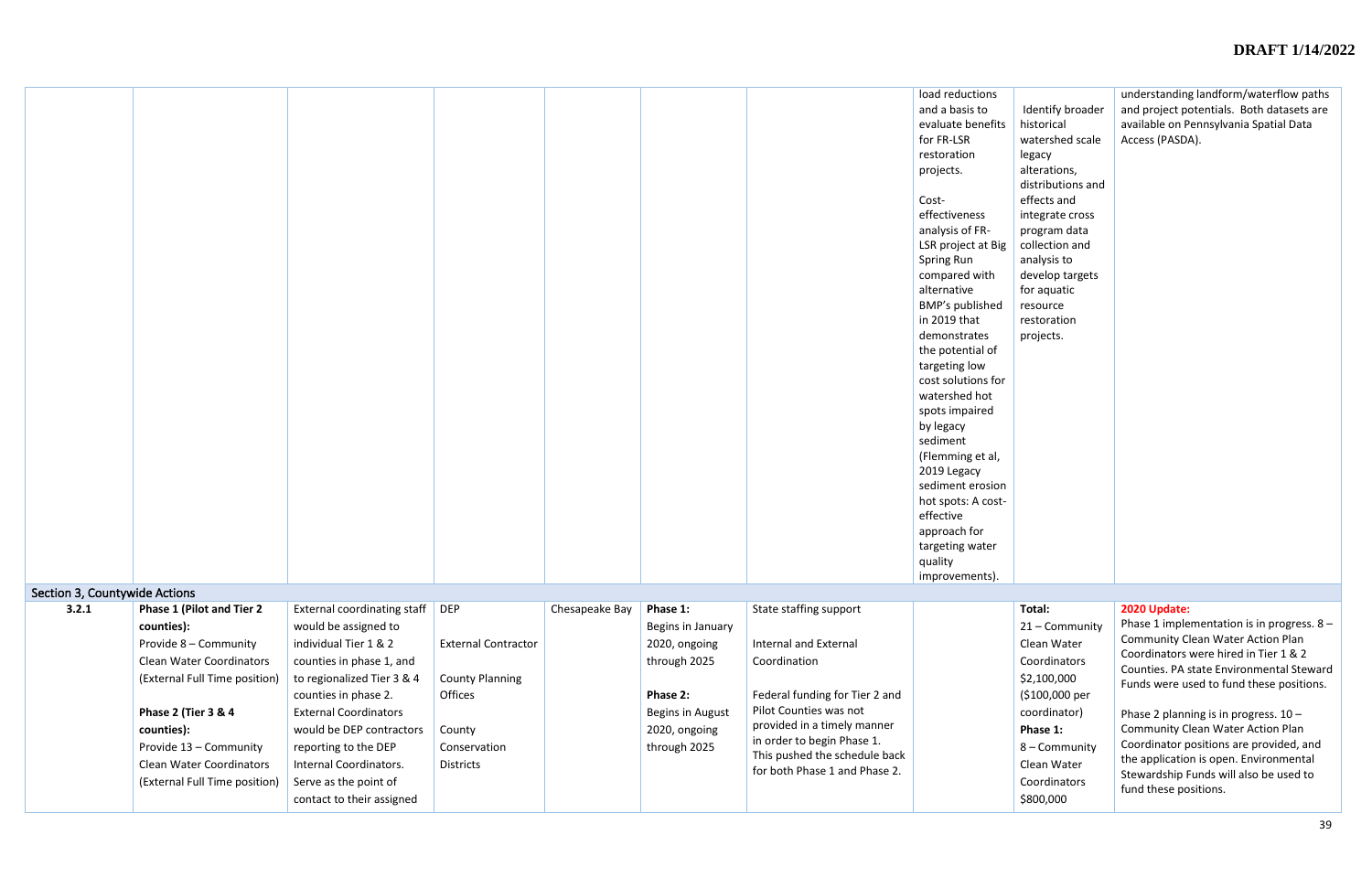|       |                              | county(ies). They would                   | Other County |                   |                           |  |
|-------|------------------------------|-------------------------------------------|--------------|-------------------|---------------------------|--|
|       |                              | support county efforts to                 | Partners     |                   |                           |  |
|       |                              | develop and implement                     |              |                   |                           |  |
|       |                              | countywide action plans.                  |              |                   |                           |  |
|       |                              |                                           |              |                   |                           |  |
|       |                              | 2022-2023 Update: DEP                     |              |                   |                           |  |
|       |                              | will continue to fund and                 |              |                   |                           |  |
|       |                              | continue to seek federal                  |              |                   |                           |  |
|       |                              | funding for:                              |              |                   |                           |  |
|       |                              |                                           |              |                   |                           |  |
|       |                              | 8 - Community Clean                       |              |                   |                           |  |
|       |                              | <b>Water Action Plan</b>                  |              |                   |                           |  |
|       |                              | Coordinators in Pilot &                   |              |                   |                           |  |
|       |                              | Tier 2 Counties.                          |              |                   |                           |  |
|       |                              | 10 - Community Clean<br>Water Action Plan |              |                   |                           |  |
|       |                              | Coordinator positions                     |              |                   |                           |  |
|       |                              | hired in Tier 3&4 counties.               |              |                   |                           |  |
|       |                              |                                           |              |                   |                           |  |
| 3.2.2 | Phase 1:                     | <b>Internal Coordinators:</b>             | <b>DEP</b>   | Phase 1:          | State staffing support    |  |
|       | Provide 3 - Community        | Would be DEP employees.                   |              | Begins in January |                           |  |
|       | Clean Water Coordinator      | <b>Internal Coordinators</b>              |              | 2020              | Internal and External     |  |
|       | (Full Time Internal          | would serve as the point                  |              |                   | Coordination              |  |
|       | <b>Coordinator Position)</b> | of contact and provide                    |              | Phase 2:          |                           |  |
|       |                              | WIP coordination for DEP                  |              | Begins in August  | Phase 1 - internal        |  |
|       | Phase 2:                     | and all other state                       |              | 2020              | coordinators were on-     |  |
|       |                              |                                           |              |                   |                           |  |
|       | Provide 7 - Community        | agencies for external                     |              |                   | boarded beginning January |  |
|       | Clean Water Coordinator      | coordinator and technical                 |              |                   | 2020                      |  |
|       | (Full Time Internal          | coordinators.                             |              |                   |                           |  |
|       | <b>Coordinator Position)</b> |                                           |              |                   |                           |  |
|       |                              |                                           |              |                   |                           |  |
|       |                              |                                           |              |                   |                           |  |
|       |                              |                                           |              |                   |                           |  |
|       |                              |                                           |              |                   |                           |  |
|       |                              |                                           |              |                   |                           |  |
|       |                              |                                           |              |                   |                           |  |
|       |                              |                                           |              |                   |                           |  |
|       |                              |                                           |              |                   |                           |  |
|       |                              |                                           |              |                   |                           |  |
|       |                              |                                           |              |                   |                           |  |
|       |                              |                                           |              |                   |                           |  |
|       |                              |                                           |              |                   |                           |  |
|       |                              |                                           |              |                   |                           |  |
|       |                              |                                           |              |                   |                           |  |

| Phase 2:<br>13 - Community<br>Clean Water<br>Coordinators<br>\$1,300,000                                                                                                                                                                                | No federal funding received for these<br>positions.<br>2021 Update:<br>Provided funding to sustain:<br>8 - Community Clean Water Action Plan<br>Coordinators in Pilot & Tier 2 Counties.<br>10 - Community Clean Water Action Plan<br>Coordinator positions hired in Tier 3&4<br>counties.                                                                                                                                                                                                                                                                                                                                                                                                                                                                                                                                                                                                                                                                                                                                     |
|---------------------------------------------------------------------------------------------------------------------------------------------------------------------------------------------------------------------------------------------------------|--------------------------------------------------------------------------------------------------------------------------------------------------------------------------------------------------------------------------------------------------------------------------------------------------------------------------------------------------------------------------------------------------------------------------------------------------------------------------------------------------------------------------------------------------------------------------------------------------------------------------------------------------------------------------------------------------------------------------------------------------------------------------------------------------------------------------------------------------------------------------------------------------------------------------------------------------------------------------------------------------------------------------------|
| Total:<br>10 - Community<br>Clean Water<br>Coordinator<br>\$1,000,000<br>(\$100,000 per<br>coordinator)<br>Phase 1:<br>3 - Community<br>Clean Water<br>Coordinator<br>\$300,000<br>Phase 2:<br>7 - Community<br>Clean Water<br>Coordinator<br>\$700,000 | 2020 Update:<br>DEP Chesapeake Bay Office hired one<br>internal Coordinator. This makes a total of<br>three Internal coordinators to support<br>Phase 3 WIP efforts. The three internal<br>coordinators are currently supporting the<br>coordination of all state agencies, WIP<br>action leaders and 34 active counties.<br>2021 Update:<br>Chesapeake Bay Office hired one Internal<br>Coordinator in December 2021, with the<br>turnover of one earlier in 2021. Staffing<br>challenges continue at same levels as<br>2020 update above. For this reason, DEP<br>developed Region CAP Support Teams, to<br>utilize existing staff and expand their job<br>duties and responsibilities. Two (2)<br><b>Conservation District Field</b><br>Representatives (CDFR) assist with county<br>support within the Chesapeake Bay<br>watershed.<br>Four (4) CDFR positions were posted in<br>November 2021, of which three (3) will be<br>located in the Northeast and Southcentral<br>regions. Interviews commenced in early<br>2022. |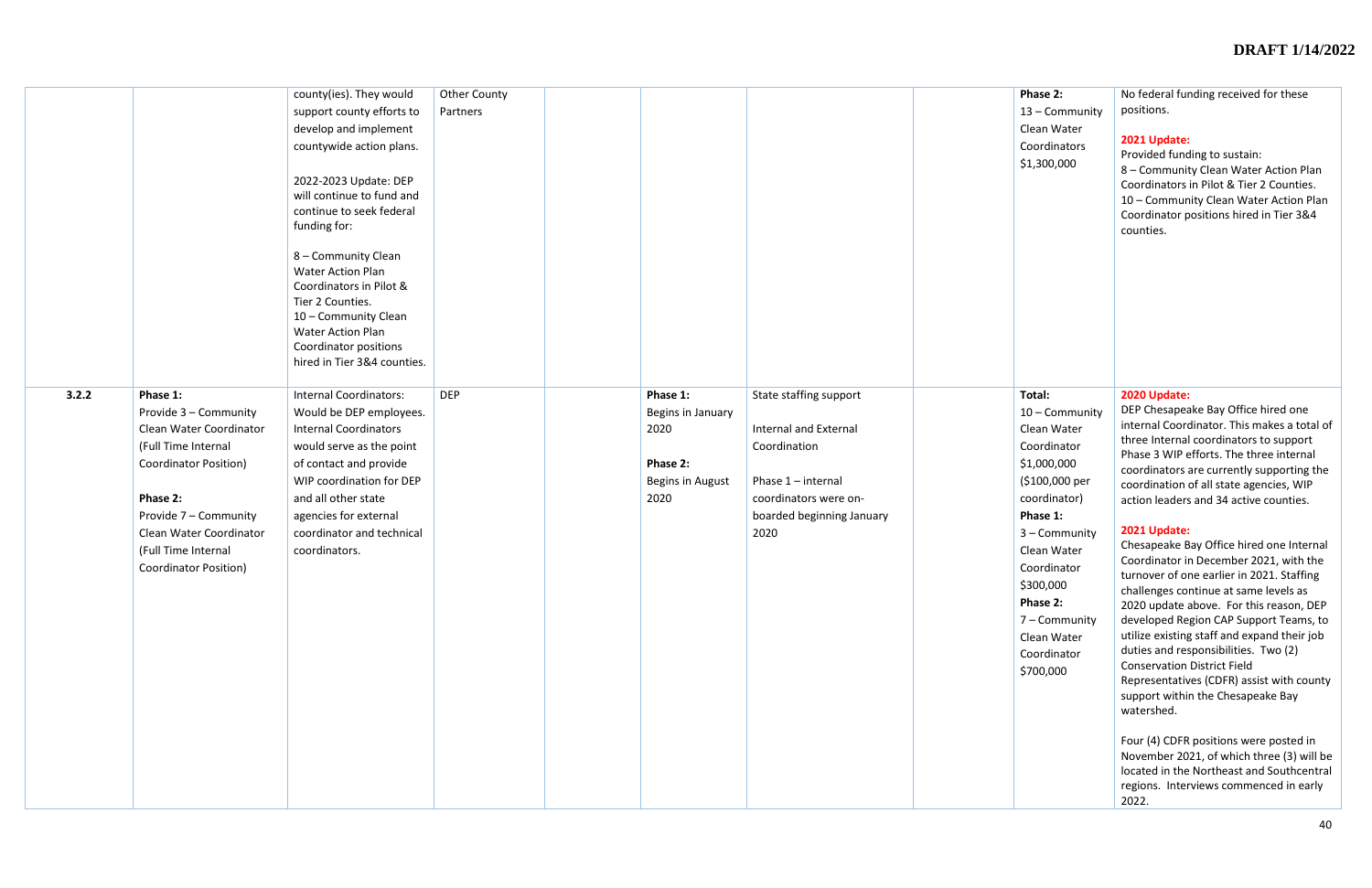| 3.2.3 | Phase 1:                        | <b>Technical Coordinator: A</b>                     | Technical    | Phase 1:         | State staffing support                           | T <sub>o</sub> |
|-------|---------------------------------|-----------------------------------------------------|--------------|------------------|--------------------------------------------------|----------------|
|       | Provide 2 - Clean Water         | DEP contractor reporting                            | Contractor   | Begins in July   |                                                  | 1 <sub>0</sub> |
|       | <b>Technical Assistance</b>     | to the DEP Internal                                 |              | 2019             | <b>Internal and External</b>                     | $T_{\rm f}$    |
|       | <b>Coordinators (Full Time</b>  | Coordinator. The                                    |              |                  | Coordination                                     | A:             |
|       | <b>Technical Coordinator</b>    | <b>Technical Coordinator</b>                        |              | Phase 2:         |                                                  | C(             |
|       |                                 | would be responsible for:                           |              | Begins in August | Technical coordinators will                      | \$9            |
|       | Phase 2:                        | for providing information                           |              | 2020             | have varied workloads.                           | (\$            |
|       | Provide 8 - Clean Water         | and facilitation of                                 |              |                  |                                                  | CC             |
|       | <b>Technical Assistance</b>     | planning tools through the                          |              |                  | Phase 1: preparation for                         |                |
|       | Coordinators (Full Time         | planning and                                        |              |                  | Phase 1, to include                              |                |
|       | <b>Technical Coordinator</b>    | implementation process,                             |              |                  | development of tools (guides,                    |                |
|       |                                 | assist with reporting and<br>tracking of milestones |              |                  | toolboxes, web-based                             |                |
|       |                                 | annual progress, assist in                          |              |                  | reporting systems, training)<br>was on schedule. |                |
|       |                                 | model runs for plan                                 |              |                  |                                                  |                |
|       |                                 | development and during                              |              |                  |                                                  |                |
|       |                                 | annual milestone updates.                           |              |                  |                                                  |                |
|       |                                 |                                                     |              |                  |                                                  |                |
|       |                                 |                                                     |              |                  |                                                  |                |
|       |                                 |                                                     |              |                  |                                                  |                |
|       |                                 |                                                     |              |                  |                                                  |                |
|       |                                 |                                                     |              |                  |                                                  |                |
|       |                                 |                                                     |              |                  |                                                  |                |
|       |                                 |                                                     |              |                  |                                                  |                |
|       |                                 |                                                     |              |                  |                                                  |                |
| 3.2.4 | Phase 1:                        | <b>Facilitation Coordinator: A</b>                  | Facilitation | April 2019       | State staffing support                           | $\mathbf{1}$   |
|       | Provide 1 - Clean Water         | DEP contractor reporting                            | Coordinator  |                  |                                                  | Fa             |
|       | <b>Facilitation Coordinator</b> | to the DEP Internal                                 |              |                  | <b>Internal and External</b>                     | C(             |
|       | (Full Time Facilitation         | Coordinator.                                        | <b>DEP</b>   |                  | Coordination                                     | \$:            |
|       | <b>Coordinator Position)</b>    |                                                     |              |                  |                                                  |                |
|       |                                 |                                                     |              |                  |                                                  |                |
|       |                                 |                                                     |              |                  |                                                  |                |
|       |                                 |                                                     |              |                  |                                                  |                |
|       |                                 |                                                     |              |                  |                                                  |                |
|       |                                 |                                                     |              |                  |                                                  |                |
|       |                                 |                                                     |              |                  |                                                  |                |
|       |                                 |                                                     |              |                  |                                                  |                |
|       |                                 |                                                     |              |                  |                                                  |                |
| 3.2.5 | Phase 1:                        | <b>Outreach Coordinator: A</b>                      | Outreach     | April 2019       |                                                  | $\mathbf{1}$   |
|       |                                 | DEP contractor reporting                            | Coordinator  |                  | State staffing support                           | $\mathsf{O}$   |
|       |                                 |                                                     |              |                  |                                                  |                |

| Total:<br>10 - Clean Water<br>Technical<br>Assistance<br>Coordinators<br>\$900,000<br>(\$90,000 per<br>coordinator) | 2020 Update:<br>DEP Chesapeake Bay Office hired one<br>internal Technical Coordinator.<br>Additionally, DEP maintains a contract<br>with the Susquehanna River Basin<br>Commission (SRBC) to provide additional<br>technical support to Phase 3 WIP efforts.<br>Support was provided to Phase 1 counties<br>for CAP development and implementation<br>support. Phase 2 support was provided<br>with CAP technical toolbox development<br>and technical assistance at stakeholder<br>meetings.<br>2021 Update:<br>One internal Technical Coordinator and<br>the DEP-contracted Susquehanna River<br>Basin Commission (SRBC) continue to<br>provide additional technical support to<br>Phase 3 WIP efforts. Support was provided<br>to Phase 1 counties for CAP<br>implementation support and numeric<br>progress updates to Pilot counties' CAP<br>milestones. Phase 2 support was provided<br>with CAP technical toolbox development<br>and technical assistance at stakeholder<br>meetings. |
|---------------------------------------------------------------------------------------------------------------------|----------------------------------------------------------------------------------------------------------------------------------------------------------------------------------------------------------------------------------------------------------------------------------------------------------------------------------------------------------------------------------------------------------------------------------------------------------------------------------------------------------------------------------------------------------------------------------------------------------------------------------------------------------------------------------------------------------------------------------------------------------------------------------------------------------------------------------------------------------------------------------------------------------------------------------------------------------------------------------------------|
| 1 - Clean Water<br>Facilitation<br>Coordinator<br>\$100,000                                                         | 2020 Update:<br>DEP maintains a contract with Consulting<br>With a Purpose to provide facilitation and<br>planning support for Phase 3 WIP efforts.<br>Consulting With a Purpose continues to<br>provide facilitation for internal and<br>external coordination and county support.<br>2021 Update:<br>DEP maintains a contract with Consulting<br>With a Purpose to provide facilitation and<br>planning support for Phase 3 WIP efforts.<br>Consulting With a Purpose continues to<br>provide facilitation for internal and<br>external coordination and county support.                                                                                                                                                                                                                                                                                                                                                                                                                   |
| 1 - Clean Water<br>Outreach                                                                                         | 2020 Update:<br>DEP maintains a contract with Water<br>Words That Work to provide outreach and                                                                                                                                                                                                                                                                                                                                                                                                                                                                                                                                                                                                                                                                                                                                                                                                                                                                                               |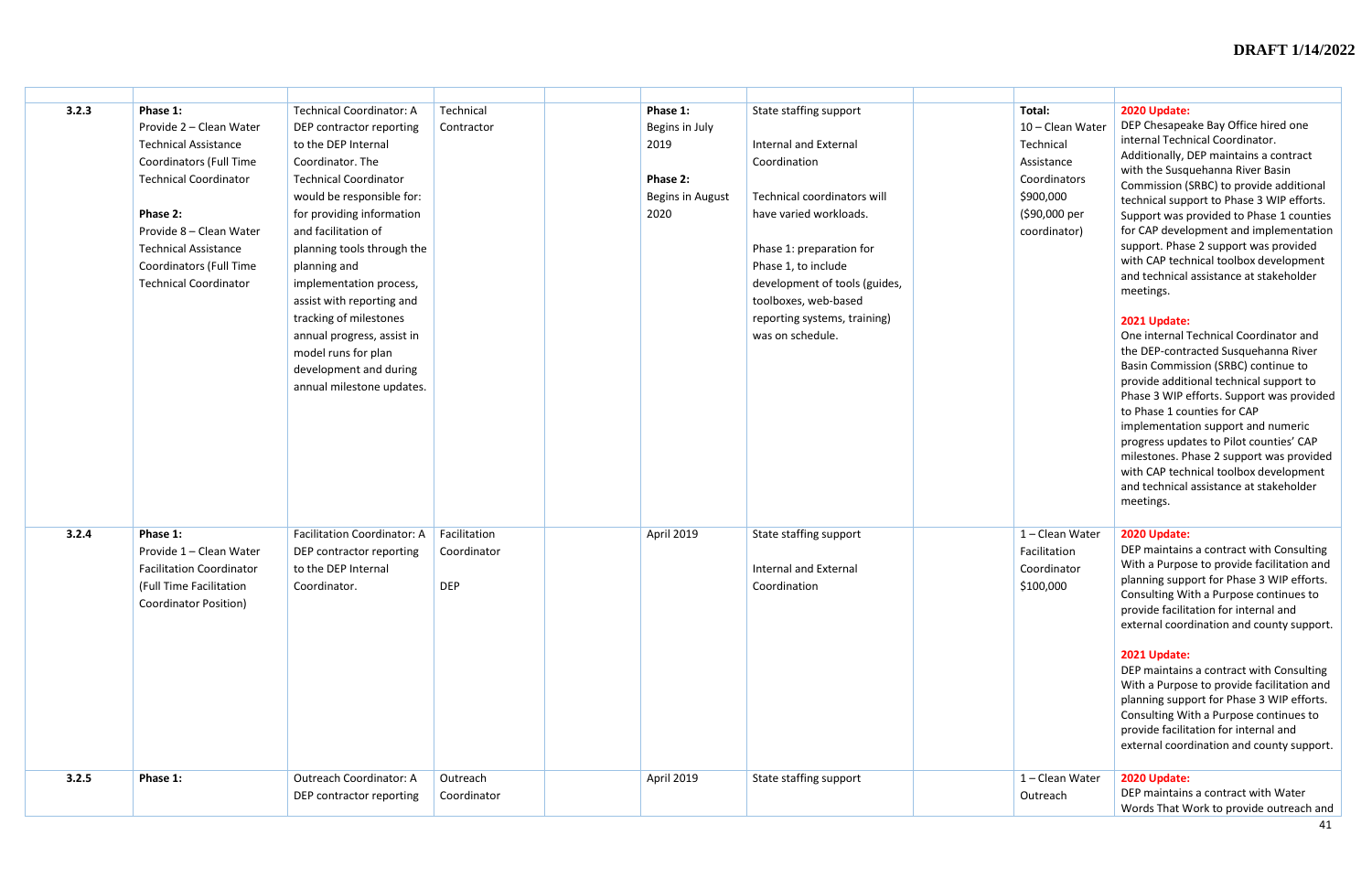| Provide 1 - Clean Water<br><b>Outreach Coordinator (Full</b><br>Time Outreach Contractor) | to the DEP Chesapeake<br>Bay Office, in coordination<br>with WIP Communication<br>and Engagement<br>Workgroup and DEP<br><b>Communication Office.</b> | <b>DEP</b> | <b>Internal and External</b><br>Coordination | Coordinator<br>\$100,000 | communication coordination support for<br>the Phase 3 WIP. Water Words That Work<br>continues to provide support for<br>communication tools and support for both<br>internal and external needs.<br>2021 Update:<br>DEP maintains a contract with Water<br>Words That Work to provide outreach and<br>communication coordination support for<br>the Phase 3 WIP and CAP efforts. Water<br>Words That Work continues to provide<br>support for communication tools and |
|-------------------------------------------------------------------------------------------|-------------------------------------------------------------------------------------------------------------------------------------------------------|------------|----------------------------------------------|--------------------------|-----------------------------------------------------------------------------------------------------------------------------------------------------------------------------------------------------------------------------------------------------------------------------------------------------------------------------------------------------------------------------------------------------------------------------------------------------------------------|
|                                                                                           |                                                                                                                                                       |            |                                              |                          | support for both internal and external                                                                                                                                                                                                                                                                                                                                                                                                                                |
| _ _                                                                                       |                                                                                                                                                       |            |                                              |                          | needs.                                                                                                                                                                                                                                                                                                                                                                                                                                                                |

# Priority Initiative 3: Expanding Capacity for Technical Assistance

|                           | Section 2, State Actions, Programmatic and Narrative Commitments                                                                                                       |                                                                                                                                                                                                                                                                                                                      |                 |                       |                                                  |  |                                                                                                                                                                                                                                                                                                                                                                                                                                                                                                                                                                                                                                                                                                                                                                                                                                                                                              |
|---------------------------|------------------------------------------------------------------------------------------------------------------------------------------------------------------------|----------------------------------------------------------------------------------------------------------------------------------------------------------------------------------------------------------------------------------------------------------------------------------------------------------------------|-----------------|-----------------------|--------------------------------------------------|--|----------------------------------------------------------------------------------------------------------------------------------------------------------------------------------------------------------------------------------------------------------------------------------------------------------------------------------------------------------------------------------------------------------------------------------------------------------------------------------------------------------------------------------------------------------------------------------------------------------------------------------------------------------------------------------------------------------------------------------------------------------------------------------------------------------------------------------------------------------------------------------------------|
| 2.3.1                     | Implement a pilot of the<br><b>Center for Water Quality</b><br>Excellence concept in the<br>four pilot counties of<br>Lancaster, York, Adams and<br>Franklin Counties. | A Request for Proposals<br>will be released and<br>awardee put in place.<br>Assistance will be<br>provided to landowners<br>and municipalities to<br>complete projects.<br>Assistance includes<br>outreach and resources<br>(both technical and<br>financial) to municipalities<br>and farmers to implement<br>BMPs. | DEP, Pennvest   | Lancaster and<br>York | RFP done April<br>2020 Pilot done<br>Summer 2021 |  | 2020 Update:<br>The vendor for the Center for Water<br>Quality Excellence has been selected and<br>is Keystone Safety Services, Inc. d/b/a<br>Land Logics Group. Contracts have been<br>finalized and a Notice to Proceed was<br>issued on November 12, 2020. Next step is<br>to get the virtual center component up<br>and running which is anticipated by May<br>2021. Also, between now and May 2021<br>and beyond the vendor will be doing<br>outreach at events, assuming those events<br>happen and appropriate COVID-19 safety<br>protocols can be maintained. The physical<br>center should be opening June/July<br>2021. The Pilot will focus on Lancaster<br>and York Counties initially.<br>2021 Update:<br>The Center for Water Quality Excellence<br>funded by PENNVEST is up and running<br>both virtually and with a storefront. 2021-<br>2022 effort is focused on outreach. |
| Section 9, Climate Change |                                                                                                                                                                        |                                                                                                                                                                                                                                                                                                                      |                 |                       |                                                  |  |                                                                                                                                                                                                                                                                                                                                                                                                                                                                                                                                                                                                                                                                                                                                                                                                                                                                                              |
| 9.3.1C                    | Complete the Penn State<br>Study, Climate Change<br>Impacts on Pennsylvania's<br><b>Watershed Management</b>                                                           | Study will answer some<br>key questions that will be<br>used to more effectively<br>select and target practices                                                                                                                                                                                                      | DEP, Penn State | Statewide             | <b>July 2020</b>                                 |  | 2020 Update:<br>Completed as part of Climate Impacts<br>Assessment, press release issued April<br>2020.                                                                                                                                                                                                                                                                                                                                                                                                                                                                                                                                                                                                                                                                                                                                                                                      |

| 2020 Update:                           |
|----------------------------------------|
| Completed as part of Climate Impacts   |
| Assessment, press release issued April |
| 2020.                                  |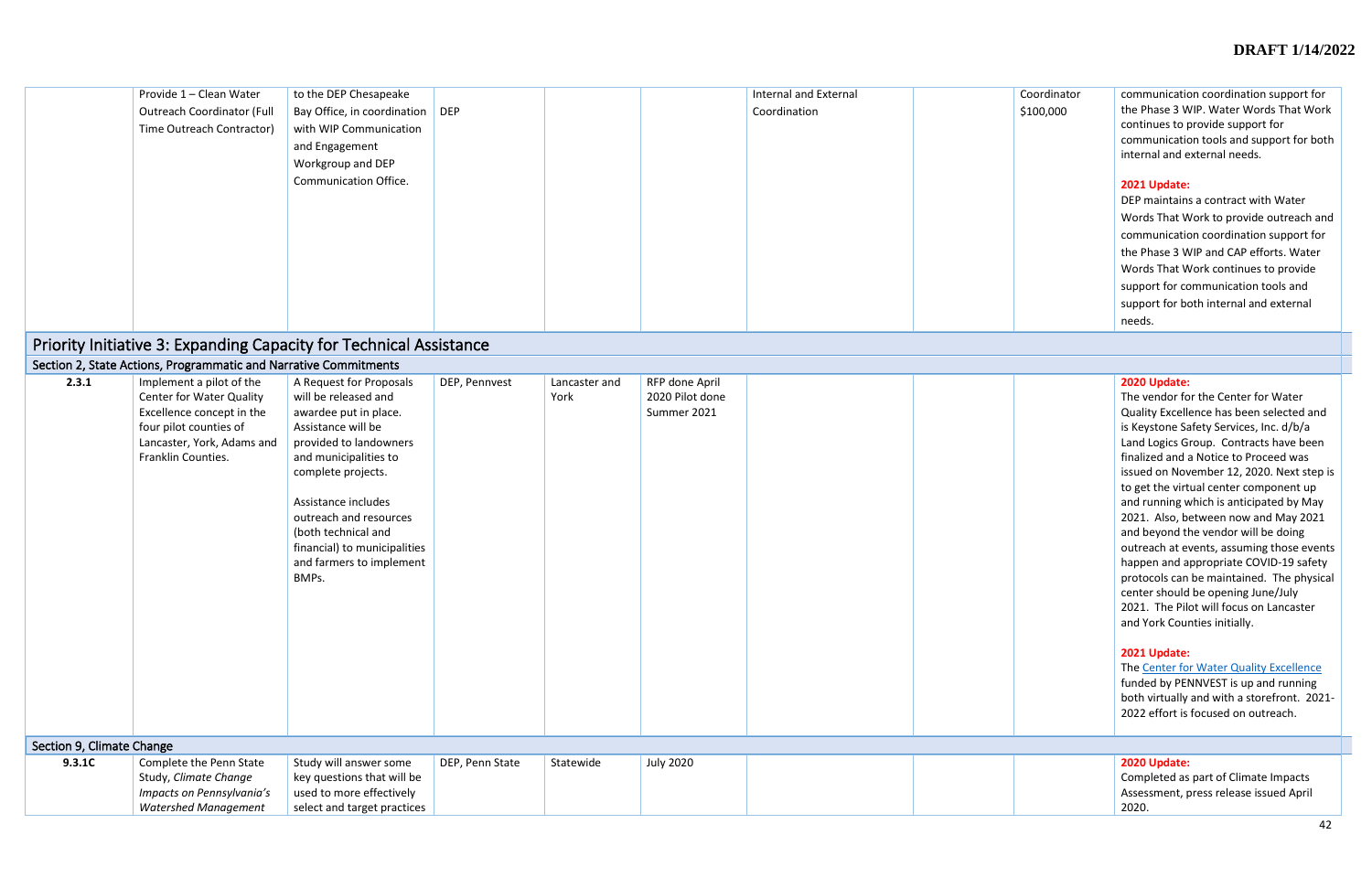|        | <b>Strategies and Water</b><br><b>Quality Goals</b> | that will address climate<br>resiliency goals.                                                                                                                                                                                                                                                                                                                                                                                                                                                                                                                                                                                                                                                                                                                                                                                                                                                                                                                                        |                          |           |         |  | Posted on DE<br>page:<br>https://www.<br>Pages/impact<br>2021 Update:<br>Completed in                                         |
|--------|-----------------------------------------------------|---------------------------------------------------------------------------------------------------------------------------------------------------------------------------------------------------------------------------------------------------------------------------------------------------------------------------------------------------------------------------------------------------------------------------------------------------------------------------------------------------------------------------------------------------------------------------------------------------------------------------------------------------------------------------------------------------------------------------------------------------------------------------------------------------------------------------------------------------------------------------------------------------------------------------------------------------------------------------------------|--------------------------|-----------|---------|--|-------------------------------------------------------------------------------------------------------------------------------|
| 9.3.2C | Pennsylvania Climate<br>Academy                     | Reduce an additional 1.81<br>million pounds of nitrogen<br>and 0.095 million pounds<br>of phosphorus delivered<br>to the Chesapeake Bay<br>due to climate change by<br>2025.<br>This project supports the<br>Green Gov Council<br>through technical<br>assistance to achieve the<br>goals set forth in the<br>2019-1 Executive Order,<br>Commonwealth<br>Leadership in Addressing<br>Climate Change and<br><b>Promoting Energy</b><br>Conservation and<br>Sustainable Governance.<br>DEP over the past fiscal<br>year developed an<br>accredited Climate<br><b>Training Course for DEP</b><br>participants which can<br>now be delivered to a<br>wider audience as a<br>Climate Academy. This<br>Academy when paired<br>with the public facing<br>mission of the PA Green<br>Gov Council can be used<br>to educate local<br>governments and the<br>public on Climate and the<br>benefits of sustainable<br>governance.<br>2022-2023 Update: Two<br><b>Climate Activator trainings</b> | DEP, GreenGov<br>Council | Statewide | Ongoing |  | 2021 Update:<br>106 DEP perso<br>16 of those pe<br>credential in I<br>Pennsylvania<br>was establish<br>2021. This is<br>2023. |

|  | Posted on DEP Climate Change Impacts<br>page:<br>https://www.dep.pa.gov/citizens/climate/<br>Pages/impacts.aspx<br>2021 Update:<br>Completed in 2020. No further update.                                                                                                                |
|--|-----------------------------------------------------------------------------------------------------------------------------------------------------------------------------------------------------------------------------------------------------------------------------------------|
|  | 2021 Update:<br>106 DEP personnel took CC-P training, and<br>16 of those people received their CC-P<br>credential in Fiscal Year 2020/2021. The<br>Pennsylvania Climate Leadership Academy<br>was established in the second half of<br>2021. This is a new milestone for 2022-<br>2023. |
|  |                                                                                                                                                                                                                                                                                         |
|  |                                                                                                                                                                                                                                                                                         |
|  |                                                                                                                                                                                                                                                                                         |
|  |                                                                                                                                                                                                                                                                                         |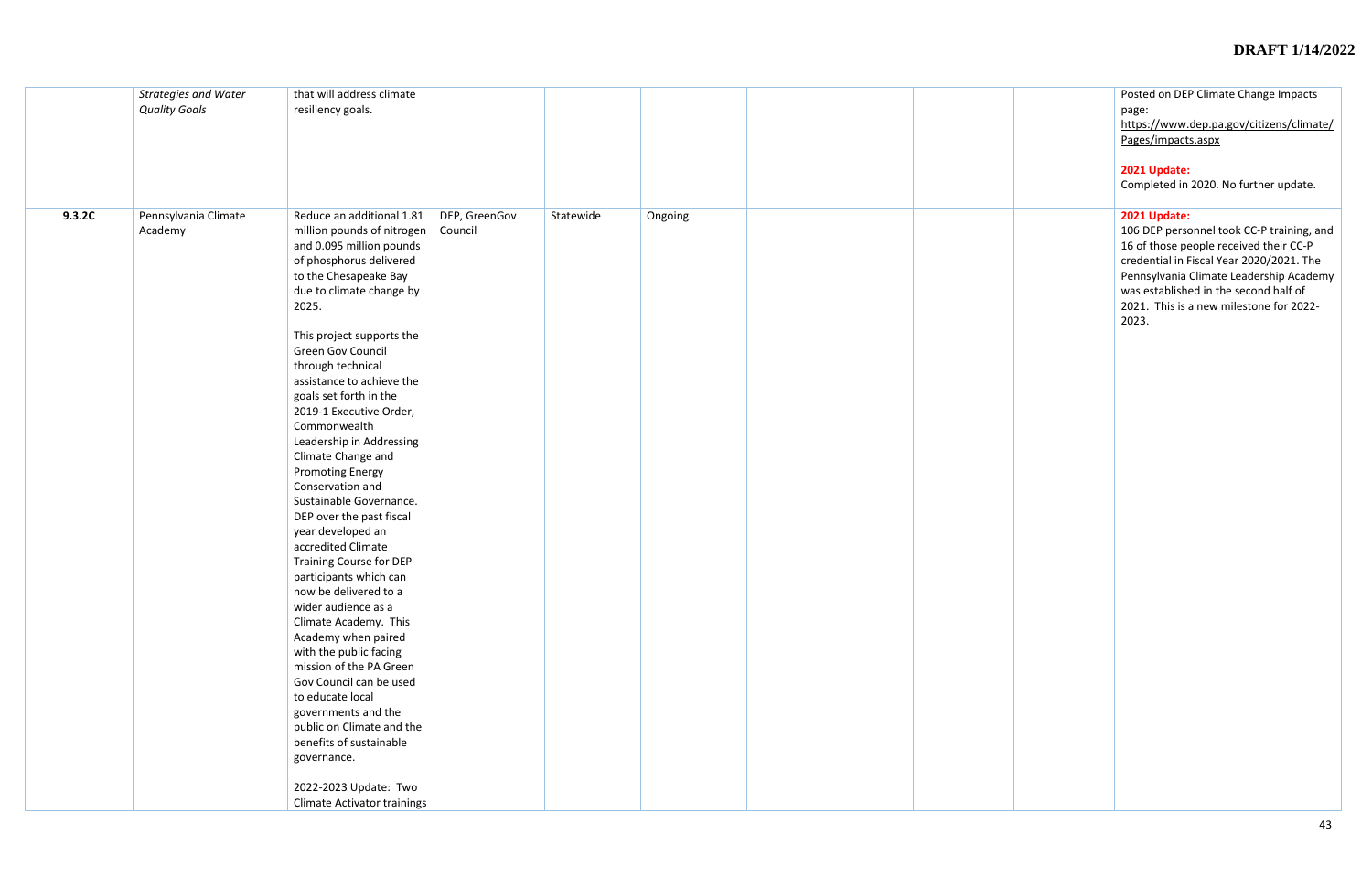|        | Section 2, State Actions, Numeric Commitments                                                                                                                                           | and two CC-P courses will<br>be offered for<br>Pennsylvania leaders and<br>decision-makers through<br>the Academy.                                                                                      |                                                                                   |                                         |                             |                                                                                                                                                                                                                                                                                                                                                                                                                                                                                                                                                                                                                                                                     |
|--------|-----------------------------------------------------------------------------------------------------------------------------------------------------------------------------------------|---------------------------------------------------------------------------------------------------------------------------------------------------------------------------------------------------------|-----------------------------------------------------------------------------------|-----------------------------------------|-----------------------------|---------------------------------------------------------------------------------------------------------------------------------------------------------------------------------------------------------------------------------------------------------------------------------------------------------------------------------------------------------------------------------------------------------------------------------------------------------------------------------------------------------------------------------------------------------------------------------------------------------------------------------------------------------------------|
| 2.3.1A | Initiate Implementation of<br>Pennsylvania's Agriculture<br><b>Conservation Stewardship</b><br>Program (ACSP)                                                                           | Finalize draft program<br>guidance, application, and<br>on-farm assessment tools;<br>3 <sup>rd</sup> party verification<br>process, pilot program;<br>and release program for<br>initial implementation | <b>Certified Third</b><br>Parties, CDs, DEP,<br>$\vert$ SCC, PDA                  | Chesapeake Bay                          | <b>July 2020</b><br>Ongoing | 2020 Update:<br>Development of the PA ACSP is on hold<br>until early 2021 due to COVID challenges<br>and staffing challenges.<br>A pilot conducted in Fall/Winter 2019<br>indicated a need to investigate additional<br>methods and alternatives to incentivize<br>participation by farmers and third-party<br>verifiers.<br>2021 Update:<br>PDA/SCC renegotiated a contract with EPA<br>for an NPG grant agreement to provide<br>resources for the development and                                                                                                                                                                                                 |
| 2.3.2A | Work with third-parties,<br>integrators, and co-ops to<br>identify alternative<br>methods to support and<br>assess compliance with<br>regulations without use of<br>regulatory entities | Assess/increase<br>implementation of<br>agricultural plans and<br><b>BMPs using programs</b><br>such as those developed<br>by Turkey Hill, Alliance for<br>Chesapeake Bay, and<br>MD/VA Cooperative     | <b>Certified Third</b><br>Parties, Integrators<br>and Cooperatives,<br><b>DEP</b> | Chesapeake Bay<br>- Animal<br>Producers | December 2025               | implementation of PACS<br>2020 Update:<br>Ongoing efforts to fund Penn State<br>College of Agriculture's 2020 Producer<br>Survey.<br>Continue Turkey Hill/ PennAG Industries<br>efforts to get certain practices credited.<br>Funding and support of PAOneStop:<br>https://extension.psu.edu/programs/nutri<br>ent-management/planning-<br>resources/paonestop<br>2021 Update:<br>Penn State, PDA, SCC, and DEP hold a joint<br>Letter of Understanding (LOU) and serve<br>on an Executive Committee and<br>Management Committee to oversee the<br>development and enhancements made to<br>PAOneStop. SCC and DEP continue<br>funding and support for the PAOneStop |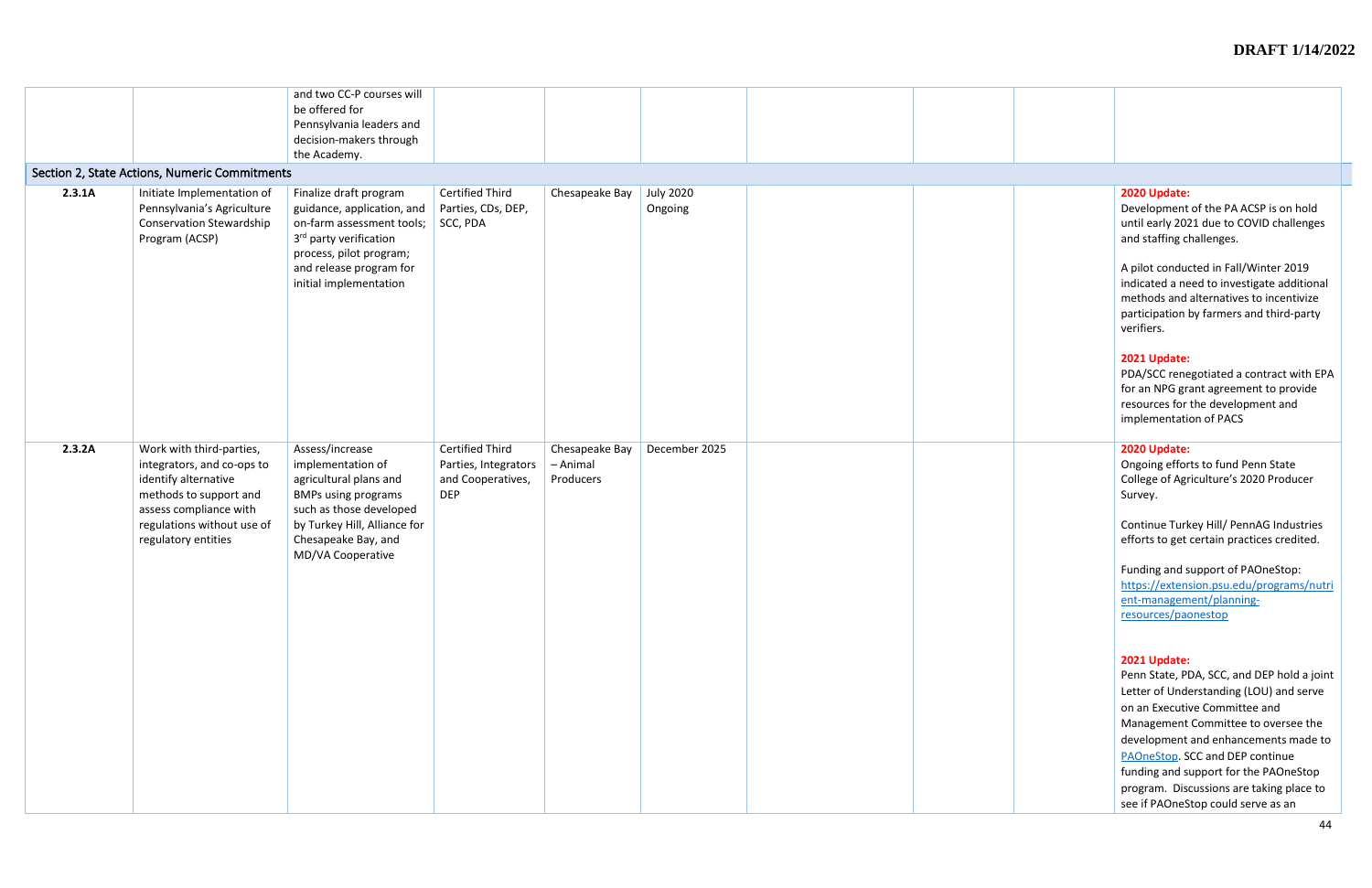alternative method to support compliance, mapping balance sheet development, manure and nutrient setbacks, etc. Additionally, an online survey mechanism has been developed for PAOneStop to be initially used in the 2022 Producer Survey data collection.

Continue to work with the Alliance for the Chesapeake Bay, Giant Foods, and Maryland and Virginia Milk Cooperative Association to support local dairy farms to improve their land and water.

Continue to work with the Hershey Company and Alliance for the Chesapeake Bay on *Sustainable Dairy Pa,* to support more sustainable and climate friendly dairy supply chain in Pa for the Hershey Milk Chocolate Company.

Continue Turkey Hill Clean Water Partnership to incentivize dairy farms to use a conservation plan and BMPs on their farms.

| 2.3.3A | <b>Implementation of Animal</b><br>Waste Management<br>Systems (AWMS) | Adequate manure storage<br>for 90% of swine/poultry<br>operations; 75% of all<br>other animal types | NRCS, CDs, Private<br>Consultants, Swine<br>and Poultry<br>Integrators | Chesapeake Bay<br>- Animal<br>Producers | December 2025 | Need to increase amount of<br>licensed P.E's and those with<br>job approval authority in<br>order to meet PA regulatory<br>requirements for liquid<br>storages. Need to increase<br>number of qualified engineers<br>for solid storages. |  |
|--------|-----------------------------------------------------------------------|-----------------------------------------------------------------------------------------------------|------------------------------------------------------------------------|-----------------------------------------|---------------|------------------------------------------------------------------------------------------------------------------------------------------------------------------------------------------------------------------------------------------|--|

#### **2020 Update:**

Continue to meet with NRCS and other ag partners during the Quarterly Technical Committee meetings. Continued funds via CBIG for Chesapeake Bay Engineering Specialists and Engineer Assistants, as well as state funds for joint funding with NRCS for PA Association of Conservation Districts Engineer Specialists in the four pilot counties. NRCS continues to provide training and Job Approval Authority for Conservation District ag technician staff.

Penn State University has initiated a conservation training curriculum to prepare graduating students for a career in ag conservation.

CEG and CAP Implementation Grants, for instance, are available for pilot and Tier 2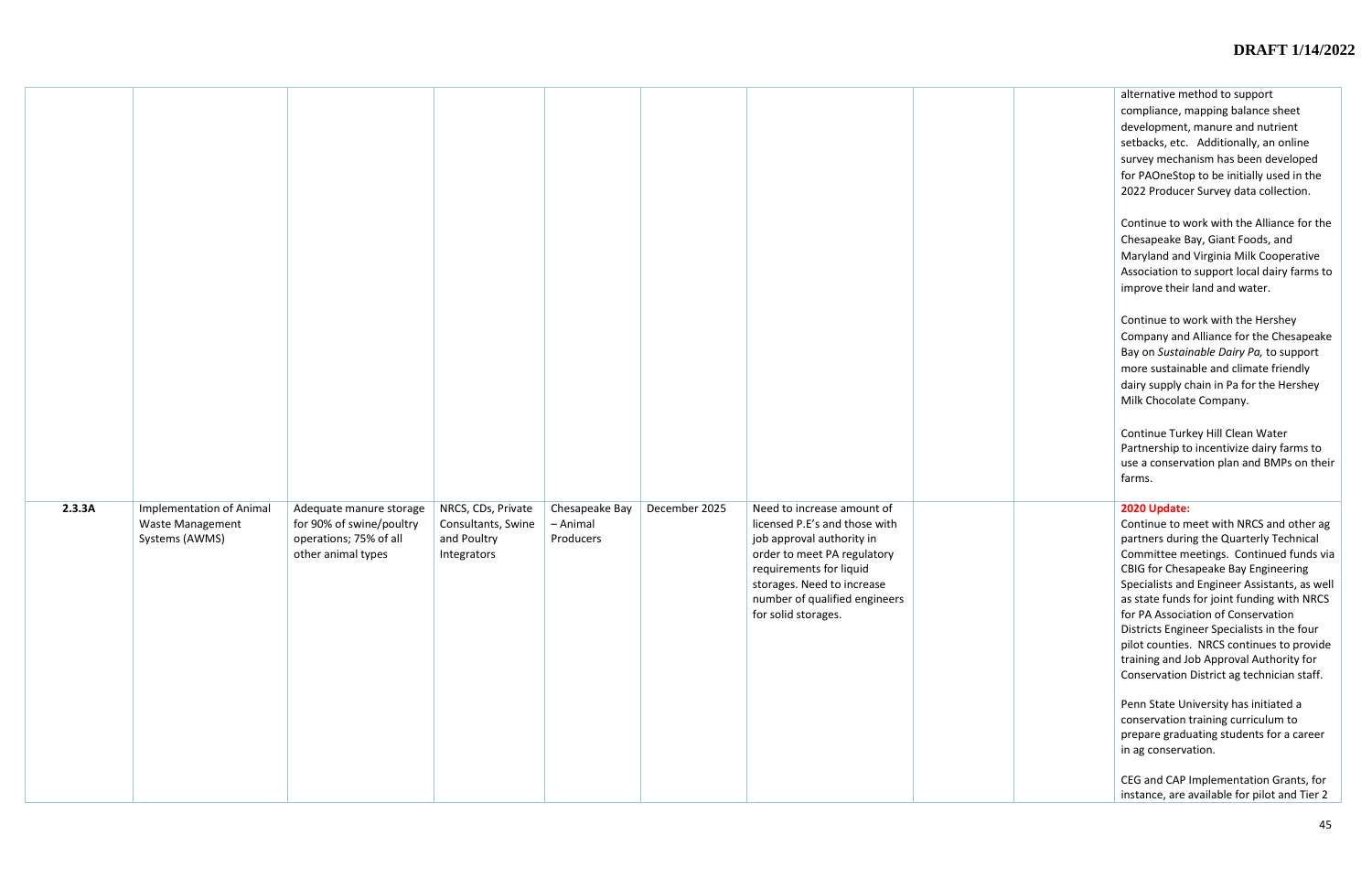counties to allocate for AWMS implementation. However, further funds are needed to meet the needs for technical assistance and engineering design of liquid and semi-solid storages.

### **2021 Update:**

CEG and REAP programs are available for Tier 1 and Tier 2 counties to allocate for AWMS implementation. However, further funds are needed to meet the needs for technical assistance and engineering design of liquid and semi-solid storages.

DEP, SCC, NRCS, and PACD continue to work together to provide funding for engineering and technical support staff via Chesapeake Bay Technicians, Chesapeake Bay Engineer Assistants and Specialists, Chesapeake Bay Watershed Conservation Initiative (CBWCI), and Technical Assistance Grant (TAG). Conversations are ongoing regarding effective and efficient deployment of services from these funding programs and staff.

| 2.3.4A | Develop web-based and in-<br>person training for Manure<br>Management Planning and<br>Agriculture Erosion and<br><b>Sediment Control Planning</b> | Finalize Soil Erosion and<br><b>Sedimentation Control</b><br>Manual for Agricultural<br>Operations technical<br>guidance (383-4200-002)<br>and train conservation<br>districts and consultants.<br>2022-2023 Update:<br>Implement web-based<br>and in-person training for<br>Manure Management<br>Planning and Agriculture<br><b>Erosion and Sediment</b><br><b>Control Planning; Revise</b><br>the Manure Management<br><b>Manual Technical</b><br><b>Guidance Document by</b><br>2023 | DEP, Penn State<br>Extension, SCC,<br><b>NRCS</b> | Statewide | September 2020 | TGD finalized and released<br>October 2019. Training in<br>development. |  |
|--------|---------------------------------------------------------------------------------------------------------------------------------------------------|-----------------------------------------------------------------------------------------------------------------------------------------------------------------------------------------------------------------------------------------------------------------------------------------------------------------------------------------------------------------------------------------------------------------------------------------------------------------------------------------|---------------------------------------------------|-----------|----------------|-------------------------------------------------------------------------|--|

#### **2020 Update:**

Four web-based training modules for the Ag E&S Manual were developed by DEP staff and opened for public consumption on DEP's Clean Water Academy.

Entered into agreement with Penn State Extension to create additional in-person curriculum as well as to ensure consistency between PAOneStop and the Ag E&S Manual.

#### **2021 Update:**

Penn State is in development of curriculum as well as finalizing the PAOneStop Ag E&S Plan reporting template and instructions.

Ag E&S Plan and Manure Management Plan modules continue to be provided via DEP's Clean Water Academy.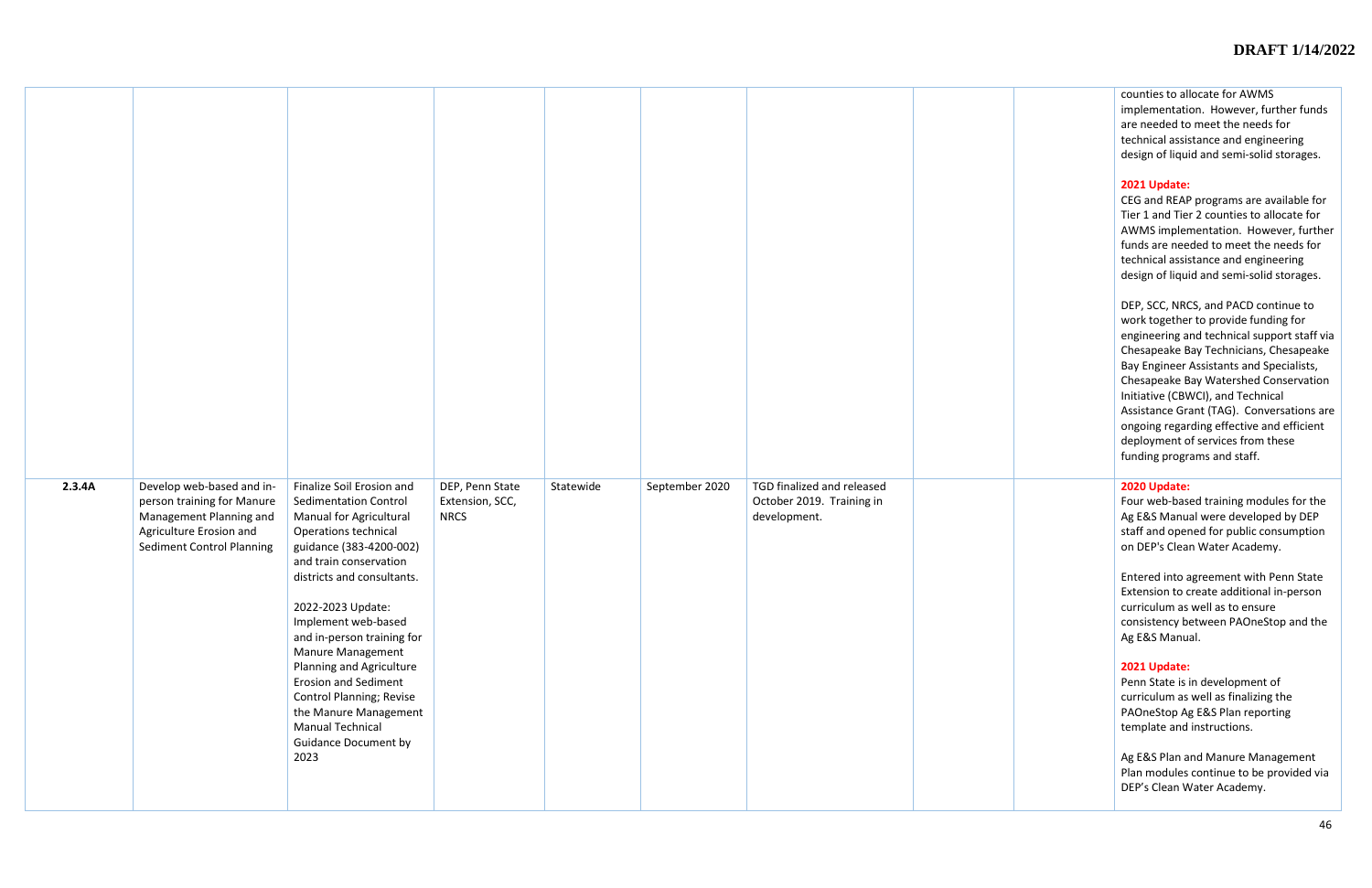#### **2020 Update:**

Both CEG and the new DEP phase 2 inspection funding (for BMPs) is being rolled out based on the Phase 3 WIP Tiered Counties priority status. See the CEG discussion at 2.2.1.

#### **2021 Update:**

The SCC continues to target resources at Tier 1 and 2 counties. Approximately \$10 million for agricultural BMPs is funded through CEG and REAP. Additionally, the Nutrient Management Program funds full time staff (FTEs) at conservation districts, with Chesapeake Bay watershed conservation districts making up 85% of the FTE funding.

2021 Update: Discussions began in late 2021 based on CAP needs identified in multiple counties throughout the Chesapeake Bay Watershed. This is a new milestone for 2022-2023.

Governor Wolf announced support of the Chesapeake Conservancy and partners' "30 by 30" initiative, with a goal to delist 30 stream segments for agricultural impairments by 2030. Currently, there are 39 stream segments identified for this "rapid delisting" approach in Lancaster, Union, Clinton, Snyder, Lycoming, Huntingdon, and Centre Counties. DEP continues to work with the Chesapeake Conservancy and county partners to support this endeavor through targeted financial and technical assistance, such as through EPA State Capacity Grant for targeted watersheds in Lancaster County.

| 2.3.5A | Focus agricultural technical |                              | DEP, SCC, PDA   | Chesapeake Bay | Ongoing               |                                  |  |
|--------|------------------------------|------------------------------|-----------------|----------------|-----------------------|----------------------------------|--|
|        | assistance and financial     |                              |                 |                |                       |                                  |  |
|        | resources in areas of        |                              |                 |                | <b>Beginning July</b> |                                  |  |
|        | highest need and impact to   |                              |                 |                | 2020                  |                                  |  |
|        | the Chesapeake Bay, to       |                              |                 |                |                       |                                  |  |
|        |                              |                              |                 |                |                       |                                  |  |
|        | include targeted watershed   |                              |                 |                |                       |                                  |  |
|        | approach                     |                              |                 |                |                       |                                  |  |
|        |                              |                              |                 |                |                       |                                  |  |
|        |                              |                              |                 |                |                       |                                  |  |
|        |                              |                              |                 |                |                       |                                  |  |
|        |                              |                              |                 |                |                       |                                  |  |
|        |                              |                              |                 |                |                       |                                  |  |
|        |                              |                              |                 |                |                       |                                  |  |
|        |                              |                              |                 |                |                       |                                  |  |
|        |                              |                              |                 |                |                       |                                  |  |
|        |                              |                              |                 |                |                       |                                  |  |
|        |                              |                              |                 |                |                       |                                  |  |
|        |                              |                              |                 |                |                       |                                  |  |
|        |                              |                              |                 |                |                       |                                  |  |
|        |                              |                              |                 |                |                       |                                  |  |
|        |                              |                              |                 |                |                       |                                  |  |
|        |                              |                              |                 |                |                       |                                  |  |
|        |                              |                              |                 |                |                       |                                  |  |
|        |                              |                              |                 |                |                       |                                  |  |
|        |                              |                              |                 |                |                       |                                  |  |
|        |                              |                              |                 |                |                       |                                  |  |
|        |                              |                              |                 |                |                       |                                  |  |
|        |                              |                              |                 |                |                       |                                  |  |
|        |                              |                              |                 |                |                       |                                  |  |
|        |                              |                              |                 |                |                       |                                  |  |
|        |                              |                              |                 |                |                       |                                  |  |
|        |                              |                              |                 |                |                       |                                  |  |
|        |                              |                              |                 |                |                       |                                  |  |
|        |                              |                              |                 |                |                       |                                  |  |
|        |                              |                              |                 |                |                       |                                  |  |
| 2.3.6A | Coordinate existing          | Work with federal, state,    | DEP, SCC, NRCS, | Chesapeake Bay | 2023                  | Swift and effective              |  |
|        | technical assistance for     | local agencies as well as    | PACD, Private   |                |                       | deployment of services           |  |
|        | more effective and efficient | private and nonprofit        | Consultants,    |                |                       | requires additional staff at the |  |
|        | deployment of services       | entities to identify and     | Nonprofits      |                |                       | federal, state, and local level  |  |
|        |                              | communicate the              |                 |                |                       | as well as additional private    |  |
|        |                              | available services and       |                 |                |                       | industry capacity                |  |
|        |                              | locations of those           |                 |                |                       |                                  |  |
|        |                              | services, as well as gaps in |                 |                |                       |                                  |  |
|        |                              | service areas and how to     |                 |                |                       |                                  |  |
|        |                              |                              |                 |                |                       |                                  |  |
|        |                              | effectively fill them        |                 |                |                       |                                  |  |
| 2.3.1F | Increase technical           | Create both new              | DCNR, PDA, DEP, | Chesapeake Bay | Ongoing               | Funding, overhead, space,        |  |
|        | assistance available to      | Commonwealth staff           | SCC, DCED, etc. |                |                       | capacity, available candidates,  |  |
|        | landowners interested in     | positions and new            |                 |                |                       | on-boarding process, hiring      |  |
|        |                              | positions at partner         |                 |                |                       | process, etc.                    |  |

#### **2020 Update:**

DCNR is currently in the process of filling a new Commonwealth position that would focus partly on riparian forest buffers, and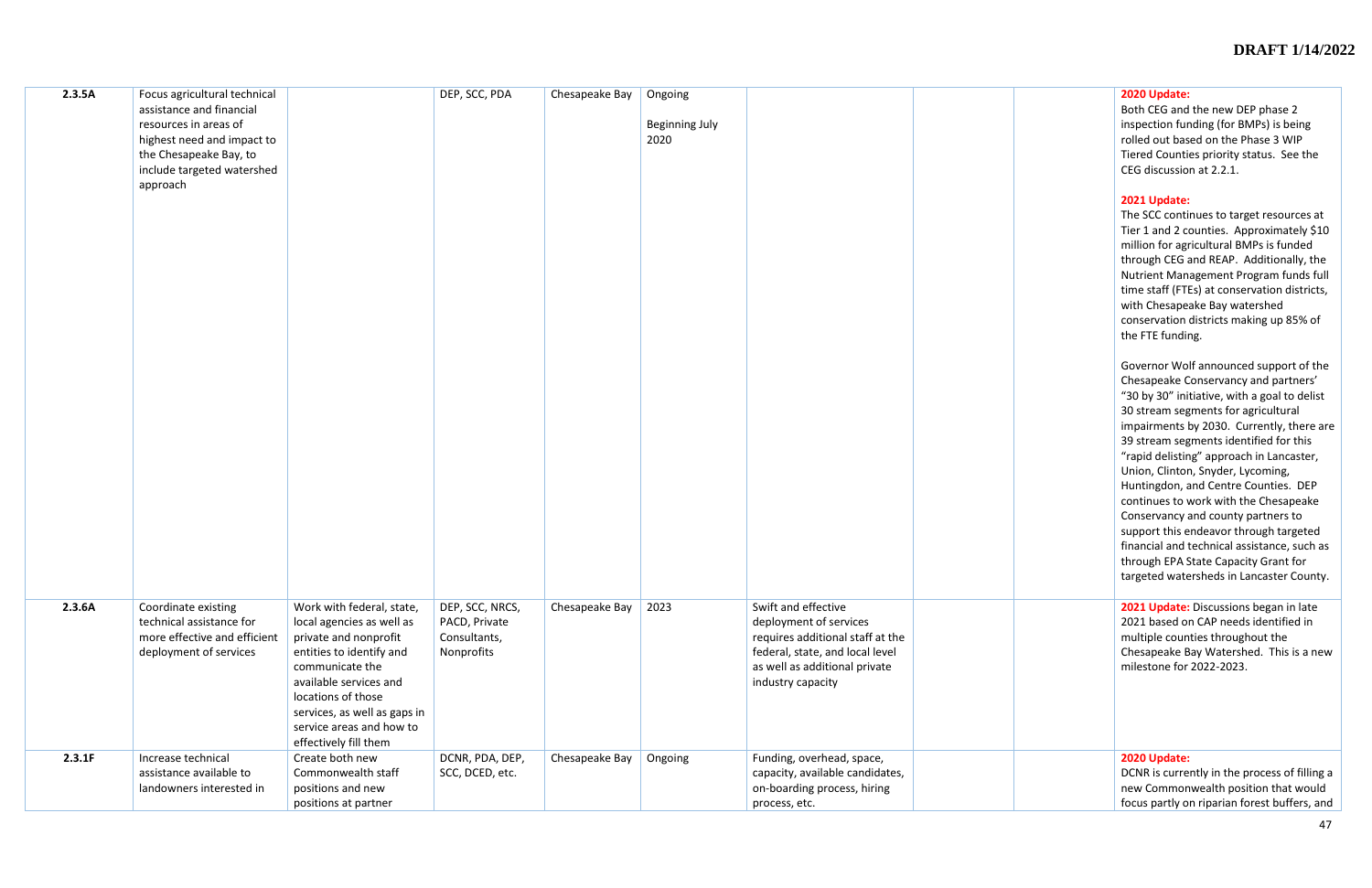| implementing riparian | organizations, and       |  |  |  |
|-----------------------|--------------------------|--|--|--|
| forest buffers.       | increase entrepreneurial |  |  |  |
|                       |                          |  |  |  |
|                       | opportunities for forest |  |  |  |
|                       | buffer work.             |  |  |  |
|                       |                          |  |  |  |
|                       |                          |  |  |  |
|                       |                          |  |  |  |
|                       |                          |  |  |  |
|                       |                          |  |  |  |
|                       |                          |  |  |  |
|                       |                          |  |  |  |
|                       |                          |  |  |  |
|                       |                          |  |  |  |
|                       |                          |  |  |  |
|                       |                          |  |  |  |
|                       |                          |  |  |  |
|                       |                          |  |  |  |
|                       |                          |  |  |  |
|                       |                          |  |  |  |
|                       |                          |  |  |  |
|                       |                          |  |  |  |
|                       |                          |  |  |  |
|                       |                          |  |  |  |
|                       |                          |  |  |  |
|                       |                          |  |  |  |
|                       |                          |  |  |  |
|                       |                          |  |  |  |
|                       |                          |  |  |  |
|                       |                          |  |  |  |
|                       |                          |  |  |  |
|                       |                          |  |  |  |
|                       |                          |  |  |  |
|                       |                          |  |  |  |
|                       |                          |  |  |  |
|                       |                          |  |  |  |
|                       |                          |  |  |  |
|                       |                          |  |  |  |
|                       |                          |  |  |  |
|                       |                          |  |  |  |
|                       |                          |  |  |  |
|                       |                          |  |  |  |
|                       |                          |  |  |  |
|                       |                          |  |  |  |
|                       |                          |  |  |  |
|                       |                          |  |  |  |
|                       |                          |  |  |  |
|                       |                          |  |  |  |
|                       |                          |  |  |  |
|                       |                          |  |  |  |
|                       |                          |  |  |  |
|                       |                          |  |  |  |
|                       |                          |  |  |  |
|                       |                          |  |  |  |
|                       |                          |  |  |  |
|                       |                          |  |  |  |
|                       |                          |  |  |  |
|                       |                          |  |  |  |
|                       |                          |  |  |  |
|                       |                          |  |  |  |
|                       |                          |  |  |  |
|                       |                          |  |  |  |
|                       |                          |  |  |  |
|                       |                          |  |  |  |
|                       |                          |  |  |  |
|                       |                          |  |  |  |
|                       |                          |  |  |  |
|                       |                          |  |  |  |
|                       |                          |  |  |  |
|                       |                          |  |  |  |
|                       |                          |  |  |  |
|                       |                          |  |  |  |
|                       |                          |  |  |  |
|                       |                          |  |  |  |
|                       |                          |  |  |  |
|                       |                          |  |  |  |
|                       |                          |  |  |  |

continued to make C2P2 grants available to help partner organizations fund positions for buffer outreach and implementation work with landowners.

Further, various implementation funding for buffers made available by DCNR can be utilized in some fashion to provide money to buffer contractors/entrepreneurs to implement buffers.

DCNR and the Alliance for the Chesapeake Bay continue to work with individuals with barriers to employment to encourage new buffer planting and maintenance entrepreneurs through the Correctional Conservation Collaborative program.

#### **2021 Update:**

DCNR was able to fill one additional position focused on Watershed Forestry (buffers and lawn conversion) in early 2021.

DCNR was also awarded a NFWF INSR grant that supports an additional new position for two years, as well as a grant from the USFS that will support the hiring of three more individuals for one year. DCNR hopes to fill these four new positions via their agreement with WPC in early 2022, once the grant contracts have been finalized.

The trainings for individuals with barriers to employment to encourage new buffer planting and maintenance entrepreneurs, in partnership with the Alliance for the Chesapeake Bay, were halted due to the COVID pandemic. When prisons are able to reopen to guests, DCNR and the Alliance hope to reinvigorate this program. Although no Correctional Conservation Collaborative programs were held in 2021, DCNR did wrap up work on a Chesapeake Bay Trust -funded GIT grant for the program in 2021, and a training manual as well as maps of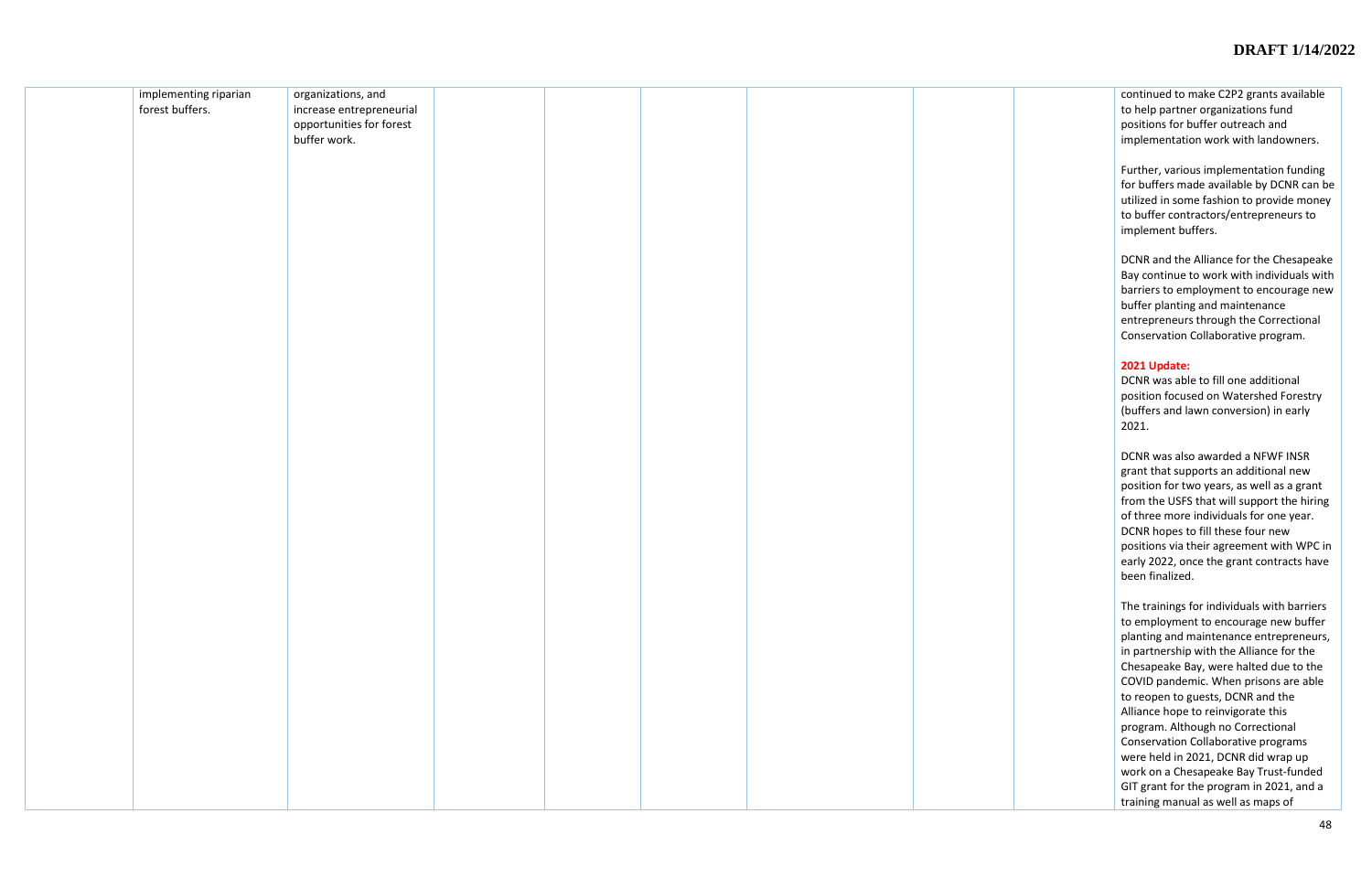| 2.3.2F | Increase Urban Forestry<br><b>Technical Assistance</b><br><b>Available to Communities</b><br>and Citizens.                                                       | Fund positions within the<br>Commonwealth system<br>and with partner<br>organizations.                                                                                                                                                                                                                                                                                      | DCNR,<br>TreePennsylvania,<br>Penn State<br>Extension, PHS,<br>etc.                                       | Chesapeake Bay | Ongoing | Funding, overhead, space,<br>capacity, available candidates,<br>on-boarding process, hiring<br>process, etc.                                                                                   |                                                                                                                                                                                           |
|--------|------------------------------------------------------------------------------------------------------------------------------------------------------------------|-----------------------------------------------------------------------------------------------------------------------------------------------------------------------------------------------------------------------------------------------------------------------------------------------------------------------------------------------------------------------------|-----------------------------------------------------------------------------------------------------------|----------------|---------|------------------------------------------------------------------------------------------------------------------------------------------------------------------------------------------------|-------------------------------------------------------------------------------------------------------------------------------------------------------------------------------------------|
| 2.3.3F | Create a turf-conversion<br>technical assistance<br>program.                                                                                                     | Identify existing subject<br>matter experts in native<br>grassland and meadow<br>establishment to evaluate<br>and design a new<br>program, technical<br>guidance/specifications,<br>etc. then create new<br>Commonwealth positions<br>to provide technical<br>support to landowners.<br>2022-2023 Update:<br>Implement turf-<br>conversion technical<br>assistance program. | DCNR, Alliance for<br>the Chesapeake<br>Bay, Pheasants<br>Forever, PGC,<br>TreePennsylvania,<br>PSU, etc. | PA Bay-wide    | By 2022 | Creating a new program-<br>start-up costs, time,<br>approvals, budgets, etc.<br>Implementation requires<br>additional funds to sustain<br>program.                                             |                                                                                                                                                                                           |
| 2.3.4F | Provide informed technical<br>assistance for stream and<br>wetland restoration<br>projects to ensure they are<br>completed in an adequate,<br>reportable manner. | Ensure that county and<br>agency field staff are<br>trained to support<br>potential creditable<br>wetland restoration<br>opportunities. Integrate<br>trainings into existing,<br>well-attended courses.                                                                                                                                                                     | NRCS, CCDs, SCC,<br>PDA, DEP, DCNR,<br>TNC, and other<br>NGOs.                                            | PA Bay-wide    | Ongoing | Training, staff capacity, etc.<br>Inconsistent use of<br>terminology and definitions<br>(federal, state and FGDC)<br>continues to contribute to<br>challenges associated with<br>communicating | Clean Water<br>Academy<br>technical<br>assistance<br>contract in place<br>to develop<br>training courses<br>for the Clean<br>Water Academy<br>to assist CCD and<br>DEP staff in<br>permit |

|                                                                                                                                                                            | opportunities was developed for DCNR<br>and partners by the project contractor,<br>Chesapeake Conservation Landscaping<br>Council.                                                                                                                                                                                                                                                  |
|----------------------------------------------------------------------------------------------------------------------------------------------------------------------------|-------------------------------------------------------------------------------------------------------------------------------------------------------------------------------------------------------------------------------------------------------------------------------------------------------------------------------------------------------------------------------------|
|                                                                                                                                                                            | 2020 Update:<br>Nothing new to report.                                                                                                                                                                                                                                                                                                                                              |
|                                                                                                                                                                            | 2021 Update:<br>DCNR hired a Tree Equity Specialist to<br>focus on community outreach and<br>engagement.                                                                                                                                                                                                                                                                            |
|                                                                                                                                                                            | 2020 Update:<br>See above on launch of new Lawn<br>Conversion Program. The Lawn<br>Conversion Advisory Committee is<br>working on technical guidance documents<br>and trainings for landowners and<br>contractors, as well as local government<br>and NGO partners.                                                                                                                 |
|                                                                                                                                                                            | 2021 Update:<br>DCNR intends to fully incorporate Lawn<br>Conversion into its watershed forestry<br>program. All new hires for positions that<br>will be developed out of recently received<br>grants will be trained in both Lawn<br>Conversion and Riparian Forest Buffer<br>technical assistance.                                                                                |
|                                                                                                                                                                            | There is still a strong need for additional<br>technical assistance for Lawn Conversion<br>to help meet intense demand from<br>landowners.                                                                                                                                                                                                                                          |
| <b>Additional cross</b><br>program<br>guidance<br>development is<br>needed to<br>transfer<br>knowledge of<br>acceptable<br>restoration<br>practices for the<br>purposes of | 2020 Update:<br>1. General Permit processing training<br>sessions completed. Additional training<br>sessions under development for late 2020<br>and 2021 targeting compensation<br>determinations and environmental<br>assessment restoration plan approvals.<br>2. DEP staff participated in Chesapeake<br>Bay Program's 2020 efforts to improve<br>stream and wetland restoration |
| credit reporting.                                                                                                                                                          |                                                                                                                                                                                                                                                                                                                                                                                     |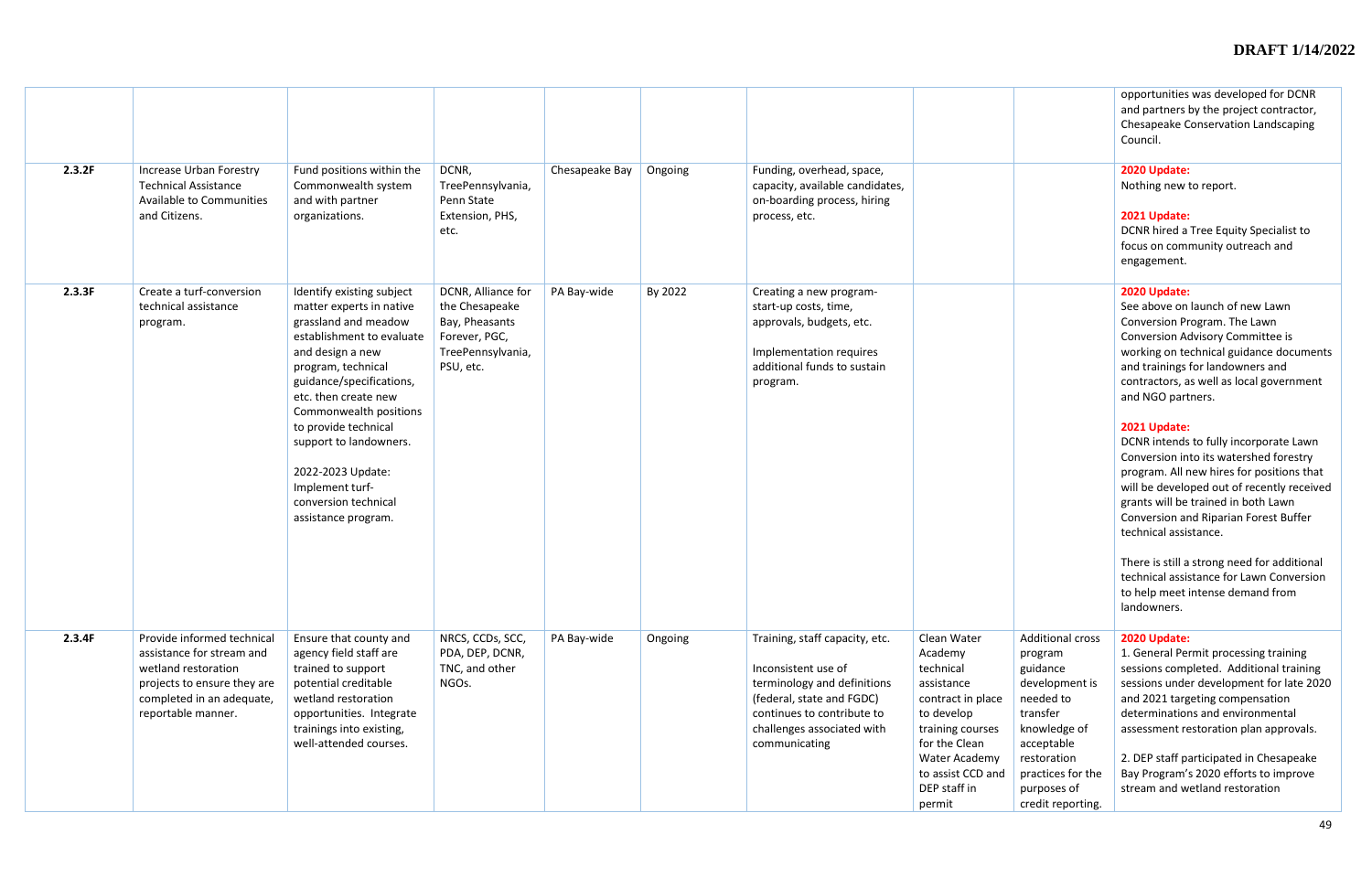|        |                                                                                                                                                                                                                                                                                                                                                  |                                                                                                                                                                                                                                 |                                                   |                |                                      |                                                                  | application<br>reviews.<br>Technical<br>presentation and<br>webcast 2019 -<br>https://chesapea<br>kestormwater.ne<br>t/events/big_spri<br>ng_run_research<br>Reviews of<br>legacy sediment<br>removal<br>floodplain<br>restoration (FR-<br>LSR) projects<br>that are subject<br>to state and<br>federal<br>regulations<br>including<br>Chapter 102,<br>Chapter 105/106<br>and Section 401<br><b>Water Quality</b><br>Certifications | Existing<br>monitoring and<br>assessment<br>programs for<br>streams and<br>other aquatic<br>resources must<br>identify and<br>report additional<br>impairments,<br>including legacy<br>sediments and<br>other legacy<br>alterations. | definitions and crediting for Legacy<br>Sediment Removal projects.<br>2021 Update:<br>Engaging in a STAC BMP crediting<br>workshop as a Steering Committee<br>member and presenter planned for 2022<br>regarding multi-benefit accounting and<br>unintended consequences.                                                                                                                                                                                                                     |
|--------|--------------------------------------------------------------------------------------------------------------------------------------------------------------------------------------------------------------------------------------------------------------------------------------------------------------------------------------------------|---------------------------------------------------------------------------------------------------------------------------------------------------------------------------------------------------------------------------------|---------------------------------------------------|----------------|--------------------------------------|------------------------------------------------------------------|-------------------------------------------------------------------------------------------------------------------------------------------------------------------------------------------------------------------------------------------------------------------------------------------------------------------------------------------------------------------------------------------------------------------------------------|--------------------------------------------------------------------------------------------------------------------------------------------------------------------------------------------------------------------------------------|-----------------------------------------------------------------------------------------------------------------------------------------------------------------------------------------------------------------------------------------------------------------------------------------------------------------------------------------------------------------------------------------------------------------------------------------------------------------------------------------------|
| 2.3.5F | <b>Expand the PFBC Stream</b><br>Restoration Initiative,<br>implementing stream<br>restoration projects<br>resulting in load reductions<br>with habitat co-benefits, to<br>counties in the southcentral<br>region of the state, starting<br>with one or more of the<br>four pilot counties to<br>include Adams, Franklin,<br>Lancaster and York. | Expand model in<br>Northcentral Region and<br>work with partners in<br>Franklin County to start a<br>similar initiative in the<br>Southcentral Region. This<br>starts with the creation of<br>new positions within the<br>PFBC. | DEP, PFBC                                         | NC, SC regions | January 2020                         | EPA provided funds to PFBC in<br>order to hire additional staff. |                                                                                                                                                                                                                                                                                                                                                                                                                                     |                                                                                                                                                                                                                                      | 2020 Update:<br>Completed: Four Fisheries Biologists were<br>hired in 2020 to expand the Northcentral<br>stream restoration model in the NC region<br>and move into the SC region.<br>2021 Update:<br>PFBC has made significant progress on the<br>expansion of the stream restoration<br>initiative in the Northcentral PA region<br>while adding resources to the<br>Southcentral part of the watershed. PFBC<br>also added four more staff in 2021 to<br>assist with restoration projects. |
| 2.3.15 | Complete revisions to the<br>Pennsylvania Stormwater<br><b>BMP Manual</b>                                                                                                                                                                                                                                                                        |                                                                                                                                                                                                                                 | DEP, Villanova<br>University and<br>subcontractor | Statewide      | Draft 2022-2023<br><b>Final 2023</b> |                                                                  |                                                                                                                                                                                                                                                                                                                                                                                                                                     |                                                                                                                                                                                                                                      | 2020 Update:<br>A preliminary draft is nearly complete and<br>will be shared with an internal workgroup                                                                                                                                                                                                                                                                                                                                                                                       |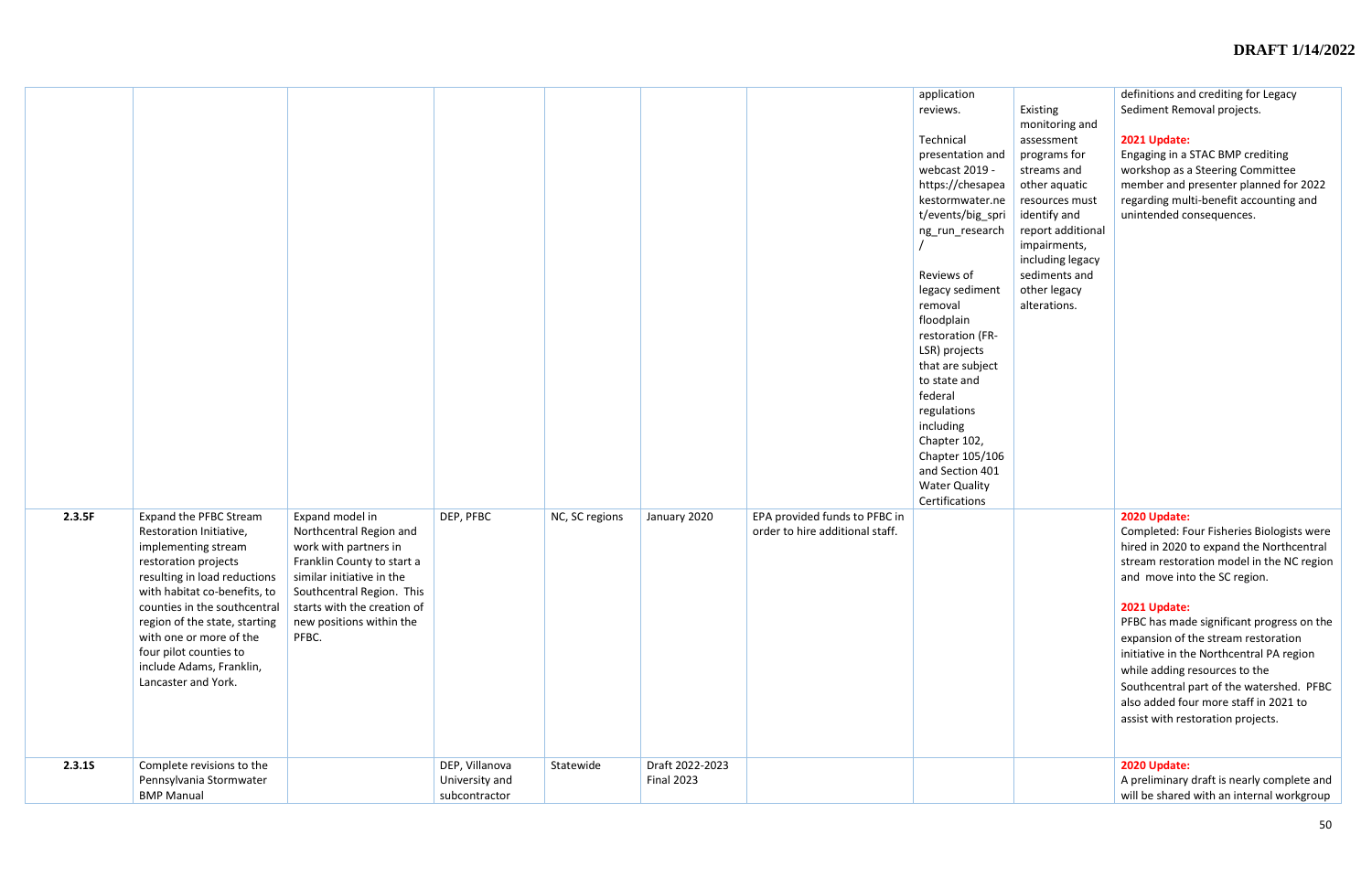|  | for review and comment in the near<br>future.                                                                                                                                                               |
|--|-------------------------------------------------------------------------------------------------------------------------------------------------------------------------------------------------------------|
|  | 2021 Update:<br>The updated BMP manual is still under<br>development with a plan for public<br>engagement and comment in 2022.                                                                              |
|  | 2020 Update:<br><b>Existing Wastewater Technical Assistance</b><br>program continues. Funds have been<br>provided by EPA to purchase necessary<br>supplies and equipment.                                   |
|  | 2021 Update:<br>Wastewater Technical Assistance program<br>continues. Funds have been provided by<br>EPA to purchase necessary supplies and<br>equipment.                                                   |
|  | 2020 Update:<br><b>Existing Technical Assistance program</b><br>continues.                                                                                                                                  |
|  | 2021 Update:<br>Wastewater Technical Assistance program<br>continues. Funds have been provided by<br>EPA to provide enhanced technical<br>assistance and perform servicing and<br>calibration of equipment. |
|  | 2020 Update:<br><b>Existing Technical Assistance program</b><br>continues.                                                                                                                                  |
|  | 2021 Update:<br>Wastewater Technical Assistance program<br>continues. Training related to reducing<br>nutrient loads was provided for<br>wastewater staff at nine facilities.                               |
|  |                                                                                                                                                                                                             |

| 2.3.1W     | <b>Wastewater Plant</b><br>Performance Technical<br>Assistance                                                  | Perform enhanced<br>technical assistance to<br>wastewater treatment<br>facilities to support<br>reduced nutrient loadings<br>from these facilities.<br>DEP reports progress<br>every 6 months to EPA for<br>grant outputs and<br>outcomes. | <b>DEP</b> | Chesapeake Bay | December 2020<br>Continue through<br>2025 as funds<br>allow  |  |
|------------|-----------------------------------------------------------------------------------------------------------------|--------------------------------------------------------------------------------------------------------------------------------------------------------------------------------------------------------------------------------------------|------------|----------------|--------------------------------------------------------------|--|
| 2.3.1W(i)  | <b>Wastewater Plant</b><br>Performance Technical<br>Assistance                                                  | Purchase of equipment<br>and supplies to provide<br>enhanced technical<br>assistance and perform<br>servicing and calibration<br>of equipment                                                                                              | <b>DEP</b> |                | September 2021<br>Continue through<br>2025 as funds<br>allow |  |
| 2.3.1W(ii) | <b>Wastewater Plant</b><br>Performance Technical<br>Assistance<br>Priority Initiative 4: Reporting and Tracking | Provide training related to<br>reducing nutrient loads<br>for wastewater treatment<br>facility staff for a total of<br>eight facilities                                                                                                    |            |                | September 2021<br>Continue through<br>2025 as funds<br>allow |  |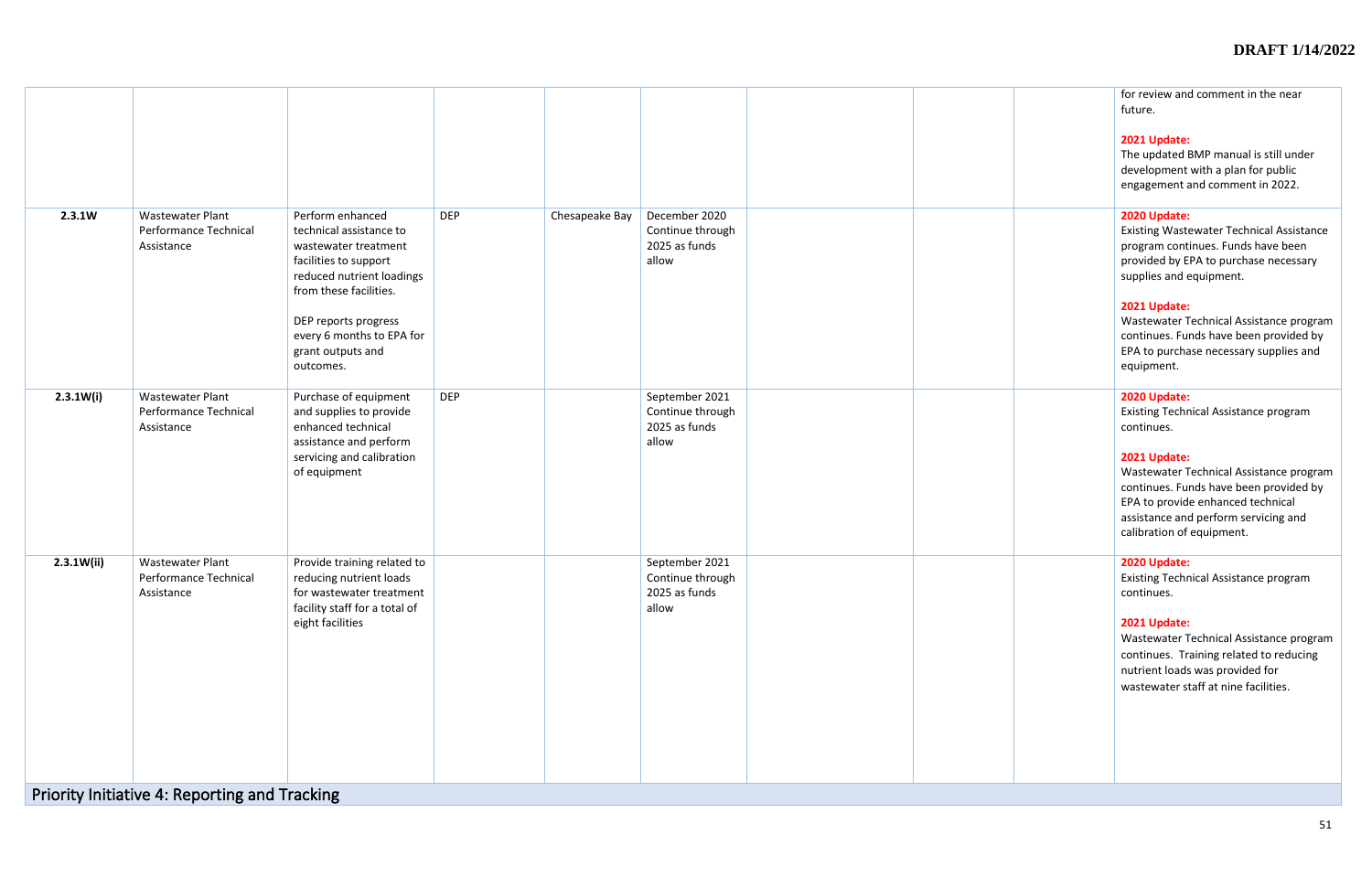|       | Section 2, State Actions, Programmatic and Narrative Commitments                                                                      |                                                                                                                                                                                                                                                                                                                                                                                                                                                                                                                                                                                        |                                                                  |                |                                  |                                                                                                                                                                                                                                                                                                                                                                                                                                                                                                                                                                                                                                                                                          |
|-------|---------------------------------------------------------------------------------------------------------------------------------------|----------------------------------------------------------------------------------------------------------------------------------------------------------------------------------------------------------------------------------------------------------------------------------------------------------------------------------------------------------------------------------------------------------------------------------------------------------------------------------------------------------------------------------------------------------------------------------------|------------------------------------------------------------------|----------------|----------------------------------|------------------------------------------------------------------------------------------------------------------------------------------------------------------------------------------------------------------------------------------------------------------------------------------------------------------------------------------------------------------------------------------------------------------------------------------------------------------------------------------------------------------------------------------------------------------------------------------------------------------------------------------------------------------------------------------|
| 2.4.1 | Pass legislation to revise<br>Pennsylvania's Right to<br>Know Law to allow for<br>additional confidentiality of<br>landowner records. |                                                                                                                                                                                                                                                                                                                                                                                                                                                                                                                                                                                        | Private Sector,<br>Agricultural<br>Organizations                 |                | 2020-2021<br>Legislative Session | 2020 Update:<br>No action on<br>2021 Update:<br>No action on                                                                                                                                                                                                                                                                                                                                                                                                                                                                                                                                                                                                                             |
| 2.4.2 | Develop a planning and<br>prioritization tool for use in<br>the development and<br>refinement of the CAPs.                            | A final tool available to<br>county planning teams for<br>use in the prioritization<br>and tracking of practices<br>and future planning<br>2022-2023 Update:<br>Chesapeake Commons<br>procurement and contract<br>may be renewed via the<br>ITQ list. DEP, CC and the<br>Pilot and Tier 2 CAP<br>Coordinators will work<br>together to discuss and<br>implement the previously<br>identified FieldDoc<br>enhancements through<br>the Data Review Team.<br>Enhancements to connect<br>FieldDoc with the Data<br>Warehouse are ongoing,<br>following procurement<br>and IT requirements. | DEP, EPA,<br>Chesapeake<br>Conservancy,<br>Chesapeake<br>Commons | Chesapeake Bay | Begin 2020                       | 2020 Update:<br>FieldDoc was<br>needs of local<br><b>Tools Review</b><br><b>County Coord</b><br>recommendat<br>needed to Fie<br>was complete<br>August 2020.<br>were complet<br>development<br>introduced fo<br>August/Septe<br>strategizing p<br>FieldDoc. Add<br>enhancement<br><b>Tools Review</b><br>2021 Update:<br>From the orig<br>(CC) contract,<br>process to cor<br>so in the futu<br>connected to<br>public facing<br>and CC are wo<br>FieldDoc cont<br>complete the<br>from 2020. A<br>was submitte<br>working on be<br>Procurement<br>The Tier 2 cou<br>FieldDoc so th<br>share/non-reg<br>Pilot county u<br>submitted to<br>Pennsylvania'<br>metrics were<br>county CAP go |

|  | 2020 Update:                                                                        |
|--|-------------------------------------------------------------------------------------|
|  | No action on this item                                                              |
|  |                                                                                     |
|  | 2021 Update:                                                                        |
|  | No action on this item                                                              |
|  |                                                                                     |
|  | 2020 Update:<br>FieldDoc was customized to meet the                                 |
|  | needs of local stakeholders. The Data                                               |
|  | Tools Review Team, lead by Tier 1 and 2                                             |
|  | County Coordinators, provided extensive                                             |
|  | recommendations on enhancements                                                     |
|  | needed to FieldDoc. This review process                                             |
|  | was completed from March 2020 to                                                    |
|  | August 2020. All critical enhancements                                              |
|  | were completed by the FieldDoc                                                      |
|  | development team. FieldDoc was                                                      |
|  | introduced for public use in<br>August/September of 2020. Counties are              |
|  | strategizing plans to increase the use of                                           |
|  | FieldDoc. Additional non-critical                                                   |
|  | enhancements were identified by the Data                                            |
|  | Tools Review Team and will begin in 2021.                                           |
|  |                                                                                     |
|  | 2021 Update:                                                                        |
|  | From the original Chesapeake Commons                                                |
|  | (CC) contract, FieldDoc has started the<br>process to complete DEP's cloud use case |
|  | so in the future FieldDoc can be                                                    |
|  | connected to the Data Warehouse as the                                              |
|  | public facing electronic platform. DEP                                              |
|  | and CC are working closely to renew the                                             |
|  | FieldDoc contract for another year to                                               |
|  | complete the identified enhancements                                                |
|  | from 2020. A scope of work and budget<br>was submitted to DEP in 2021. CC is        |
|  | working on being added to the PA's ITQ                                              |
|  | Procurement List.                                                                   |
|  | The Tier 2 counties have been added to                                              |
|  | FieldDoc so they can input non-cost                                                 |
|  | share/non-regulatory BMPs into FieldDoc.                                            |
|  | Pilot county updated goals were also                                                |
|  | submitted to be incorporated.                                                       |
|  | Pennsylvania's 2020 EPA model progress                                              |
|  | metrics were added to compare with the                                              |
|  | county CAP goals.                                                                   |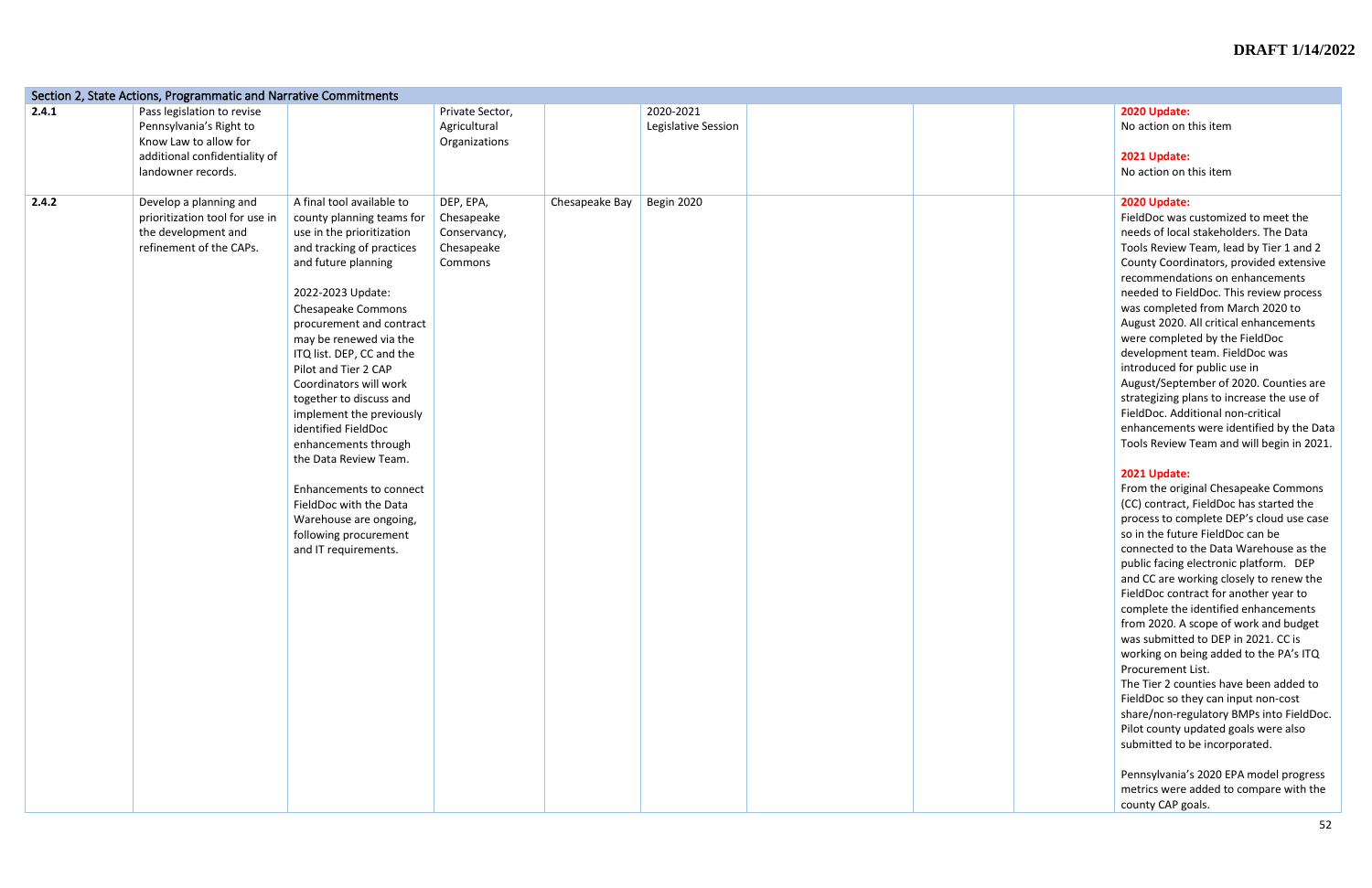| 2.4.3 | Work with the Chesapeake<br>Bay Program Partnership,<br><b>Water Quality Goal</b><br>Implementation Team, to<br>elicit support for a joint<br>remote sensing project with<br>other jurisdictions | DEP, EPA,<br>Chesapeake Bay<br>Program<br>Partnership | Chesapeake Bay | Begin March 2020 |  | 2020 Update:<br>Met with WQ<br>Verification A<br>pertains to co<br>remote sensir<br>watershed. Di<br>2021 Update:<br>DEP provided<br>Accountability<br>all counties th<br>CAP impleme<br>verification, to<br>Some countie<br>theoretical co<br>remote sensir<br>documented<br><b>NRCS Potoma</b><br>Sensing Proje<br>in their third-<br>encouraging t<br>remote sensir<br>been approve<br>methodology<br>Pennsylvania'<br>Plan. |
|-------|--------------------------------------------------------------------------------------------------------------------------------------------------------------------------------------------------|-------------------------------------------------------|----------------|------------------|--|---------------------------------------------------------------------------------------------------------------------------------------------------------------------------------------------------------------------------------------------------------------------------------------------------------------------------------------------------------------------------------------------------------------------------------|
| 2.4.4 | Continue enhancements to<br>PracticeKeeper to capture<br>agricultural and other<br>source sector BMPs as well<br>as compliance and<br>inspection tracking and<br>reporting.                      | <b>DEP</b>                                            | Statewide      | Ongoing          |  | 2020 Update:<br>1. Ag Inspecti<br>complete.<br>2. NMP Modu<br>3. BMP Modu<br>updates nearl<br>4. CEG enhan<br>5.319/Growi<br>progress.<br>2021 Update:<br>1. Nutrient M<br>updates in Pro<br>2. BMP Modu<br>updates comp<br>3. CEG enhand<br>4. Section 319<br>program enha<br>5. Partner pla                                                                                                                                   |

## Chesapeake Bay Begin March 2020 **2020 Update:** Met with WQGIT chairs and BMP Verification Ad Hoc Committee Chairs as it pertains to coordinating and broadening remote sensing opportunities across the watershed. Discussions are ongoing. **2021 Update:** DEP provided Chesapeake Bay Regulatory Accountability Program (CBRAP) funds to all counties that are participating in the CAP implementation process for BMP verification, to be spent through 2022. Some counties have developed a theoretical concept / white paper for remote sensing, based on lessons learned documented in the report from the 2016 NRCS Potomac Watershed Remote Sensing Project and assessed by [TetraTech](https://www.chesapeakebay.net/channel_files/24633/assessment_of_pilot_remote_sensing_12-13-2016.pdf)  in their third[-party report.](https://www.chesapeakebay.net/channel_files/24633/assessment_of_pilot_remote_sensing_12-13-2016.pdf) DEP is encouraging these counties to pursue remote sensing of practices that have been approved for this type of verification methodology and identified in Pennsylvania's BMP Verification Program Plan. 1. Ag Inspection Module updates complete. 2. NMP Module updates in progress. 3. BMP Module (Inspection/verification) updates nearly complete. 4. CEG enhancement in progress. 5. 319/Growing Greener enhancement in progress. **2021 Update:** 1. Nutrient Management Program Module updates in Progress. 2. BMP Module (inspection/verification) updates complete.

3. CEG enhancement complete.

4. Section 319/Growing Greener grant program enhancements nearly complete. 5. Partner plan submission in progress.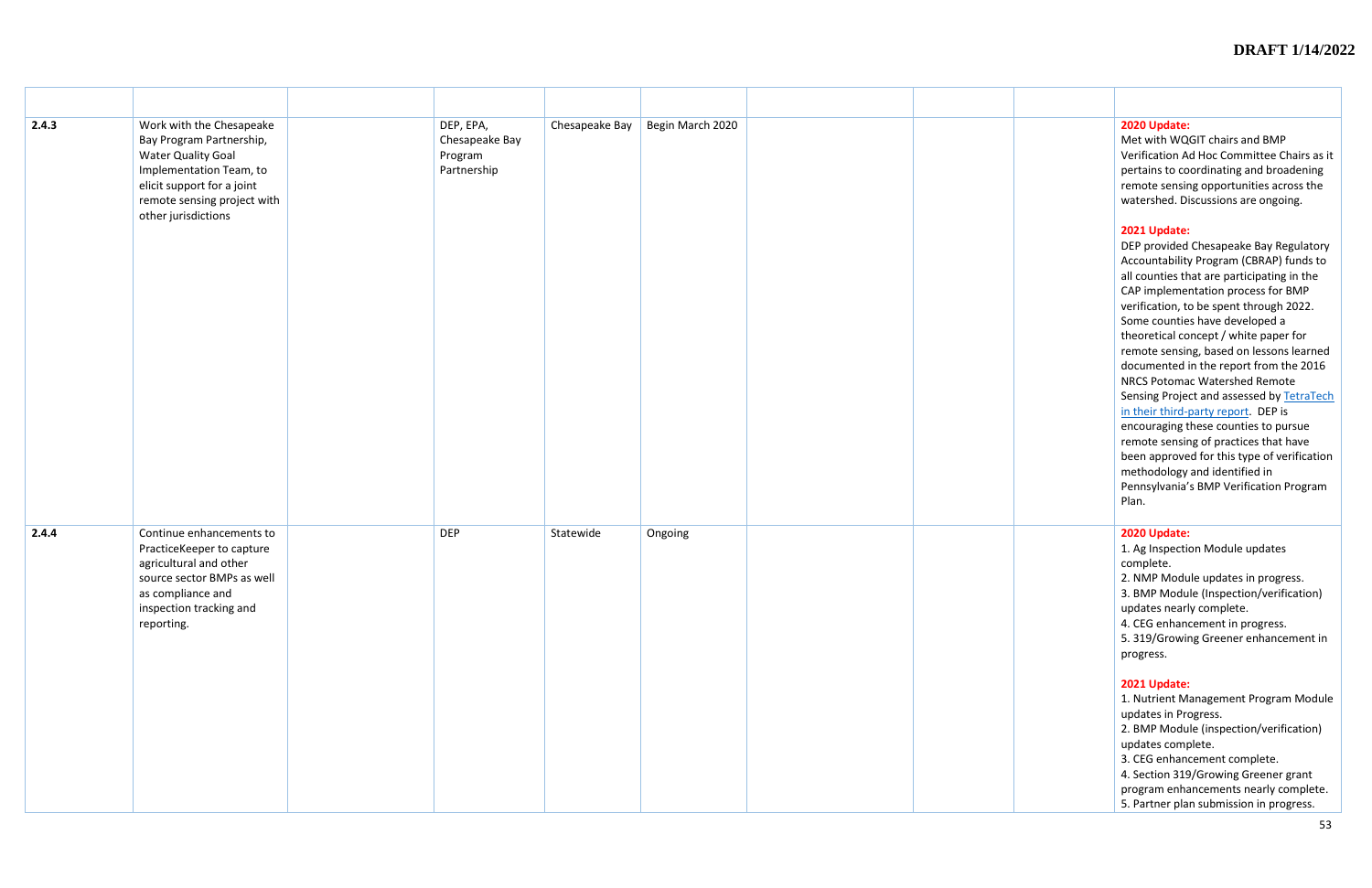|       |                                                                                                                                                                                                                                                                                |                                                                                                                                                                                                                                                                                                                                                                                                   |                                 |                |                         |                                                       | 6. Tenant transfer in progress.                                                                                                                                                                                                                                                                                                                                                                                                                                                                                                                                                                                                                                                                                                                                                                                                                                                         |
|-------|--------------------------------------------------------------------------------------------------------------------------------------------------------------------------------------------------------------------------------------------------------------------------------|---------------------------------------------------------------------------------------------------------------------------------------------------------------------------------------------------------------------------------------------------------------------------------------------------------------------------------------------------------------------------------------------------|---------------------------------|----------------|-------------------------|-------------------------------------------------------|-----------------------------------------------------------------------------------------------------------------------------------------------------------------------------------------------------------------------------------------------------------------------------------------------------------------------------------------------------------------------------------------------------------------------------------------------------------------------------------------------------------------------------------------------------------------------------------------------------------------------------------------------------------------------------------------------------------------------------------------------------------------------------------------------------------------------------------------------------------------------------------------|
| 2.4.5 | Update the Pennsylvania<br><b>BMP Verification Plan and</b><br><b>Quality Assurance Program</b><br>Plan (QAPP)                                                                                                                                                                 | 2022-2023 Update:<br>DEP will be working in<br>2022 via the CBP<br><b>Watershed Technical</b><br>Workgroup to give<br>suggestions on updating<br>the QAPP format and<br>requirements. DEP will<br>continue to submit<br>revised QAPP based on<br>established content<br>requirements and<br>timelines.                                                                                            | DEP, EPA                        | Chesapeake Bay | Annually, as<br>needed  |                                                       | 2020 Update:<br>Both were updated and sent to EPA on<br>December 1, 2020 - there may be updates<br>if additional progress information is<br>presented from the Penn State Survey.<br>2021 Update:<br>DEP sent out new QAPP guidance and<br>template to all of 37+ data reporters to be<br>incorporated into the 2021 QAPP. The<br>QAPP and BMP Verification Plan<br>Addendum were updated and submitted<br>to EPA's CBPO by the December 1, 2021<br>deadline. DEP continues to work with<br>EPA's CBPO and Water Division to clarify<br>their QAPP expectations. DEP met<br>multiple times with EPA and provided<br>written responses to questions provided<br>by EPA over the course of several months<br>leading up to the QAPP and BMP<br>Verification Program Plan submission.<br>The 2021 QAPP and BMP Verification<br>Program Plan are posted to DEP BMP<br>Verification website. |
| 2.4.6 | Work with EPA and the<br>Chesapeake Bay Program<br>Partnership to enhance the<br>existing crediting protocols<br>for programs and practices<br>that improve water quality<br>in Pennsylvania not<br>currently getting full credit<br>in the Chesapeake Bay<br>Watershed Model. | Finalized crediting<br>protocol that considers all<br>aspects of practices and<br>programs not currently<br>getting credit in the<br>Chesapeake Bay<br>Watershed Model that<br>improve water quality in<br>Pennsylvania. This<br>includes but is not limited<br>to compensatory<br>mitigation, land<br>conservation practices<br>related to mine<br>reclamation, dairy<br>precision feeding, etc. | DEP, Bay Program<br>Partnership |                | January 2021<br>Ongoing | Buy in from the Chesapeake<br>Bay Program Partnership | 2020 Update:<br>Presented to the Management Board in<br>April 2020 as it related to stream and<br>wetland compensatory mitigation and<br>mitigation banks. Requested responses<br>from EPA CBPO in early summer 2020 as it<br>related to wetland and stream<br>compensatory mitigation and mitigation<br>banking. Received EPA CBPO draft<br>response on 12/1/2020. Next steps are<br>currently under consideration.<br>Working with DEP Bureau of Abandoned<br>Mine Reclamation (BAMR) on strategies<br>for accounting for and crediting water<br>quality improvements as it relates to mine<br>reclamation/AMD projects.<br>Pulled together a group of internal and<br>external subject matter experts (DEP, SCC,                                                                                                                                                                     |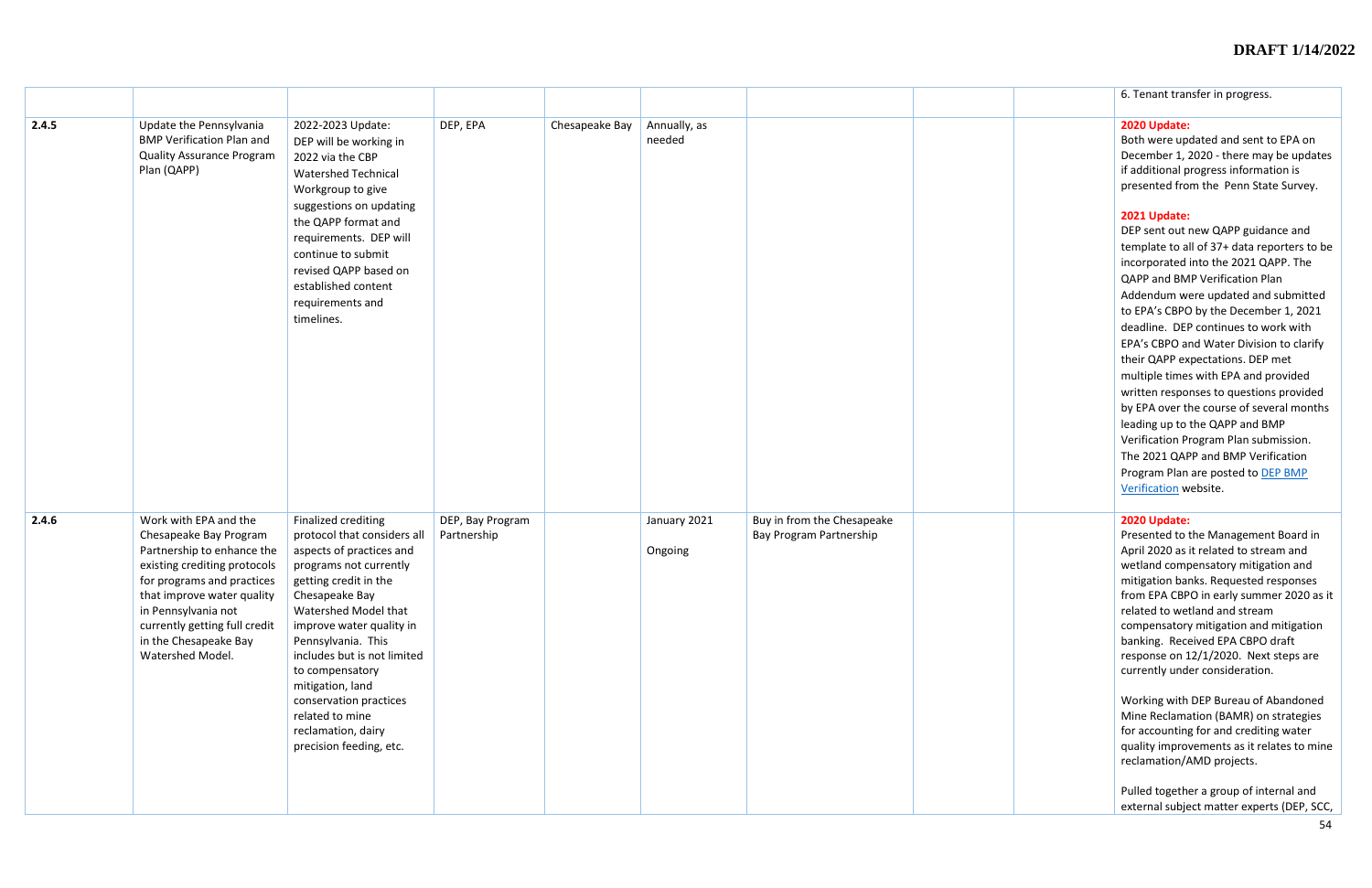Penn State Extension, Consulting entities) to better account for and credit Dairy Precision Feeding.

#### **2021 Update:**

SCC has been working with Penn State University and through the Chesapeake Bay Ag Workgroup to develop and approve a methodology for Dairy Precision Feeding.

The Chapter 105 proposed rulemaking includes amendments to Section 20a, which is proposed to be retitled Compensation for impacts to aquatic resources. The proposed for update to Section 20a coincides with advances in science and current understanding of environmental and aquatic resource restoration principles. These revised requirements will also dovetail with the federal mitigation requirements, introduced under the 2008 federal mitigation ule, so that applicants and the regulated community will not have to comply with two different standards, as Pennsylvania's standards will satisfy the federal standards. The proposed amendments to Section 20a will establish compensatory mitigation standards including siting criteria for service areas, standards for assessment of impacts and the valuation of proposed compensation, monitoring and performance standards.

DEP has been in discussion with USGS, CBPO staff, and STAC representatives and have begun the development of a STAC workshop proposal to be submitted in February 2022, with a focus on in-stream water quality improvements and habitat improvements due to AMD treatment systems. If approved, the goal would be to hold the workshop in late 2022, with a potential for a convening of an Expert Panel in early 2023.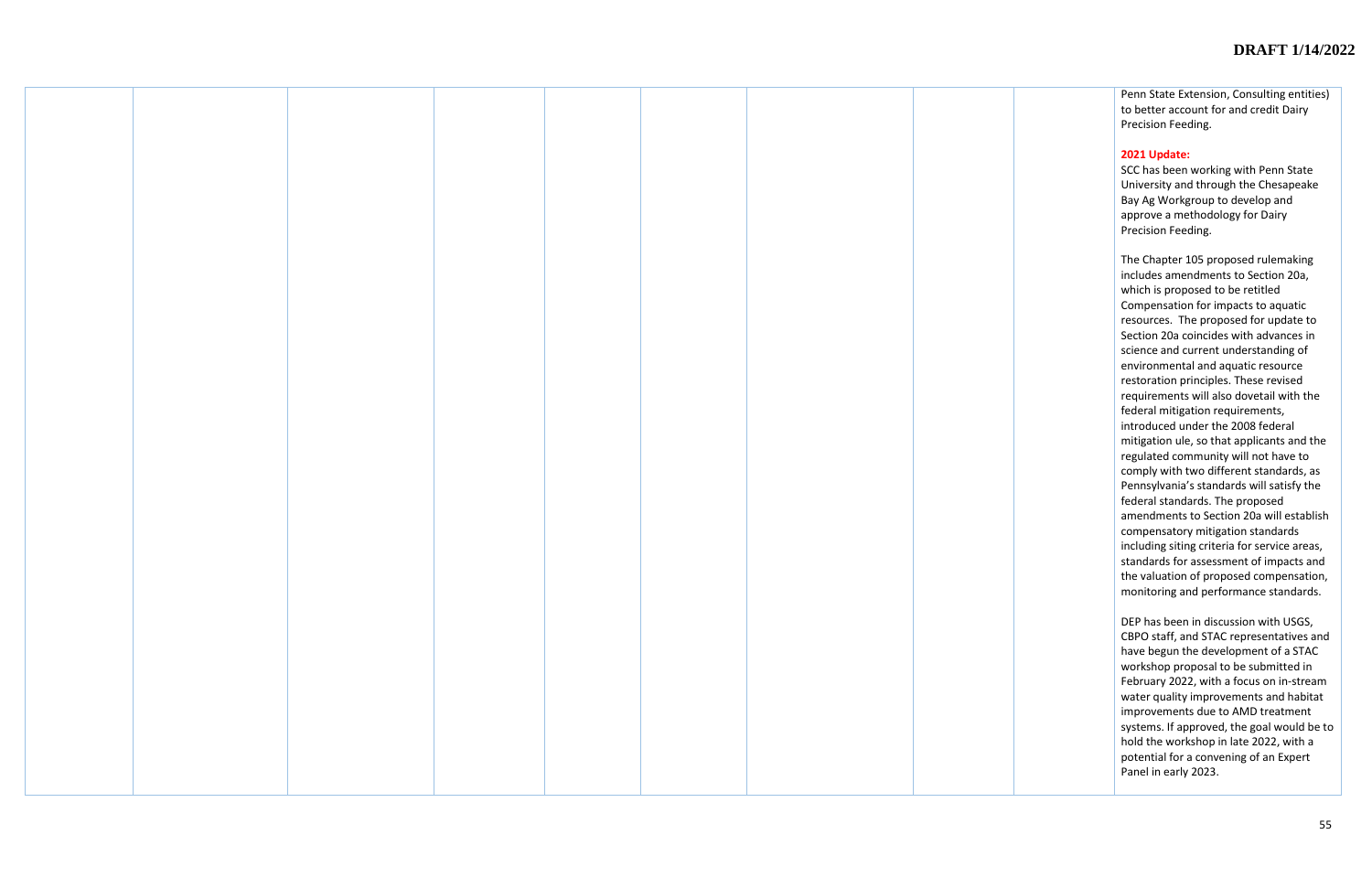| 2.4.7 | Install additional           | Monitoring station(s) and         | DEP Bureau of | Susquehanna    | January 2021      |  |
|-------|------------------------------|-----------------------------------|---------------|----------------|-------------------|--|
|       | monitoring station(s) and    | water quality results.            | Clean Water   | River          | Ongoing           |  |
|       | begin to collect "real-time  |                                   |               |                |                   |  |
|       | water quality data on the    | 2022-2023 Update: The             |               |                |                   |  |
|       | Susquehanna River to         | 2022 Integrated Water             |               |                |                   |  |
|       | further document the story   | <b>Quality Monitoring and</b>     |               |                |                   |  |
|       | of progress made by          | <b>Assessment Report</b>          |               |                |                   |  |
|       | Pennsylvania's efforts to    | (Integrated Report) will be       |               |                |                   |  |
|       | restore local streams and    | published in 2022. It             |               |                |                   |  |
|       | the Chesapeake Ba as part    | shows the delisting of            |               |                |                   |  |
|       | of implementation of the     | many impaired stream              |               |                |                   |  |
|       | Phase 3 WIP                  | miles that have been              |               |                |                   |  |
|       |                              | restored to water quality         |               |                |                   |  |
|       |                              | standards, including 32           |               |                |                   |  |
|       |                              | miles of the Bennet               |               |                |                   |  |
|       |                              | <b>Branch Sinnemahoning</b>       |               |                |                   |  |
|       |                              | Creek.                            |               |                |                   |  |
|       |                              |                                   |               |                |                   |  |
|       |                              | The 2022 Integrated               |               |                |                   |  |
|       |                              | Report includes a section         |               |                |                   |  |
|       |                              | dedicated to the                  |               |                |                   |  |
|       |                              | Chesapeake Bay and                |               |                |                   |  |
|       |                              | activities to implement           |               |                |                   |  |
|       |                              | the Chesapeake Bay                |               |                |                   |  |
|       |                              | TMDL. This page will              |               |                |                   |  |
|       |                              | highlight multiple                |               |                |                   |  |
|       |                              | activities and progress           |               |                |                   |  |
|       |                              | that has occurred. The            |               |                |                   |  |
|       |                              | Integrated Report will also       |               |                |                   |  |
|       |                              | include the Chesapeake            |               |                |                   |  |
|       |                              | <b>Bay Healthy Waters</b>         |               |                |                   |  |
|       |                              | <b>Healthy Communities</b>        |               |                |                   |  |
|       |                              | story map and the                 |               |                |                   |  |
|       |                              | Sediment and Nutrient             |               |                |                   |  |
|       |                              | <b>Assessment Program</b>         |               |                |                   |  |
|       |                              | (SNAP) Report by SRBC             |               |                |                   |  |
|       |                              | that has been reformatted         |               |                |                   |  |
|       |                              | to an interactive report          |               |                |                   |  |
|       |                              | using an ESRI Storymap            |               |                |                   |  |
|       |                              | application.                      |               |                |                   |  |
|       |                              |                                   |               |                |                   |  |
| 2.4.8 | Updates to the Nutrient      | Incorporate performance-          | DEP Bureau of | Chesapeake Bay | Beginning January |  |
|       | Credit Trading Program -     | based credit trading tool         | Clean Water   |                | 2020              |  |
|       | <b>Nutrient Trading Tool</b> | through the Chesapeake            |               |                |                   |  |
|       |                              | <b>Bay Nutrient Tracking Tool</b> |               |                |                   |  |
|       |                              | (CBNTT) for transparent,          |               |                |                   |  |
|       |                              | interactive, site-specific,       |               |                |                   |  |
|       |                              | and regionally consistent         |               |                |                   |  |

| 1 person<br>\$600,000 | 2020 Update:<br>Ongoing monitoring at 77 Water Quality<br>Network Stations in the Bay watershed<br>continues at up to monthly frequency.<br>This includes 36 Bay nutrient Loading<br>stations that are sampled monthly and are<br>also included in the bay non-tidal network<br>that includes an addition stormwater<br>sediment sampling events per year.<br>Data is uploaded annual to the DUET<br>database and select stations were<br>included in trends analysis to measure<br>progress in the 2020 Integrated Report.<br>The results of the trends analysis of<br>mainstem Susquehanna and select<br>tributaries is generally a reduction in total<br>N, P and Suspended Sediment throughout<br>the basin over the past 10 years.<br>2021 Update:<br>DEP's Water Quality Division has<br>successfully submitted additional<br>chemistry data from the period of 2010 -<br>2020 to the national Water Quality Portal.<br>The enhancement updated/added a total<br>of 2,021,291 records from 64,907<br>sampling events. This provides other<br>monitoring site data than is provided with<br>the Water Quality Network. These records<br>are statewide but the majority are from<br>the Bay watershed.<br>SRBC published the 2021 SNAP report in<br>storymap format in October 2021. |
|-----------------------|------------------------------------------------------------------------------------------------------------------------------------------------------------------------------------------------------------------------------------------------------------------------------------------------------------------------------------------------------------------------------------------------------------------------------------------------------------------------------------------------------------------------------------------------------------------------------------------------------------------------------------------------------------------------------------------------------------------------------------------------------------------------------------------------------------------------------------------------------------------------------------------------------------------------------------------------------------------------------------------------------------------------------------------------------------------------------------------------------------------------------------------------------------------------------------------------------------------------------------------------------------------------------------------|
|                       | 2020 Update:<br>CBIG3 and NEIEN funding sources for the<br>work have been identified and are<br>available, and the vendors are ready to<br>proceed, but approval to proceed with the<br>work contracts has not been granted.                                                                                                                                                                                                                                                                                                                                                                                                                                                                                                                                                                                                                                                                                                                                                                                                                                                                                                                                                                                                                                                             |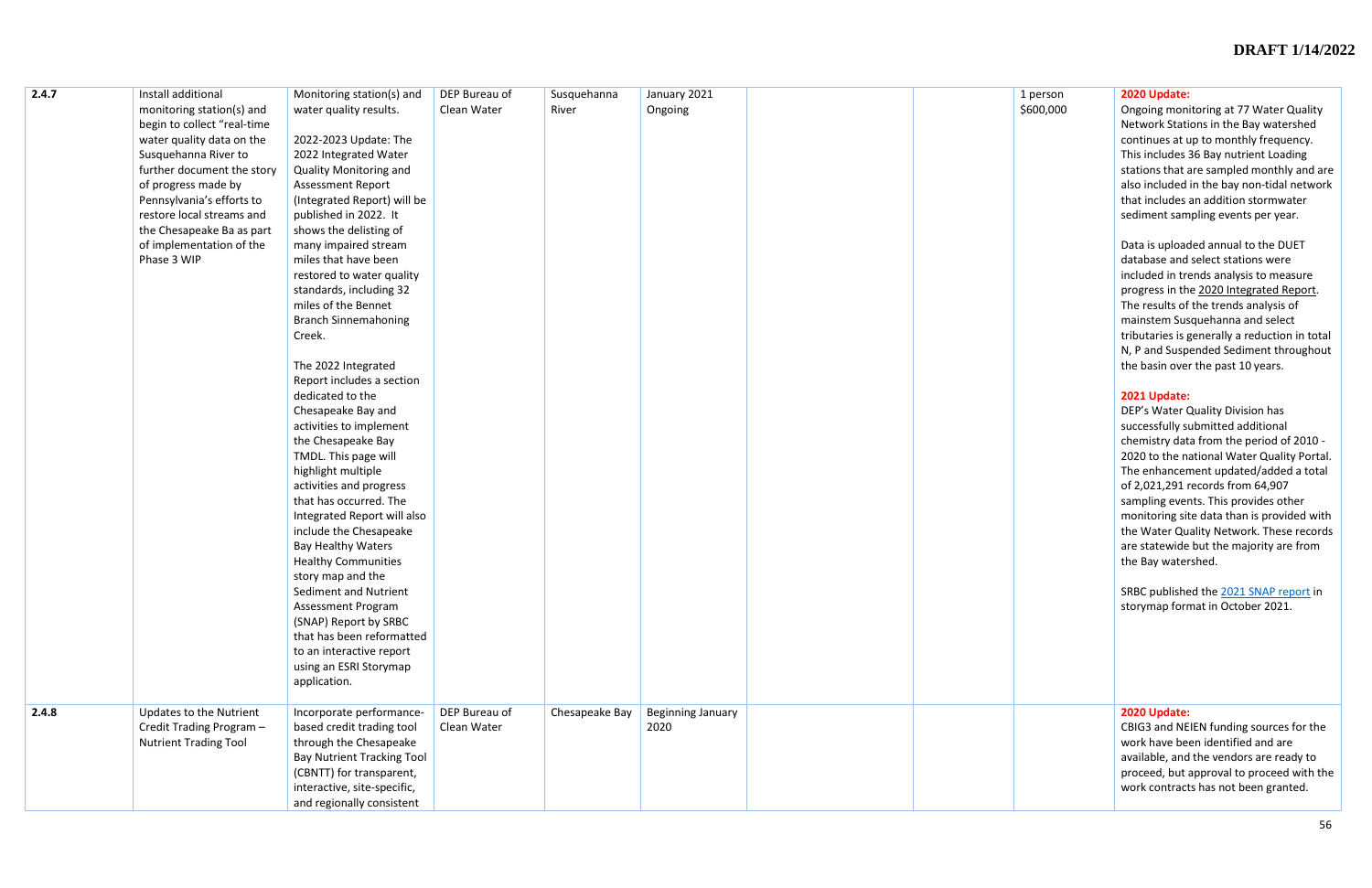|  | methodology linked to the        |  |  |  |
|--|----------------------------------|--|--|--|
|  | Chesapeake Bay modeling          |  |  |  |
|  | tools, for calculating           |  |  |  |
|  | nutrient credits that can        |  |  |  |
|  |                                  |  |  |  |
|  | be generated from                |  |  |  |
|  | nonpoint sources and             |  |  |  |
|  | used by point sources to         |  |  |  |
|  | meet NPDES permit                |  |  |  |
|  | obligations in a cost-           |  |  |  |
|  | effective way                    |  |  |  |
|  |                                  |  |  |  |
|  | More detail can be found         |  |  |  |
|  | in DEP's workplan for the        |  |  |  |
|  | Chesapeake Bay                   |  |  |  |
|  |                                  |  |  |  |
|  | Implementation Grant.            |  |  |  |
|  | DEP reports progress             |  |  |  |
|  | every 6 months to EPA for        |  |  |  |
|  | grant outputs and                |  |  |  |
|  | outcomes.                        |  |  |  |
|  |                                  |  |  |  |
|  | 2022-2023 Update: The            |  |  |  |
|  | PA Nutrient Credit Trading       |  |  |  |
|  | Program (Program)                |  |  |  |
|  | intends to use RIBITS, the       |  |  |  |
|  | Regulatory In lieu fee and       |  |  |  |
|  | <b>Bank Information Tracking</b> |  |  |  |
|  | System developed by the          |  |  |  |
|  |                                  |  |  |  |
|  | US Army Corps of                 |  |  |  |
|  | Engineers with support           |  |  |  |
|  | from EPA, US Fish &              |  |  |  |
|  | Wildlife Service, Federal        |  |  |  |
|  | Highway Administration,          |  |  |  |
|  | and NOAA Fisheries to            |  |  |  |
|  | track water quality trading      |  |  |  |
|  | (WQT) activities and             |  |  |  |
|  | credits for restoration          |  |  |  |
|  | banks recognized under           |  |  |  |
|  | Natural Resource Damage          |  |  |  |
|  | Assessment statutes. The         |  |  |  |
|  | WQT portion was                  |  |  |  |
|  | sponsored by the USDA            |  |  |  |
|  |                                  |  |  |  |
|  | Office of Environmental          |  |  |  |
|  | Markets. Currently, VA is        |  |  |  |
|  | participating as a pilot         |  |  |  |
|  | state and MD also intends        |  |  |  |
|  | to use RIBITS. PA's use of       |  |  |  |
|  | RIBITS will facilitate           |  |  |  |
|  | Program activities and           |  |  |  |

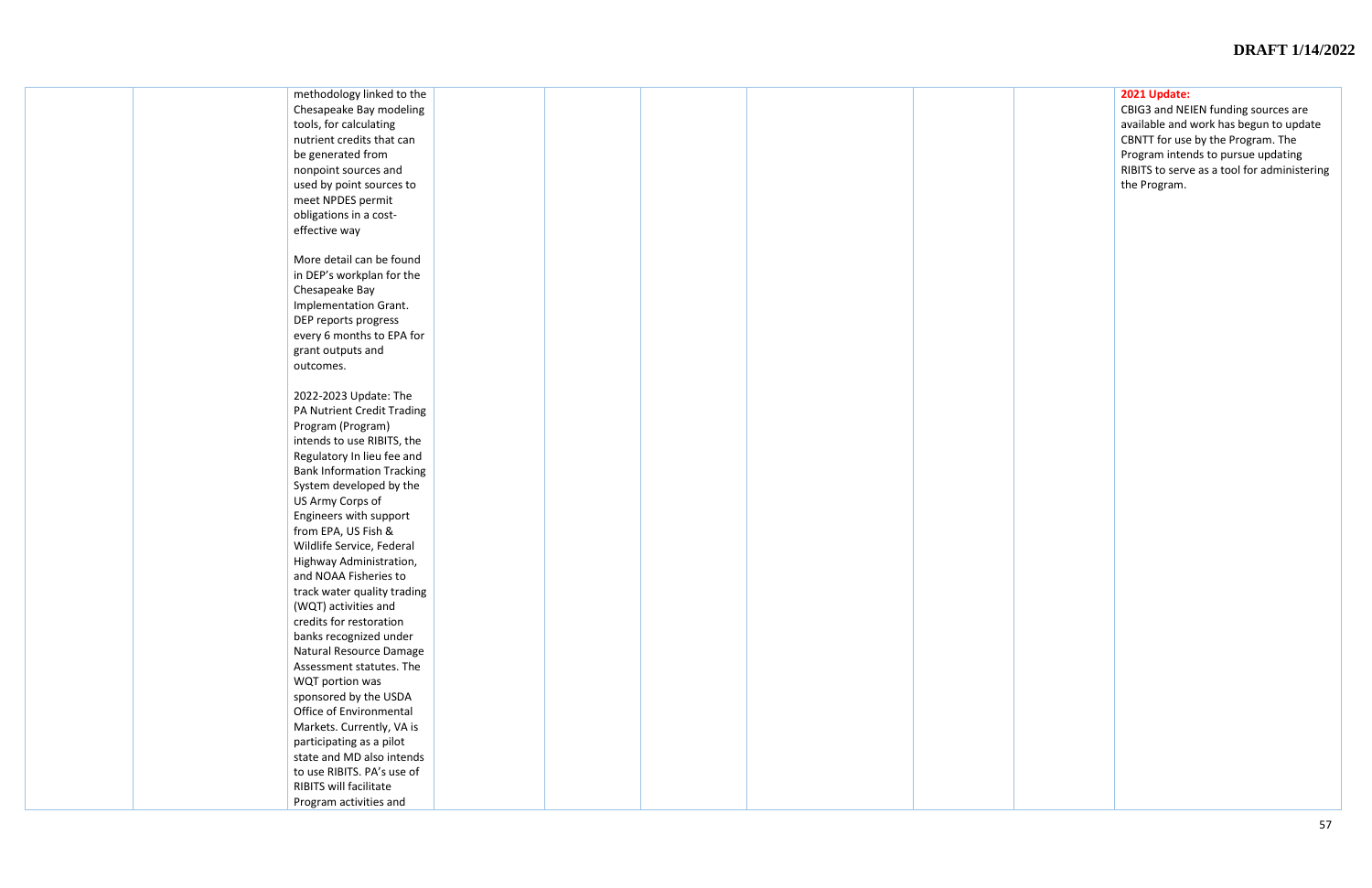|          |                                                                                                                                                                                                  | increase consistency and<br>transparency in trading<br>among Bay states.                                                                                                                                                       |                                                                                           |                |                                 |  |                                                                                                                                                                                                                                                |
|----------|--------------------------------------------------------------------------------------------------------------------------------------------------------------------------------------------------|--------------------------------------------------------------------------------------------------------------------------------------------------------------------------------------------------------------------------------|-------------------------------------------------------------------------------------------|----------------|---------------------------------|--|------------------------------------------------------------------------------------------------------------------------------------------------------------------------------------------------------------------------------------------------|
| 2.4.8(i) | Continue to implement 3:1<br>trading ratio for nonpoint<br>source (NPS) credit<br>generation and trading until<br>performance-based or<br>other method-based tool<br>(e.g. CBNTT) is established | This interim policy has<br>been in use and is<br>documented in the Phase<br>2 WIP Nutrient Trading<br>Supplement found on<br><b>DEP's Nutrient Trading</b><br>website                                                          | DEP Bureau of<br>Clean Water                                                              | Chesapeake Bay | Ongoing                         |  | 2020 Update:<br>The 3:1 ratio<br>implemented<br>moved to CBN<br>based calcula<br>2021 Update:<br>The 3:1 ratio<br>implemented<br>moved to CBN<br>based calcula                                                                                 |
| 2.4.9    | Continue to work with the<br><b>Federal Facilities</b><br>Workgroup and Federal<br>Facilities to report BMPs<br>installed and maintained<br>and finalize local planning<br>goals                 |                                                                                                                                                                                                                                | EPA, DEP, DoD                                                                             | Chesapeake Bay | Ongoing                         |  | 2020 Update:<br>The federal B<br>for 2020 Prog<br>2021 Update:<br><b>Federal Facilit</b><br>Federal partn<br>Pennsylvania'<br>DoD tracking<br>reporting of F<br>highest succe<br>in the watersl                                                |
| 2.4.10   | Active participation and<br>collaboration in Chesapeake<br><b>Bay Partnership Technical</b><br>Workgroups focused on<br>CAST model updates                                                       | Integrate best available<br>data and science from<br>Pennsylvania and ensure<br>that historic model<br>process issues like<br>excess/cutoff are<br>addressed across the<br>partnership in the two-<br>year CAST model updates. | DEP, SCC, DCNR,<br>EPA, Chesapeake<br>Bay Jurisdictions,<br>NRCS, DoD, and<br>Partnership | Chesapeake Bay | CAST-23 planning<br>begins 2022 |  | 2021 Update:<br>DEP and othe<br>attend and co<br>office workgr<br>Program's Wa<br>Implementati<br>technical upd<br>Notably in 20<br>the newly for<br>Hoc Committ<br>Committee, L<br>Work Group,<br>Committee co<br>Workplan. Be<br>2021 outcom |

| 2020 Update:<br>The 3:1 ratio continues to be<br>implemented until the program has<br>moved to CBNTT and uses a performance-<br>based calculation methodology.                                                                                                                                        |
|-------------------------------------------------------------------------------------------------------------------------------------------------------------------------------------------------------------------------------------------------------------------------------------------------------|
| 2021 Update:<br>The 3:1 ratio continues to be<br>implemented until the program has<br>moved to CBNTT and uses a performance-<br>based calculation methodology.                                                                                                                                        |
| 2020 Update:<br>The federal BMPs were reported to EPA<br>for 2020 Progress.                                                                                                                                                                                                                           |
| 2021 Update:<br>Federal Facility BMPs received from<br>Federal partners were reported with<br>Pennsylvania's 2021 Progress Submission.<br>DoD tracking has shown Pennsylvania's<br>reporting of Federal BMPs is at one of the<br>highest success rates (NEIEN acceptance)<br>in the watershed.        |
| 2021 Update:<br>DEP and other stakeholders regularly<br>attend and contribute to EPA's CBPO<br>office workgroups under the Bay<br>Program's Water Quality Goal<br>Implementation Team for science-based<br>technical updates to CAST.                                                                 |
| Notably in 2021, the DEP participated in<br>the newly formed BMP Verification Ad<br>Hoc Committee, Agriculture Ad Hoc<br>Committee, Land Use and Water Technical<br>Work Group, and Conowingo WIP Steering<br>Committee concerning the CAST21<br>Workplan. Below are the summarized<br>2021 outcomes: |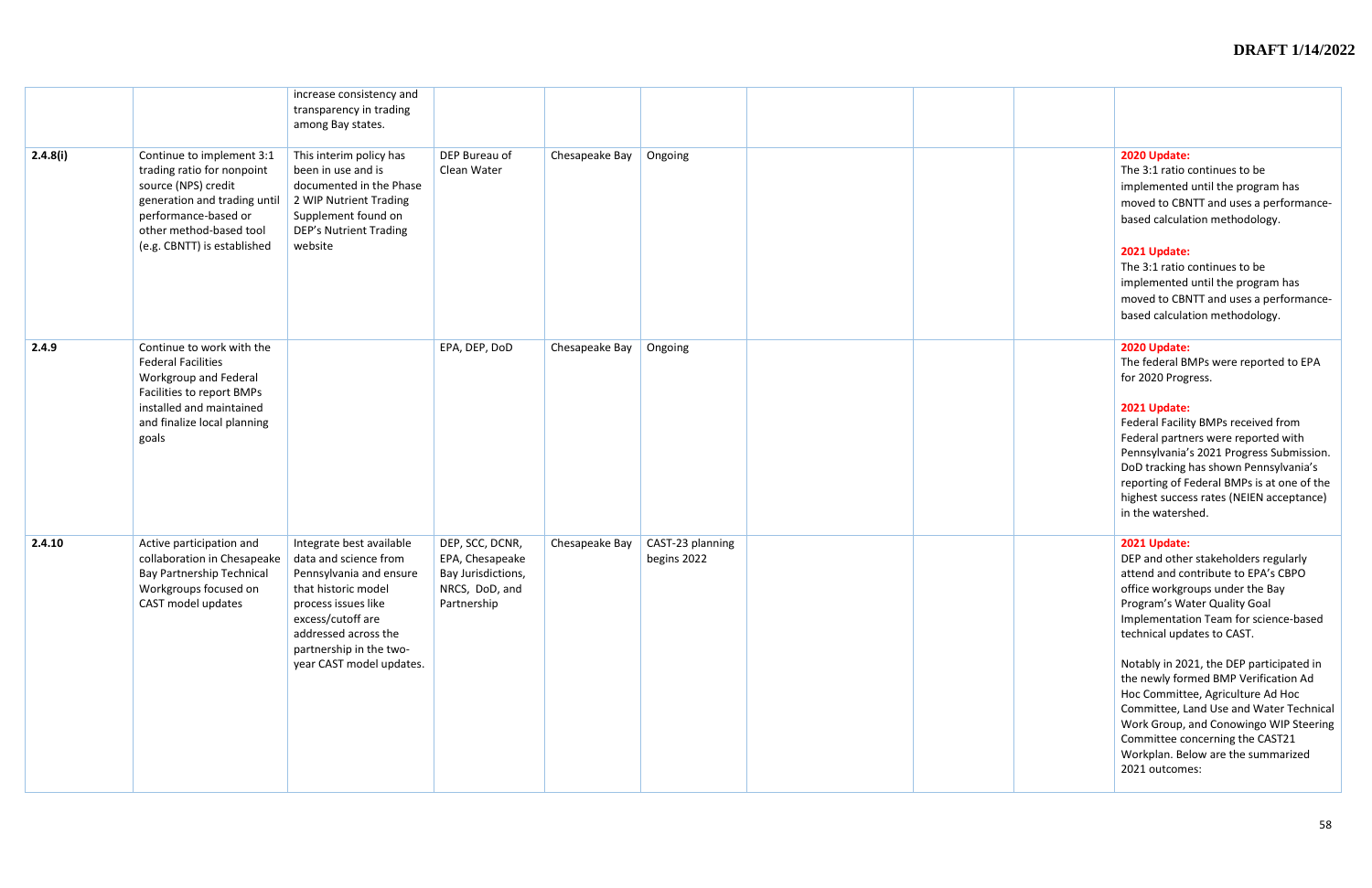1. BMP Verification Ad Hoc Committee: Discussed BMP Credit durations for Barnyard Runoff Control (BRC), Loafing Lot Management (LLM), Forest Buffers, Grass buffers, and Wetlands. Presented findings from Pennsylvania's verification and inspection programs related to BRC/LLM. Forest Buffers and Tree Plantings were changed from 10 to 15-year credit duration. DEP gave feedback on BMP Verification and the volume of the historically reported BMPs from federal sources (such as CREP) lost to credit duration expiration.

2. NRCS NEIEN Crosswalk: DEP and SCC have worked with NRCS to identify gaps in reporting, including the LOU described in 2.4.4A. One area of recent note is the inability to report many NRCS funded practices (such as those funded through Conservation Stewardship Program CSP funding) because there is not an associated "crosswalk" in the NEIEN list. This is a significant issue that must be addressed no later than CAST-23, and DEP and NRCS will work together to ensure that it is included in the CAST-23 workplan.

2. Ag Ad Hoc Committee: DEP and SCC staff represented Pennsylvania on the Ag Ad Hoc Committee to review and execute the CAST-21 workplan. However, multiple areas of the workplan that were raised by Pennsylvania were not addressed due to lack of partnership support, such as modeled nutrient management issues on full-season soybeans and the addition of known animals into the modeling tools.

3. Land Use Workgroup: Discussed new land classifications, cover/use 2017-2019 updates and hydrography data. Partnered with Chesapeake Conservancy to provide local land cover/use review. Incorporated a new method of detecting extractive lands.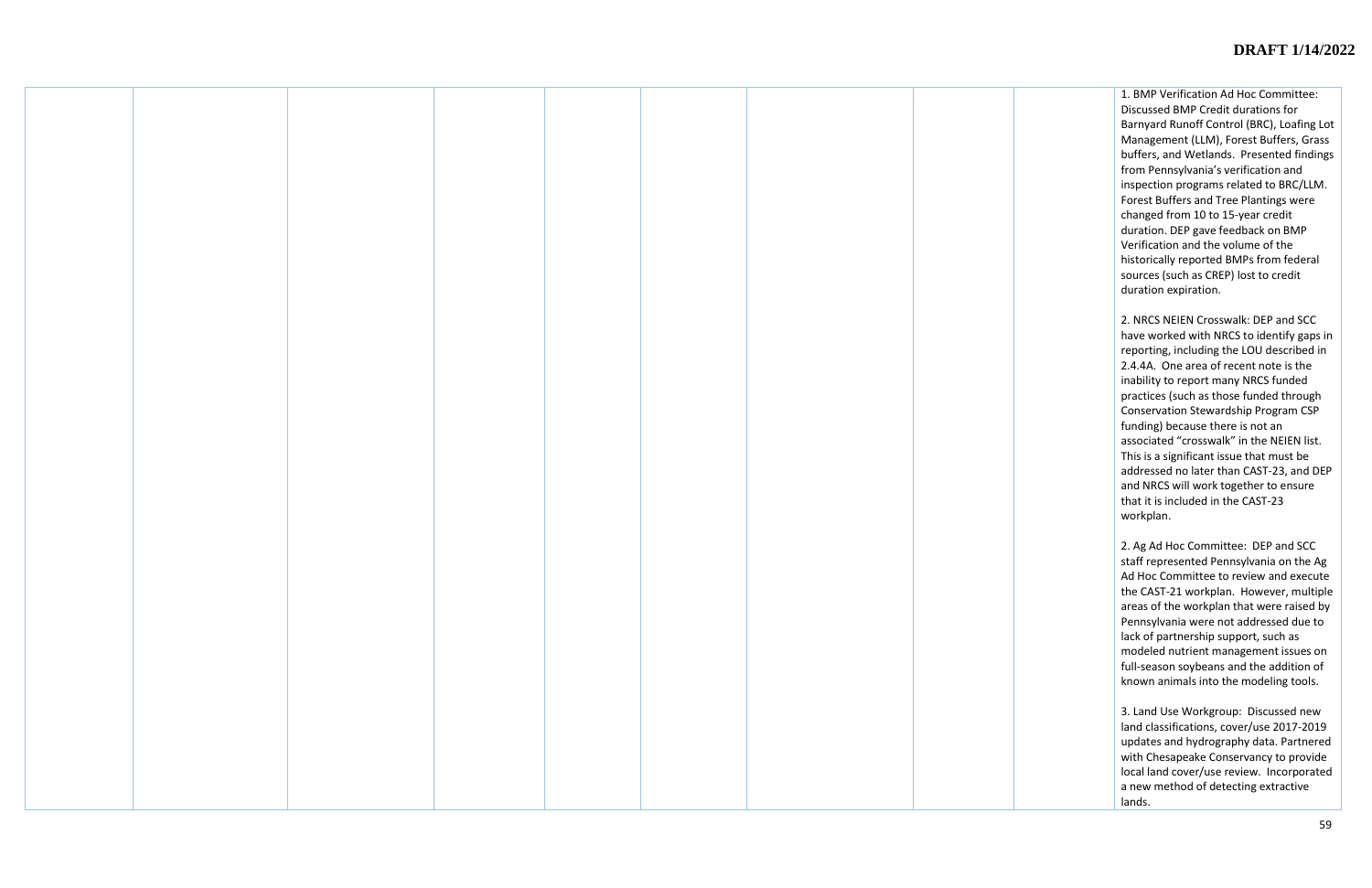| 4. Watershed Technical Workgroup:    |
|--------------------------------------|
| Discussed back out and cutoff issues |
| related to forest buffers.           |

5. Conowingo WIP Steering Committee: Participate as a Co-chair of the Steering Committee and actively engage in discussions relating to Activity 1, 2, and 3. Activity 3 is focused on BMP data management, tracking and reporting; work with Activity 3 leads, Chesapeake Conservancy, to ensure streamlined reporting requirements and crediting.

DEP will continue to address CAST updates through these and other EPA CBPO Workgroups under the governance of the Water Quality Implementation Team.

This is a new milestone for 2022-2023.

| 2.4.1A | Section 2, State Actions, Numeric Commitments<br>Work with the Chesapeake                                                                                                                                                                                                                                                                                                                                                                                                                                            |                                                                                                                                          | DEP, PDA, SCC                                                                                     | January 2021  | Buy in from the Chesapeake                                                                                     |  |
|--------|----------------------------------------------------------------------------------------------------------------------------------------------------------------------------------------------------------------------------------------------------------------------------------------------------------------------------------------------------------------------------------------------------------------------------------------------------------------------------------------------------------------------|------------------------------------------------------------------------------------------------------------------------------------------|---------------------------------------------------------------------------------------------------|---------------|----------------------------------------------------------------------------------------------------------------|--|
|        | Bay Program Partnership to<br>establish a creditable<br>practice or combination of<br>practices for<br>implementation of<br>advanced soil health<br>strategies or plans on farms<br>in the Chesapeake Bay<br>Watershed Model for<br>future crediting of these<br>initiatives. Once established<br>as a practice or set of<br>practices that can be<br>credited for progress in the<br>model, commit additional<br>funding or the technical and<br>financial assistance<br>necessary to implement<br>these practices. |                                                                                                                                          |                                                                                                   |               | Bay Program Partnership                                                                                        |  |
| 2.4.2A | Expand reporting of dairy<br>precision feeding                                                                                                                                                                                                                                                                                                                                                                                                                                                                       | Assess and report<br>implementation of dairy<br>precision feeding for<br>175,000 Animal Units<br>(approximately 152,000<br>milking cows) | PDA, Dairy Co-ops,<br>PACS Program,<br>Dairy Nutritionists,<br>PA Dairyman's<br>Assoc., CDs, NRCS | December 2025 | Voluntary program. Need to<br>have the ability to track and<br>report what dairy farmers are<br>already doing. |  |

| 2020 Update:                                                                                                                                      |  |
|---------------------------------------------------------------------------------------------------------------------------------------------------|--|
| Action has not started                                                                                                                            |  |
|                                                                                                                                                   |  |
| 2021 Update:                                                                                                                                      |  |
| Action has not started                                                                                                                            |  |
|                                                                                                                                                   |  |
|                                                                                                                                                   |  |
|                                                                                                                                                   |  |
|                                                                                                                                                   |  |
|                                                                                                                                                   |  |
|                                                                                                                                                   |  |
|                                                                                                                                                   |  |
|                                                                                                                                                   |  |
|                                                                                                                                                   |  |
|                                                                                                                                                   |  |
|                                                                                                                                                   |  |
|                                                                                                                                                   |  |
|                                                                                                                                                   |  |
|                                                                                                                                                   |  |
|                                                                                                                                                   |  |
|                                                                                                                                                   |  |
|                                                                                                                                                   |  |
|                                                                                                                                                   |  |
|                                                                                                                                                   |  |
|                                                                                                                                                   |  |
| 2020 Update:<br>Action is moving forward as planned,<br>workgroup discussing and will be<br>presenting to the CBP Ag Workgroup in<br>January 2021 |  |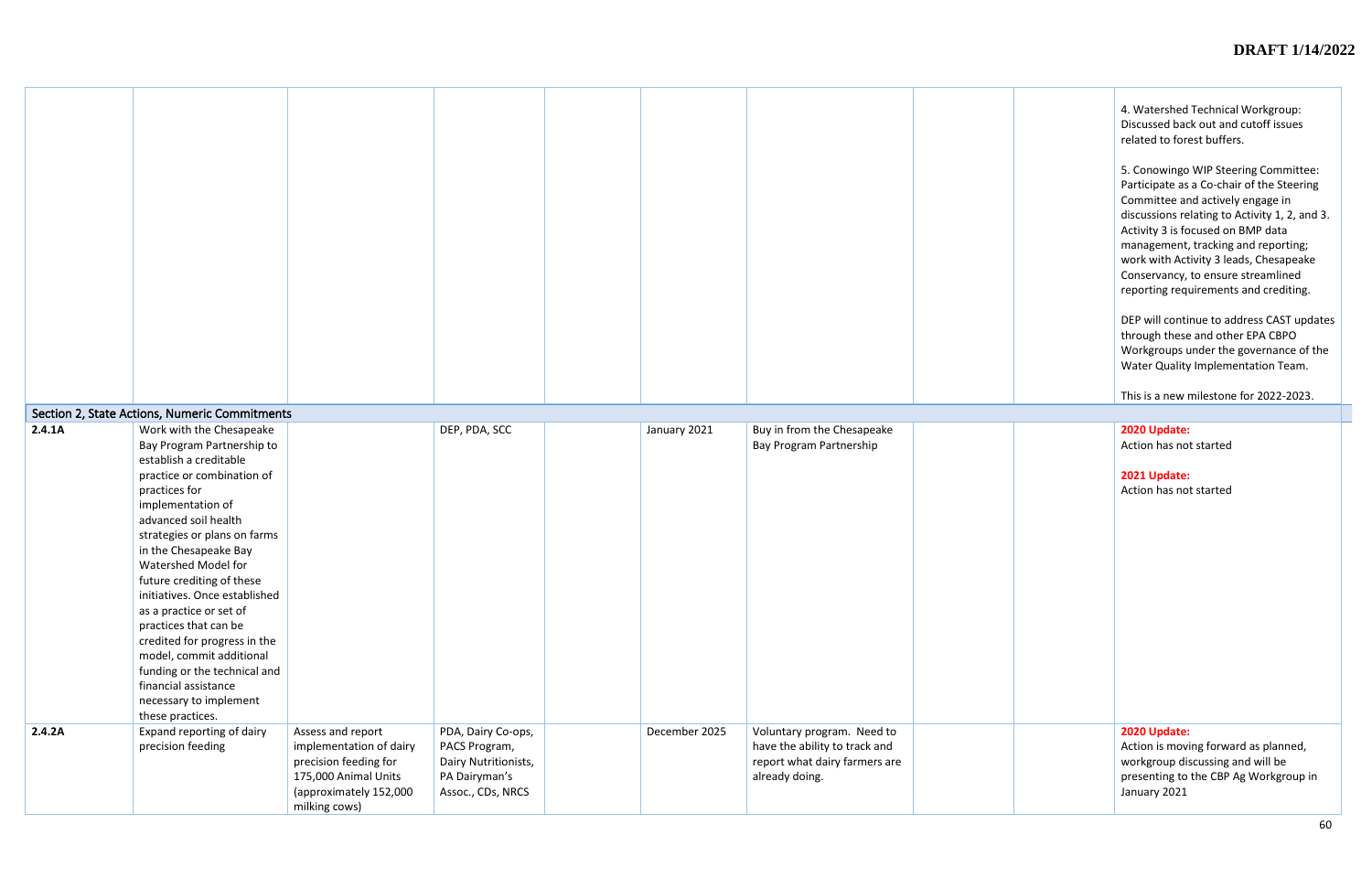| 2.4.3A | Expand reporting of<br><b>Enhanced Nutrient</b><br>Management | 64,640 acres with no<br>manure applied would be<br>managed based on a<br>nitrogen and phosphorus<br>based nutrient<br>management plan;<br>64,640 acres with no<br>manure applied would be<br>managed with nutrient<br>management plans to<br>meet nitrogen and<br>phosphorus requirements<br>as well as supplemental<br>practices based on rate,<br>timing, and placement for<br>nitrogen and phosphorus.<br>Tracking of acres with<br>manure applied, where<br>the land would be<br>managed with nutrient<br>management plans to<br>meet nitrogen and<br>phosphorus requirements<br>as well as supplemental<br>practices based on rate,<br>timing, and placement for<br>nitrogen and phosphorus | <b>4R Nutrient</b><br>Stewardship<br>Alliance, PACS,<br>CCAs, CDs, SCC,<br><b>DEP</b> | December 2025 | Voluntary program. Need to<br>have the ability to track and<br>report what farmers are<br>already doing. |  |
|--------|---------------------------------------------------------------|--------------------------------------------------------------------------------------------------------------------------------------------------------------------------------------------------------------------------------------------------------------------------------------------------------------------------------------------------------------------------------------------------------------------------------------------------------------------------------------------------------------------------------------------------------------------------------------------------------------------------------------------------------------------------------------------------|---------------------------------------------------------------------------------------|---------------|----------------------------------------------------------------------------------------------------------|--|

|  | 2021 Update:<br>PDA and PSU have presented this<br>approach to the Ag Workgroup. PDA and<br>PSU are developing a proposal for<br>workgroup consideration.                                                                             |  |
|--|---------------------------------------------------------------------------------------------------------------------------------------------------------------------------------------------------------------------------------------|--|
|  | 2020 Update:<br>1. Working on the incorporation of<br>verification of Supplemental nutrient<br>management (NM) BMP implementation<br>during annual Act 38 Status Reviews.                                                             |  |
|  | 2. CBAIP - Standard Operating Procedure<br>and training materials released to support<br>the tracking of Supplemental NM BMPs<br>verified during inspections.                                                                         |  |
|  | 3. Counties have included these BMPs into<br>their CAPs and are actively working to<br>verify them through CAP Implementation<br>Grants and other funding sources and<br>partnerships (e.g. NFWF and 4R Alliance).                    |  |
|  | Action is moving forward as planned,<br>workgroup discussing and developing<br>forms                                                                                                                                                  |  |
|  | 2021 Update:<br>1. Verification of Supplemental Nutrient<br>Management (NM) BMPs on Act 38<br>Annual Status Reviews began October<br>2021. A live webinar was held for certified<br>technicians and recorded for future<br>reference. |  |
|  | 2. Counties are actively reporting<br>supplemental NM BMPs in the<br>PracticeKeeper Database while conducting<br>inspections and site visits.                                                                                         |  |
|  | 3. Coordinating with Penn State University<br>and SCC for the deployment of the 2022<br>Penn State Voluntary Producer Survey for<br>the Tier 2 and Tier 3 counties, which will<br>also capture supplemental NM BMP<br>implementation. |  |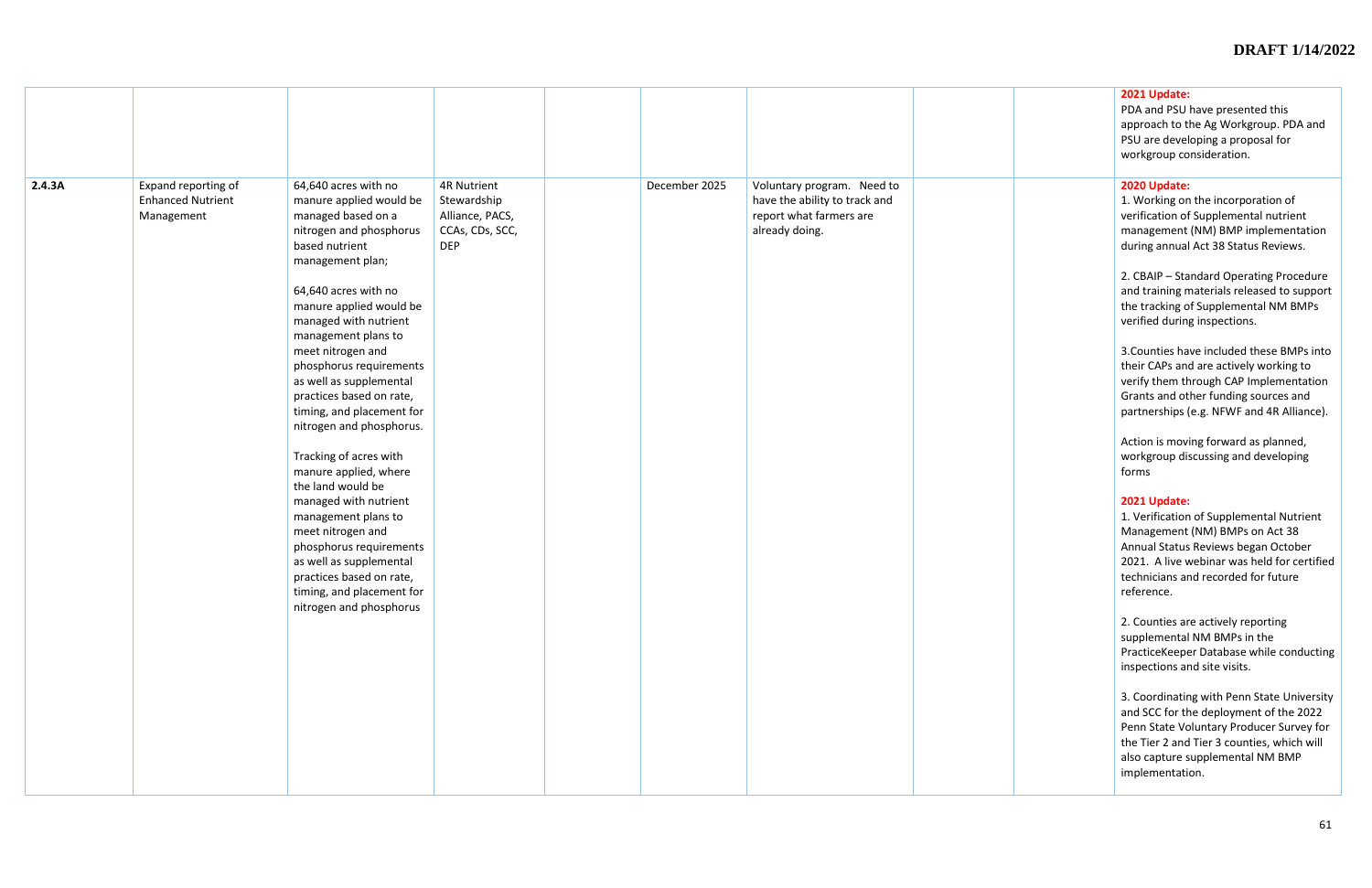#### **2020 Update:**

Agricultural Grass Buffers are being reported through PracticeKeeper, as well as the BMP Partner submission module through the Agricultural Plan Reimbursement Program. Grass buffers are also being reported through Penn State survey, that is scheduled to report by the end of 2020.

#### **2021 Update:**

Agricultural Grass Buffers were reported to EPA's CBPO from PracticeKeeper, as well as the BMP Partner submission module through the Agricultural Plan Reimbursement Program, and Penn State survey as part of DEP's 2020 progress submission. Grass Buffer credit duration was being assessed in the Chesapeake Bay Program Partnership BMP Verification Ad Hoc Committee. As shown in the Numeric Milestones, submitted progress through 2021 shows an increase in reported grassed buffer acres.

| 2.4.4A | Expand reporting of grass<br>buffers                                                                                                                                                             | 50,000 acres of land<br>adjacent to streams for<br>establishment of grass<br>buffers at least 35 feet in<br>width | NRCS, DEP, CDs                                                     | December 2025                   | Costs associated with on-site<br>inspection to determine grass<br>buffers; use of aerial imagery<br>a potential |  |
|--------|--------------------------------------------------------------------------------------------------------------------------------------------------------------------------------------------------|-------------------------------------------------------------------------------------------------------------------|--------------------------------------------------------------------|---------------------------------|-----------------------------------------------------------------------------------------------------------------|--|
| 2.4.5A | Inventory existing<br>agricultural BMPs and BMP<br>needs through survey,<br>agricultural planning, and<br>inspection programs,<br>focusing on geographic<br>areas through the Tiered<br>approach |                                                                                                                   | PDA, SCC, DEP,<br>CDs, Penn State<br>Extension, NRCS,<br>USGS, EPA | <b>Beginning Spring</b><br>2020 |                                                                                                                 |  |

DEP, SCC, NRCS, and USGS hold a joint Letter of Understanding (LOU) to assess duplication of Conservation Technical Assistance (CTA) reporting in four counties. Currently, NRCS reported CTA projects do not get accounted for due to concerns related to duplicate reporting. DEP provided state reported data to USGS to assess with NRCS reported data. To date, USGS has not yet produced a report from this data sharing project.

#### **2020 Update:**

1. PA Farm Conservation Practices Inventory was voluntarily submitted by agricultural operators in Adams, Franklin, and York Counties. Verifications were completed by Penn State Extension professionals, and data analysis is ongoing.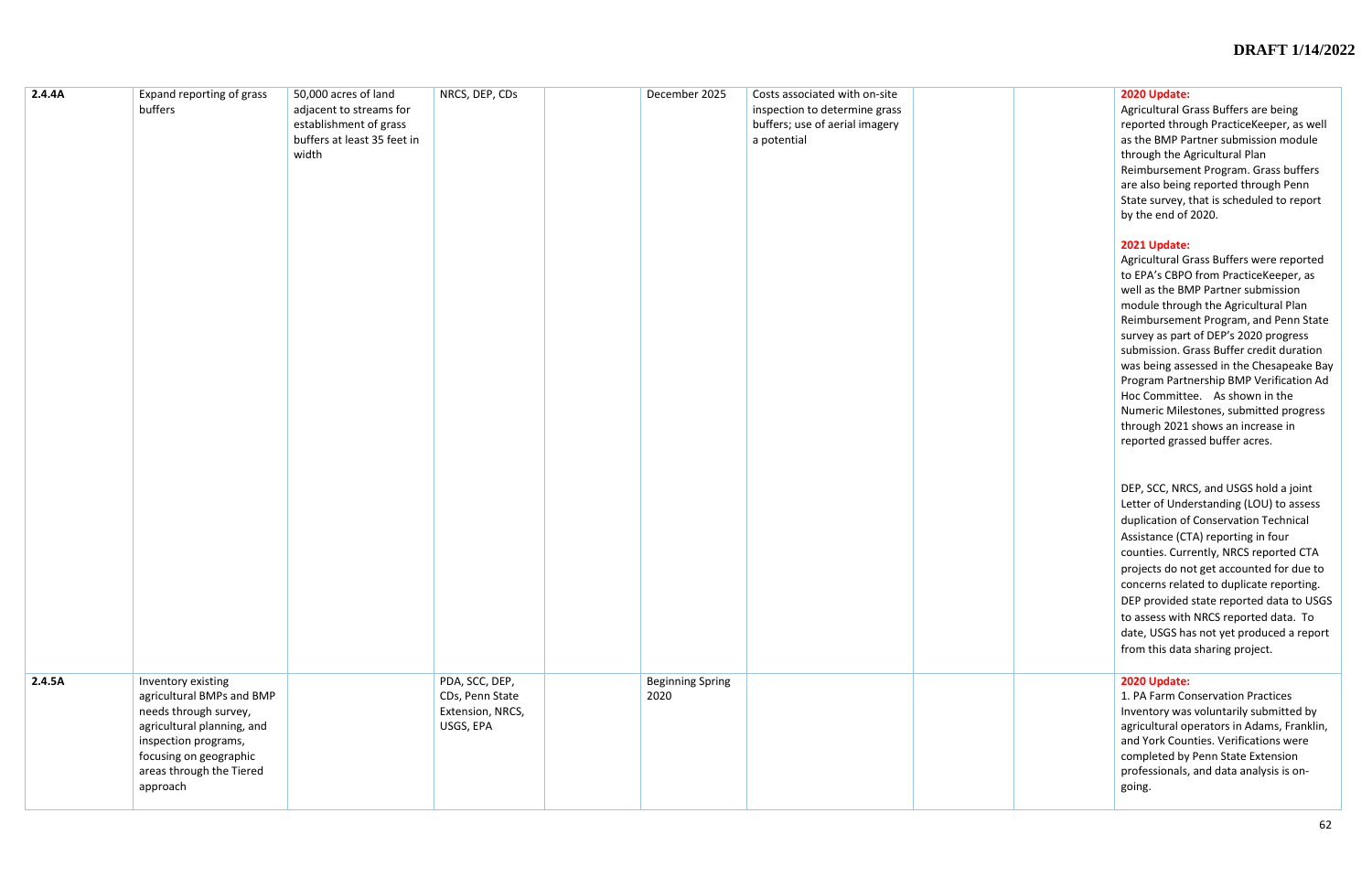2. MOU is finalized, and data analysis and comparison is ongoing across DEP PracticeKeeper and USDA datasets in Franklin, Juniata, Lancaster, and York Counties.

3. The Chesapeake Bay Ag Inspection Program (CBAIP) continues to collect and report BMP data across the PA Bay watershed as part of initial and follow-up inspections.

4. CBAIP has initiated Phase 2 (Plan and BMP Implementation) inspections in Adams, Chester, and Lancaster Counties.

PA's Agricultural Plan Reimbursement Program BMPs are continuing to be reported to Practice Keeper by Team Ag and Larson (APRP contractors) through the BMP Partner Module.

### **2021 Update:**

1. PA Farm Conservation Practices Inventory was voluntarily submitted by agricultural operators in Adams, Franklin, and York Counties. Verifications were completed by Penn State Extension professionals, and data analysis is complete.

2. Data analysis and comparison is ongoing across DEP PracticeKeeper and USDA datasets in Franklin, Juniata, Lancaster, and York Counties.

3. The Chesapeake Bay Ag Inspection Program (CBAIP) continues to collect and report BMP data across the PA Chesapeake Bay watershed as part of initial and follow-up inspections. The [2020-2021 Agriculture Inspections Annual](https://files.dep.state.pa.us/Water/ChesapeakeBayOffice/FINAL_CBAIP_AnnualSummary_2021.pdf)  [Summary](https://files.dep.state.pa.us/Water/ChesapeakeBayOffice/FINAL_CBAIP_AnnualSummary_2021.pdf) was published to the website in December 2021.

4. CBAIP Phase 2 (Plan and BMP Implementation) inspections continue in Adams, Chester, and Lancaster Counties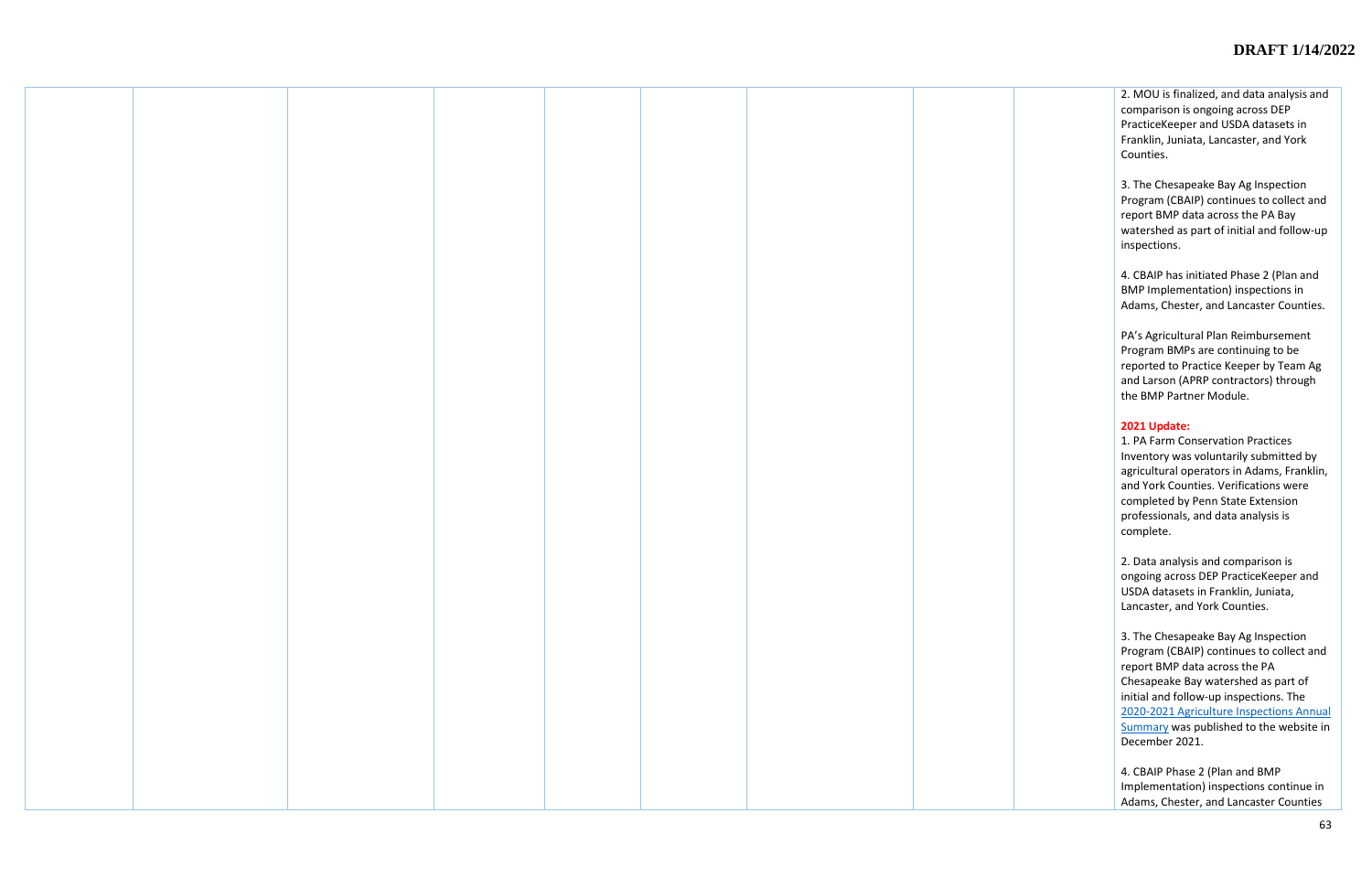| 2.4.1F | Ensure adequate tracking of<br>partner-implemented<br>forestry BMPs including<br>forest buffers, tree canopy,<br>conservation landscaping,<br>urban forest expansion,<br>stream wetland restoration. | Develop mechanism to<br>capture partner reported<br>and privately funded<br>buffers and other BMPs,<br>with appropriate QA/QC<br>processes, enabling those<br>BMPs to be properly<br>credited.<br>2022-2023 Update:<br>DEP and DCNR Bureau of<br>Recreation and<br>Conservation are<br>developing crosswalk lists,<br>training, and<br>enhancements for<br>reporting priority BMPs<br>that are implemented as<br>part of their grant<br>programs, like parks<br>rehabilitation projects<br>(e.g. green infrastructure,<br>tree planting, and forest<br>buffers). | DEP, DCNR, PDA,<br>SCC, EPA, PACD,<br>NGOs, Farm<br>Organizations,<br>NRCS, PSU | PA Bay-wide | Ongoing | QA/QC of partner data,<br>system access, etc. |  |
|--------|------------------------------------------------------------------------------------------------------------------------------------------------------------------------------------------------------|------------------------------------------------------------------------------------------------------------------------------------------------------------------------------------------------------------------------------------------------------------------------------------------------------------------------------------------------------------------------------------------------------------------------------------------------------------------------------------------------------------------------------------------------------------------|---------------------------------------------------------------------------------|-------------|---------|-----------------------------------------------|--|

| and has expanded to all counties where<br>initial inspections are complete.<br>Information related to the Phase 2 portion<br>of the CBAIP is included in the 2020-2021<br>Agriculture Inspections Annual Summary. |
|-------------------------------------------------------------------------------------------------------------------------------------------------------------------------------------------------------------------|
| 5. SCC and DEP continue funding and<br>support for the PaOneStop program.<br>Enhancements to PaOneStop will allow for<br>use during the 2022 producer survey data<br>collection.                                  |
| 2020 Update:<br>DCNR Forestry entered BMPs into Practice<br>Keeper from 2017 - 2020 and they were<br>reported as part of 2020 Progress to EPA.                                                                    |
| Chesapeake Bay Foundation's (CBF)<br>Keystone 10 Million Trees Initiative<br>reported their tree plantings from 2018 -<br>2020 and was submitted to EPA.                                                          |
| DEP is working with DCNR Recreation to<br>report their BMPs in Practice Keeper.                                                                                                                                   |
| FieldDoc, in partnership with Chesapeake<br>Commons, was launched in October 2020<br>to capture BMPs that are not part of a<br>Commonwealth cost share or regulatory<br>program.                                  |
| NFWF BMPs are going to reported<br>through FieldDoc.                                                                                                                                                              |
| DCNR's TreeVitalize program submitted<br>tree planting BMPs from 2015 - 2019 for<br>2020 Progress.                                                                                                                |
| 2021 Update:<br><b>DCNR Forestry Program entered BMPs</b><br>into Practice Keeper from 2017 - 2021<br>and these BMPs were reported as part of<br>2020 and 2021 Progress to EPA.                                   |
| DCNR's TreeVitalize program submitted<br>tree planting BMPs from 2015 - 2019<br>were reported as part of 2020 Progress to<br>EPA. DCNR Forestry and TreeVitalize will                                             |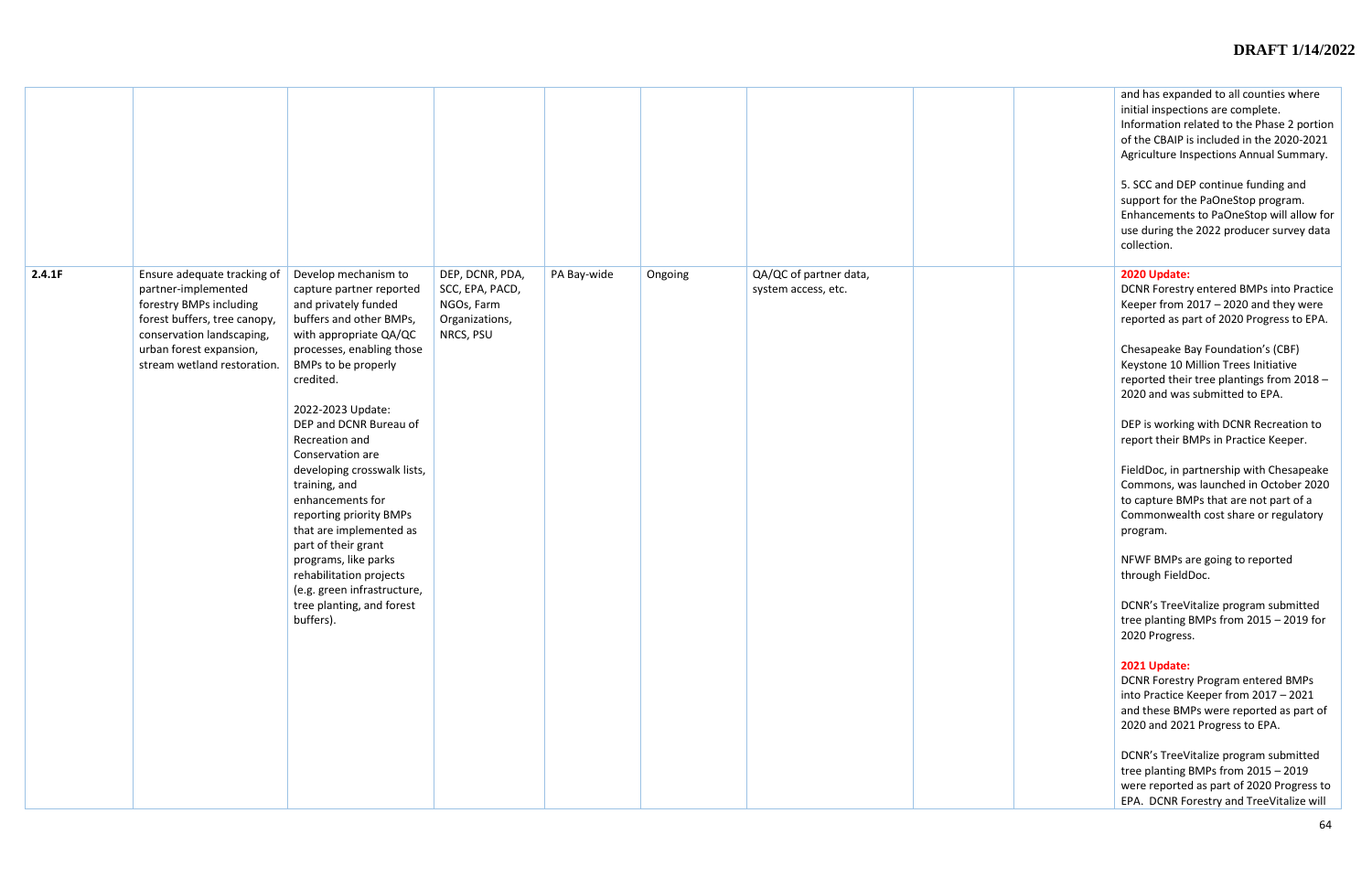continue to report their BMPs to PracticeKeeper.

DEP's DEP and DCNR collaborated with Chesapeake Bay Foundation to set up a PracticeKeeper Partner BMP Module. CBF updated their internal data collection process and requirements to accurately include spatial parcel data that they are going enter PracticeKeeper. DCNR is the reviewing entity and will be QA/QC the data and exporting CBF data from Practice Keeper to submit to DEP. CBF will report historic data to DCNR in a spreadsheet form, but moving forward CBF will utilize PracticeKeeper for all of their future reporting.

As part of DCNR's Climate Resiliency initiative, DCNR Recreation is working with DEP to report their BMPs in PracticeKeeper. DCNR Recreation agreed to "pilot" PracticeKeeper to report BMPs for York and Lancaster County. DCNR Recreation is going to update their grant close out form to include reporting BMPs.

For FieldDoc, Chesapeake Commons added the Tier 2 counties so they can input non-cost share/regulatory BMPs along with the Pilot counties. EPA's CBPO 2020 Progress metrics will be added for the Pilot and Tier 2 counties in FieldDoc to compare with the county CAP goals.

NFWF BMPs were reported through FieldDoc to EPA's CBPO for 2020 progress.

| 2.4.2F | Celebrate successful<br>implementation and<br>maintenance of forestry<br><b>BMPs through reporting</b><br>successful efforts. | Generate broad<br>understanding and<br>acceptance of watershed<br>restoration efforts and<br>how they improve quality<br>of life in PA communities<br>through reporting<br>successful efforts,<br>resulting in a greater | All agencies and<br>partners. | PA Bay-wide | Ongoing | Report generation, digestible<br>messaging, continual<br>messaging, etc. |  |
|--------|-------------------------------------------------------------------------------------------------------------------------------|--------------------------------------------------------------------------------------------------------------------------------------------------------------------------------------------------------------------------|-------------------------------|-------------|---------|--------------------------------------------------------------------------|--|

#### **2020 Update:**

DCNR included forest buffers and lawn conversion practices in its monthly enewsletter, *The Resourc*e, and celebrated forestry BMPs through the USFS Shared Stewardship agreement signing committing to the Bay Forest Restoration Strategy.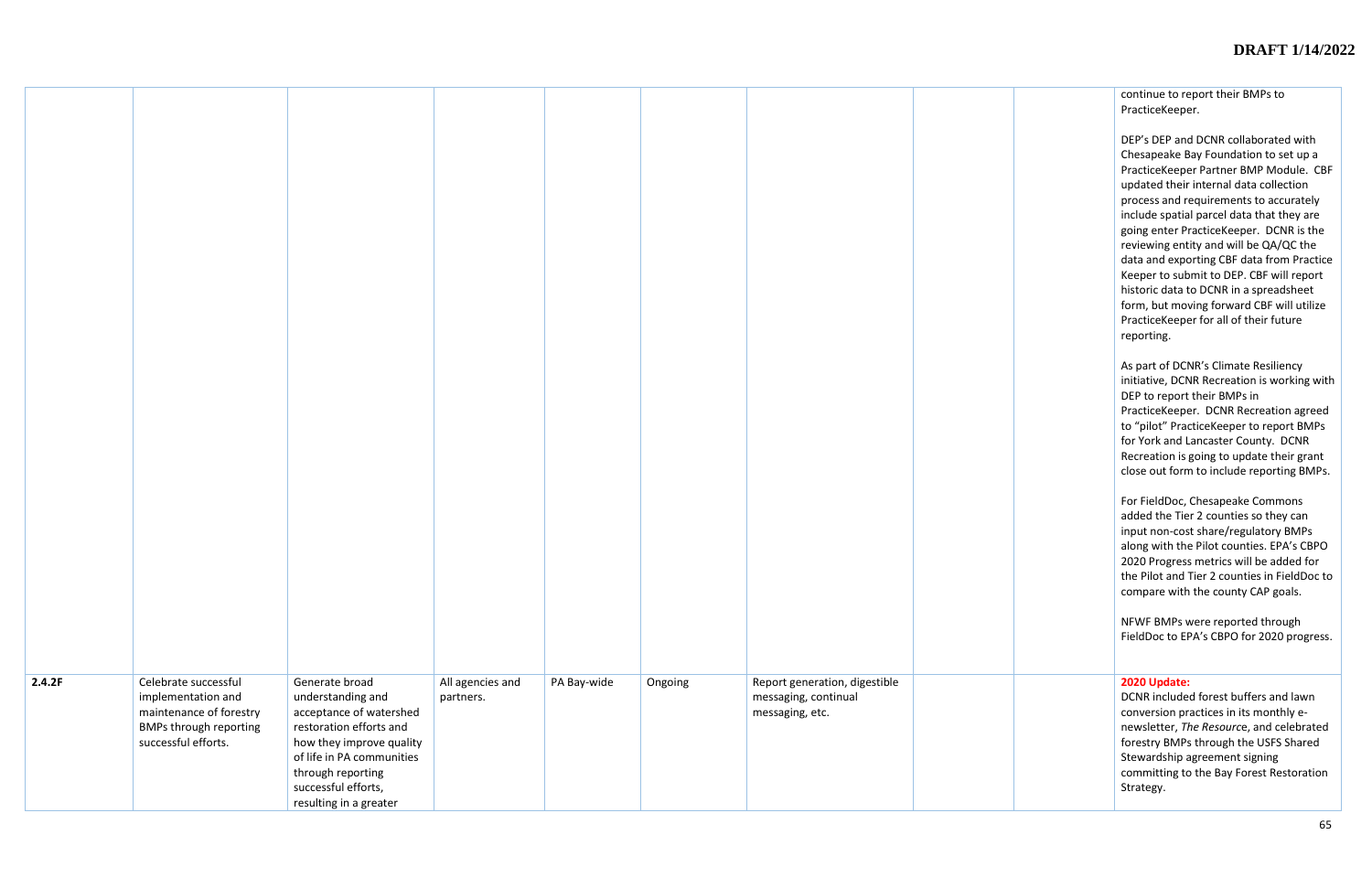Teddi Stark received the 1st Annual Watershed Leadership Award which will be given annually during the Riparian Forest Buffer Summit.

The Buffer Vocational Training at Huntingdon State Correctional Institute was a part of the Correctional Conservation Collaborative and received a Governor's Environmental Excellence Award in 2020, as well as local news coverage.

### **2021 Update:**

David Wise of Stroud Water Research Center received the 2<sup>nd</sup> Annual Watershed Leadership Award, which was presented at PA's Virtual 2021 Buffer Summit.

|        |                                                                                                                                               | appetite for forestry and<br>all BMPs. Broader<br>acceptance and appetite<br>for these BMPs will make<br>outreach and       |           |           |            |  | Teddi Stark re<br>Watershed Le<br>be given annu<br>Forest Buffer                                  |
|--------|-----------------------------------------------------------------------------------------------------------------------------------------------|-----------------------------------------------------------------------------------------------------------------------------|-----------|-----------|------------|--|---------------------------------------------------------------------------------------------------|
|        |                                                                                                                                               | implementation less time-<br>intensive, less expensive<br>processes.                                                        |           |           |            |  | The Buffer Vo<br>Huntingdon S<br>was a part of<br>Conservation<br>Governor's Er                   |
|        |                                                                                                                                               |                                                                                                                             |           |           |            |  | Award in 202<br>coverage.<br>2021 Update:                                                         |
|        |                                                                                                                                               |                                                                                                                             |           |           |            |  | David Wise of<br>Center receiv<br>Leadership Av<br>at PA's Virtua                                 |
|        |                                                                                                                                               |                                                                                                                             |           |           |            |  | DCNR continu<br>via social med<br>as they were                                                    |
|        |                                                                                                                                               |                                                                                                                             |           |           |            |  | <b>DCNR</b> invited<br>who work on<br>partner planti<br>buffers intern                            |
|        |                                                                                                                                               |                                                                                                                             |           |           |            |  | CCLC is makin<br>month", and I<br>outreach and<br>forest buffers                                  |
| 2.4.15 | <b>Collect Municipal Separate</b><br>Storm Sewer System (MS4)<br>BMP data using the new<br>reporting systems for<br>electronic submission for | Implement use of MS4 e-<br>Inspection application.<br>Complete e-reporting<br>system for annual reports<br>by December 2022 | DEP, MS4s | Statewide | Begin 2019 |  | 2020 Update:<br>DEP is initiatir<br>web-based sy<br>to collect BMI                                |
|        | annual reports and<br>inspections                                                                                                             |                                                                                                                             |           |           |            |  | DEP is utilizing<br>recording MS<br>("eInspection                                                 |
|        |                                                                                                                                               |                                                                                                                             |           |           |            |  | 2021 Update:<br>The developm<br>reporting syst<br>is underway.<br>system will be<br>reporting yea |

DCNR continued to share success stories via social media and resource newsletters, as they were available.

DCNR invited executive and legal staff who work on our many agreements to a partner planting to celebrate progress on buffers internally.

CCLC is making October 2021 "buffers month", and hosting and sponsoring outreach and events around riparian forest buffers.

DEP is initiating a new project to develop a web -based system for MS4 annual reports to collect BMP data.

DEP is utilizing an electronic system for recording MS4 inspections ("eInspection").

#### **2021 Update:**

The development of an electronic reporting system for MS4 Annual reports is underway. It is anticipated that this system will begin to be implemented for reporting year 2022.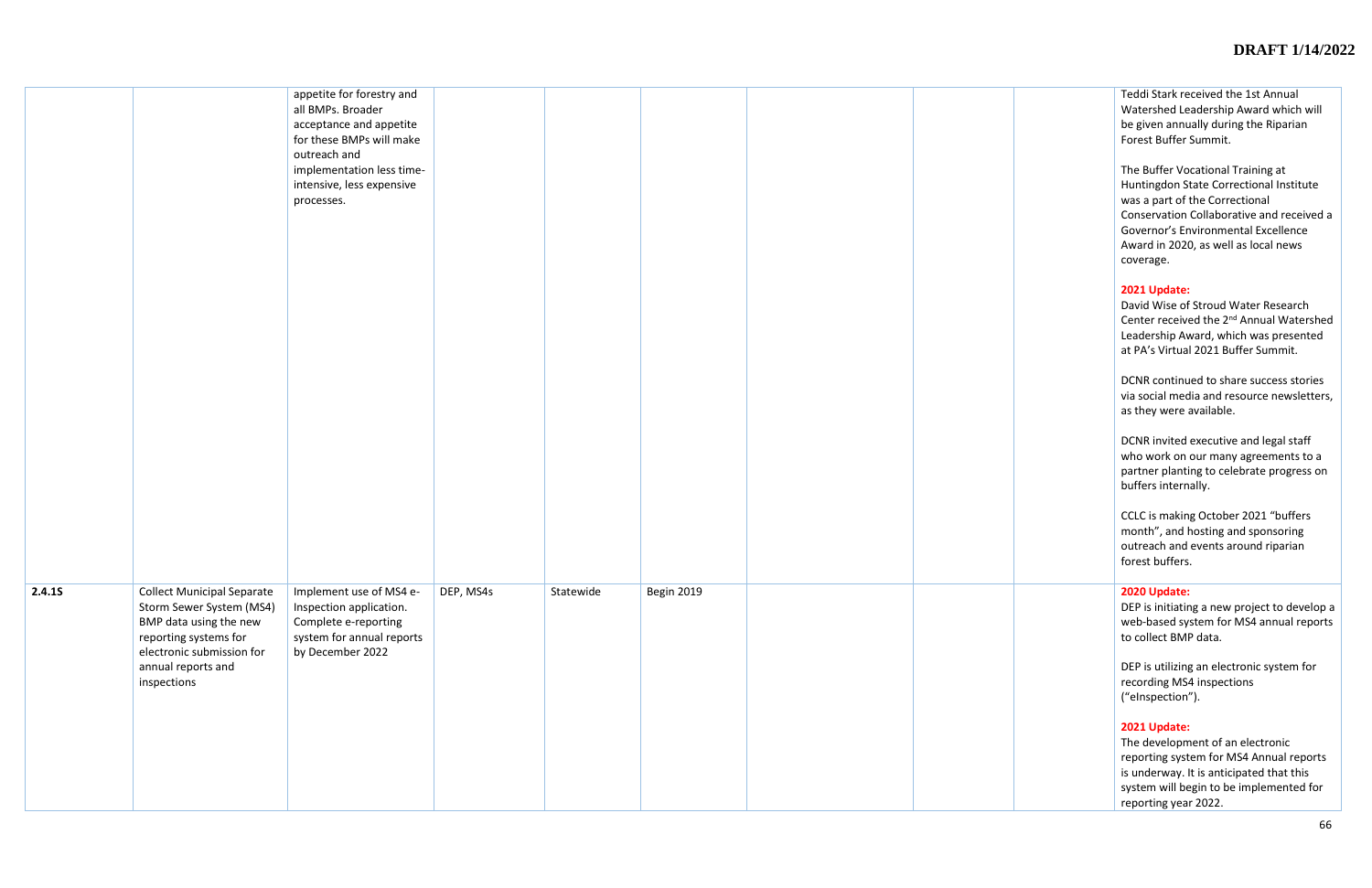| 2.4.2S | Initiate and collect<br>stormwater BMP data from<br>other DEP programs<br>implementing provisions of<br>the Chapter 102<br>regulations, to include<br>required post-construction<br>stormwater management. | Statewide | Begin 2020 |  | 2020 Update:<br>DEP is anticip<br>Chapter 102 6<br>25, 2021, to a<br>community to<br>(NOIs) electro<br><b>General Perm</b><br>discharges as:<br>activities. The<br>in phases, in v<br>PAG-02 NOIs<br>followed by ir<br>applications a<br>sediment con<br>applications.<br>will be volunt<br>to be required<br>represents a s<br>DEP's ability t<br>earth disturba<br>across Pennsy<br>2021 Update:<br>The Chapter 1<br>available for v<br>1. New NOIs a<br>PAG-02 Gene<br>January 25, 20<br>2. New applic<br>Individual NPI<br>Discharges As |
|--------|------------------------------------------------------------------------------------------------------------------------------------------------------------------------------------------------------------|-----------|------------|--|----------------------------------------------------------------------------------------------------------------------------------------------------------------------------------------------------------------------------------------------------------------------------------------------------------------------------------------------------------------------------------------------------------------------------------------------------------------------------------------------------------------------------------------------|
|        |                                                                                                                                                                                                            |           |            |  | Activities (rele<br>3. New applic<br>Erosion and S<br>(E&S) Permits<br>Associated wi<br>(released Aug                                                                                                                                                                                                                                                                                                                                                                                                                                        |
|        |                                                                                                                                                                                                            |           |            |  | System availa<br>Erosion and S<br>Permit (ESCGI<br>associated wi<br>Production, P<br>Operations or<br>tentatively pla<br>December 8,                                                                                                                                                                                                                                                                                                                                                                                                         |

DEP is anticipating the launch of the Chapter 102 ePermit system on January 25, 2021, to allow the regulated community to submit Notices of Intent (NOIs) electronically for PAG -02 NPDES General Permit coverage for stormwater discharges associated with construction activities. The ePermit system will be built in phases, in which new and amendment PAG -02 NOIs will be released first, followed by individual NPDES permit applications and then erosion and sediment control (E&S) permit applications. Use of Chapter 102 ePermit will be voluntary at first, but is expected to be required in the future. The system represents a significant step forward in DEP's ability to collect information on earth disturbance activities and BMPs across Pennsylvania.

#### **2021 Update:**

The Chapter 102 ePermit system is available for voluntary use for: 1. New NOIs and amendments for the PAG -02 General NPDES Permit (released January 25, 2021);

2. New applications and amendments for Individual NPDES Permits for Stormwater Discharges Associated with Construction Activities (released April 21, 2021); and 3. New applications and amendments for Erosion and Sediment Pollution Control (E&S) Permits for Discharge of Stormwater Associated with Construction Activities (released August 4, 2021).

System availability for New NOIs for the Erosion and Sediment Control General Permit (ESCGP -3) for earth disturbance associated with Oil and Gas Exploration, Production, Processing or Treatment Operations or Transmission Facilitates is tentatively planned for release on December 8, 2021. The ePermit system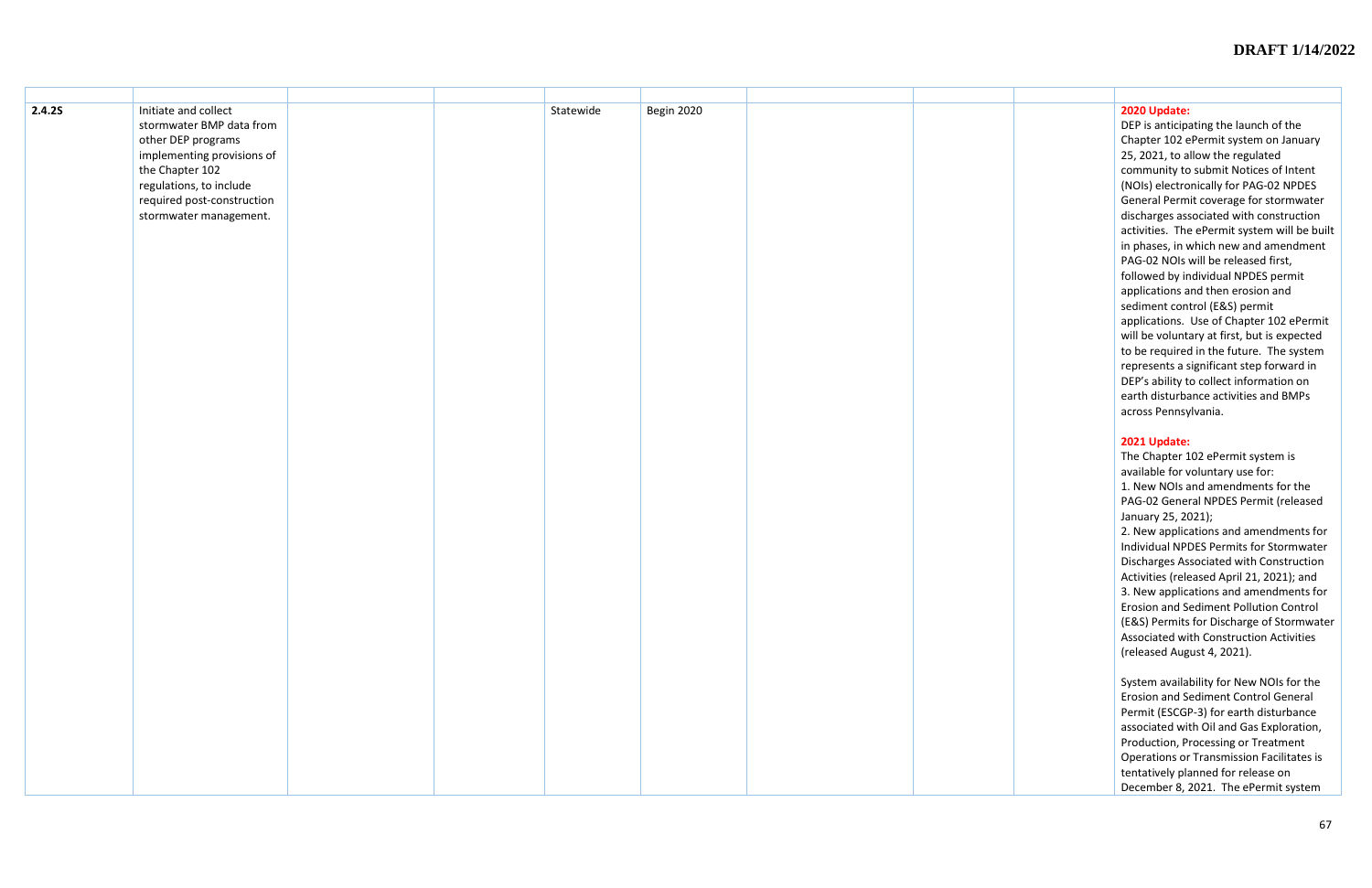|                               |                                                                                                                                                                                               |                                                                                                                                            |                                   |                 |                                                |                                              | records anticipated PCSM BMPs for earth                                                                                                                                                                                                                                                                                                                                                                                                                                                                                                                                                                                                                                                                                                                                                                                                                                   |
|-------------------------------|-----------------------------------------------------------------------------------------------------------------------------------------------------------------------------------------------|--------------------------------------------------------------------------------------------------------------------------------------------|-----------------------------------|-----------------|------------------------------------------------|----------------------------------------------|---------------------------------------------------------------------------------------------------------------------------------------------------------------------------------------------------------------------------------------------------------------------------------------------------------------------------------------------------------------------------------------------------------------------------------------------------------------------------------------------------------------------------------------------------------------------------------------------------------------------------------------------------------------------------------------------------------------------------------------------------------------------------------------------------------------------------------------------------------------------------|
|                               |                                                                                                                                                                                               |                                                                                                                                            |                                   |                 |                                                |                                              | disturbance projects.                                                                                                                                                                                                                                                                                                                                                                                                                                                                                                                                                                                                                                                                                                                                                                                                                                                     |
| 2.4.35                        | Continue to track MS4 PRP<br>submission, review, and<br>approval.                                                                                                                             | Internal report is updated<br>and maintained on a<br>quarterly basis and<br>provided to regional staff<br>as well as DEP executive<br>team | DEP Bureau of<br>Clean Water      |                 | Ongoing                                        |                                              | 2020 Update:<br>DEP's Bureau of Clean Water continues to<br>track MS4 PRPs. Here are the numbers:<br>1. Percentage of PRPs reviewed of those<br>received: 100% (178 total, there are<br>multiple joint PRPs that include about 250<br>MS4s)<br>2. Percentage approved of those<br>reviewed: 87% (155 of 178)<br>3. Total PRPs not received: 8<br>4. Total PRPs not yet approved: 31<br>Note this is being tracked in terms of PRPs<br>instead of MS4s, since there are multiple<br>joint PRPs that involve many jurisdictions.<br>The York County PRP includes more than<br>40 MS4 which will be approved shortly.<br>2021 Update:<br>There are 345 small regulated MS4s in the<br>Chesapeake Bay watershed (not including<br>PennDOT and PA Turnpike Commission).<br>Of these, 79 have waivers. Of the<br>remaining 266 with permit coverage, 84%<br>have approved PRPs. |
| 2.4.1W                        | Explore the feasibility of<br>developing a GIS based<br>online monitoring and<br>reporting program that<br>municipalities can use to<br>report on-lot system<br>operation and<br>maintenance. |                                                                                                                                            | <b>DEP</b>                        |                 |                                                |                                              | 2020 Update:<br>Project has been scoped with the help of<br>DEP IT. Until funds are available to<br>support the development, the system<br>cannot be further developed and<br>implemented.<br>2021 Update:<br>State funds have been made available<br>through the Clean Water Fund. Project is<br>in the intake queue for DEP Bureau of<br>Information Technology.                                                                                                                                                                                                                                                                                                                                                                                                                                                                                                        |
| Section 3. Countywide Actions |                                                                                                                                                                                               |                                                                                                                                            |                                   |                 |                                                |                                              |                                                                                                                                                                                                                                                                                                                                                                                                                                                                                                                                                                                                                                                                                                                                                                                                                                                                           |
| 3.4.1                         | Track and report progress in                                                                                                                                                                  | Development of                                                                                                                             | DEP, Local planning               | All Counties in | Phase 1 Begins                                 | State staffing support                       | 2020 Update:                                                                                                                                                                                                                                                                                                                                                                                                                                                                                                                                                                                                                                                                                                                                                                                                                                                              |
|                               | Phase 3 WIP planning and<br>implementation in all<br>counties.                                                                                                                                | <b>Countywide Action Plans</b><br>(CAPs) in all counties in<br>Pennsylvania's                                                              | leaders, External<br>Coordinators | <b>CBWS</b>     | <b>July 2019</b><br>Phase 2 Begins<br>Feb 2020 | <b>Internal and External</b><br>Coordination | Pilot counties submitted annual progress<br>templates to DEP for their Countywide<br>Action Plan in October. DEP met and<br>discussed progress templates with each of                                                                                                                                                                                                                                                                                                                                                                                                                                                                                                                                                                                                                                                                                                     |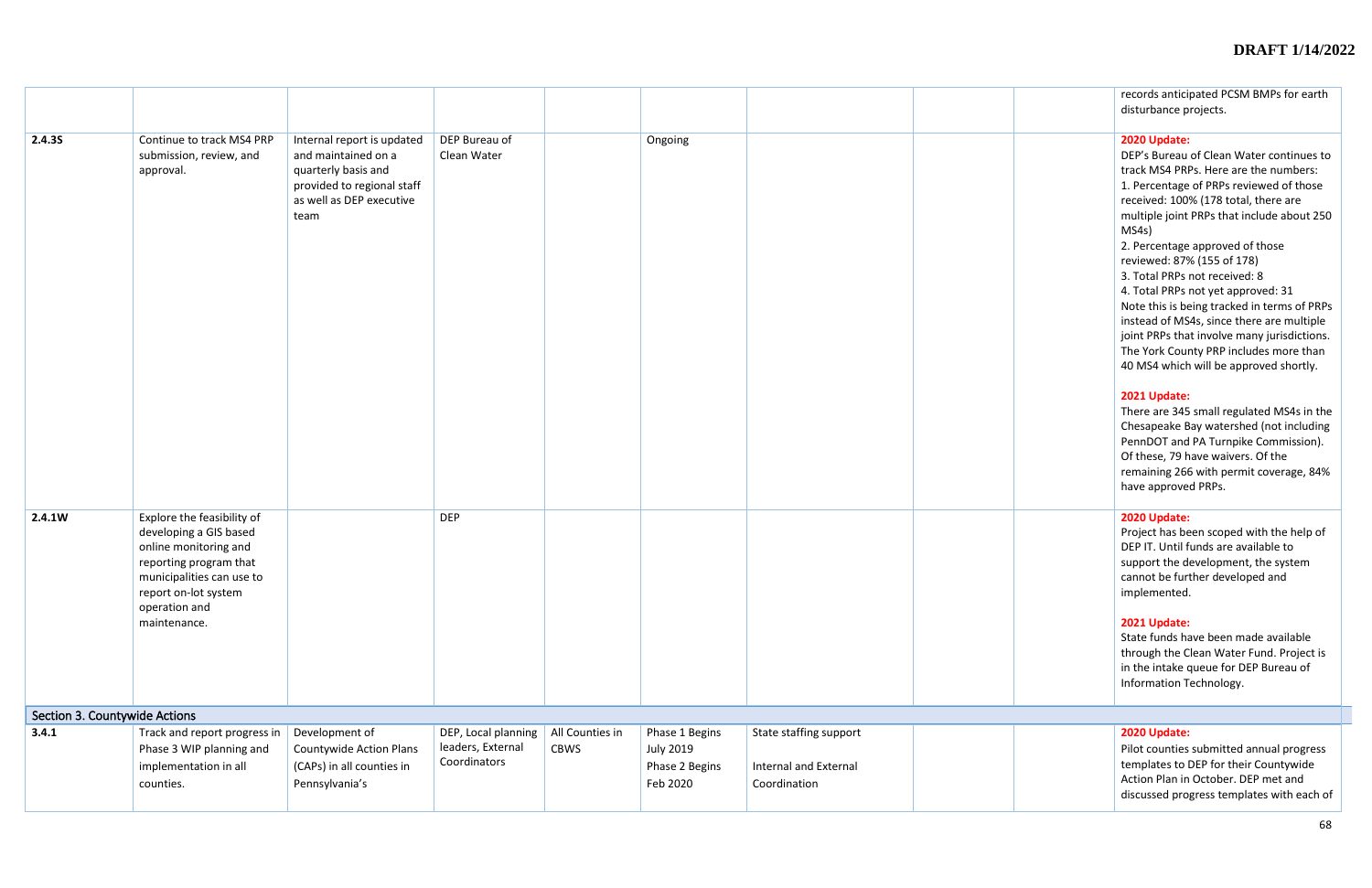the pilot counties. Tier 2 counties submitted their Draft Plans in October and are in the final stages of finalizing their CAPs. Tier 2 counties will submit their first annual progress report in 2021.

### **2021 Update:**

County annual progress and two-year milestone updates are published to the [DEP Countywide Action Plans](https://www.dep.pa.gov/Business/Water/Pennsylvania%E2%80%99s%20Chesapeake%20Bay%20Program%20Office/WIP3/GetInvolved/Pages/Countywide-Action-Plans.aspx) website.

Pilot counties submitted annual progress reports and 2022-23 CAP milestone updates to DEP for their Countywide Action Plans in September. DEP met and discussed progress templates and milestones with each of the pilot counties.

Tier 2 counties submitted annual progress reports to DEP for their Countywide Action Plans in September. DEP met and discussed progress templates with each of the Tier 2 counties.

|       |                                                                                                                 | Chesapeake Bay<br>Watershed.<br>For 2022-2023, DEP staff<br>will conduct a full review<br>of each county CAP and<br>develop a CAP Highlights<br>and Trends summary of<br>findings with an<br>accompanying<br>spreadsheet that provides<br>more details of each CAP<br>item/initiative (with<br>counties listed) for state<br>and federal action leaders<br>to utilize for strategic<br>planning and policy<br>making. |                                                          |                                |                                |                                                                 |  |
|-------|-----------------------------------------------------------------------------------------------------------------|-----------------------------------------------------------------------------------------------------------------------------------------------------------------------------------------------------------------------------------------------------------------------------------------------------------------------------------------------------------------------------------------------------------------------|----------------------------------------------------------|--------------------------------|--------------------------------|-----------------------------------------------------------------|--|
| 3.4.2 | Update reductions in the<br><b>County Planning Progress</b><br>template upon completion<br>of each county plan. | Completion of<br><b>Countywide Action Plans</b><br>(CAPs) in all counties in<br>Pennsylvania's<br>Chesapeake Bay<br>Watershed.<br>2022-2023 Update: DEP<br>will continue to contract<br>with SRBC to assist in<br>updated Tier 2 CAST runs,<br>updating County CAP<br>Toolboxes, and working                                                                                                                          | DEP, Local planning<br>leaders, External<br>Coordinators | All Counties in<br><b>CBWS</b> | Phase 1 Begins<br>January 2020 | State staffing support<br>Internal and External<br>Coordination |  |

All Tier 3 and 4 counties competed and submitted their CAPs to DEP in September 2021. DEP met and discussed CAP initiatives with each of the Tier 3 and 4 counties. DEP also conducted a "Transition to Implementation" webinar in December for the Tier 3 and 4 counties.

#### **2020 Update:**

Tier 2 counties are in final stages of finalizing their CAPs. The Phase 3 WIP input file will be updated in 2021 to represent the Tier 2 CAPs.

#### **2021 Update:**

DEP and SRBC have worked closely to assist Pilot and Tier 3 and 4 counties with CAST scenarios. To facilitate this process, DEP and SRBC collaborated on the following: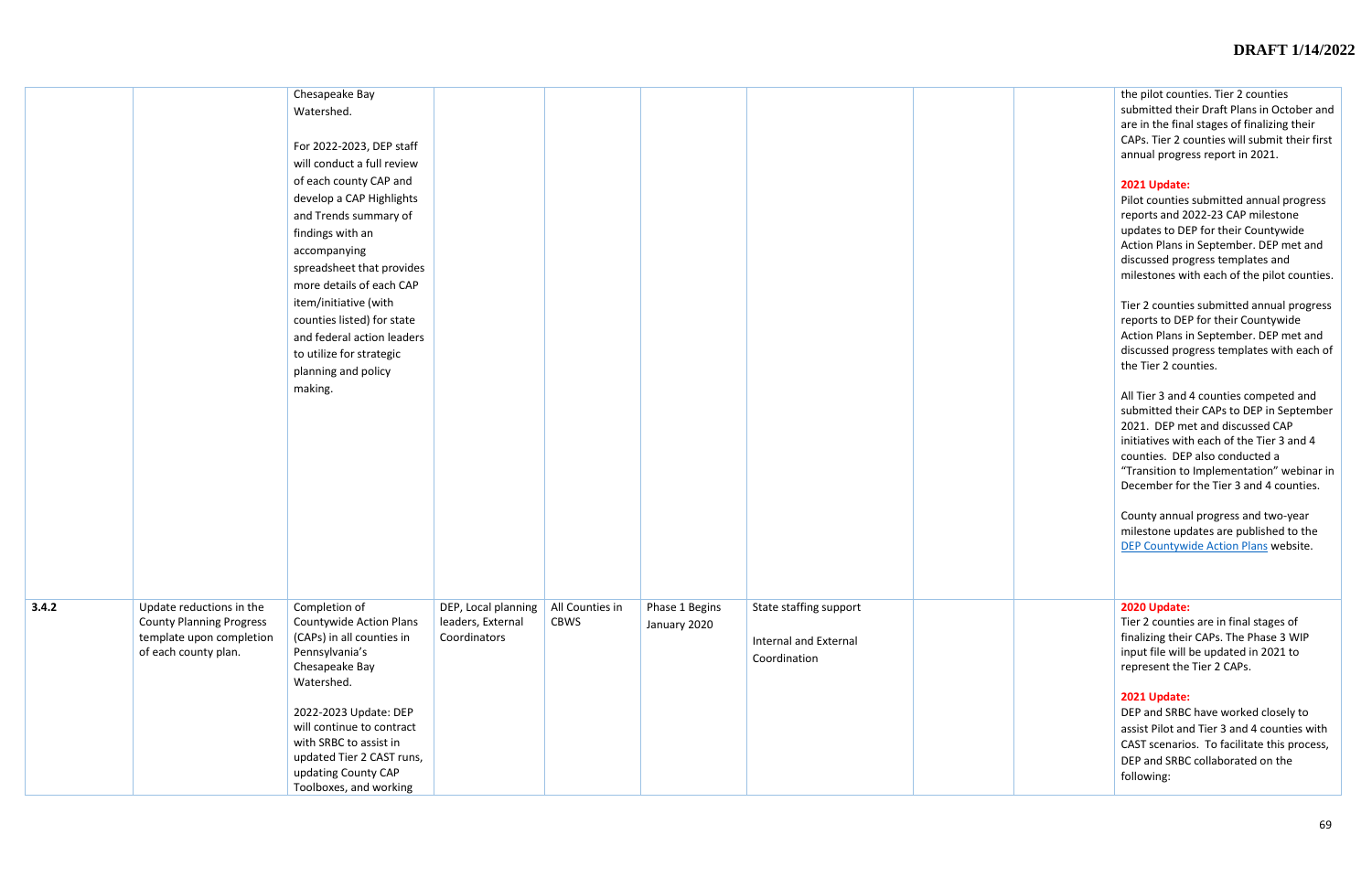|       |                                                         | on Acid Mine Drainage<br>(AMD) initiatives.     |                                          |                         |                               |                                       |  |
|-------|---------------------------------------------------------|-------------------------------------------------|------------------------------------------|-------------------------|-------------------------------|---------------------------------------|--|
|       |                                                         |                                                 |                                          |                         |                               |                                       |  |
|       |                                                         |                                                 |                                          |                         |                               |                                       |  |
|       |                                                         |                                                 |                                          |                         |                               |                                       |  |
|       |                                                         |                                                 |                                          |                         |                               |                                       |  |
|       |                                                         |                                                 |                                          |                         |                               |                                       |  |
|       |                                                         |                                                 |                                          |                         |                               |                                       |  |
|       |                                                         |                                                 |                                          |                         |                               |                                       |  |
|       |                                                         |                                                 |                                          |                         |                               |                                       |  |
|       |                                                         |                                                 |                                          |                         |                               |                                       |  |
|       |                                                         |                                                 |                                          |                         |                               |                                       |  |
|       |                                                         |                                                 |                                          |                         |                               |                                       |  |
|       |                                                         |                                                 |                                          |                         |                               |                                       |  |
|       |                                                         |                                                 |                                          |                         |                               |                                       |  |
|       |                                                         |                                                 |                                          |                         |                               |                                       |  |
|       |                                                         |                                                 |                                          |                         |                               |                                       |  |
|       |                                                         |                                                 |                                          |                         |                               |                                       |  |
|       |                                                         |                                                 |                                          |                         |                               |                                       |  |
|       |                                                         |                                                 |                                          |                         |                               |                                       |  |
| 3.4.3 | Track and report progress<br>to continue implementation | Completion of<br><b>Countywide Action Plans</b> | DEP, Local planning<br>leaders, External | All Counties in<br>CBWS | Phase 2 Begins<br>August 2020 | State staffing support                |  |
|       | of the Phase 3 WIP State<br><b>Numeric Commitments</b>  | (CAPs) in all counties in<br>Pennsylvania's     | Coordinators                             |                         |                               | Internal and External<br>Coordination |  |
|       | described in Section 4,<br>State Actions in the         | Chesapeake Bay<br>Watershed.                    |                                          |                         |                               |                                       |  |
|       | counties with minimal<br>reductions.                    |                                                 |                                          |                         |                               |                                       |  |
|       |                                                         |                                                 |                                          |                         |                               |                                       |  |
|       |                                                         |                                                 |                                          |                         |                               |                                       |  |
|       |                                                         |                                                 |                                          |                         |                               |                                       |  |
|       |                                                         |                                                 |                                          |                         |                               |                                       |  |

| 2020 Update:<br>Conservation Districts continue to use the<br>PracticeKeeper system, as required by<br>their Nutrient/Manure Management and<br>Bay Technician agreements. PennDOT was<br>added as a new reporting program for<br>stormwater BMPs for 2020 progress.<br>DCNR Recreation is working to report<br>stormwater BMPs on non-MS4 land<br>through PracticeKeeper.<br>2021 Update:<br>See above for CAP updates. | 1. Create a standardized and user-friendly<br>BMP Template with directions, BMP<br>crosswalk and definitions and for counties<br>plan their BMPs numeric goals. DEP/SRBC<br>provided training and answered questions<br>about the BMP Template.<br>2. When counties submitted their BMP<br>Template, SRBC created CAST scenarios<br>and shared results in pie charts and tables<br>via PowerPoint to be reviewed by DEP.<br>SRBC and DEP discussed the CAST scenario<br>results before presenting to each county.<br>3. DEP/SRBC collaborated to present the<br>CAST results, use the Toolbox to highlight<br>areas of opportunity, and answer<br>technical questions.<br>4. DEP/SRBC presented the difference<br>between CAST17 and CAST19 to each Tier<br>1 county and answer technical questions.<br>5. DEP/SRBC worked together to<br>investigate and find solutions to issues<br>concerning wastewater and excess in the<br>CAST19 model.<br>6. SRBC is on track to complete Pilot and<br>Tier 3 and 4 Snapshots and<br><b>Implementation Toolboxes.</b><br>7. SRBC provided a comprehensive<br>QA/QC document for their contracted<br>work for DEP. DEP did a QA/QC analysis<br>of SRBC"s Franklin County CAST Scenario |
|-------------------------------------------------------------------------------------------------------------------------------------------------------------------------------------------------------------------------------------------------------------------------------------------------------------------------------------------------------------------------------------------------------------------------|-------------------------------------------------------------------------------------------------------------------------------------------------------------------------------------------------------------------------------------------------------------------------------------------------------------------------------------------------------------------------------------------------------------------------------------------------------------------------------------------------------------------------------------------------------------------------------------------------------------------------------------------------------------------------------------------------------------------------------------------------------------------------------------------------------------------------------------------------------------------------------------------------------------------------------------------------------------------------------------------------------------------------------------------------------------------------------------------------------------------------------------------------------------------------------------------------------------------------------|
|                                                                                                                                                                                                                                                                                                                                                                                                                         |                                                                                                                                                                                                                                                                                                                                                                                                                                                                                                                                                                                                                                                                                                                                                                                                                                                                                                                                                                                                                                                                                                                                                                                                                               |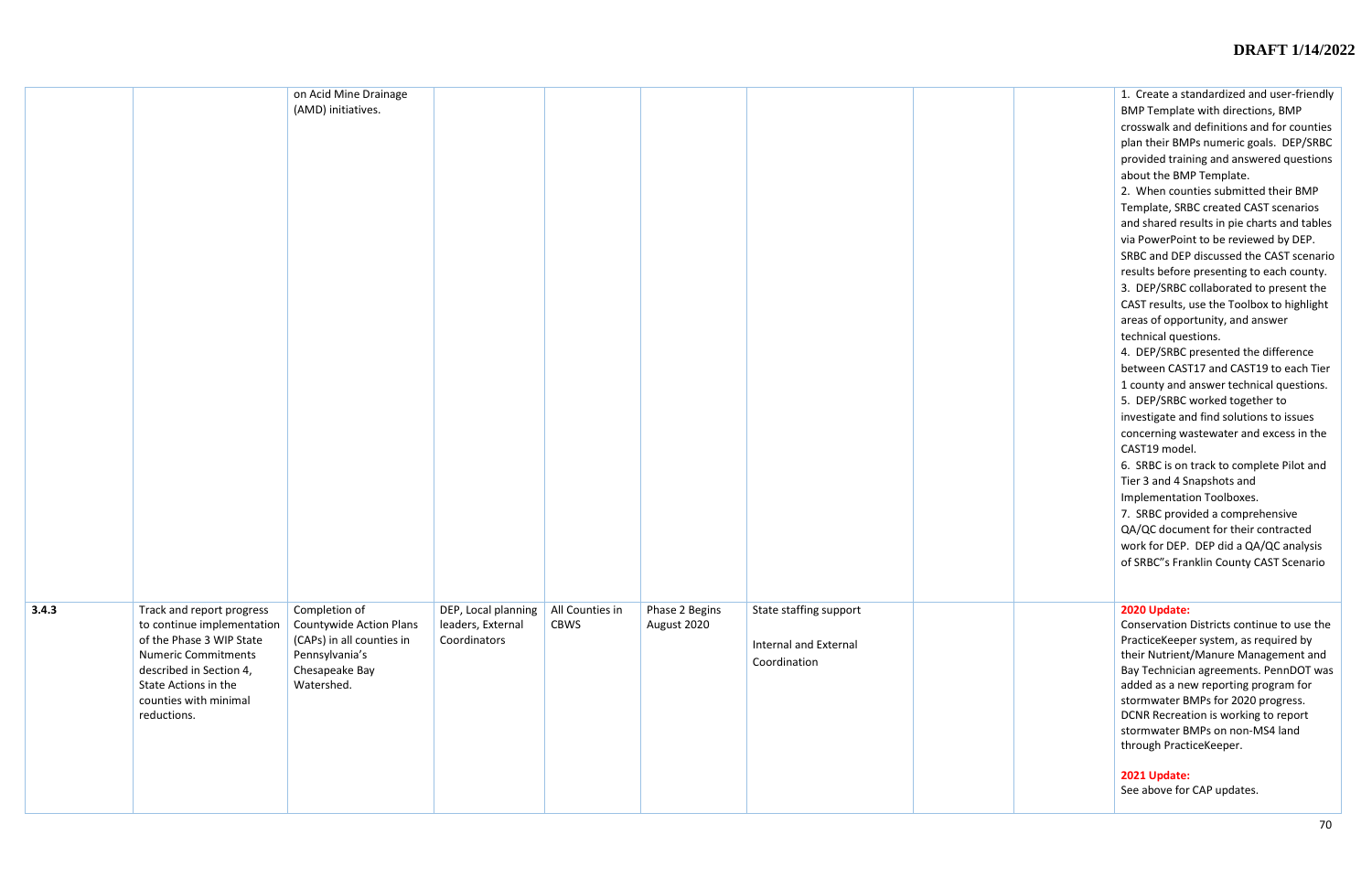|       |                                                                                                                                                          |                                                                                                                        |                               |                                                                  |                                                        |                                                                        | PracticeKeeper data collection is<br>improving with expanded use by County<br>Conservation Districts with improved<br>functionality including Partner (non-CCD)<br><b>BMP Submission capability.</b>                                                                                                                                                                                                                                                                                                                                                                                                                                                                                 |
|-------|----------------------------------------------------------------------------------------------------------------------------------------------------------|------------------------------------------------------------------------------------------------------------------------|-------------------------------|------------------------------------------------------------------|--------------------------------------------------------|------------------------------------------------------------------------|--------------------------------------------------------------------------------------------------------------------------------------------------------------------------------------------------------------------------------------------------------------------------------------------------------------------------------------------------------------------------------------------------------------------------------------------------------------------------------------------------------------------------------------------------------------------------------------------------------------------------------------------------------------------------------------|
| 3.4.4 | Amend the Phase 3 WIP to<br>incorporate the additional<br>CAPs that are developed<br>(Phase 1 and 2)                                                     | Completion of<br>Countywide Action Plans<br>(CAPs) in all counties in<br>Pennsylvania's<br>Chesapeake Bay<br>Watershed | <b>DEP</b>                    | Phase 1: Tier 2<br>Counties<br>Phase 2: Tier 3<br>and 4 Counties | Phase 1:<br>December 2020<br>Phase 2:<br>December 2021 | State staffing support<br><b>Internal and External</b><br>Coordination | 2020 Update:<br>Phase 1 CAPs are completed.<br>2021 Update:<br>Phase 1 and Phase 2 CAPs are completed<br>and published to the DEP Countywide<br>Action Plans website.<br>Pennsylvania's Phase 3 WIP Amendment<br>was submitted to EPA by December 31,<br>2021 and published to the DEP<br>Pennsylvania's Plan website.                                                                                                                                                                                                                                                                                                                                                               |
|       | Priority Initiative 5: Compliance                                                                                                                        |                                                                                                                        |                               |                                                                  |                                                        |                                                                        |                                                                                                                                                                                                                                                                                                                                                                                                                                                                                                                                                                                                                                                                                      |
|       | Section 2, State Actions, Programmatic and Narrative Commitments                                                                                         |                                                                                                                        |                               |                                                                  |                                                        |                                                                        |                                                                                                                                                                                                                                                                                                                                                                                                                                                                                                                                                                                                                                                                                      |
| 2.5.1 | Pass the Fertilizer Bill to<br>achieve the identified<br>nutrient reductions on<br>urban and agriculture lands.                                          |                                                                                                                        |                               |                                                                  | 2019-2020<br>Legislative Session                       |                                                                        | 2020 Update:<br>Fertilizer Bill was not passed in the 2019-<br>2020 Legislative Session.<br>2021 Update:<br>Fertilizer Bill is being discussed in the<br>2020-2021 Legislative Session.                                                                                                                                                                                                                                                                                                                                                                                                                                                                                              |
| 2.5.2 | Review, consider and<br>potentially incorporate a<br>revised Phosphorus Index<br>into the planning<br>requirements for land<br>application of biosolids. | Incorporate revised P<br>index tool into future<br>nutrient management<br>planning efforts where<br>approved for use   | SCC, Penn State,<br>DEP, NRCS | Statewide                                                        | <b>July 2020</b>                                       |                                                                        | 2020 Update:<br>DEP is on track and currently developing<br>draft permits to reissue for the beneficial<br>use of sewage sludge, PAG-07, PAG-08,<br>and PAG-09. One of the items for<br>consideration is incorporation of the<br>management of sewage sludge with the<br>consideration of the total phosphorus<br>content of the sewage sludge. No<br>decisions have been made on what will or<br>will not be in these draft permits to date.<br>2021 Update:<br>P-Index Version 3 is still in development<br>and testing, hopefully to be released in<br>early 2022. DEP is doing outreach on the<br>changes to the general permits that<br>authorize land application of biosolids |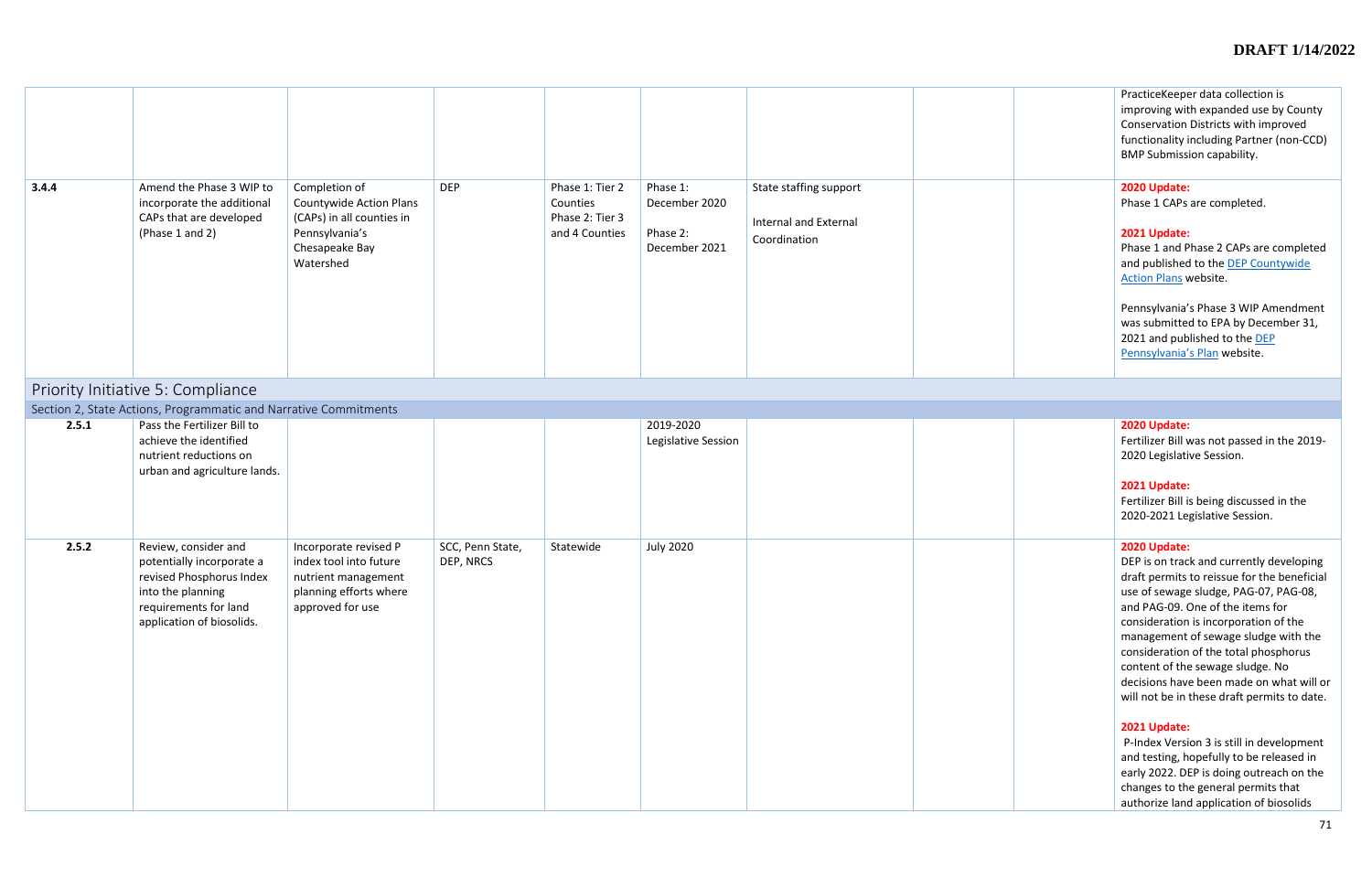|        |                                                                                                                                                                                                                                    |                                                                                                                                                                                                                                                                                                                                                                                                                                                                                                                                                                                        |                                                                                                                                 |              | which include the incorporation of the -<br>index to the biosolids management<br>requirements. DEP is coming up against<br>significant opposition to the proposed P-<br>index requirement.                                                                                                                                                                                                                                                                                                                                                                                                                                                                                                                                                                                                                                                                                                                                |  |
|--------|------------------------------------------------------------------------------------------------------------------------------------------------------------------------------------------------------------------------------------|----------------------------------------------------------------------------------------------------------------------------------------------------------------------------------------------------------------------------------------------------------------------------------------------------------------------------------------------------------------------------------------------------------------------------------------------------------------------------------------------------------------------------------------------------------------------------------------|---------------------------------------------------------------------------------------------------------------------------------|--------------|---------------------------------------------------------------------------------------------------------------------------------------------------------------------------------------------------------------------------------------------------------------------------------------------------------------------------------------------------------------------------------------------------------------------------------------------------------------------------------------------------------------------------------------------------------------------------------------------------------------------------------------------------------------------------------------------------------------------------------------------------------------------------------------------------------------------------------------------------------------------------------------------------------------------------|--|
| 2.5.3  | Develop State Agency<br>nutrient reduction planning<br>goals and the associated<br>Action Plans for meeting<br>those planning goals for the<br>installation of practices on<br>lands owned and<br>maintained by state<br>agencies. | <b>Completed State Agency</b><br>Action Plans for the<br>reduction of nutrients on<br>lands owned and<br>operated by state<br>agencies.<br>2022-2023 Update: PFBC<br>is participating in a<br>sediment reduction<br>project using stream<br>restoration BMPs with a<br>floodplain approach on<br>PFBC's headquarters<br>property in Dauphin<br>County. Goals of the<br>project are to reduce<br>sediment and nutrient<br>loading to the Chesapeake<br>Bay, and Restore stable<br>stream, wetland, and<br>floodplain system. This<br>project is anticipated to<br>be completed in 2022. | Watershed-<br>DEP, DCNR, Other<br>wide<br>Agencies<br>responsible for the<br>management of<br>state lands,<br>Governor's Office | January 2021 | 2020 Update:<br>The Pennsylvania Fish and Boat<br>Commission (PFBC) is partnering with<br>DCNR's Bureau of Forestry to conduct a<br>pilot riparian forest buffer implementation<br>project along the Juniata River on four<br>parcels owned by PFBC, which will total<br>approximately eight acres of buffer<br>planting. These plantings are scheduled to<br>take place in April 2021. If all goes well<br>with these pilot plantings, PFBC will look<br>into additional parcels owned by the<br>Commission for potential riparian forest<br>buffer implementation.<br>2021 Update:<br>The partnership plantings with PAFBC took<br>place in April 2021, and PAFBC is working<br>with PA DCNR to identify additional<br>locations for plantings in 2022.<br>DCNR is also exploring options for Lawn<br>Conversion project implementation on<br>DCNR-controlled lands, such as at state<br>park and state forest offices. |  |
|        | Section 2, State Actions, Numeric Commitments                                                                                                                                                                                      |                                                                                                                                                                                                                                                                                                                                                                                                                                                                                                                                                                                        |                                                                                                                                 |              |                                                                                                                                                                                                                                                                                                                                                                                                                                                                                                                                                                                                                                                                                                                                                                                                                                                                                                                           |  |
| 2.5.1A | <b>Implement NPDES</b><br><b>Concentrated Animal</b><br>Feeding Operation (CAFO)<br><b>Program Delegation</b>                                                                                                                      | Permit 100% of all CAFOs<br>(350+ operations in<br>Chesapeake Bay<br>Watershed); Inspection<br>metrics and results are<br>provided to EPA annually<br>per the required<br><b>Compliance Monitoring</b><br>Strategy. EPA also<br>requires NPDES<br>permitting and<br>compliance information to<br>be provided by DEP for<br>ICIS database inclusion.                                                                                                                                                                                                                                    | <b>DEP</b>                                                                                                                      | Ongoing      | 2020 Update:<br>A modification of the PAG-12 General<br>Permit was issued by DEP on October 31,<br>2020 requiring the submission of NOIs to<br>remain covered under PAG-12. DEP has<br>submitted an end of year CMS report and<br>will continue to provide CAFO permit and<br>compliance information to ICIS.<br>2021 Update:<br>DEP and EPA have attended the<br>Agricultural Advisory Board (AAB) CAFO<br>workgroup as they deliberate areas for<br>streamlining the permit application and                                                                                                                                                                                                                                                                                                                                                                                                                             |  |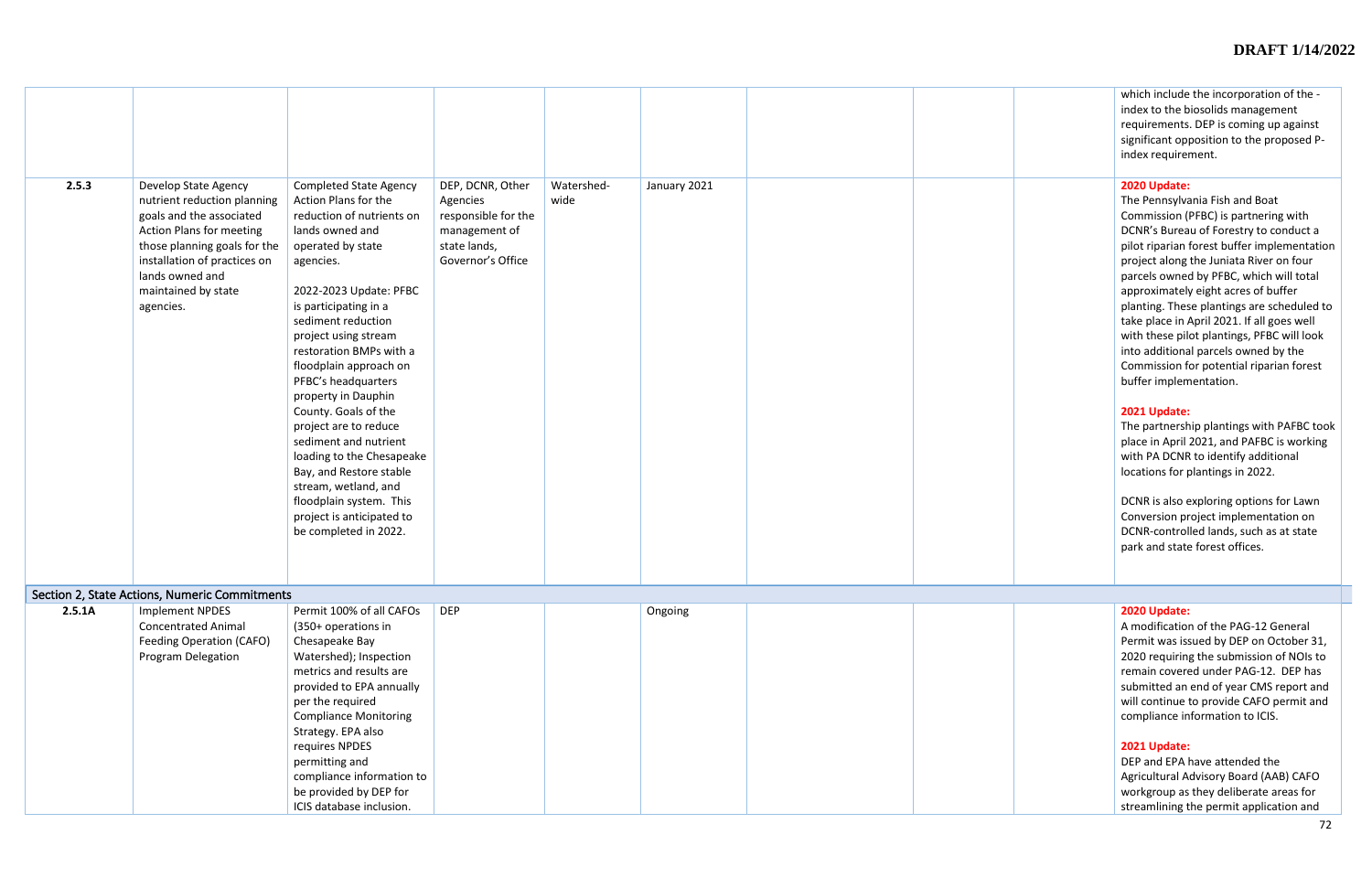|        |                                                                                                                                                                                                      | 2022-2023 Update:<br>Implement proactive<br>outreach strategies to<br>regulated community to<br>ensure PAG-12 general<br>permit renewal by April<br>2023.                                                                                                                                                                  |                                                |                |                               |                                                                                                        | reporting pro<br>AAB as well as<br>transparent a<br>communicatio<br>and it remain:                                                                                                                                                              |
|--------|------------------------------------------------------------------------------------------------------------------------------------------------------------------------------------------------------|----------------------------------------------------------------------------------------------------------------------------------------------------------------------------------------------------------------------------------------------------------------------------------------------------------------------------|------------------------------------------------|----------------|-------------------------------|--------------------------------------------------------------------------------------------------------|-------------------------------------------------------------------------------------------------------------------------------------------------------------------------------------------------------------------------------------------------|
| 2.5.2A | Complete complaint follow-<br>up for CAFO and non-CAFO<br>facilities                                                                                                                                 |                                                                                                                                                                                                                                                                                                                            | DEP, SCC, CDs                                  |                | Ongoing                       |                                                                                                        | 2020 Update:<br>DEP's regiona<br>activity on an<br>2021 Update:<br>DEP's regiona<br>activity on an                                                                                                                                              |
| 2.5.3A | Implement Chesapeake Bay<br>Agriculture Inspection<br>Program, Phase 1, with an<br>emphasis on meeting state<br>planning requirement on<br>non-CAFO operations.                                      | Inspect 10% of the<br>agricultural acreage<br>annually. More<br>information can be found<br>in our Standard Operating<br>Procedure published on<br>DEP's website.<br>Additionally, progress is<br>reported to EPA every 6<br>months per the<br>Chesapeake Bay<br>Regulatory and<br><b>Accountability Program</b><br>grant. | DEP, CDs                                       | Chesapeake Bay | Ongoing                       |                                                                                                        | 2020 Update:<br>Chesapeake B<br>(CBAIP) Stand<br>was updated<br>Annual Insper<br>developed an<br>Compliance w<br>2021 Update:<br>Chesapeake B<br>(CBAIP) Phase<br><b>Operating Pro</b><br>2021. The 20<br><b>Inspections St</b><br>the DEP webs |
| 2.5.4A | Implement Chesapeake Bay<br>Agriculture Inspection<br>Program, Phase 2 Pilot, with<br>an emphasis on meeting<br>both state planning and<br>implementation<br>requirements on non-CAFO<br>operations. | 2022-2023 Update: The<br>CBAIP Phase 2 program<br>will continue to be<br>expanded as more<br>counties complete their<br>Phase 1 inspections.                                                                                                                                                                               | DEP, SCC, CDs,<br>NRCS, Private<br>Consultants | Chesapeake Bay | <b>Beginning July</b><br>2020 | Available funding for<br><b>Technical Assistance and</b><br>construction of BMPs remains<br>a concern. | 2020 Update:<br>Chesapeake B<br>Phase 2 Stand<br>was finalized.<br>Phase 2 Inspe<br>Guidelines (pi<br>Environmenta<br>2 Inspections<br>conducted in<br>Adams counti<br>districts, and<br>Southcentral<br>July 2020.<br>2021 Update:             |

|  | reporting process. DEP will work with the<br>AAB as well as EPA to ensure that there is<br>transparent and consistent<br>communications regarding the PAG-12<br>and it remains on schedule for renewal.                                                                                                                                                                                                                                                                                  |
|--|------------------------------------------------------------------------------------------------------------------------------------------------------------------------------------------------------------------------------------------------------------------------------------------------------------------------------------------------------------------------------------------------------------------------------------------------------------------------------------------|
|  | 2020 Update:<br>DEP's regional offices complete this<br>activity on an ongoing basis.<br>2021 Update:<br>DEP's regional offices complete this<br>activity on an ongoing basis.                                                                                                                                                                                                                                                                                                           |
|  | 2020 Update:<br>Chesapeake Bay Ag Inspection Program<br>(CBAIP) Standard Operating Procedure<br>was updated in May 2020. The 2019-2020<br>Annual Inspection Summary has been<br>developed and published to the DEP Ag<br>Compliance website.                                                                                                                                                                                                                                             |
|  | 2021 Update:<br>Chesapeake Bay Ag Inspection Program<br>(CBAIP) Phase 1 (CBO-INSP-001) Standard<br>Operating Procedure was updated in May<br>2021. The 2020-2021 Agriculture Annual<br><b>Inspections Summary was published to</b><br>the DEP website in December 2021.                                                                                                                                                                                                                  |
|  | 2020 Update:<br>Chesapeake Bay Ag Inspection Program -<br>Phase 2 Standard Operating Procedure<br>was finalized June 2020 along with the<br>Phase 2 Inspection Program Funding<br>Guidelines (provided via DEP<br>Environmental Stewardship Funds). Phase<br>2 Inspections have been/will be<br>conducted in Lancaster, Chester, and<br>Adams counties by the conservation<br>districts, and in York County by the DEP<br>Southcentral Regional Office beginning in<br><b>July 2020.</b> |
|  | 2021 Update:                                                                                                                                                                                                                                                                                                                                                                                                                                                                             |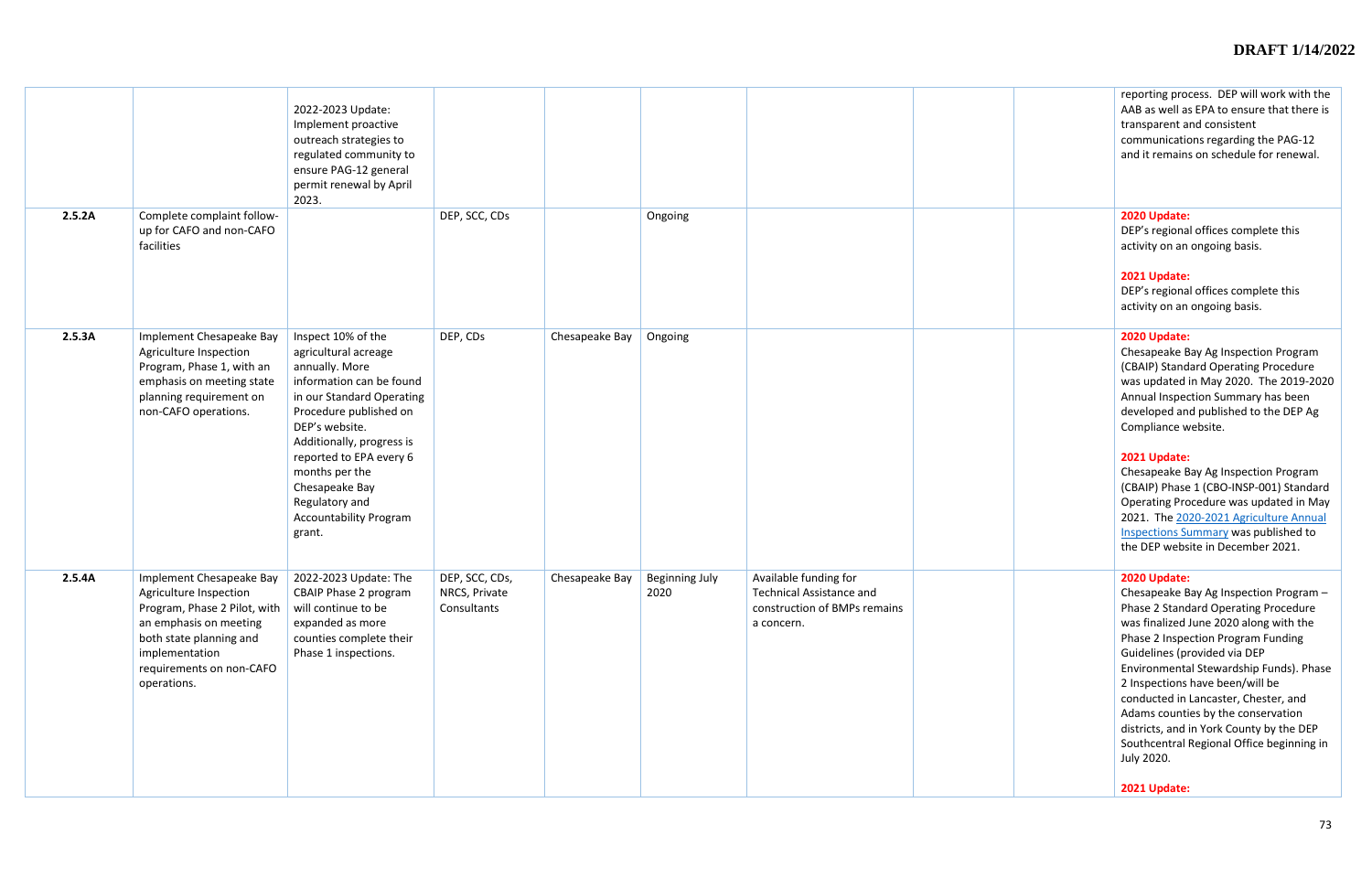|  | CBAIP Phase 2 (CBO-INSP-002) Standard<br>Operating Procedure was updated in May<br>The 2020-2021 Agriculture Annual<br>2021.<br><b>Inspections Summary was published to</b><br>the DEP website in December 2021.                                                                                                                                                                                                                                             |
|--|--------------------------------------------------------------------------------------------------------------------------------------------------------------------------------------------------------------------------------------------------------------------------------------------------------------------------------------------------------------------------------------------------------------------------------------------------------------|
|  | 2021 Update: DEP and SCC staff<br>responded to informal questions and<br>began the review of the questionnaire.<br>This is a new milestone for 2022-2023.                                                                                                                                                                                                                                                                                                    |
|  | 2020 Update:<br>DEP has reviewed and approved the<br>majority of PRPs and TMDL Plans<br>submitted in 2017. There are a few<br>complicated cases, including cases under<br>litigation, that have delayed completion of<br>reviews.                                                                                                                                                                                                                            |
|  | 2021 Update:<br>The majority of MS4 permittees within the<br>Chesapeake Bay Watershed have<br>approved PRP plans and are working on<br>BMP implementation to meet the<br>pollutant load reduction obligations of<br>their MS4 permits. There are currently 43<br>permittees in the Bay Watershed without<br>approved PRPs. DEP is working with these<br>permittees to resolve the technical<br>deficiencies with their PRPs to that they<br>can be approved. |
|  | 2020 Update:<br>DEP has prepared conceptual plans for the<br>next permit term and has solicited and<br>received input from the regulated<br>community and other stakeholders.                                                                                                                                                                                                                                                                                |
|  | 2021 Update:<br>DEP is continuing to work on next permit<br>and is accepting comments from<br>interested parties through the MS4<br>resource account (RA-EPPAMS4@pa.gov).                                                                                                                                                                                                                                                                                    |
|  | 2020 Update:                                                                                                                                                                                                                                                                                                                                                                                                                                                 |

|        |                                                                                                                                                                            |                                                                                                                                                                                                                                         |                             |                             |                                  |                                                                | <b>CBAIP Phase 2</b><br><b>Operating Pro</b><br>2021. The 2<br><b>Inspections Su</b><br>the DEP webs                                                                                                                                                                                                                             |
|--------|----------------------------------------------------------------------------------------------------------------------------------------------------------------------------|-----------------------------------------------------------------------------------------------------------------------------------------------------------------------------------------------------------------------------------------|-----------------------------|-----------------------------|----------------------------------|----------------------------------------------------------------|----------------------------------------------------------------------------------------------------------------------------------------------------------------------------------------------------------------------------------------------------------------------------------------------------------------------------------|
| 2.5.5A | Participate in EPA's formal<br>assessment of<br>Pennsylvania's Animal<br>Agriculture Programs                                                                              | 2022-2023 Update: EPA<br>will conduct a follow-up<br>assessment of<br>Pennsylvania's animal<br>agriculture programs to<br>the initial 2015<br>assessment.                                                                               | EPA, DEP, SCC,<br>PDA, CCDs | Chesapeake<br>Bay/Statewide | <b>Beginning January</b><br>2022 |                                                                | 2021 Update:<br>responded to<br>began the rev<br>This is a new                                                                                                                                                                                                                                                                   |
| 2.5.15 | Complete the Pollutant<br><b>Reduction or Total</b><br>Maximum Daily Load Plan<br>Reviews for the 2018<br><b>Municipal Separate Storm</b><br>Sewer System (MS4)<br>permits | Complete technical review<br>and issue permits<br>2022-2023 Update: this<br>Action Number will be<br>merged with 2.4.3S                                                                                                                 | DEP, MS4<br>permittees      | Statewide                   | 2020                             | MS4s not addressing DEP<br>review comments, staff<br>shortages | 2020 Update:<br>DEP has revie<br>majority of PF<br>submitted in 2<br>complicated o<br>litigation, that<br>reviews.<br>2021 Update:<br>The majority<br>Chesapeake B<br>approved PRF<br><b>BMP</b> impleme<br>pollutant load<br>their MS4 per<br>permittees in<br>approved PRF<br>permittees to<br>deficiencies w<br>can be approv |
| 2.5.2S | Develop the 2023-2028<br>NPDES MS4 Permit                                                                                                                                  | In the development of this<br>permit, provide<br>opportunities for input<br>from stakeholders,<br>including but not limited<br>to the Phase 3 WIP<br>Stormwater Workgroup,<br>as part of the normal<br>public participation<br>process. | <b>DEP</b>                  | Statewide                   | 2019 through<br>2022             |                                                                | 2020 Update:<br>DEP has prepa<br>next permit to<br>received inpu<br>community ar<br>2021 Update:<br>DEP is continu<br>and is accepti<br>interested pa<br>resource acco                                                                                                                                                           |
| 2.5.35 | Continue to implement the<br><b>NPDES Municipal</b>                                                                                                                        | Inspection metrics and<br>results are provided to                                                                                                                                                                                       | <b>DEP</b>                  | Statewide                   | Ongoing                          |                                                                | 2020 Update:                                                                                                                                                                                                                                                                                                                     |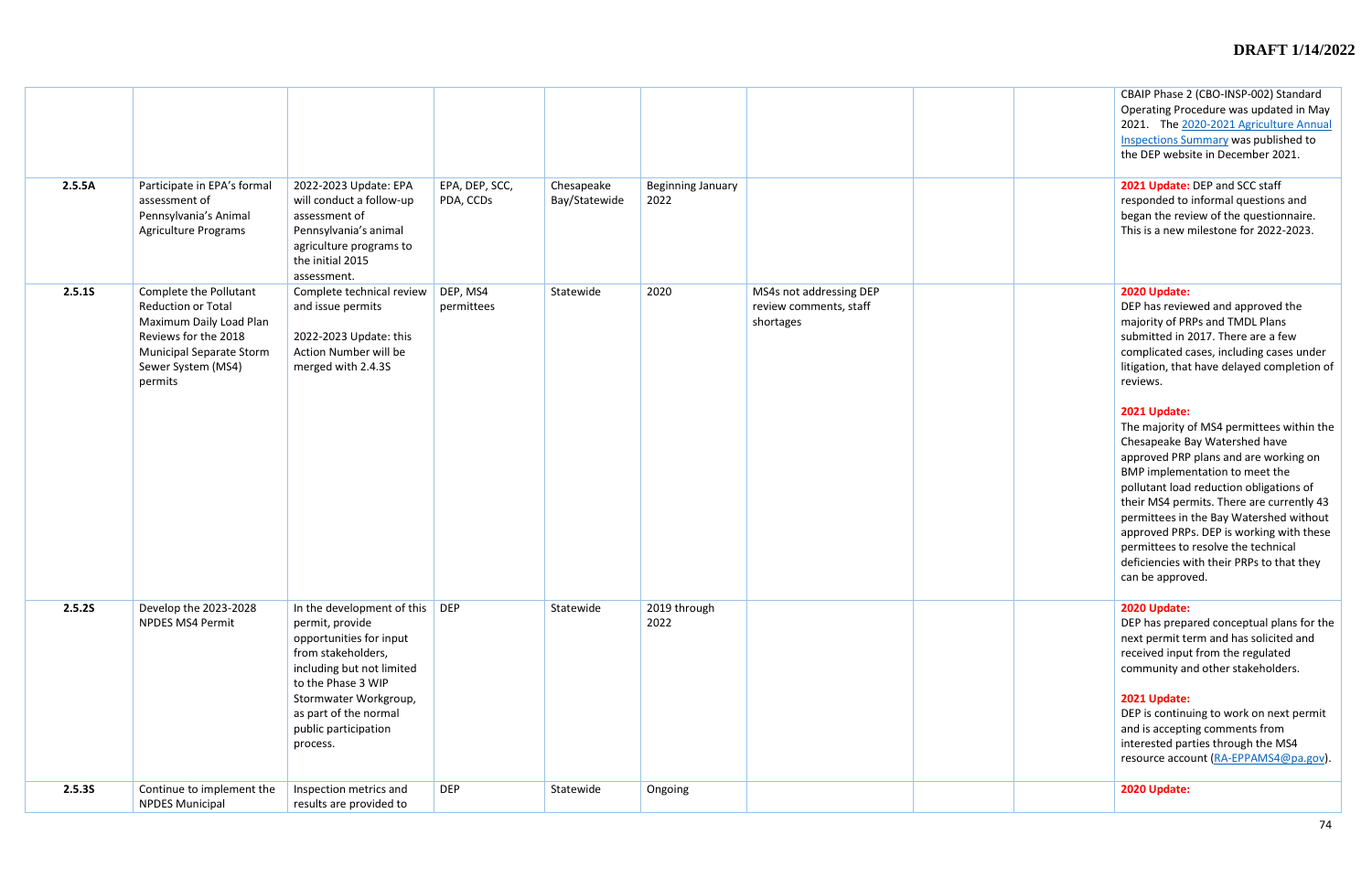|        | Stormwater Program<br>Delegation, to include<br>permitting, compliance,<br>inspection, and<br>enforcement.                                                           | EPA annually per the<br>required Compliance<br>Monitoring Strategy. EPA<br>also requires NPDES<br>permitting and<br>compliance information to<br>be provided by DEP for<br>ICIS database inclusion.                                                                                                                                     |            |           |                      |  | An end of yea<br>submitted, an<br>provide perm<br>information to<br>2021 Update:<br>An end of yea<br>submitted du<br>2021, and DEI<br>permit and co<br>ICIS.                                        |
|--------|----------------------------------------------------------------------------------------------------------------------------------------------------------------------|-----------------------------------------------------------------------------------------------------------------------------------------------------------------------------------------------------------------------------------------------------------------------------------------------------------------------------------------|------------|-----------|----------------------|--|-----------------------------------------------------------------------------------------------------------------------------------------------------------------------------------------------------|
| 2.5.4S | Develop the NPDES<br><b>Industrial Stormwater</b><br>Permit                                                                                                          | 2022-2023 Update:<br>Renew the PAG-03<br>general permit.                                                                                                                                                                                                                                                                                | <b>DEP</b> | Statewide | 2019 through<br>2021 |  | 2020 Update:<br>A draft of the<br>reissuance ha<br>under legal re<br>2021 Update:<br>The current P<br>administrativ<br>The draft PAC                                                                |
| 2.5.5S | Continue to implement the<br><b>NPDES Industrial</b><br>Stormwater Program<br>Delegation, to include<br>permitting, compliance,<br>inspection, and<br>enforcement.   | Inspection metrics and<br>results are provided to<br>EPA annually per the<br>required Compliance<br>Monitoring Strategy. EPA<br>also requires NPDES<br>permitting and<br>compliance information to<br>be provided by DEP for<br>ICIS database inclusion.                                                                                | <b>DEP</b> | Statewide | Ongoing              |  | 2020 Update:<br>An end of yea<br>submitted and<br>provide perm<br>information to<br>2021 Update:<br>An end of yea<br>submitted and<br>provide perm<br>information to                                |
| 2.5.6S | Continue to implement the<br><b>NPDES Construction</b><br>Stormwater Program<br>Delegation, to include<br>permitting, compliance,<br>inspection, and<br>enforcement. | Pennsylvania's Chapter<br>102 requires NPDES<br>permitting for an acre or<br>more of earth disturbance<br>related to construction<br>activities. The<br>requirements also include<br>post-construction<br>stormwater management<br>on all permitted sites.<br>Inspection metrics and<br>results are provided to<br>EPA annually per the | <b>DEP</b> | Statewide | Ongoing              |  | 2020 Update:<br>DEP continues<br>program und<br>assistance of<br>districts. An e<br>been submitt<br>provide perm<br>information to<br>2021 Update:<br>DEP continues<br>program und<br>assistance of |

|  | An end of year CMS report has been<br>submitted, and DEP will continue to<br>provide permit and compliance<br>information to ICIS.                                                                                                                                                 |
|--|------------------------------------------------------------------------------------------------------------------------------------------------------------------------------------------------------------------------------------------------------------------------------------|
|  | 2021 Update:<br>An end of year CMS report will be<br>submitted during the Fall of 2021 for FFY<br>2021, and DEP will continue to provide<br>permit and compliance information to<br>ICIS.                                                                                          |
|  | 2020 Update:<br>A draft of the PAG-03 general permit for<br>reissuance has been developed and is<br>under legal review.                                                                                                                                                            |
|  | 2021 Update:<br>The current PAG-03 has been<br>administratively extended for one year.<br>The draft PAG-03 is under review.                                                                                                                                                        |
|  | 2020 Update:<br>An end of year CMS report has been<br>submitted and DEP will continue to<br>provide permit and compliance<br>information to ICIS.                                                                                                                                  |
|  | 2021 Update:<br>An end of year CMS report has been<br>submitted and DEP will continue to<br>provide permit and compliance<br>information to ICIS.                                                                                                                                  |
|  | 2020 Update:<br>DEP continues to implement the NPDES<br>program under Chapter 102 with the<br>assistance of delegated conservation<br>districts. An end of year CMS report has<br>been submitted and DEP will continue to<br>provide permit and compliance<br>information to ICIS. |
|  | 2021 Update:<br>DEP continues to implement the NPDES<br>program under Chapter 102 with the<br>assistance of delegated conservation                                                                                                                                                 |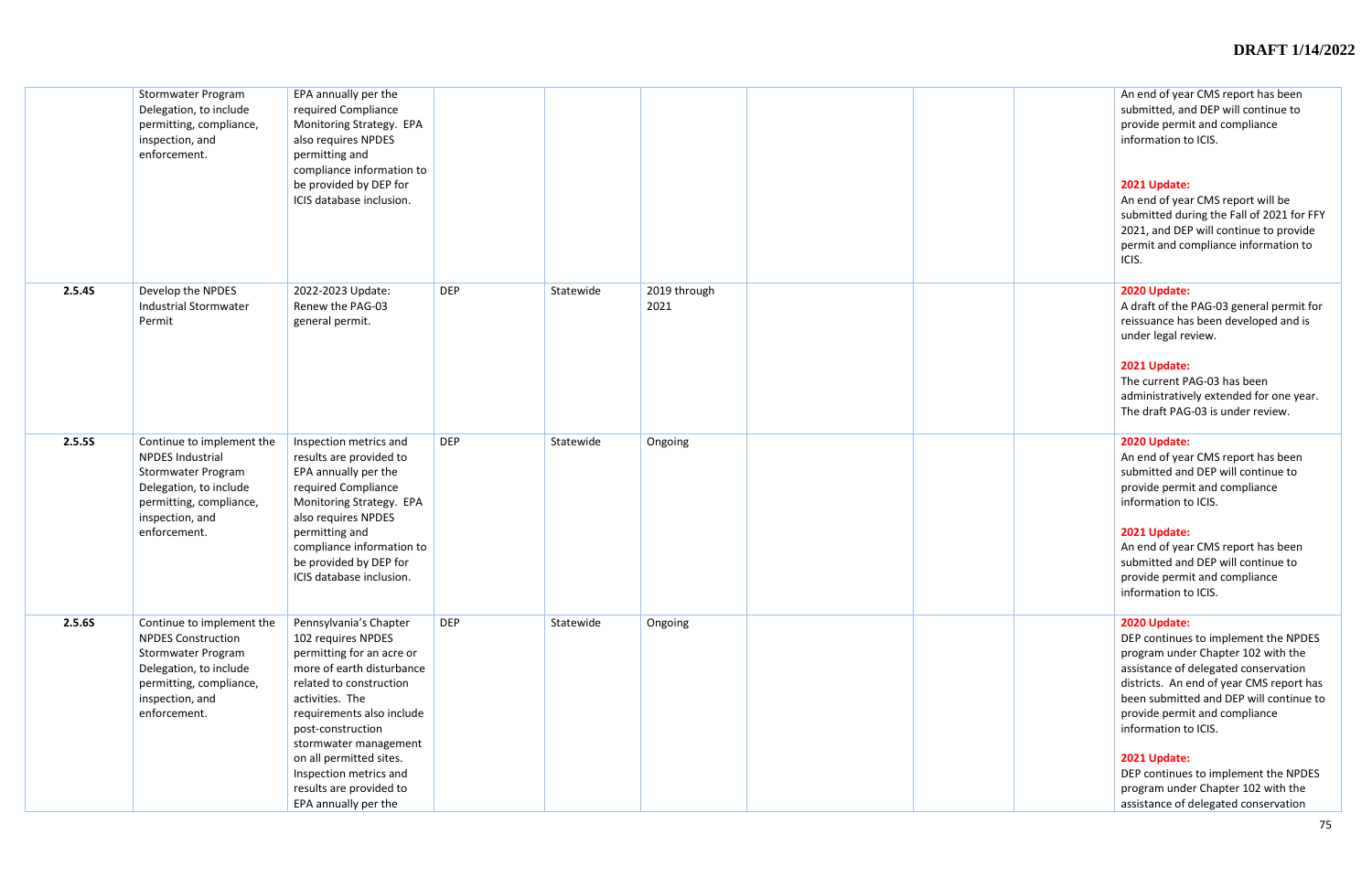|                           |                                                                                                                                                                  | required Compliance<br>Monitoring Strategy. EPA<br>also requires NPDES<br>information to be<br>provided by DEP for ICIS<br>database inclusion.                                                                                                                                                                                                                                                                                                                     |            |           |         |  | districts. An e<br>been submitt<br>provide perm<br>information to                                                                                                                              |
|---------------------------|------------------------------------------------------------------------------------------------------------------------------------------------------------------|--------------------------------------------------------------------------------------------------------------------------------------------------------------------------------------------------------------------------------------------------------------------------------------------------------------------------------------------------------------------------------------------------------------------------------------------------------------------|------------|-----------|---------|--|------------------------------------------------------------------------------------------------------------------------------------------------------------------------------------------------|
| 2.5.7S                    | Continue water quality<br>demonstration<br>requirements for post-<br>construction stormwater<br>management                                                       | Beginning in 2019, DEP's<br>Ch 102 program<br>overhauled the water<br>quality approach and<br>started to require every<br>applicant to perform a<br>quantitative<br>demonstration that their<br>project will not cause<br>post-construction TSS and<br>nutrient loads in excess of<br>pre-construction loads.<br>Prior to this requirement,<br>there was a presumption<br>that if volume<br>management was met<br>water quality<br>requirements would also<br>met. | <b>DEP</b> | Statewide | Ongoing |  | 2021 Update:<br>Chapter 102 M<br>demonstrate<br>cause post-co<br>sediment (TSS<br>excess of pre-<br>new mileston                                                                               |
| 2.5.1W                    | Continue to implement the<br>NPDES Sewage and<br>Industrial Waste Program<br>Delegation, to include<br>permitting, compliance,<br>inspection, and<br>enforcement | Inspection metrics and<br>results are provided to<br>EPA annually per the<br>required Compliance<br>Monitoring Strategy. EPA<br>also requires NPDES<br>permitting and<br>compliance information to<br>be provided by DEP for<br>ICIS database inclusion.                                                                                                                                                                                                           | <b>DEP</b> | Statewide | Ongoing |  | 2020 Update:<br>DEP continue<br>program. An<br>been submitt<br>provide perm<br>information to<br>2021 Update:<br>DEP continue<br>program. An<br>been submitt<br>provide perm<br>information to |
| Section 9, Climate Change |                                                                                                                                                                  |                                                                                                                                                                                                                                                                                                                                                                                                                                                                    |            |           |         |  |                                                                                                                                                                                                |
| 9.1.1C                    | Regional Greenhouse Gas<br>Initiative (RGGI)                                                                                                                     | Reduce an additional 1.81<br>million pounds of nitrogen<br>and 0.095 million pounds<br>of phosphorus delivered<br>to the Chesapeake Bay                                                                                                                                                                                                                                                                                                                            | <b>DEP</b> | Statewide | Ongoing |  | 2021 Update:<br>On Septembe<br>Regulatory Re<br>adopted the r<br>to participate<br>$2022$ milostor                                                                                             |

|  | districts. An end of year CMS report has<br>been submitted and DEP will continue to<br>provide permit and compliance<br>information to ICIS.                                                                                                                                                                                                                                                             |
|--|----------------------------------------------------------------------------------------------------------------------------------------------------------------------------------------------------------------------------------------------------------------------------------------------------------------------------------------------------------------------------------------------------------|
|  | 2021 Update: DEP continues to require<br>Chapter 102 NPDES permittees to<br>demonstrate that their projects will not<br>cause post-construction total suspended<br>sediment (TSS) and nutrient loads in<br>excess of pre-construction loads. This is a<br>new milestone for 2022-2023.                                                                                                                   |
|  | 2020 Update:<br>DEP continues to implement the NPDES<br>program. An end of year CMS report has<br>been submitted and DEP will continue to<br>provide permit and compliance<br>information to ICIS.<br>2021 Update:<br>DEP continues to implement the NPDES<br>program. An end of year CMS report has<br>been submitted and DEP will continue to<br>provide permit and compliance<br>information to ICIS. |
|  |                                                                                                                                                                                                                                                                                                                                                                                                          |
|  |                                                                                                                                                                                                                                                                                                                                                                                                          |
|  | 2021 Update:<br>On September 1, 2021, the Independent<br><b>Regulatory Review Commission (IRRC)</b><br>adopted the regulation for Pennsylvania<br>to participate in RGGI. This is a new 2022-                                                                                                                                                                                                            |

2023 milestone.